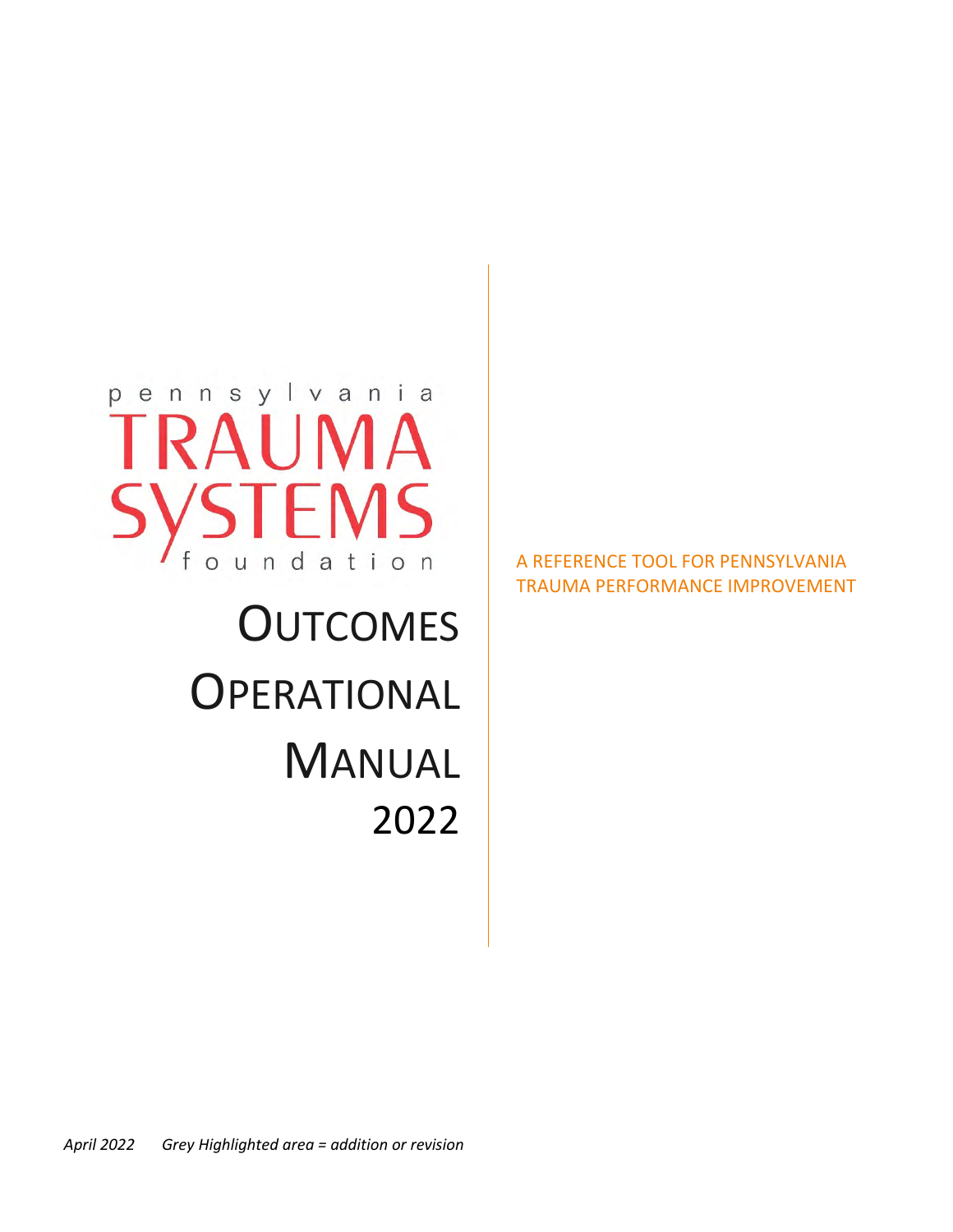#### **OUTCOMES OPERATIONAL MANUAL**

| Contents  |  |
|-----------|--|
|           |  |
|           |  |
|           |  |
|           |  |
|           |  |
|           |  |
|           |  |
|           |  |
|           |  |
|           |  |
|           |  |
|           |  |
|           |  |
|           |  |
|           |  |
|           |  |
|           |  |
|           |  |
|           |  |
|           |  |
|           |  |
|           |  |
| $\bullet$ |  |
|           |  |
| $\bullet$ |  |
|           |  |

For example, during surgery the patient's bowel is nicked with the scalpel. This is immediately identified, repaired and the surgery is completed without further incidence. Prophylactic antibiotics ordered due to this event. The patient's course of care unchanged. The event occurred, reached the patient, required short term additional intervention, but did 

For example, during surgery the patient's bowel is nicked with the scalpel. It is not identified during surgery. Postoperatively the patient develops septicemia and requires return to the OR to repair the perforation. The event reached the patient, resulted in a decline in the patient's condition, requires an intervention, additional monitoring, treatment, 

For example, during surgery the patient's bowel is perforated, requiring temporary colostomy and subsequent major surgeries and readmissions. The event reached the patient and resulted in a decline in patient's condition, required **April 2022** Grey Highlighted area = addition or revision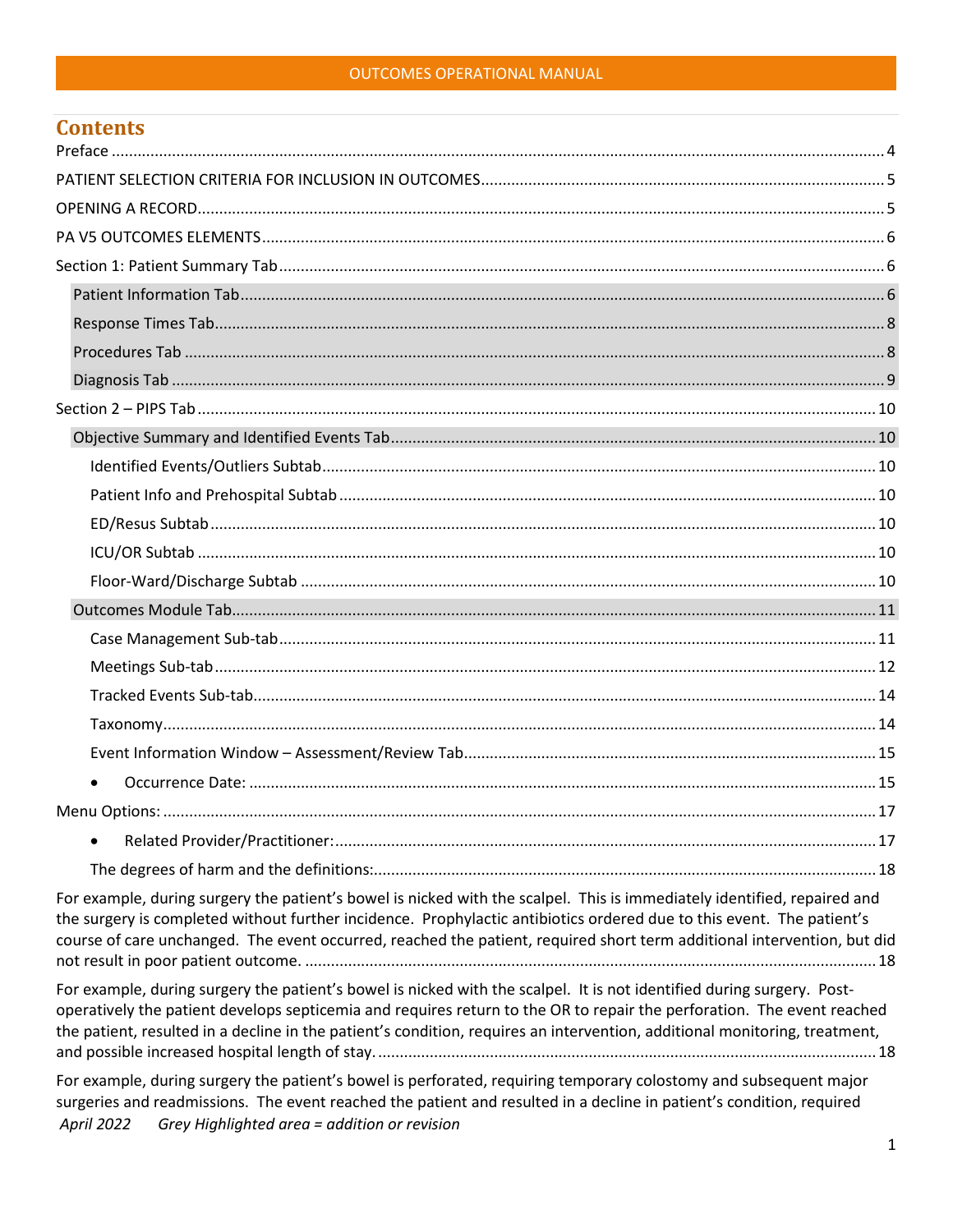## OUTCOMES OPERATIONAL MANUAL

| multiple interventions, additional monitoring, treatment, increased hospital length of stay, and additional hospital                                                                                                                                                                                                                                              |  |
|-------------------------------------------------------------------------------------------------------------------------------------------------------------------------------------------------------------------------------------------------------------------------------------------------------------------------------------------------------------------|--|
| For example, during surgery the patient's bowel is perforated resulting in exsanguination. Efforts at resuscitation are<br>unsuccessful and the patient dies. The event reached the patient and directly resulted in the patient's death 19                                                                                                                       |  |
| Note that in patients that died, each tracked events should not have Death listed as the impact. Determine the impact of<br>each tracked event on the patient. There may be tracked events that did not change the course of the patient's<br>condition and care (none or minimal impact). In contrast, there may be tracked events that directly resulted in the |  |
|                                                                                                                                                                                                                                                                                                                                                                   |  |
|                                                                                                                                                                                                                                                                                                                                                                   |  |
|                                                                                                                                                                                                                                                                                                                                                                   |  |
|                                                                                                                                                                                                                                                                                                                                                                   |  |
|                                                                                                                                                                                                                                                                                                                                                                   |  |
|                                                                                                                                                                                                                                                                                                                                                                   |  |
|                                                                                                                                                                                                                                                                                                                                                                   |  |
| The mental or emotional (psychological) outcome or effects of this specific event to the patient. Related to the Degree                                                                                                                                                                                                                                           |  |
|                                                                                                                                                                                                                                                                                                                                                                   |  |
|                                                                                                                                                                                                                                                                                                                                                                   |  |
|                                                                                                                                                                                                                                                                                                                                                                   |  |
|                                                                                                                                                                                                                                                                                                                                                                   |  |
|                                                                                                                                                                                                                                                                                                                                                                   |  |
|                                                                                                                                                                                                                                                                                                                                                                   |  |
|                                                                                                                                                                                                                                                                                                                                                                   |  |
|                                                                                                                                                                                                                                                                                                                                                                   |  |
|                                                                                                                                                                                                                                                                                                                                                                   |  |
|                                                                                                                                                                                                                                                                                                                                                                   |  |
|                                                                                                                                                                                                                                                                                                                                                                   |  |
|                                                                                                                                                                                                                                                                                                                                                                   |  |
|                                                                                                                                                                                                                                                                                                                                                                   |  |
|                                                                                                                                                                                                                                                                                                                                                                   |  |
|                                                                                                                                                                                                                                                                                                                                                                   |  |
|                                                                                                                                                                                                                                                                                                                                                                   |  |
|                                                                                                                                                                                                                                                                                                                                                                   |  |
|                                                                                                                                                                                                                                                                                                                                                                   |  |
|                                                                                                                                                                                                                                                                                                                                                                   |  |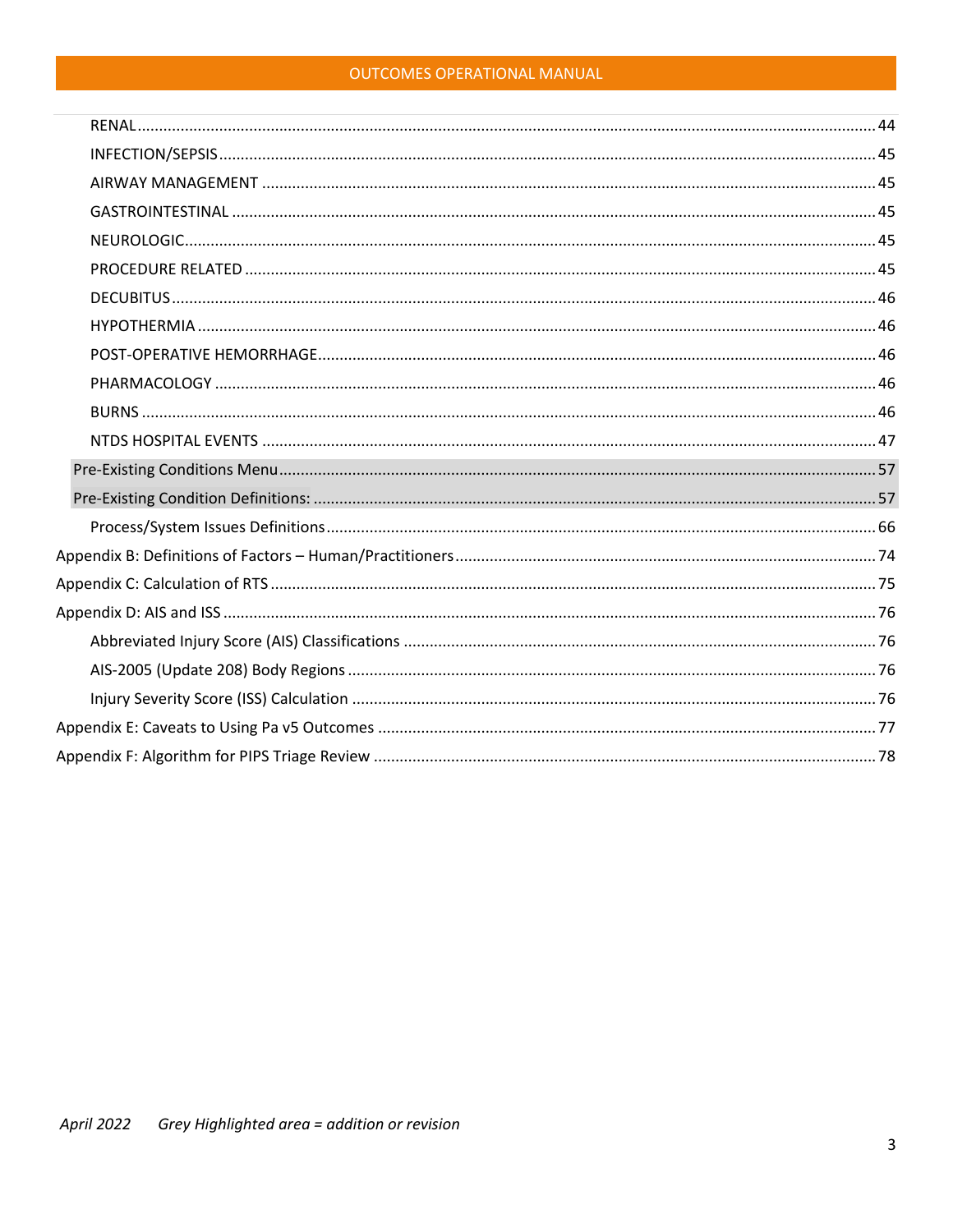## <span id="page-4-0"></span>**Preface**

This operations manual is intended to be a tool to orient new users of the Pennsylvania Outcomes registry and to be a reference tool for the more experienced user.

An ad Hoc Performance Improvement Standardization Committee was formed in 2006 and tasked with standardizing data entry and the process used to classify deaths and complications. The standardization was implemented in POPIMS (Performance Improvement software previously utilized in Pennsylvania) and later transitioned into use in PA v5 Outcomes software.

The Performance Improvement software:

- Identifies and focuses on outcomes in injured patients
- Identifies factors that impact patient outcomes
- Facilitates data entry and the ability to share outcome data with other trauma centers to improve care
- Improves the presentation of Performance Improvement in the site survey process
- Assists with inter rater reliability among participating centers
- Identifies death rates, based on classification status, for specific injury complexes to reduce morbidity and mortality
- Aggregates data in reports for continued monitoring and tracking of events.
- Assists in determining events that require follow-up and/or re-evaluation
- Assists in identifying priority events

We recognize the continued effort of the Pennsylvania Accredited Trauma Centers to collect accurate and complete data. We welcome any questions or comments to this document.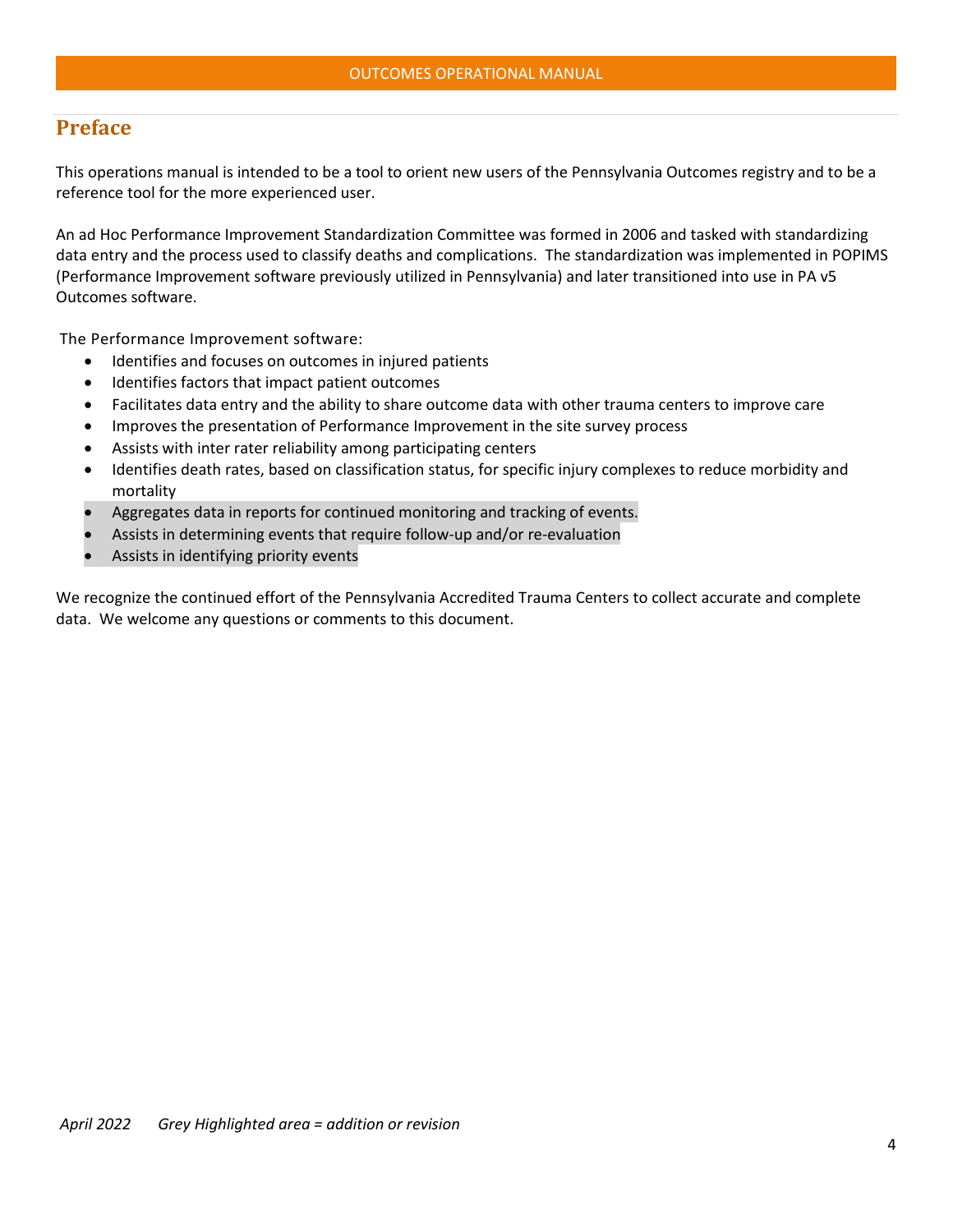# <span id="page-5-0"></span>**PATIENT SELECTION CRITERIA FOR INCLUSION IN OUTCOMES**

All trauma cases entered into the Trauma Registry software are populated into the PA v5 Outcomes (Outcomes) software. Inclusion into the Trauma Registry comprises, at a minimum, those that meet the Pennsylvania Trauma Outcome Study (PTOS) Patient Inclusion Criteria. See the current PTOS Operational Manual for the Data Base Collection System (PTOS Manual) for the inclusion criteria. Including all patients in the Trauma Registry into the Outcomes software ensures that when a user generates a report, the denominator, or 'N', is available for the calculations. The required elements to be completed are listed below and require responses in the Outcomes software.

It is recommended that patients meeting the following criteria be reviewed. At minimum, consider reviewing negative outcomes.

| <b>Death</b>                            | Including dead on arrival (DOA), deaths in the ED and deaths during any portion of the hospital<br>stay. DOA is not formally defined within the Trauma Registry. Signs of Life element is used in the<br>trauma registry for specific audit filter inclusion/exclusion. For example, patients arriving with<br>CPR in progress without return of a pulse are recorded as no signs of life. |
|-----------------------------------------|--------------------------------------------------------------------------------------------------------------------------------------------------------------------------------------------------------------------------------------------------------------------------------------------------------------------------------------------------------------------------------------------|
| <b>Hospital Events</b>                  | As defined by the PTOS Manual (See Appendix A for definitions)                                                                                                                                                                                                                                                                                                                             |
|                                         | Process/System Issues Audit Filters as defined by the PTOS Manual (See Appendix A for definitions)                                                                                                                                                                                                                                                                                         |
| <b>Opportunities for</b><br>Improvement | Deviations in care as defined in PTOS Manual (Appendix A)                                                                                                                                                                                                                                                                                                                                  |
| <b>User Defined Issues</b>              | Defined by the institution as being a deviation in care or another quality parameter (such as<br>tracking new protocol) to assist in identifying ongoing care related issues                                                                                                                                                                                                               |

# <span id="page-5-1"></span>**OPENING A RECORD**

In the opening screen, click on Manager Records to open the Trauma Record Manager. The patients automatically listed in the Trauma Record Manager are those with an arrival date within the last 1 year. Highlight a record or multiple records from the list and select an action button for that record: Edit, View, Delete or Print. Can also double click on a record to Edit it. To display patients of a certain criteria click the **[Search]** button. The **[Search]** button allows for searches based on trauma number, arrival date range, discharge date range, name, record status, linkage number, medical record number or account number. The Advanced Search tab allows for a search based on PTOS inclusion, flagged status, hospital event, tracked event, meeting time, meeting name, meeting date, loop closure status, loop closure dates, and via a query from Report Writer. *Once you have entered your search criteria and in the 'Search Trauma screen, you have the ability to change the size of this selection box. Use the mouse and place the cursor on the corner of the box. By dragging the cursor, you can increase and decrease the size of this box to your specifications. The changes made will be saved for future use.*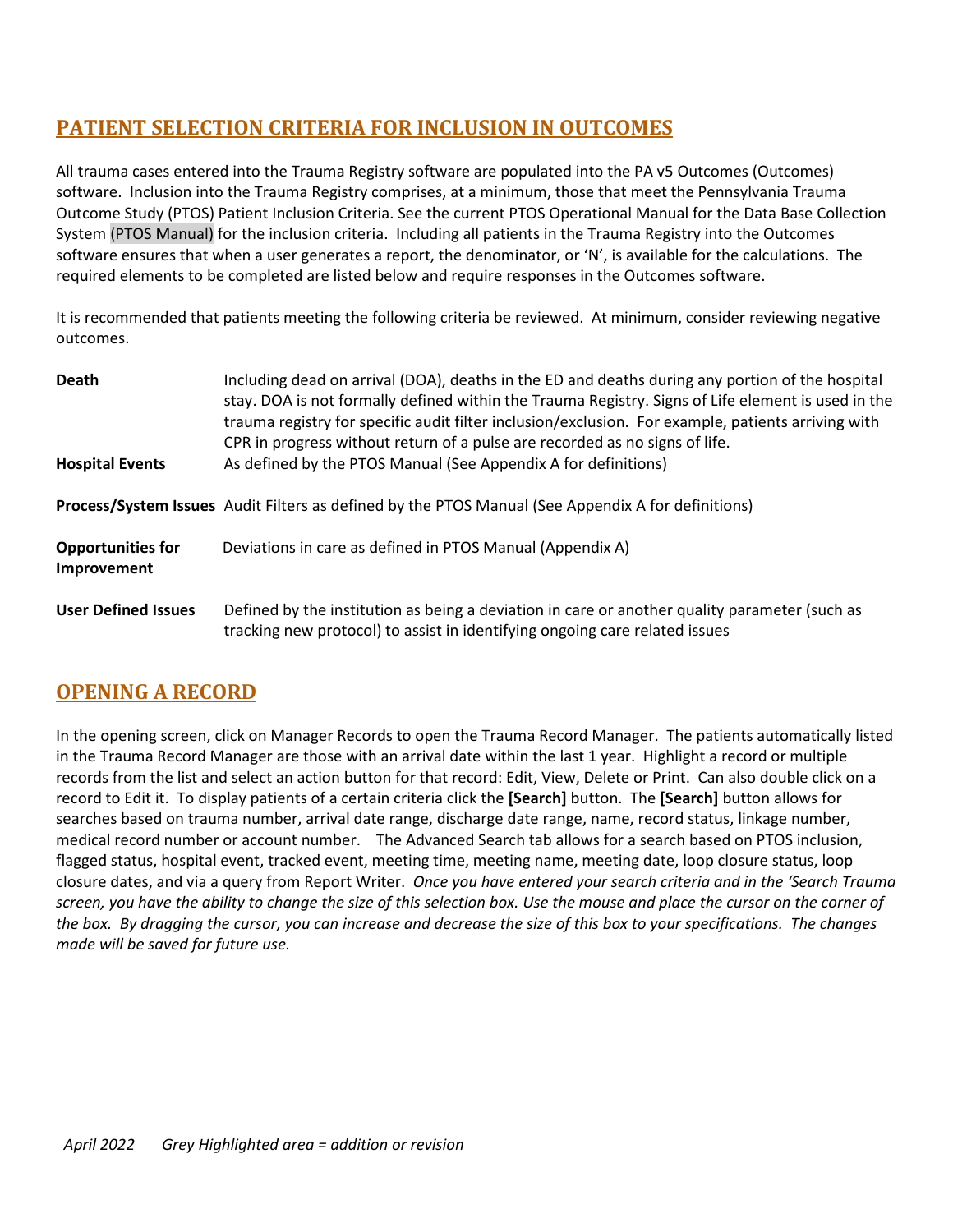## <span id="page-6-0"></span>**PA V5 OUTCOMES ELEMENTS**

<span id="page-6-1"></span>Once a record is open the following elements will be displayed.

# **Section 1: Patient Summary Tab**

Data in the tabs in this section are automatically downloaded from the data in the Trauma Registry, EXCEPT the Massive Transfusion Protocol documentation in the Procedure tab in this section. Refer to the current PTOS Manual for additional details and definitions related to each Registry element. The information within this tab is refreshed each time you run the Interface. If you want to maintain any special information that should not be written over during a rerun of the interface, put it in the Outcomes Module tab in the Case Management section under the PIPS tab. Also, elements in yellow are the data points to be submitted as part of the Central Site Submission to the PTSF Outcomes Central Site.

## <span id="page-6-2"></span>**Patient Information Tab**

- **Submission Deadline**
- **Audit Log: POP OUT** the Audit Log identifies when the interface with Collector was initially created and when users enter data into Pa v5 Outcomes. It will track the date the record was initially created, initially closed, and the last modification made in Pa v5 Outcomes. Each will list the date and time, user, and facility. The second tab provides an audit of transfers. It will track the status of transferring the Pa v5 Outcomes record to the Central Site, the first transfer and the last transfer.
- **Facility**: Four-digit number assigned by the Pennsylvania Trauma Outcome Study to each participating hospital.
- **Linkage #:** The linkage number may be used to identify a patient if the medical record number is changed or deleted. This is an optional element defined by each facility.
- **PTOS Patient**: Is the patient a PTOS patient? Yes or No
- **PTOS Trauma Registry Status:** Active or Closed. This is the status of the record as it exists in the PTOS Registry. This must be a closed status in order to close it in Pa v5 Outcomes.
- **Trauma #**: Eight-digit number assigned by the hospital submitting the data form for each qualifying patient. The first four digits will represent the current year (year of ED admission) with the remaining digits determined by consecutive sequence numbering.
- **Medical Record #**: The number assigned by the hospital for the patients' medical record.
- **Abstractor:** The abstractor text will be imported from the trauma Registry "Misc." tab.
- Patient Name: Patient's Name Last, First, Middle initial, and Suffix
- **Date of Birth**: MM/DD/YYYY format
- **Age**: The age of the patient in one of the following: Year, Months, Days or Estimated in years
- **Gender**: Male, Female, Non-binary
- **Injury:** Date in MM/DD/YYY format, and Time in HH:MM
- **Primary Mechanism:** Mechanism of Injury appropriate for this patient's cause of injury/accident. Refer to the current ICD-10 Coding Manual.
- **Cause of Injury**: The abstractor text of the cause of injury.
- **Injury Type**: The force causing the injury: Blunt, Penetrating, Burn, Skin. If there are two causes of injury, the mechanism of injury which caused the more severe injury is displayed. Example: patient was assaulted with fists (blunt) and stabbed (penetrating) resulting in a concussion and laceration of the lungs. Record as penetrating.
- **Scene EMS:** Scene provider EMS affiliate number and name, and PCR number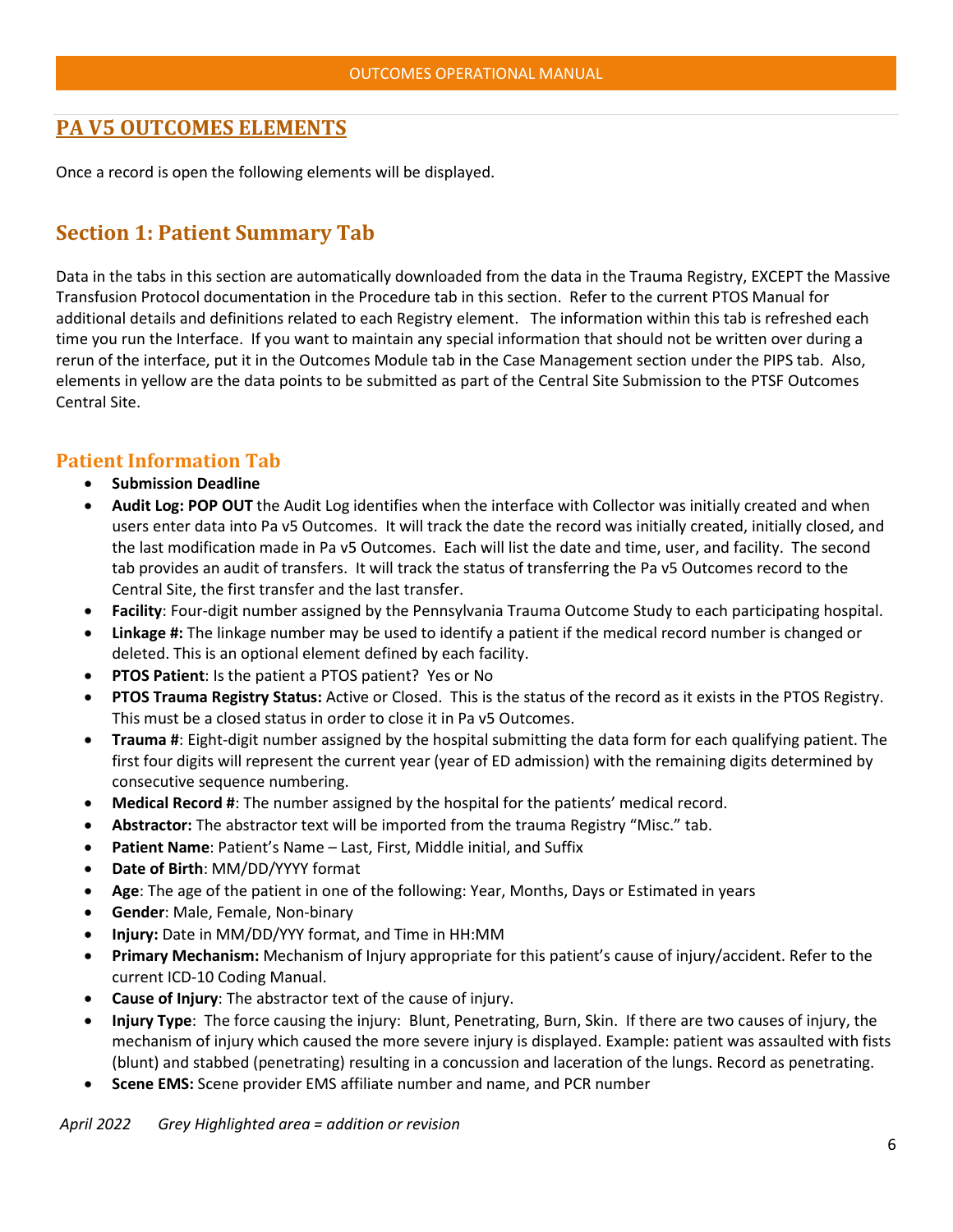- **Transport EMS:** Transport provider EMS affiliate number and name, and PCR number
- **Referring Facility:** Referral facility number and name
- **Referring Facility LOS:** In days, hours and minutes in HH:MM format
- **Referral Facility EMS:** Interhospital EMS affiliate number and name, and PCR number
- **ED/Hospital:** 
	- o **Arrival:** Date in MM/DD/YYY format, and Time in HH:MM
	- o **ED Discharge Time:** Date in MM/DD/YYYY, and Time in HH:MM that the patient was discharged from the ED. This is the date/time the patient is physically transported from the ED to their final post-ED destination.
		- If patient was a direct admission, EDA date and time are entered here.
	- o **Post ED Destination:** The location the patient went to after the ED
	- o **Initial Level of Alert:** First Level, Second Level, Third Level, Consult, Unknown or blank if no alert called
	- o **Admitting Service:** The service that admitted the patient
	- o **Trauma Alert Change:**
		- o **1 Upgraded**
		- o **2 Downgraded**
		- o **3 No change**
		- o **? Unknown**
		- **blank if no alert**
	- o **Admitting Physician:** Attending who admitted the patient. The physician code assigned per institution
	- o **Revised Level of Alert:** First Level, Second Level, Third Level, Consult, Unknown, or blank if no alert called or no change
	- o **Trauma Attending:** Attending who evaluated the patient in the ED. The physician code assigned per institution

#### • **Initial Assessment**

- o **Intubated:** 
	- 1. 1 = Patient has an artificial airway when initial respiratory rate was assessed (nasotracheal, endotracheal, EOA, Cricothyroidotomy, needle or surgical).
	- 2. 2 = Patient does not have an artificial airway when initial respiratory rate was assessed
- o **Respiratory Rate Controlled:** Yes or No (when initial respiratory rate was assessed)
- o **Supplementation Oxygen:** Yes or No
- o **O2 Sat:** Admitting vital signs (within 30 minutes) for oxygen saturation
- o **Unassisted Respiratory Rate/Minute:** Admitting vital signs (within 30 minutes) for respiratory rate that was unassisted (when initial respiratory rate was assessed)
- o **Pulse**: Admitting vital signs (within 30 minutes) for pulse
- o **SBP:** Admitting vital signs (within 30 minutes) for systolic blood pressure
- o **Glasgow Coma Score:** Admitting vital signs (within 30 minutes) for Glasgow coma score
	- **1. Eye:** Glasgow coma score for eye opening, 1-4
	- **2. Verbal:** Glasgow coma score for verbal response, 1-5
	- **3. Motor:** Glasgow coma score for motor movement, 1-6
	- **4. Total:** total eye, verbal and motor score, 3-15
- o **GCS Qualifiers:** Identifies treatments given to the patient or condition that may affect the first assessment of GCS.
	- 1. **Paralyzed:** Due to chemical paralysis, Yes or No
	- **2. Intubated:** Yes or No
	- **3. Sedated:** Due to chemical sedation, Yes or Nor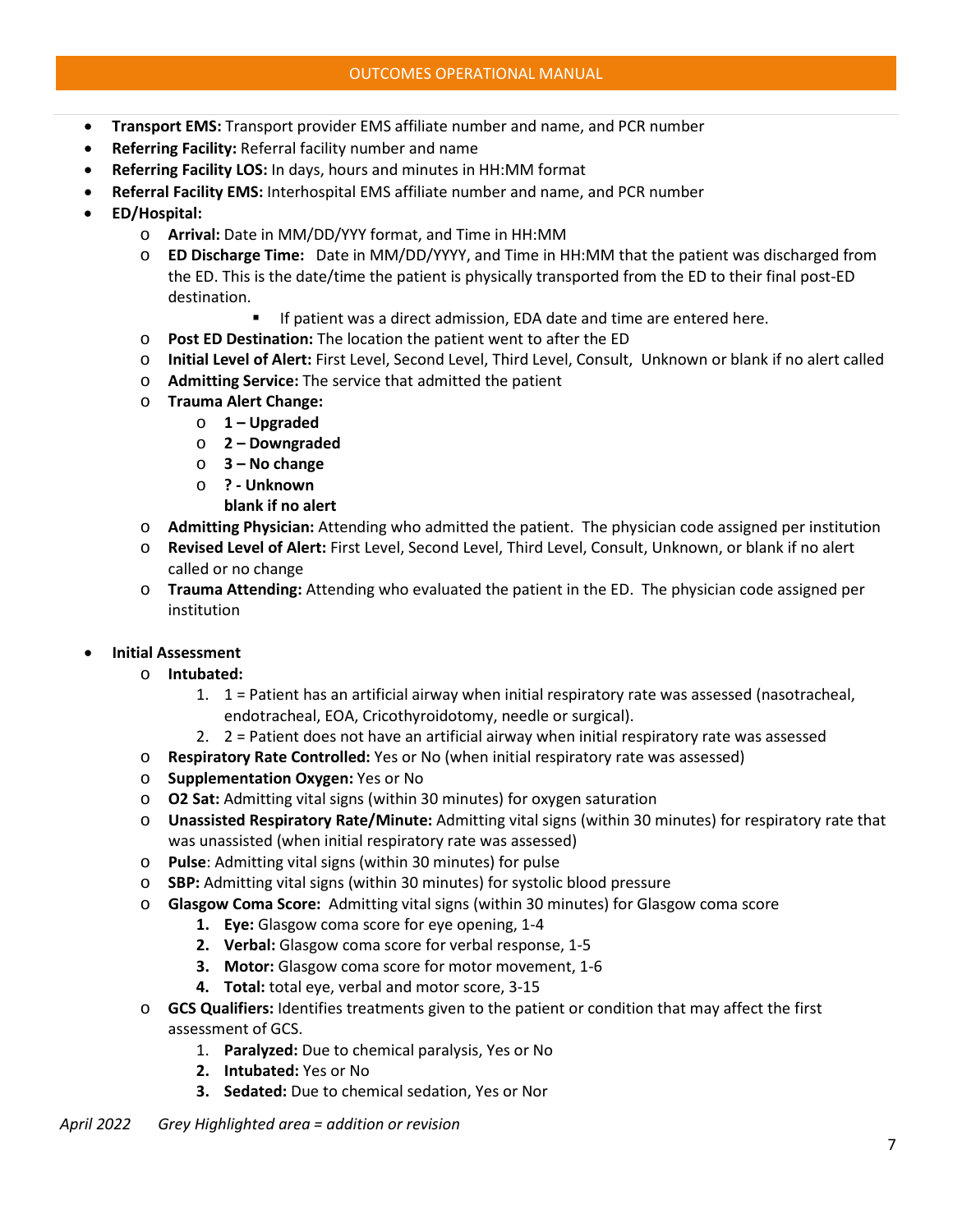- **4. Eye Obstruction:** Yes or No
- o **RTS**: Revised Trauma Score is automatically calculated from the admitting Glasgow Coma Score, Systolic Blood Pressure and Respiratory Rate.
- o **GCS 40**: **POP OUT** If checked, click on the GCS 40 button, which will display a pop out window with Eye, Verbal, and Motor score utilizing the GCS 40 tool
- **Discharge Status:** Alive or Dead
	- **Discharge/Death:** Date in MM/DD/YYY format, and Time in HH:MM
- **Total Days:** 
	- o **Hospital**
	- o **ICU**
	- o **Step Down**
	- o **Ventilator**
- **Discharge to:** Location of discharge destination.Also includes comments documented by the abstractor about the patient's destination or discharge.
- **Discharge to Facility:** Number and name of facility
- **Reason for Transfer Out:** The primary reason for transfer out. If "Other" selected, text field with abstractor note will show
- **Mode of Transfer Out:** The method of transfer out. If "Other" selected, text field with abstractor note will show

## <span id="page-8-0"></span>**Response Times Tab**

- **Called, Arrived, PGY, Provider ID, Phone Consult, Responded, Elapsed Time (EDA to Arrived)**
	- o Emergency Medicine Physician
	- o Emergency Medicine Resident
	- o Attending Trauma Surgeon
	- o Senior Trauma Resident
	- o Junior Trauma Resident
	- o Attending Neurosurgeon
	- o Neurosurgical Resident
	- o Attending Orthopaedic Surgeon
	- o Orthopaedic Resident
	- o Attending Anesthesiologist
	- o Anesthesiology Resident
	- o CRNA
	- o Others Called to ED: as entered into the trauma Registry

#### <span id="page-8-1"></span>**Procedures Tab**

- **Procedures:** A complete list of procedures including the location (i.e., ED, ICU, or OR procedures), date, time, Operation number, ICD-10 code, and description, and performing service and Provider ID.
- **Was intravenous antibiotic therapy administered within 24 hours after the first hospital encounter:** Yes or No
- **Antibiotic Therapy Administered:** Date in MM/DD/YYY format, and Time in HH:MM
- **Massive Transfusion Protocol:** 
	- o **MTP Initiated:** Yes or No, from COLLECTOR
	- o **Location:** Department or setting the MTP was initiated. This field needs completed in Pa v5 Outcomes. Record ED, OR, ICU, etc.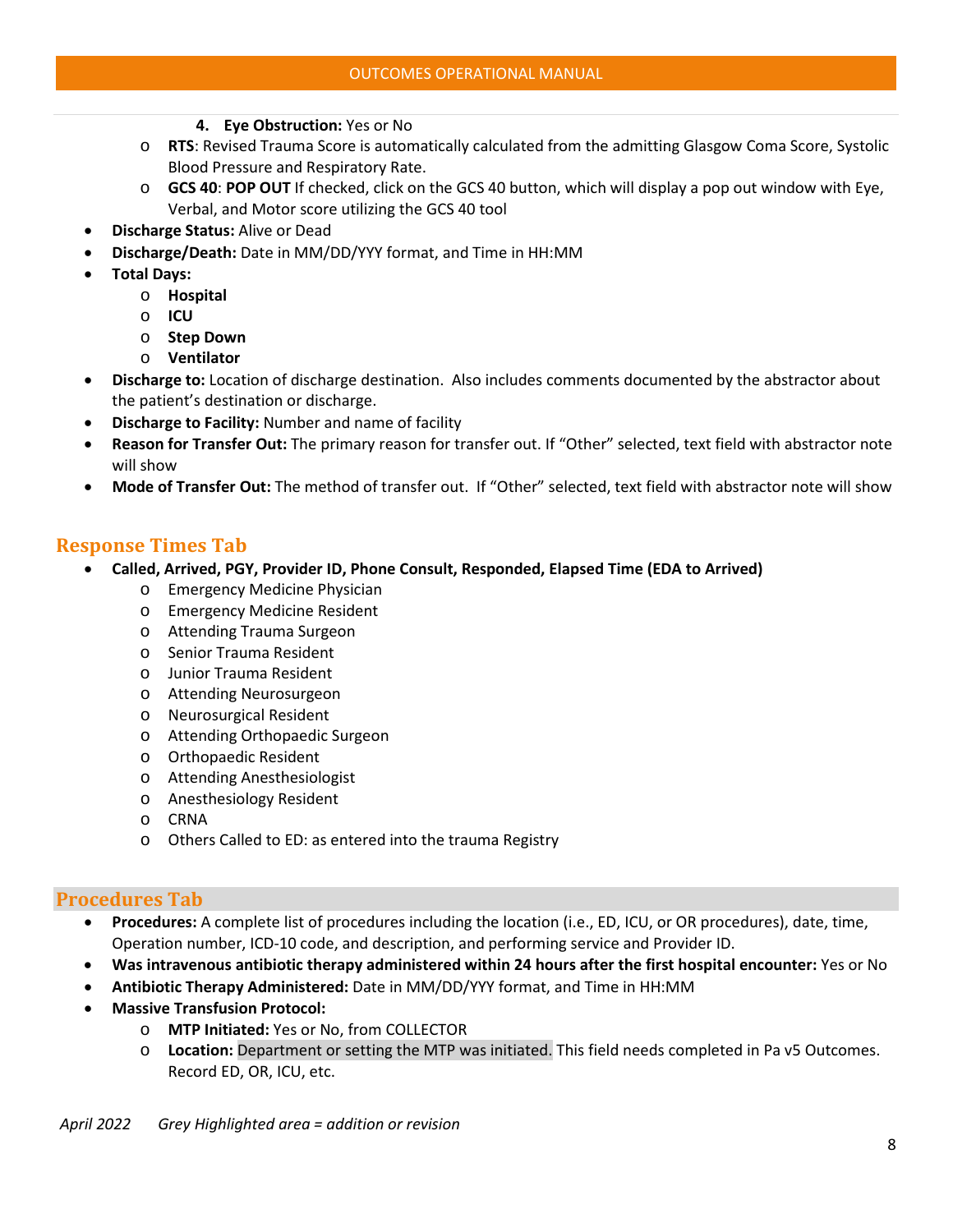#### OUTCOMES OPERATIONAL MANUAL

- o **Initiated:** When the MTP was ordered or activated. This field needs completed in Pa v5 Outcomes. Record date in MM/DD/YYY format, and time in HH:MM
- o **Administered:** Timing of when the first blood products were started for MTP. This field needs completed in Pa v5 Outcomes. Record date in MM/DD/YYY format, and time in HH:MM
- **Blood Product Transfusion (within first 4 hours after ED/hospital arrival):** Volume (CCs/mLs)
	- o **Packed Red Blood Cells**
	- o **Whole Blood**
	- o **Plasma**
	- o **Platelets**
	- o **Cryoprecipitate**

## <span id="page-9-0"></span>**Diagnosis Tab**

- **Anatomical Diagnoses**: See PTOS Manual for further explanation.
- **AIS Version:** AIS 2005 (Current version in use)
- **ISS**: Injury Severity Score (ISS) is automatically calculated in the Trauma Registry if diagnosis codes are entered.
- **TRISS**: combines RTS, ISS, patient age and type of injury (blunt or penetrating) to calculate P(s).
- **Burn:** Total Burn Surface Area calculations based on diagnoses entered into the trauma Registry.
	- o **2nd**
	- o **3rd**
	- o **Total**
	- o **P(s)**
	- o **Alt P(s)** 
		- **\*The burn tabs are retired in PTOS for 2022. Fields apply to records prior to 1/1/2022.**
- **Narrative:** The abstractors text of the patient's diagnosis imported from the trauma Registry. May need to scroll down to see the full list
- **ICD-10**: Injury diagnosis code assigned. ICD-10-CM is based on the International Classification of Diseases, which is published by the World Health Organization (WHO) and which uses unique [alphanumeric](https://whatis.techtarget.com/definition/alphanumeric-alphameric) codes to identify injury. The code and description are displayed
- **PREDOT:** The Abbreviated Injury Scale (AIS) code for the injury diagnosis
- **AIS Severity:** Abbreviated Injury Scale (AIS) assigns the severity of each injury code. A minor injury is assigned 1, highest severity is 6, which is considered Maximal (currently untreatable).
- **ISS Body Region:** Injury Severity Score Body Region indicates the ISS location of injury (1-6), not the AIS body regions (1-9).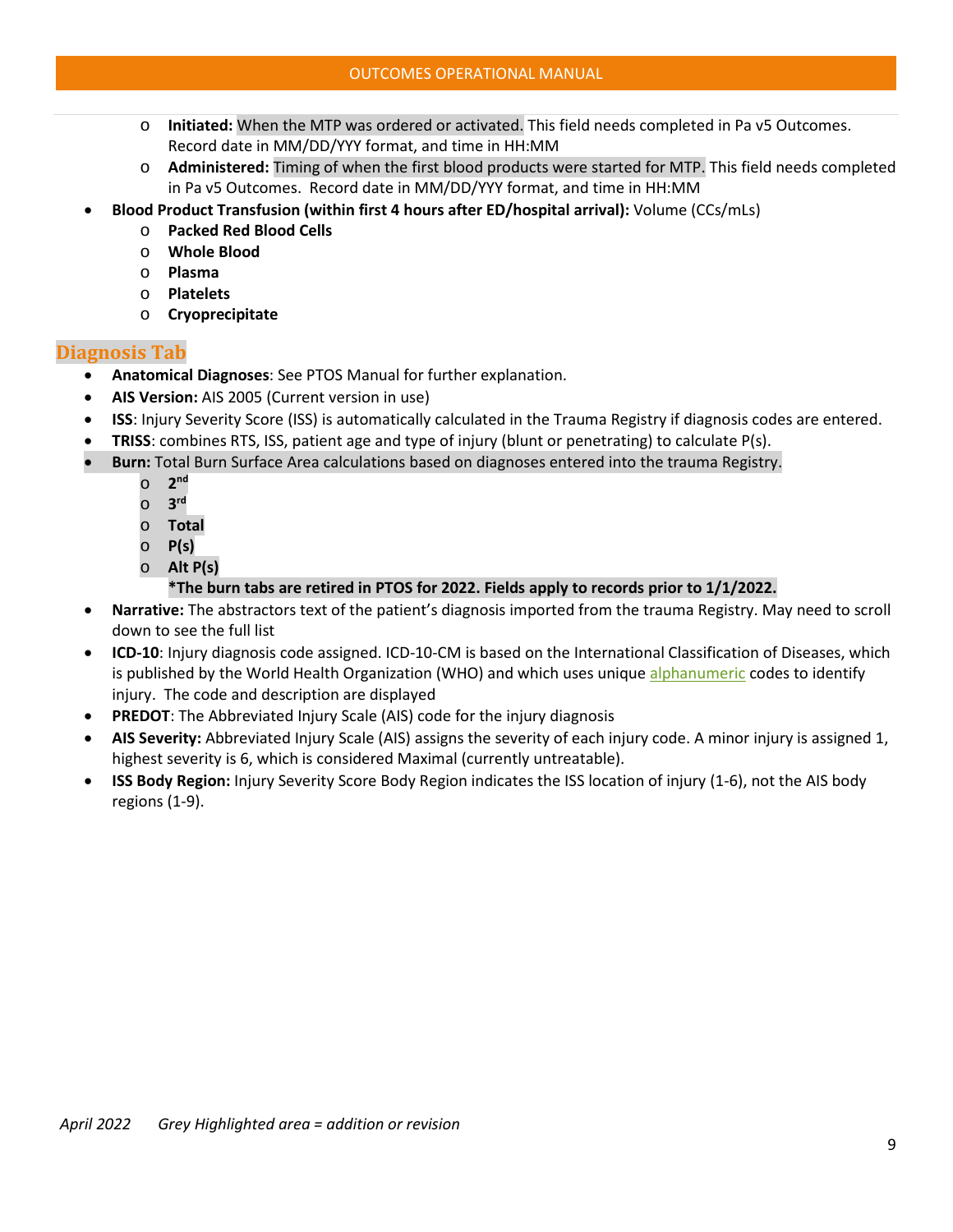## <span id="page-10-0"></span>**Section 2 – PIPS Tab**

Data in this section is geared toward the Performance Improvement aspect of a trauma program. It assists in systematically documenting the PI activities in the performance improvement process.

There are two tabs within the PIPS tab: The Objective Summary and Identified Events tab and the Outcomes Module tab. Each include multiple sub-tabs.

## <span id="page-10-2"></span><span id="page-10-1"></span>**Objective Summary and Identified Events Tab**

#### **Identified Events/Outliers Subtab**

List of events identified in the Trauma Registry. The list displays all hospital events, PTSF audit filters, and preexisting conditions. Each event includes the occurrence date as entered in the Trauma Registry, and if the event has been triggered in the Tracked Events section in the Outcomes Module tab. A trigger status of *Yes* is included in the tracked events, and a trigger status of *No* is not included in the tracked events. Deaths are the only event from the Trauma Registry that creates a tracked event without requiring you to trigger it.

Clicking the **[Auto Trigger]** button results in a pop out window that displays all the events triggered by the Trauma Registry. Click on the checkboxes of each item you want added to the tracked events section and selecting [**OK]**. Not all events auto triggered from the Trauma Registry require review through the PI process. For example, pre-existing conditions do not require being triggered into the tracked events. Deaths, Hospital Events and Audit Filters should be triggered into the tracked events and taken through the PI process.

#### <span id="page-10-3"></span>**Patient Info and Prehospital Subtab**

A narrative of the patient's information and prehospital phase of care automatically generated from the Trauma Registry data. The narratives can be copied for use within other sections of Pa v5 Outcomes, or other documents.

#### <span id="page-10-4"></span>**ED/Resus Subtab**

A narrative of ED/resuscitative phase of care, ED procedures and consults automatically generated from the Trauma Registry data. The narratives can be copied for use within other sections of Pa v5 Outcomes, or other documents.

#### <span id="page-10-5"></span>**ICU/OR Subtab**

A narrative of ICU procedures, Step-Down procedures and OR procedures automatically generated from the Trauma Registry data. The narratives can be copied for use within other sections of Pa v5 Outcomes, or other documents.

#### <span id="page-10-6"></span>**Floor-Ward/Discharge Subtab**

A narrative of Floor-Ward procedures, other procedures and discharge automatically generated from the Trauma Registry data. The narratives can be copied for use within other sections of Pa v5 Outcomes, or other documents.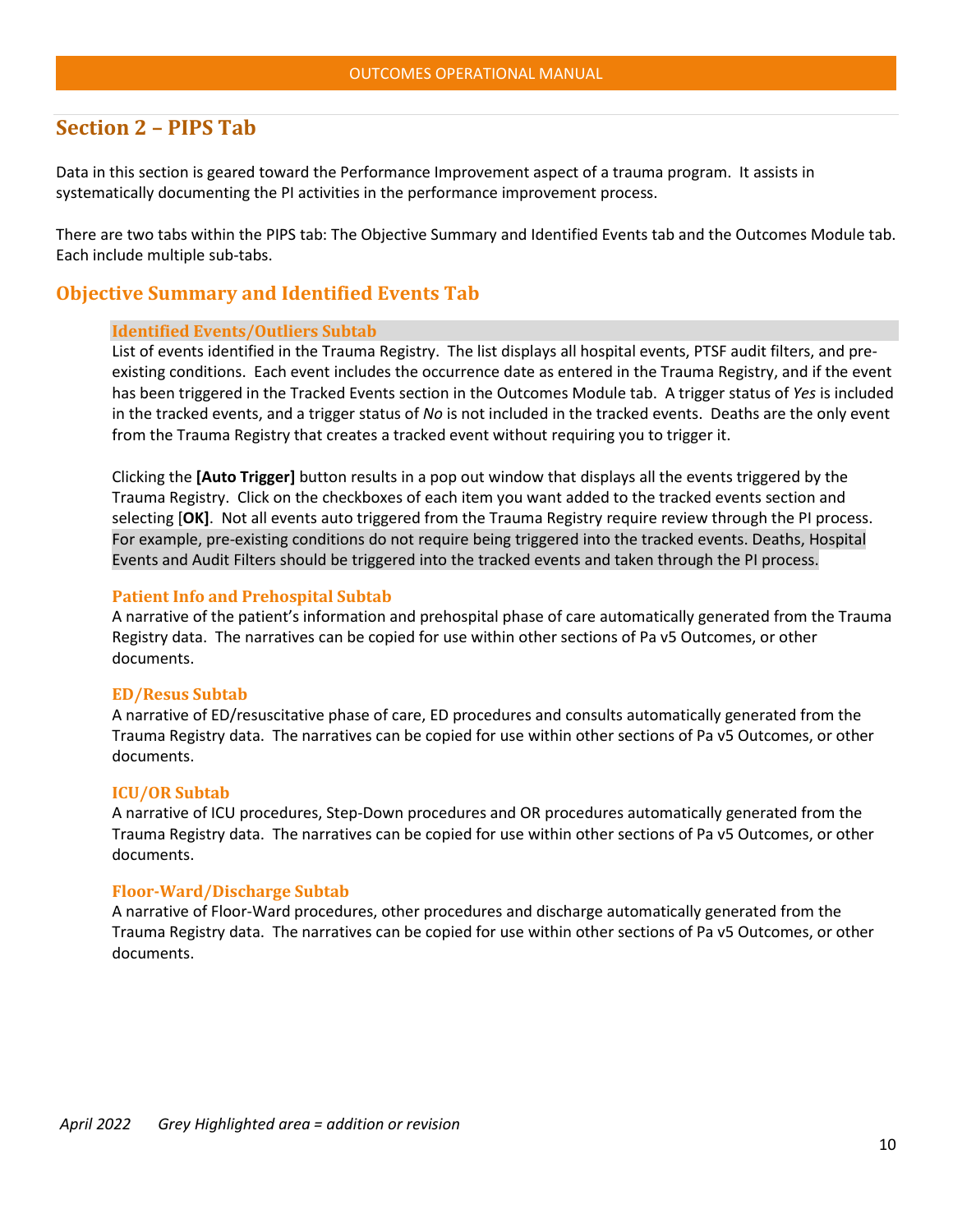## <span id="page-11-1"></span><span id="page-11-0"></span>**Outcomes Module Tab**

#### **Case Management Sub-tab**

In this section you will document case management information. You can run a spell check for the memo fields by either selecting it in a dropdown menu under Record, or via F7.

- **Flag Record:** This allows users to track, identify, and/or target cases currently being worked on. The 'Flag Record' field was implemented with a user defined menu that will hold up to nine unique menu choices or types of flags. The following generic menu choices were added as a starting point. These menu choices can be changed/edited by in the user Admin module to meet the needs at each facility. Instructions on editing the menu options is in the Pa v5 Outcomes Registry Users Guide available on the PTSF Central Site Portal Support section.
	- o 1, Follow-Up
	- o 2, Re-evaluation
	- o 3, For Next Review
- **Case Summary:** This field is automatically pre-filled with scripted data provided by the Trauma Registry. This information can be edited and will remain when you run the Collector interface. Clicking the **[Case Summary]** button will enlarge the memo field in a pop out window with increased text size. Clicking the **[Generate]** button will regenerate/reset the case summary from the Trauma Registry. Manual edits will be removed. A pop out window will remind you that regenerating the case summary will override the manual edits and require confirmation to prevent accidental edits.
- **Case Management:** This section can be used to enter daily hospital notes for day-to-day case management of the patient. Clicking on the **[Case Management]** button will enlarge the comment box in a pop out window with increased text size. Within this pop out window, you can run a spell check (in a dropdown menu under Record, or via F7).
	- 1. Notes could be formatted as follows:
		- Date Location in Hospital Comments.
	- 2. For example:

01/15/14 – ICU – pulmonary consult

- **Objective Summary:** Clicking the **[Generate]** button will create a document outside of Pa v5 Outcomes that can be saved or printed for use. The document will include a summary of information from the Patient Info and Prehospital sub-tab, ED/Resus sub-tab, ICU/OR subtab, and Floor-Ward/Discharge subtab from the Objective Summary and Identified Events tab.
- **Case Printout:** Clicking the **[Generate]** button will create a document outside of Pa v5 Outcomes that can be saved or printed for use. The document includes information from the sub-tabs within the Outcomes Module tab.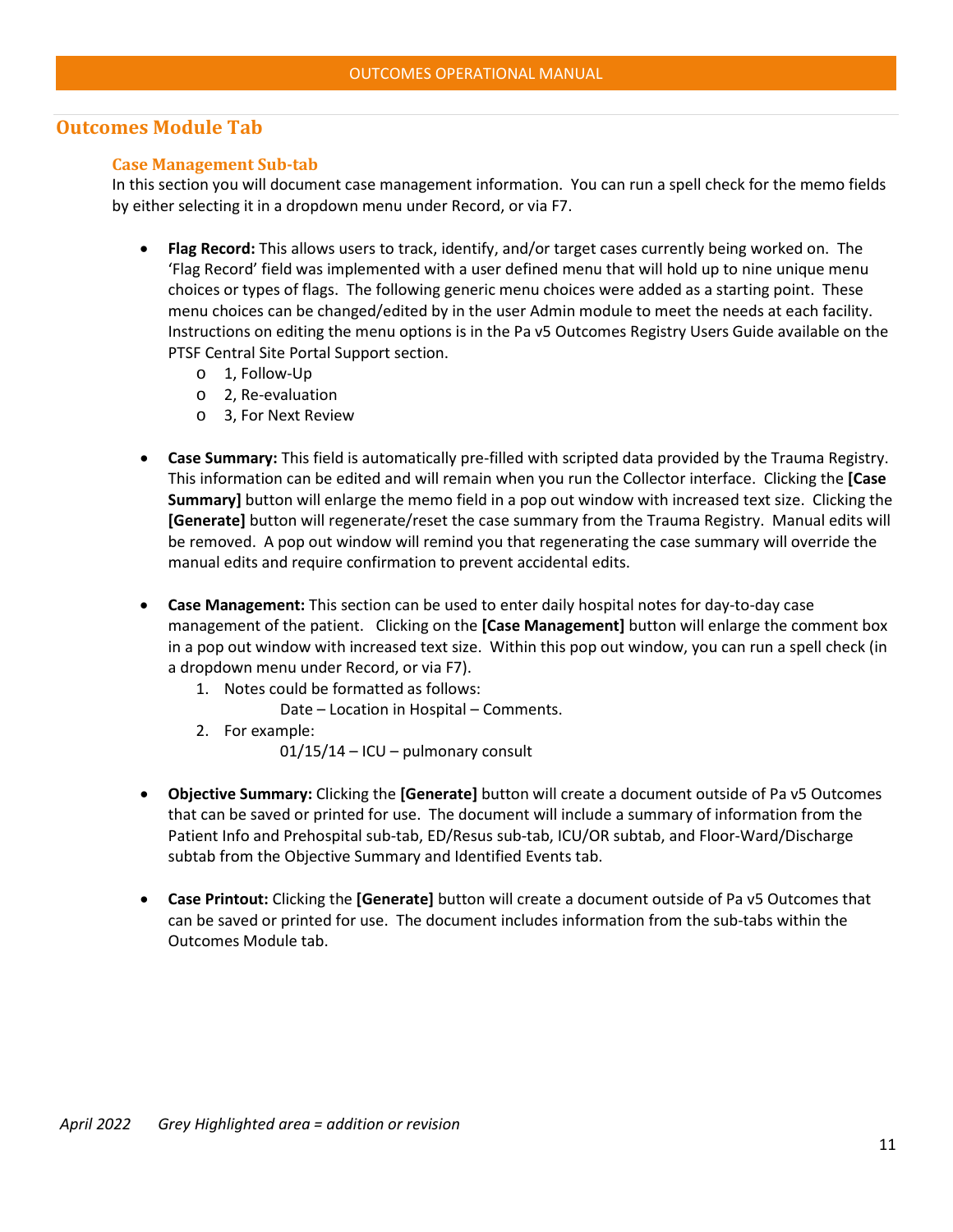#### <span id="page-12-0"></span>**Meetings Sub-tab**

This section is the preferred location for documenting all pertinent meeting notes and discussion, as well as attaching documents to this PI record. The Meetings section can record up to ten separate meeting discussions per patient to document a meeting click the **[Add]** button. This will result in a pop out window with the following fields.

- **Meeting Type:** Choose the type of meeting from the menu options.
	- 14. Trauma Morbidity and Mortality
	- 15. Trauma Multidisciplinary Peer Review
	- 16. Trauma Conference
	- 17. Trauma Systems Committee
	- 18. Hospital Quality PIPS Committee
	- 19. Medical Staff Peer Review
	- 20. Other Department M and M
	- 21. Grand Rounds
	- 22. External Review
	- 23. Other
- **Meeting Name:** Enter/Select the title of the meeting from the menu. The meeting name menu is initially blank and needs to be customized to be specific to your hospital. Edit via the Admin module, details for instructions in the Pa v5 Outcomes Registry Users Guide available on the PTSF Central Site Portal Support section.
- **Meeting Date:** Enter the date of the meeting/review by month, day and year. When you enter a t in the date field, the field will auto fill with the current date.
- **Related Issues:** The name of a tracked event will be displayed here if you have linked the specific tracked event. To link a meeting, you must go to the specific tracked event window and place the meeting name and date into the Meetings/Reviewed By section. It will then automatically link into the meeting section. A tracked event can be linked to more than one meeting.
- **Attendees:** Enter the attendees for the specific meeting. Click the **[Attendees]** button to pop out an enlarged memo field. The committee members can be entered as the default list for the Attendee section. To create a default list with the current names in the Attendees section click the **[Set Default]** button. To populate the Attendees section with the previously set default committee member click the **[Load Default]** button. If you would prefer to track attendees via paper sign in sheets, indicate this by entering "Please see attendance sheet" in the Attendees Section.
- **Discussion:** Enter in the proceedings of the meeting, including pertinent findings regarding issues surrounding the case. Information should reflect a robust discussion of the participants and the conclusions made with respect to categorization of the determination and acceptability status. If Pre-Existing Conditions (PEC's) played a role in the care of the patient, they can be mentioned here after the other issues have been identified and addressed. This data, along with the factors, should be included in the discussion and used to arrive at a determination status. Click the **[Discussion]** button to pop out an enlarged memo field.

The Tertiary Review Meeting process should involve identification of all injuries, and the severity whether or not standards of care were followed, whether or not there was provider error; and for deaths – what was the probability of survival based on TRISS methodology. It is imperative that when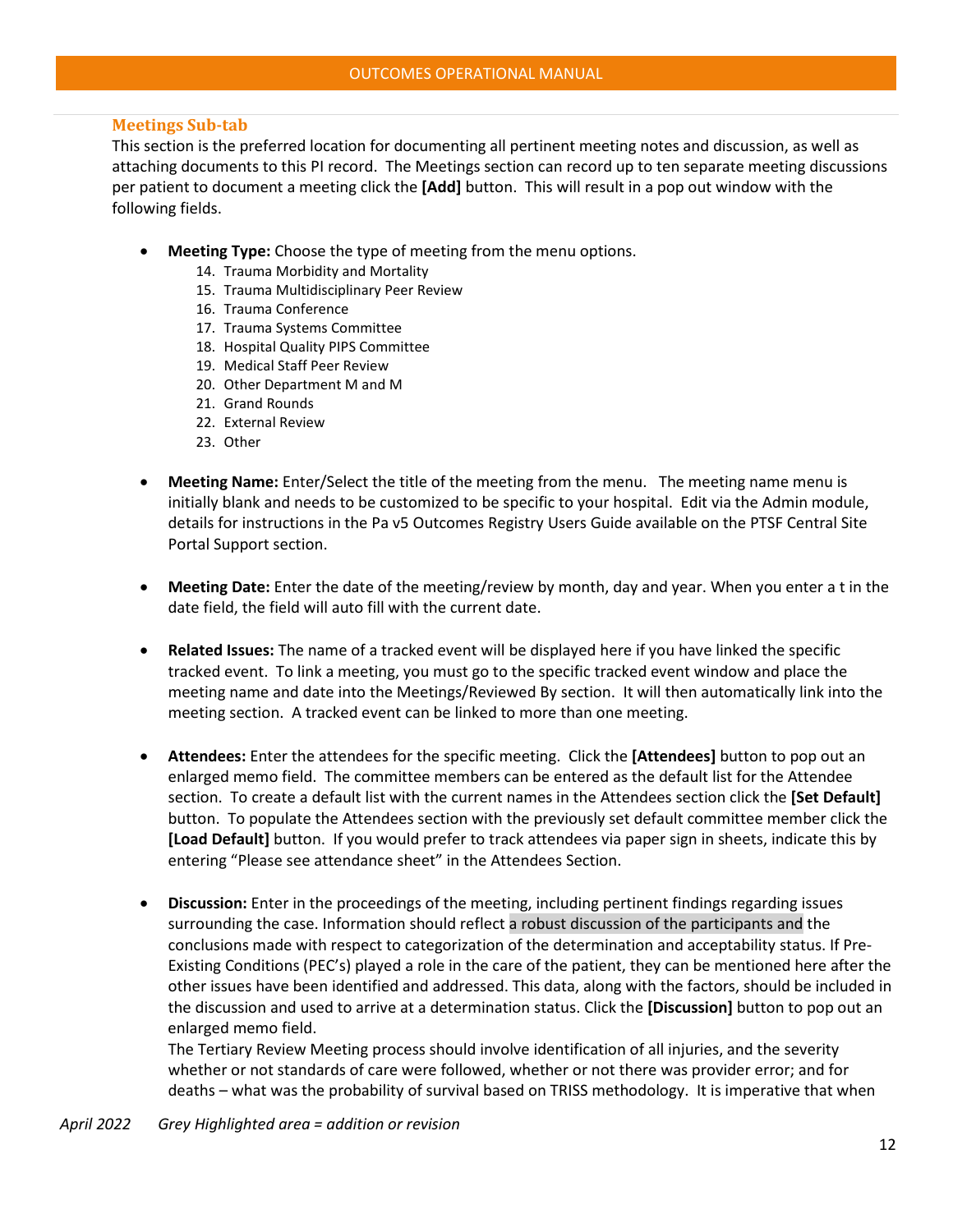considering this process, all factors, i.e. error in management, error in technique, delayed diagnoses, missed diagnoses, deviation from protocol, deviation from standard of care, equipment failure, mortality – anatomical diagnoses, mortality – survival probability and pre-existing conditions are evaluated.

Based on this process, decisions should be made on all deaths, hospital events, UDI and OFI as to their determination. That is – was the event believed to be an Unanticipated Event with Opportunity for Improvement, Event with Opportunity for Improvement, Event without Opportunity for Improvement or Undetermined Opportunity for Improvement. Unanticipated Event with Opportunity for Improvement and Event with Opportunity for Improvement will require outcome results and resolution. Patients who have withdrawal of support will be included in the analysis of determination. In such cases, the care of the patient up until the time that support was withdrawn should be evaluated as to whether or not standard protocols were followed and whether provision of care was appropriate. These factors, along with the analysis of injury and TRISS methodology, will then be used to assign determination.

• **Template Letter:** If you would like to generate the meeting notes using one of Pa v5 Outcome's templates, select the folder icon. A menu will display all of the meeting template files (if the template files are not displayed, refer to the Pa v5 Outcomes User Guide for details in accessing template files). Choose the file named SampleRequestForReviewIncludingMeeting.doc. Click the **[Generate]** button to open the document outside Pa v5 Outcomes.

The Related Documents section allows you to attachment of up to 20 external documents.

- If you would like to save a Word document, a PowerPoint presentation, or a scanned document, emails etc., you can do so by using this section. It is suggested to attach documents related PI activities such as email exchanges, reviews by others, corrective action material and evidence of completion, and charts and graphs used for tracking data. Attaching these documents will be helpful in locating them when preparing PI folders for site survey. These documents can be printed and included in the PI folders for the site surveyors.
- o Note for attachments: when printing the PI record, the attached documents do not automatically print, they must be opened and printed individually. The attached documents also do not transmit to the central site; only the title of the attached documents is transmitted to the central site.
- To attach a document, click the **[New Link]** button and in the pop out window click the folder icon to select a file from your computer. You can browse to where you have your document saved and open the file you want to save. When you want to retrieve the document, click the **[Open Link]** to open the document that you have saved.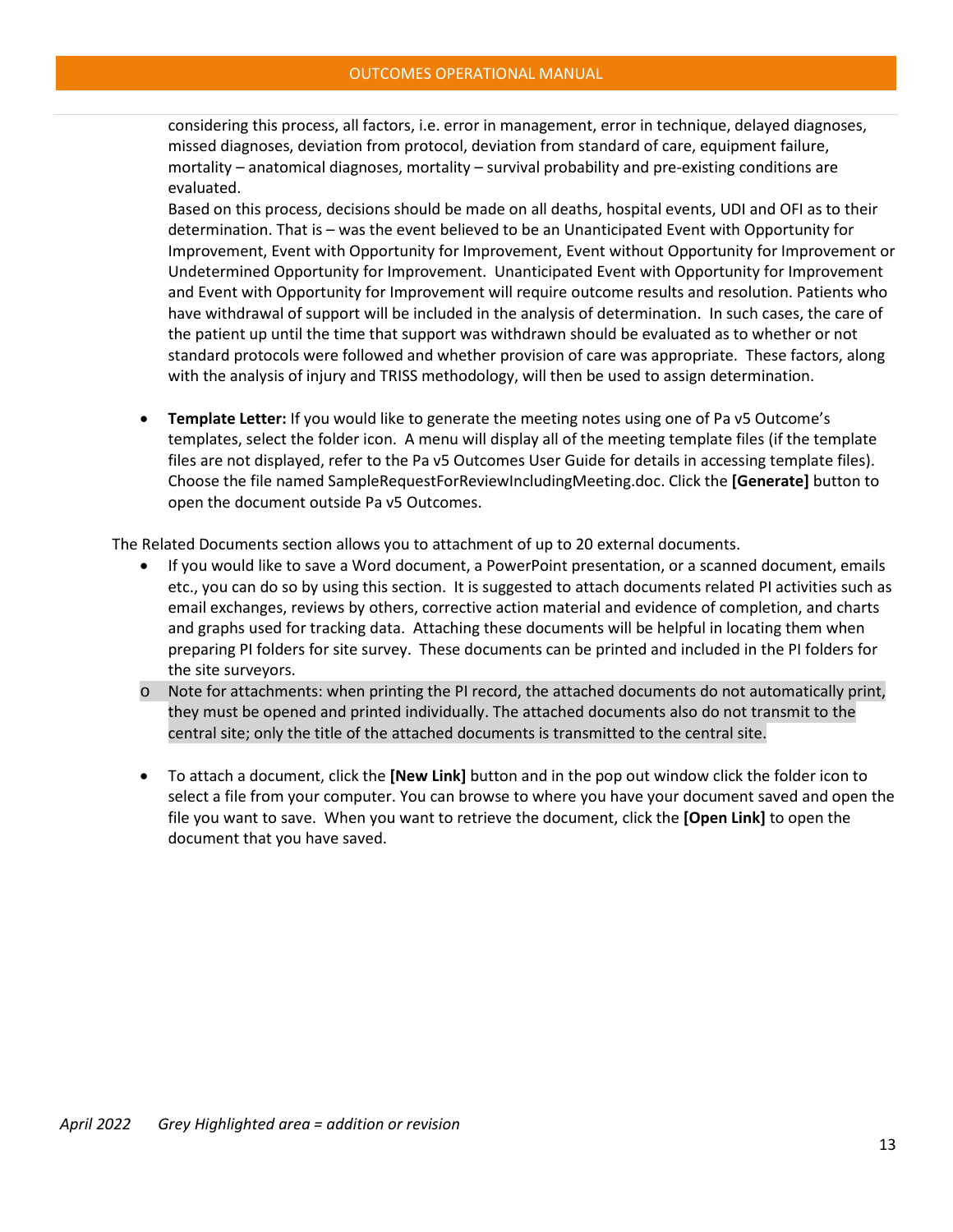#### <span id="page-14-0"></span>**Tracked Events Sub-tab**

This section is where event information and all PI activities for the event are documented. Event information is repeatable for up to 20 events per patient. Events can be manually entered or auto filled when triggered from the PTOS Trauma Registry Interface. Deaths are automatically auto filled from COLLECTOR. Events are defined as Opportunities for Improvement (OFI), User Defined Issues (UDI), Hospital Events, Process/System Issues, Pre-Existing Conditions and Deaths.

UDI titles for the Event Menu need to be added via the Admin module. Instructions for how to add UDI titles are in the Pa v5 Outcomes Registry Users Guide available on the PTSF Central Site Portal Support section.

If the trauma program chooses to track complains with protocols, or other center specific quality initiatives in the tracked events section, select the appropriate OFI or UDI and indicate *"No factors identified"* in the Factors section and notate if compliant or non-compliant in the Comments Field. If the protocol was deemed compliant, can then indicate: *"No action items taken"* in the Action Section and *"Not Applicable"* in the Loop Closure Status. This will assist your Trauma Program in identifying that the tracked event is for tracking purposes, and during the site survey it will assist the PTSF Surveyors to identify issues vs. non-issues when reviewing for Performance Improvement related issues.

Each row on this screen will address one issue/event. On this screen, to enter a new tracked event click the **[Add]** button and the tracked event pop out window will be displayed. To edit a previously entered tracked event either highlight the row and click the **[Edit]** button to display the pop out window for the specific event, or double click on the row. To delete a previously entered tracked event highlight the row and click the **[Delete]**  button and answer the question in the pop out box to confirm deletion. To add the events triggered from the Trauma Registry click the **[Auto Trigger]** button and check the boxes for each event that should have its own Event Information window.

Each tracked event window includes 2 tabs, the Assessment/Review tab, and the Actions/Loop Closure tab. Details of the PI activities for this event will be documented within these 2 tabs.

The **[Copy]** button allows for copying the current tracked event in its entirety. In a new tracked event, the **[Paste]** button allows for pasting an entire tracked event that has been copied. This ability allows for efficient and timely PI data entry into the software when multiple events are similar. This ability also allows for tracking the details under multiple event titles.

#### <span id="page-14-1"></span>**Taxonomy**

The Taxonomy checkbox allows for the option of including additional fields in the tracked event. The Taxonomy checkbox is automatically checked in Death events. Checking the Taxonomy checkbox opens the following fields for entry: the domain phase of care, the domain target/goals of care, type, the actions prevention/mitigation, and the actions scope. These become required fields that are transmitted to the Outcomes Central Site when submitting patient records that have resulted in death.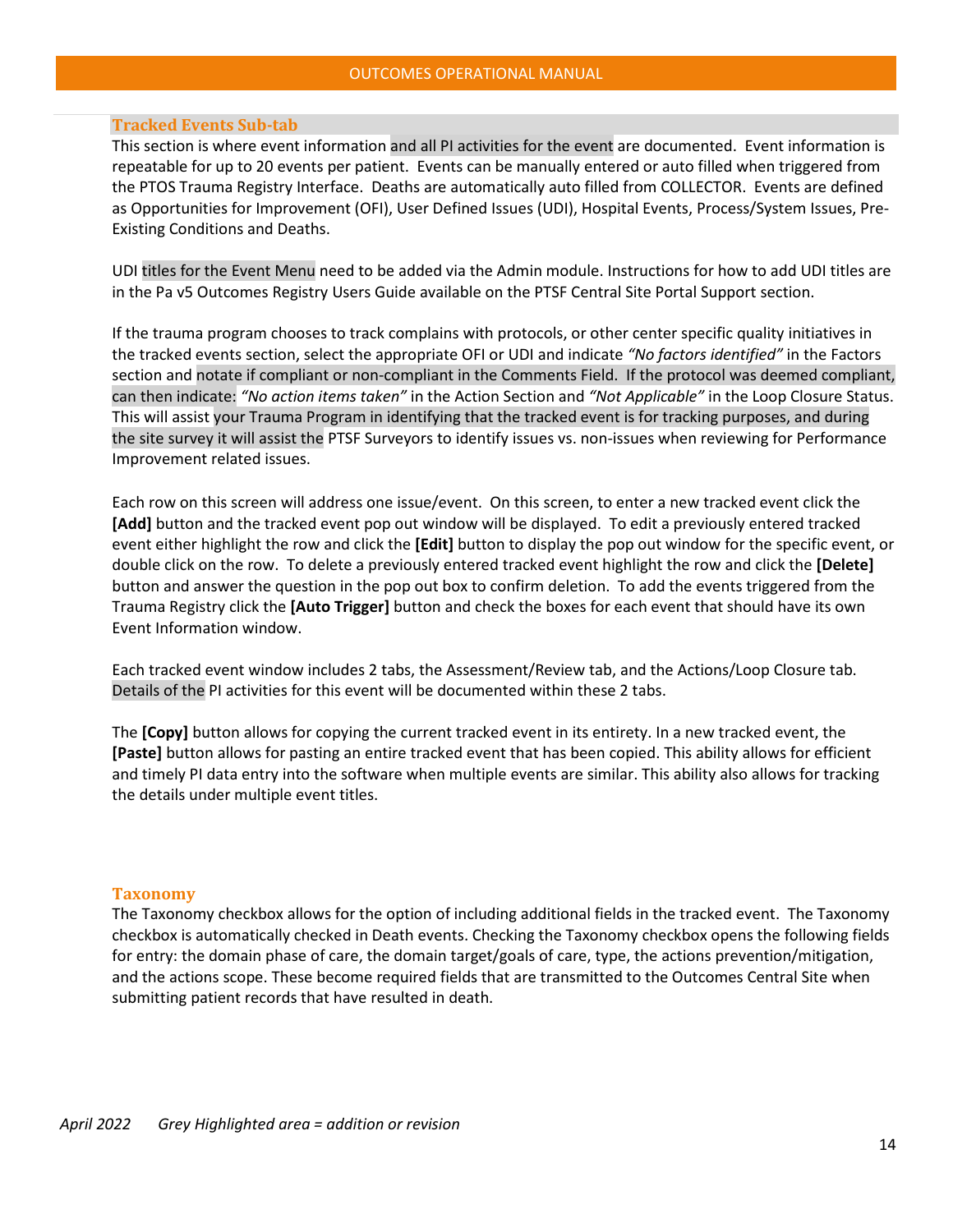At the bottom of the window, displayed on both tabs, there are a few action buttons:

- **Check** Clicking on this button will run a check/validation process on all tracked events to ensure all required elements are completed and data entered is validated. See the Pa v5 Outcomes Registry User Guide for details.
- **OK** Clicking on this button will save and close the Event Information window.
- **Cancel** Clicking on this button will close the Event Information window without saving. A warning pop up will require the user to confirm cancellation if information in the window was edited.
- **•** Clicking on this button will add a new tracked event. This allows the user to add a new event without closing the Event Information window.
- $\Box$  Clicking on this button will delete the displayed tracked event. A warning pop up will require the user to confirm deletion of the current event.
- $\Box$  Clicking on this button will take the user to the first tracked event. A warning pop up will require the user to confirm if edits to the displayed event should be changed prior to changing events.
- $\Box$  Clicking on this button will take the user to the previous tracked event. A warning pop up will require the user to confirm if edits to the displayed event should be changed prior to changing events.
- $\bullet$   $\Box$  Clicking on this button will take the user to the next tracked event. A warning pop up will require the user to confirm if edits to the displayed event should be changed prior to changing events.
- $\blacktriangleright$  Clicking on this button will take the user to the last tracked event. A warning pop up will require the user to confirm if edits to the displayed event should be changed prior to changing events.

#### <span id="page-15-0"></span>**Event Information Window – Assessment/Review Tab**

The Assessment/Review tab is dedicated to the recording of the review and analysis steps in the PI process. Enter the identified event and domain during the event identification step. Complete the review and drilldown of this specific event. The comment field can be utilized to document details of the drilldown of this review. Following review of the event complete the analysis by recording and assigning the factors that contributed to this specific event and the level of impact this event had on the patient.

• **Event:** The title of the specific event to track and collect detailed information about. When entering a new tracked event, select the most appropriate event title from the menu box. The menu options include Hospital Events, Process/System Issues, Opportunities for Improvement, Pre-Existing Conditions, User Defined Issues, and Death. Hospital Events, Process/System Issues and Death should be triggered by the Interface with the Trauma Registry. If you need to add a Hospital Event, Process/System Issue or Death that did not trigger from the Trauma Registry it is recommended to enter directly into the Trauma Registry first to ensure capture in the Registry. Process/System Issues in Pa v5 Outcomes is equivalent to Audit Filters in the Trauma Registry.

The menu options and definitions are listed in **Appendix A**.

- <span id="page-15-1"></span>• **Occurrence Date:** The date the event took place (occurred) in MM/DD/YYYY format.
- **Identified Date:** Record the date (mm/dd/yyyy) that the issue was identified by the PI program. For hospital events identified in COLLECTOR, this date will be automatically brought over by the trauma registry interface.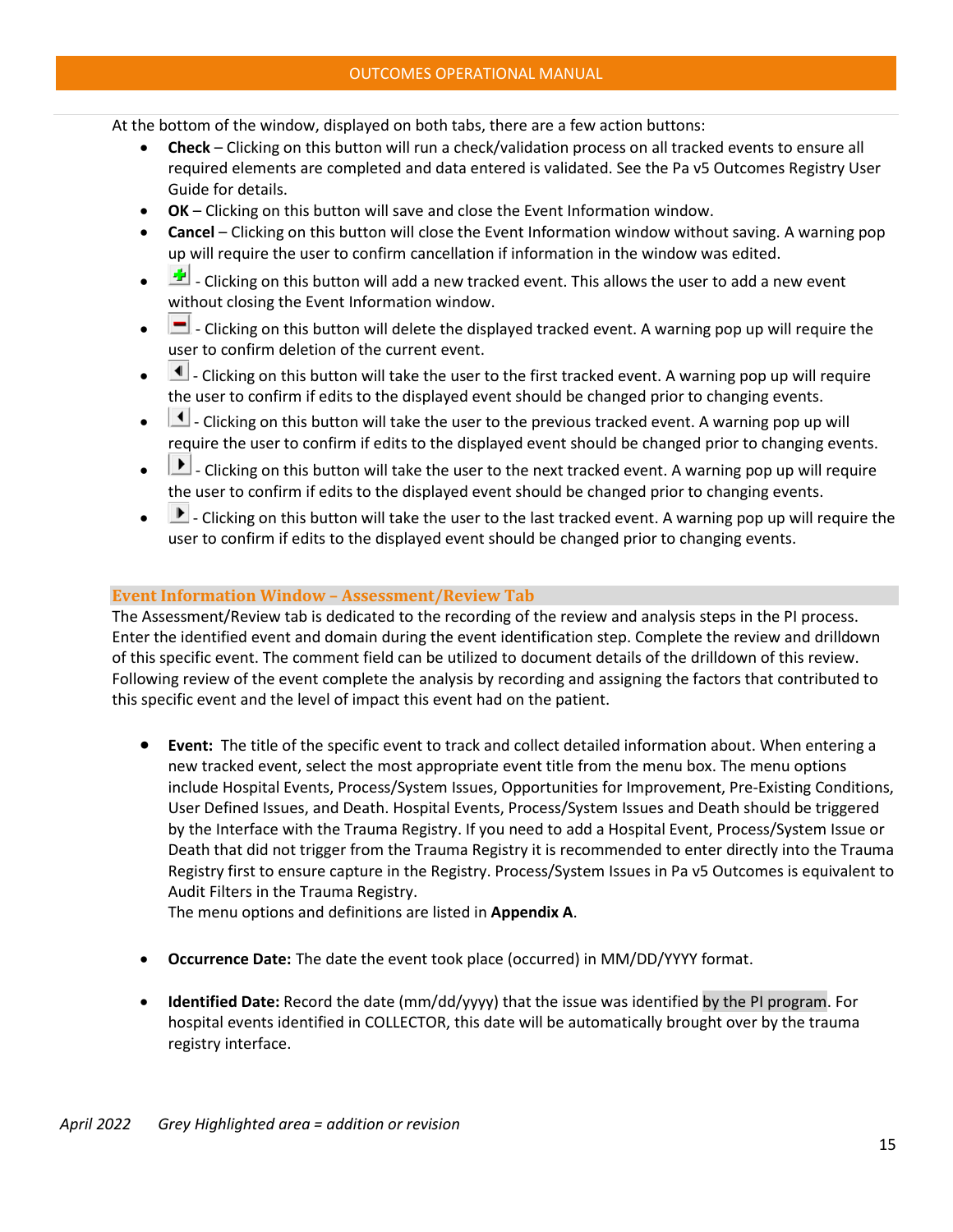• **Source of Information:** Select from the menu box the option that most appropriately describes how/who identified the event.

Menu Options:

- 1, Case Manager 14, Autopsies
- 
- 3, Referrals (written/verbal, emails, hotline) 16, Patient/Family Feedback
- 4, Identified Post-Discharge 17, Registry Data
- 5, Risk Management Reports 18, Department Reports
- 6, EMS (ground/air) 9, Other
- 7, Transfer Center // Not Applicable
- 
- 10, Patient Rounds
- 11, Concurrent Abstraction (registry)
- 12, Concurrent Review (TPM, PIC)
- 
- 2, Practitioner 15, Hospital Quality Management Department
	-
	-
	-
	-
	-
- 8, AM Report 2008 2. The Report 2008 2. Unknown
- 13, Conferences (peer review quality conference, education conferences)
- **Hospital Incidence ID:** Can enter the hospital incidence number if applicable.
- **Domain:** The Domain section of the Event Information screen captures information about the characteristics surrounding the event.
	- o **Setting/Location -** The location where the event occurred. Only 1 location is required but users can select up to 2 locations for a single event. The  $2<sup>nd</sup>$  location response box can be left blank if non-applicable.

Enter 2 locations in situations that include more than 1 location type. For example, the event occurs while a patient is being transported from 1 location to another, therefore both locations would be entered. Another example is an event that occurs during portable radiology within a patient care department, therefore Radiology and the patient care department are both entered. The setting/location is included in PI events to allow for the trauma program to track through reports the setting/location where events occur to determine if there are trends that need to be addressed.

Menu Options:

- 2, ED 3, OR 4, ICU 6, Med/Surge Floor 5, Step Down Unit 10, Radiology 18, Nuclear Medicine 9, Burn Unit 19, PMR 20, Minor Surgery Unit 11, PACU 47, Postmortem 90, EMS (optional) 91, Referring Facility (optional)
- 12, Special Procedure Unit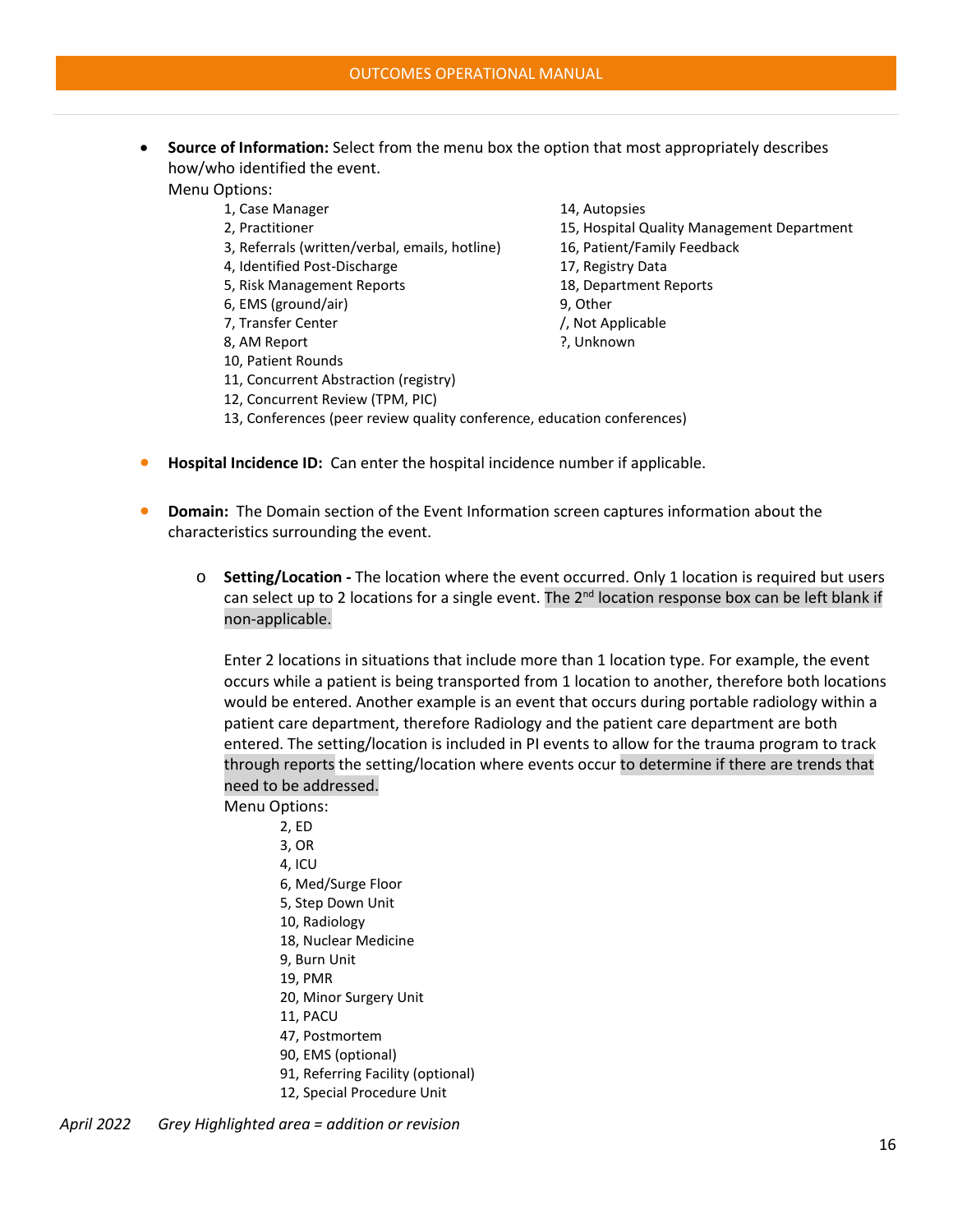- 21, Angiography
- 22, Pediatric Unit (in-house)
- /, Not Applicable
- ?, Unknown

o **Service/Staff** - The hospital resource (service or staff) who was active and/or responsible for the event when it occurred. Only 1 service/staff is required but users are able to select up to 2 instances of Service/Staff for a single event. The 2<sup>nd</sup> service/staff response box can be left blank if non-applicable. The service/staff is included in PI events to allow for the trauma program to track the service ad staff that are involved in events to determine if there are trends that need to be addressed.

#### Menu Options:

- 
- 
- 
- 
- 
- 
- 
- 
- 
- 
- 
- 
- 13, Child Protective Team 33, Occupational Therapy 53, Trauma Resus Nurse
- 
- 
- 16, Documentation Recorder 36, Oral Surgery 98, Other Surgical
- 17, Drug/Alcohol Counselor 37, Oromaxillo Facial Service 99, Other Non-Surgical
- 
- 
- 20, Family Medicine 40, Pharmacy

1, Trauma 21, GI 41, Physiatry 2, Neurosurgery 22, Home Health 42, Physical Therapy 3, Orthopedics 23, Hospitalist 43, Plastic Surgery 4, General Surgery 24, Infectious Disease 44, Psychiatry 5, Pediatric Surgery 25, Internal Medicine 45, Pulmonary 6, Cardiothoracic Surgery 26, Laboratory 46, Radiology 7, Burn Services 27, Nephrology 47, Rehab 9, Pediatrics 29, Nurse Practitioner 49, Social Services 10, Anesthesiology 30, Nursing 50, Social Worker 11, Cardiology 31, Nutrition 51, Speech Therapy 12, Chaplain 32, Ob-Gyn 52, Thoracic Surgery 14, Critical Care 34, Oncology 54, Triage Nurse 15, Discharge Planner 35, Ophthalmology 55, Vascular Surgery 18, EMT 38, Ortho-Spine /, Not Applicable 19, ENT 39, Palliative Care ?, Unknown

8, Emergency Medicine 28, Neurology 18, 28, Nespiratory Therapist

- o **Phase of Care -** The period of time or stage along the continuum of care in which the event occurred. This field is available for a response when the Taxonomy checkbox is checked. Menu Options:
	- 1, Evaluation 2, Resuscitation 3, Operative 4, Critical Care **6, Recovery** 6, Recovery 6, Rehabilitation /, Not Applicable ?, Unknown
		-
- o **Target/Goal of Care** The result (target or goal) toward which treatment and care efforts were focused when the event occurred. This field is available for a response when the Taxonomy checkbox is checked.

Menu Options:

- 1, Therapeutic 2, Diagnostic 3, Rehabilitative 4, Preventative **6, Research** 5, Palliative **6, Research** 6, Research 7, Cosmetic **8, Other 19, 2006** *S*, Cosmetic *also a series 8, Other S*, Cosmetic *Applicable* ?, Unknown
- <span id="page-17-1"></span><span id="page-17-0"></span>• **Related Provider/Practitioner:** This is an optional field that allows for attaching involved provider/practitioners name with the event. Users will be able to select up to 3 providers/practitioners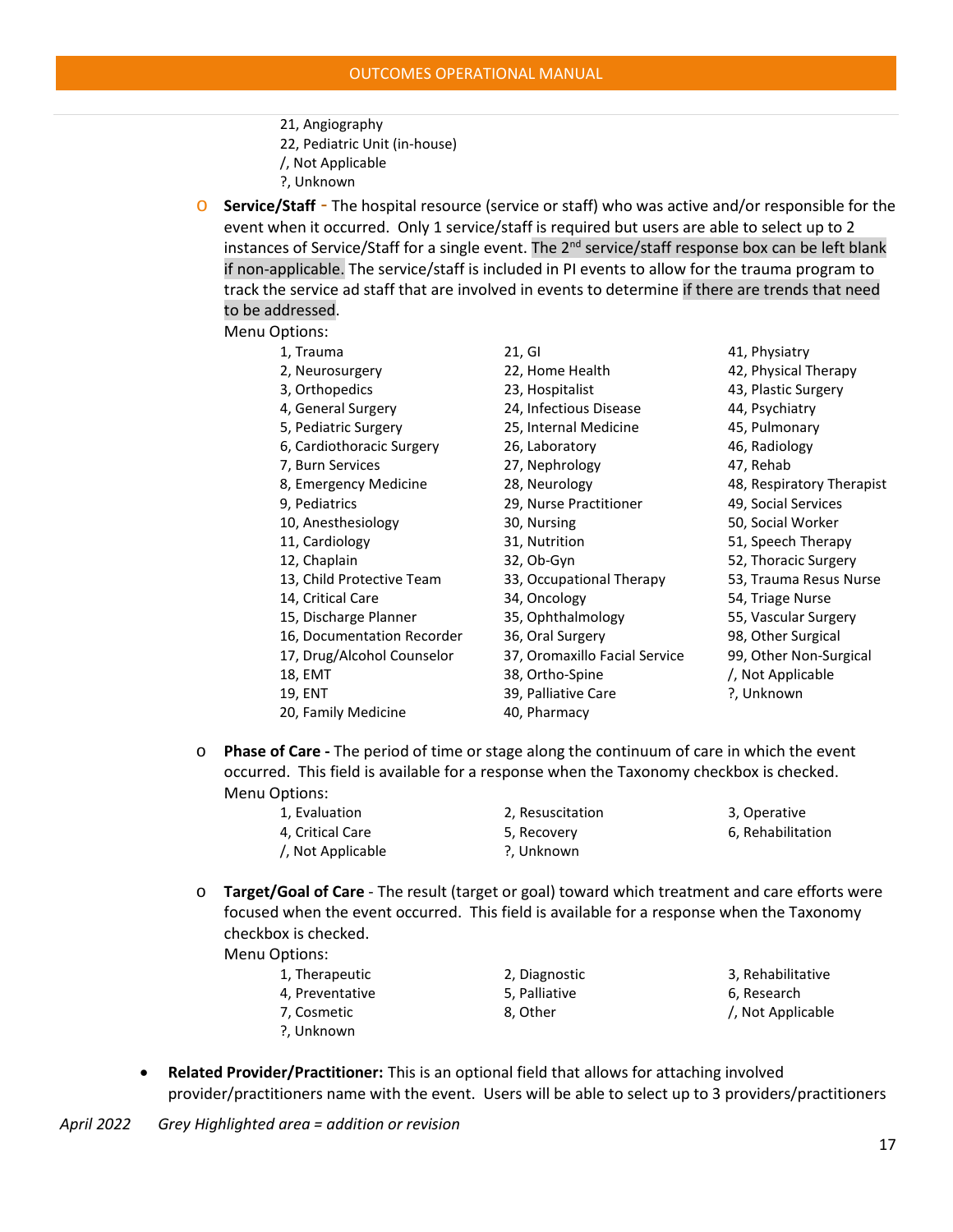for a single event. The related provider/practitioner field is included in PI events to allow for the trauma program to track the providers and practitioners involved in events, through reports, to determine if there are trends that need to be addressed. Entering providers/practitioners in tracked events can be utilized for credentialing and performance improvement purposes. Reports can be created in Report Writer with the Provider/Practitioner within a report or as a query. The menu options need to be entered by the trauma program in the v5 Admin Module.

- See the Pa v5 Outcomes Registry Users Guide for details on how to create hospital specific menu options. The trauma program can choose to add all physicians, advanced practitioners, nurses, and EMS agencies into the menu options as desired.
- **Impact:** The Impact section of the Event Information window captures information about the amount of effect this specific issue/event had on the patient. The effect of the event is also referred to as harm to the patient. After completing the review of the tracked event, the PI program will indicate the impact to the patient. The impact can be utilized to prioritize (triage) which events to address  $1^{st}$ ,  $2^{nd}$ ,  $3^{rd}$ , etc. Events with severe level of harm will be prioritized  $1<sup>st</sup>$ , while events with no harm/no detectable harm will be prioritized last. As the number of tracked events within PA v5 Outcomes will increase over time, the priority order will constantly change.

<span id="page-18-0"></span>The degrees of harm and the definitions:

**No Harm/No Detectable Harm** – due to this specific event the patient did not become symptomatic, or no symptoms detected, and no additional treatment was required. For example, a patient received intravenous fluid at a slow rate though it was not ordered. The nurse identifies that there is not an order for the intravenous fluid and discontinues it. This event occurred, reached the patient, but did not harm the patient, nor require additional monitoring or treatment.

<span id="page-18-1"></span>**Minimal** – due to this specific event the patient became symptomatic, symptoms are mild, loss of function or harm is minimal or intermediate but short term, and no or minimal intervention (e.g., extra observation, investigation, review, or minor treatment) is required.

For example, during surgery the patient's bowel is nicked with the scalpel. This is immediately identified, repaired and the surgery is completed without further incidence. Prophylactic antibiotics ordered due to this event. The patient's course of care unchanged. The event occurred, reached the patient, required short term additional intervention, but did not result in poor patient outcome.

<span id="page-18-2"></span>**Moderate** – due to this specific event the patient became symptomatic, requiring intervention (e.g., additional operative procedure; additional therapeutic treatment), an increased length of stay, or causing permanent or long-term harm or loss of function.

For example, during surgery the patient's bowel is nicked with the scalpel. It is not identified during surgery. Post-operatively the patient develops septicemia and requires return to the OR to repair the perforation. The event reached the patient, resulted in a decline in the patient's condition, requires an intervention, additional monitoring, treatment, and possible increased hospital length of stay.

<span id="page-18-3"></span>**Severe** – due to this specific event the patient became symptomatic, requiring life-saving intervention or major surgical/medical intervention, shortening life expectancy, or causing major permanent or long-term harm or loss of function. Due to the possibility of a repeat occurrence, resulting in another Severe impact, events/issues assigned a severe impact must be prioritized by the PI program.

For example, during surgery the patient's bowel is perforated, requiring temporary colostomy and subsequent major surgeries and readmissions. The event reached the patient and resulted in a decline in patient's condition, required multiple interventions, additional monitoring, treatment, increased hospital length of stay, and additional hospital admissions.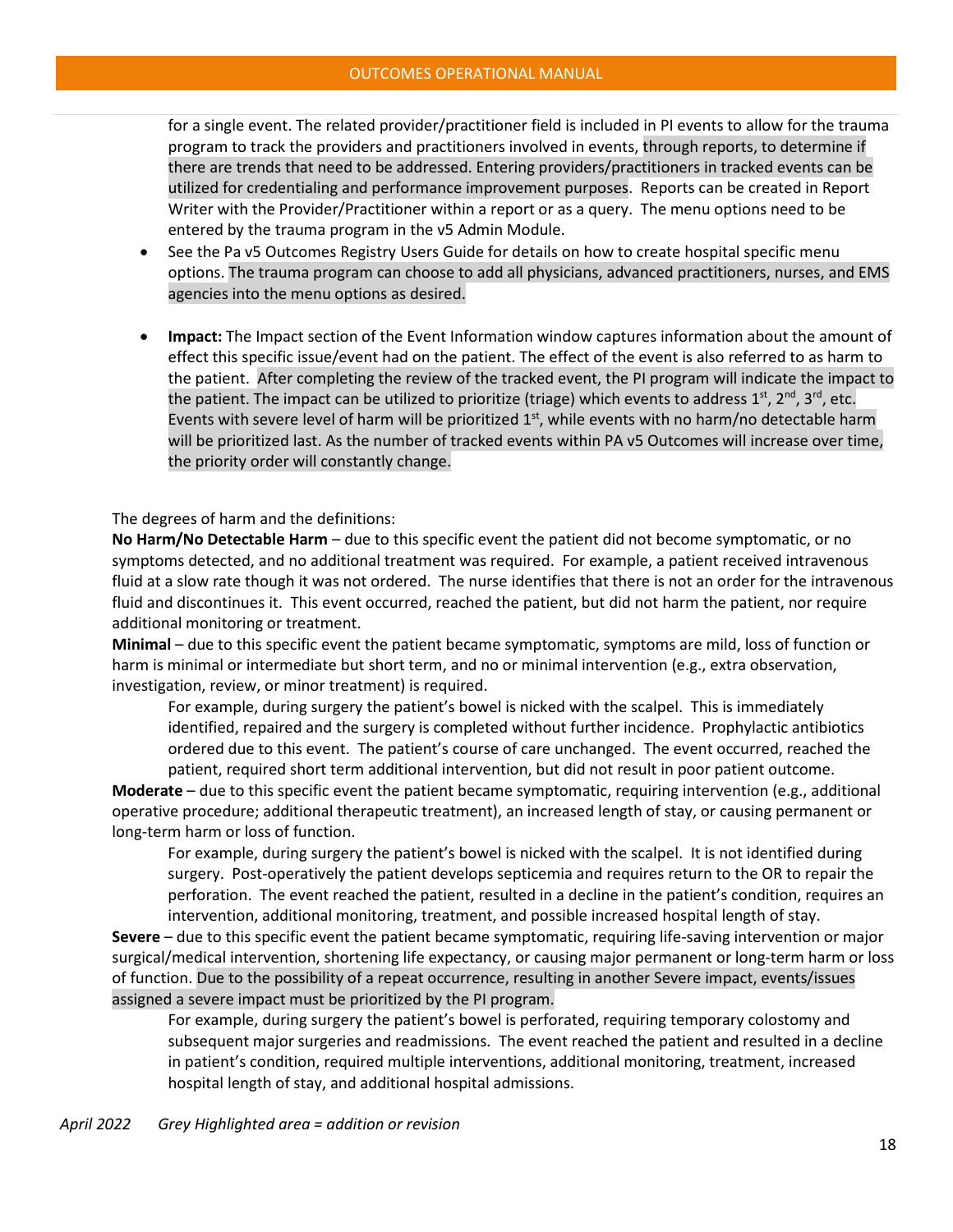<span id="page-19-0"></span>**Death** – on balance of probabilities, death was caused or brought forward in the short term by this specific event.

For example, during surgery the patient's bowel is perforated resulting in exsanguination. Efforts at resuscitation are unsuccessful and the patient dies. The event reached the patient and directly resulted in the patient's death.

<span id="page-19-1"></span>Note that in patients that died, each tracked events should not have Death listed as the impact. Determine the impact of each tracked event on the patient. There may be tracked events that did not change the course of the patient's condition and care (none or minimal impact). In contrast, there may be tracked events that directly resulted in the patient's death, and these tracked events should have Death listed in the impact section.

<span id="page-19-6"></span><span id="page-19-5"></span><span id="page-19-4"></span><span id="page-19-3"></span><span id="page-19-2"></span>The extent of harm and the definitions:

#### **Temporary**

harm that eventually resolves and does not become permanent

#### **Permanent**

irreversible harm

**Physical –** The tangible or actual (physical) outcome or effects of this specific event to the patient. Related to the Degree of Harm.

<span id="page-19-7"></span>Menu Options & Definitions:

1, No Harm

Sufficient information to determine that no physical harm occurred due to this event

2, No Detectable Harm

Insufficient information to determine any physician harm due to this event

3, Minimal-Temporary Harm

This event resulted in little or no intervention

4, Minimal-Permanent Harm

This event resulted in initial but not prolonged intervention

5, Moderate-Temporary Harm

This event resulted in prolonged intervention but not prolonged hospitalization

6, Moderate-Permanent Harm

This event resulted in intensive intervention and potentially prolonged hospitalization

7, Severe-Temporary Harm

This event resulted in intervention necessary to sustain life and potentially prolonged hospitalization

8, Severe-Permanent Harm

This event resulted in intervention necessary to sustain life and prolonged hospitalization, long-term care, or hospice

9, Death

Sufficient information to support that this event resulted in patient's death

#### <span id="page-19-8"></span>**Psychological**

<span id="page-19-9"></span>The mental or emotional (psychological) outcome or effects of this specific event to the patient. Related to the Degree of Harm.

<span id="page-19-10"></span>Menu Options & Definitions: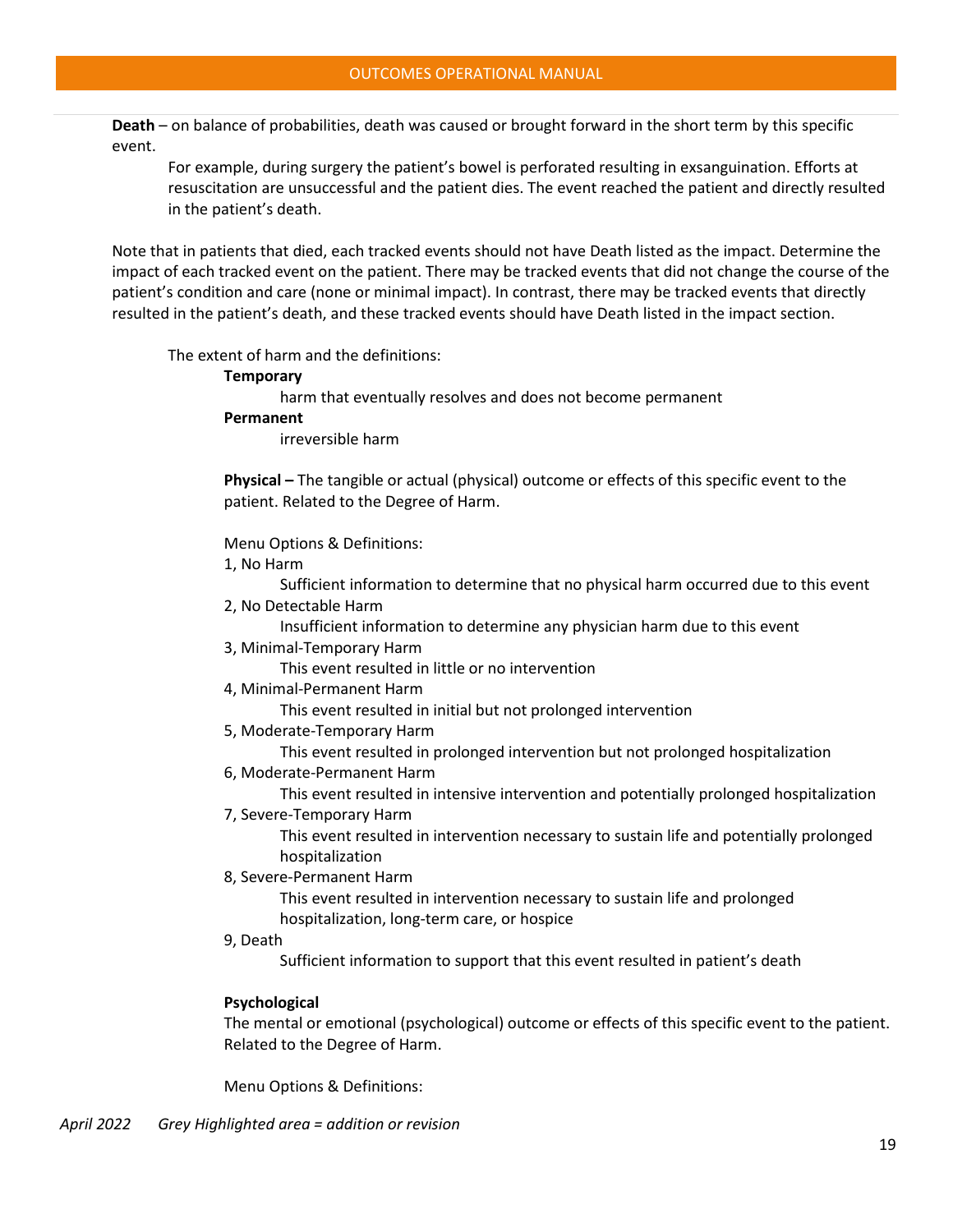- 1, No Harm
	- Sufficient information to determine that this event did not result in psychological harm
- 2, No Detectable Harm
	- Insufficient information to determine if this event resulted in psychological harm
- 3, Minimal-Temporary Harm
	- This event resulted in little or no intervention
- 4, Minimal-Permanent Harm
	- This event resulted in initial but not prolonged intervention
- 5, Moderate-Temporary Harm
	- This event resulted in prolonged intervention but not prolonged hospitalization
- 6, Moderate-Permanent Harm
- This event resulted in intensive intervention and potentially prolonged hospitalization
- 7, Severe-Temporary Harm

This event resulted in intervention necessary to sustain life and potentially prolonged hospitalization

8, Severe-Permanent Harm

This event resulted in intervention necessary to sustain life and prolonged hospitalization, or long-term care

9, Profound Mental Harm

This event resulted in significant and profound patient distress that interferes with the patient's functional ability or quality of life

<span id="page-20-0"></span>**Social** - The relational (social) outcome or effects of this specific event to the patient. Related to the Degree of Harm.

#### Menu Options:

- 1, Unable to Socialize 2, Homebound, Able to Socialize 3, No Social Impediments, Not Socially Active 4, Socially Active /, Not Applicable ?, Unknown
- -
	-

<span id="page-20-1"></span>**Economic** - The financial (economic) outcome or effects of this specific event to the patient. Related to the Degree of Harm.

Menu Options:

?, Unknown

1, Employed 2, Seeking Employment 3, Part-Time Employment 4, Unemployed 5, Not Employable  $\sim$  1, Not Applicable

<span id="page-20-2"></span>**Legal -** The lawful (legal) outcome or effects of the event to the patient. Related to the Degree of Harm.

Menu Options:

- 1, Referred to Risk Management
- 2, Complaint Registered
- 3, Referred to Legal Department
- /, Not Applicable
- ?, Unknown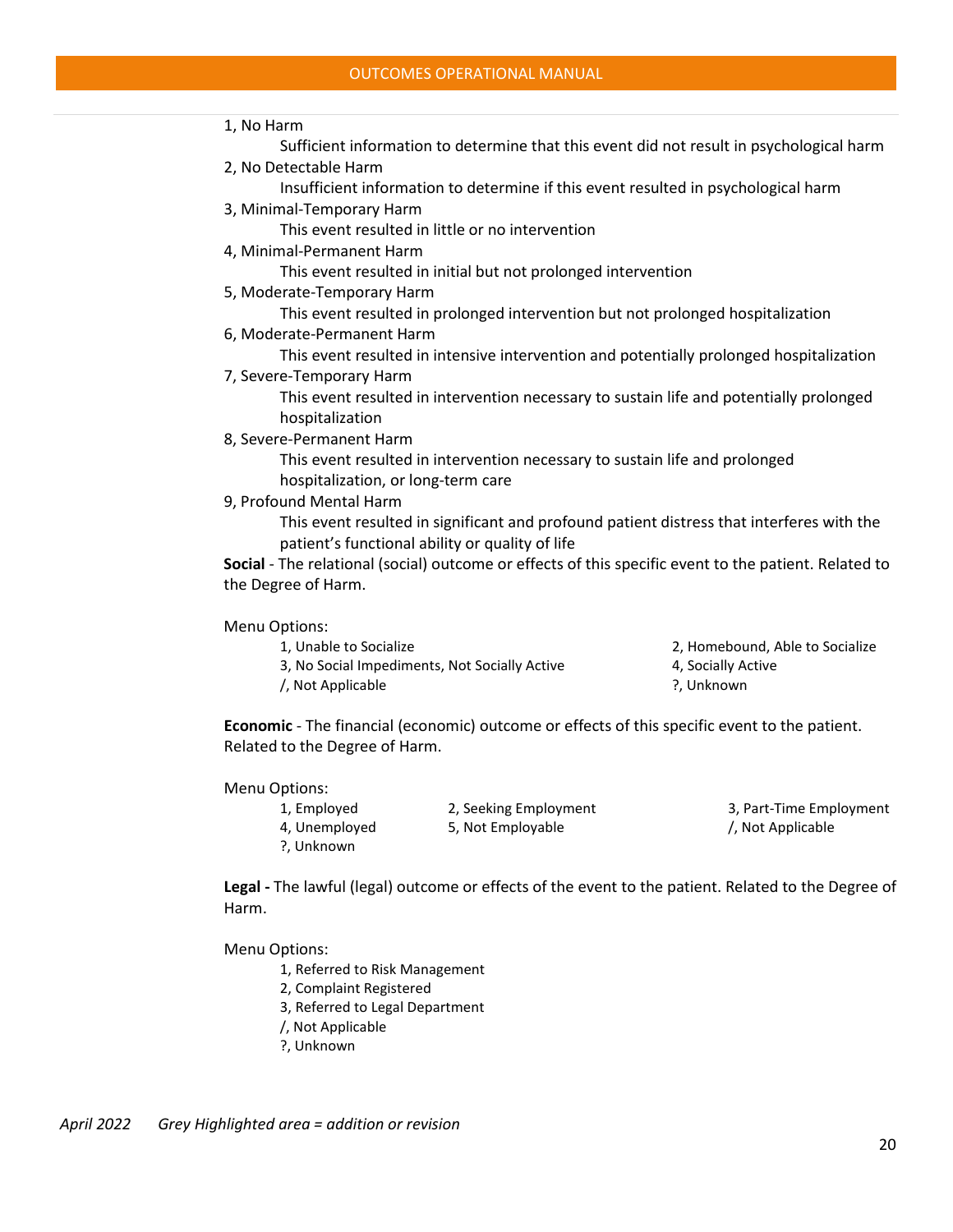<span id="page-21-0"></span>**Type:** The implied or visible processes that were faulty, or failed, that contributed to this specific event occurring. Users can select up to 10 types for a single event. Menu Options:

Communication

- TC001, Inaccurate & Incomplete Information
- TC002, Questionable Advice or Interpretation

TC003, Questionable Consent Process

- TC004, Questionable Disclosure Process
- TC005, Questionable Documentation

Patient Management

- TPM01, Questionable Delegation
- TPM02, Questionable Patient Care Tracking/Follow-up
- TPM03, Questionable Referral or Consultation
- TPM04, Questionable Use of Resources
- TPM05, Airway
- TPM06, Breathing
- TPM07, Circulation
- TPM08, Neurologic
- TPM09, Pulmonary
- TPM10, Gastrointestinal
- TPM11, Nutritional
- TPM12, Urologic
- TPM13, Orthopedic
- TPM14, Resuscitation
- TPM15, Wound Care
- TPM16, Intensive Care
- TPM17, General Ward Care
- TPM18, Rehabilitative Care

#### Clinical Performance

- TCA01, Pre-Interventional Correct Diagnosis Questionable Intervention
- TCA02, Pre-Interventional Inaccurate Diagnosis
- TCA03, Pre-Interventional Incomplete Diagnosis
- TCA04, Pre-Interventional Questionable Diagnosis
- TCB01, Interventional Correct Procedure with Complications
- TCB02, Interventional Correct Procedure Incorrectly Performed
- TCB03, Interventional Correct Procedure but Untimely
- TCB04, Interventional Omission of Essential Procedure
- TCB05, Interventional Procedure Contraindicated
- TCB06, Interventional Procedure Not Indicated
- TCB07, Interventional Questionable Procedure
- TCB08, Interventional Wrong Patient
- TCC01, Post Interventional Correct Prognosis
- TCC02, Post Interventional Inaccurate Prognosis
- TCC03, Post Interventional Incomplete Prognosis
- TCC04, Post Interventional Questionable Prognosis
- /, Not Applicable
- ?, Unknown

<span id="page-21-1"></span>**Factors**: The Factors section of the Event Information window captures information related to the cause and agents that led to an incident or event. Users can select up to 10 factors for a single event. During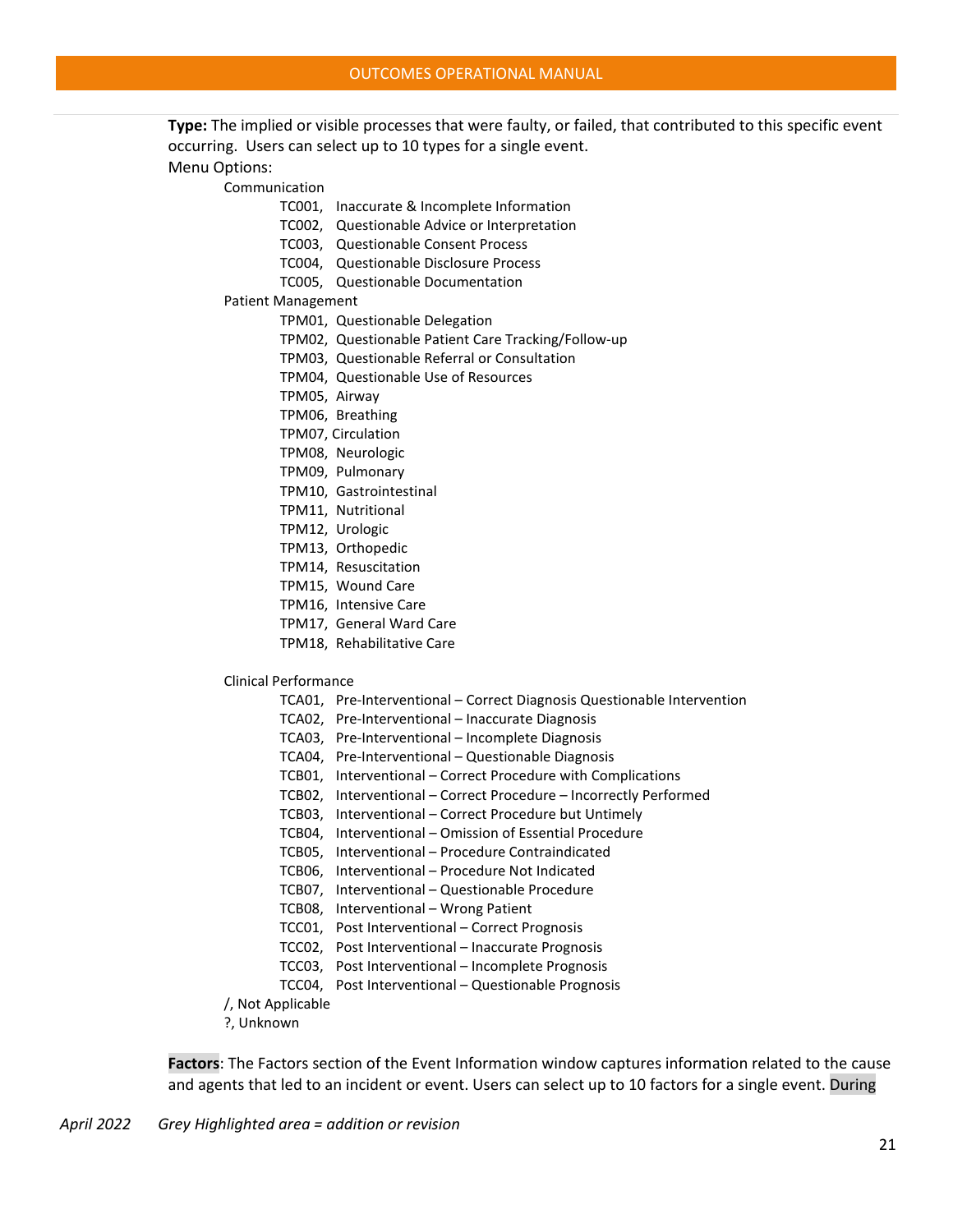the analysis phase of the PI process, the PI program will identify the factors that contributed to the event. Select the most appropriate factors from the menu. Details of the factors should be documented in the Comment field. The factors identified will assist in determining if there are opportunities for improvement and the most appropriate corrective actions to address this event. In addition, the trauma program can track, through reports, the factors involved in events to determine if there are trends that need to be addressed. Definitions of Human-Practitioner factors in Appendix B.

Menu Options:

System

FSSP05, Bed Availability FSOC01, Chain of Command FSOC03, Communication Channels FSOC05, Culture of Safety FSSP02, Delay in Consulting Provider FSSP03, Delays in Provider Response FSOC02, Delegation of Authority and Responsibility FSSP01, Diversion FSOPB03, Documentation FSOPC02, Establishment and Use of Safety Programs FSTE05, Equipment/Materials Availability FSTE02, Equipment/Materials Construction FSTE01, Equipment/Materials Design FSTE03. Equipment/Materials Malfunction FSTE04, Equipment/Materials Obsolescence FSOC04, Formal Accountability FSOPA02, Incentive Systems FSOPB04, Instructions about Procedures FSOM01, Maintenance of Organizational Resources FSOM02, Monetary Safety Budgets FSOPB02, Objectives FSSP04, OR Availability FSOX01, Organization Failures Beyond Organization Control/Responsibility FSOPB01, Performance Standards FSOPC01, Risk Management FSOPA03, Schedules FSOK01, Supervision FSOC06, Trauma Center Regulatory Criteria/Standards FSTX01, Technical Failures Beyond Organization Control/Responsibility FSOPA01, Time Pressures FSOK02, Training Human-Practitioner FHC01, Skill Based FHS02, Rule-Based FHC03, Knowledge-Based FHC04, Unclassifiable FHC05, Negligence FHC06, Recklessness FHC07, Intentional Rule Violations Human – Patient FHP01, DNR (Do Not Resuscitate) FHP02, DOA (Dead on Arrival) or DOS (Death on Scene) FHP03, Survival Probability

*April 2022 Grey Highlighted area = addition or revision*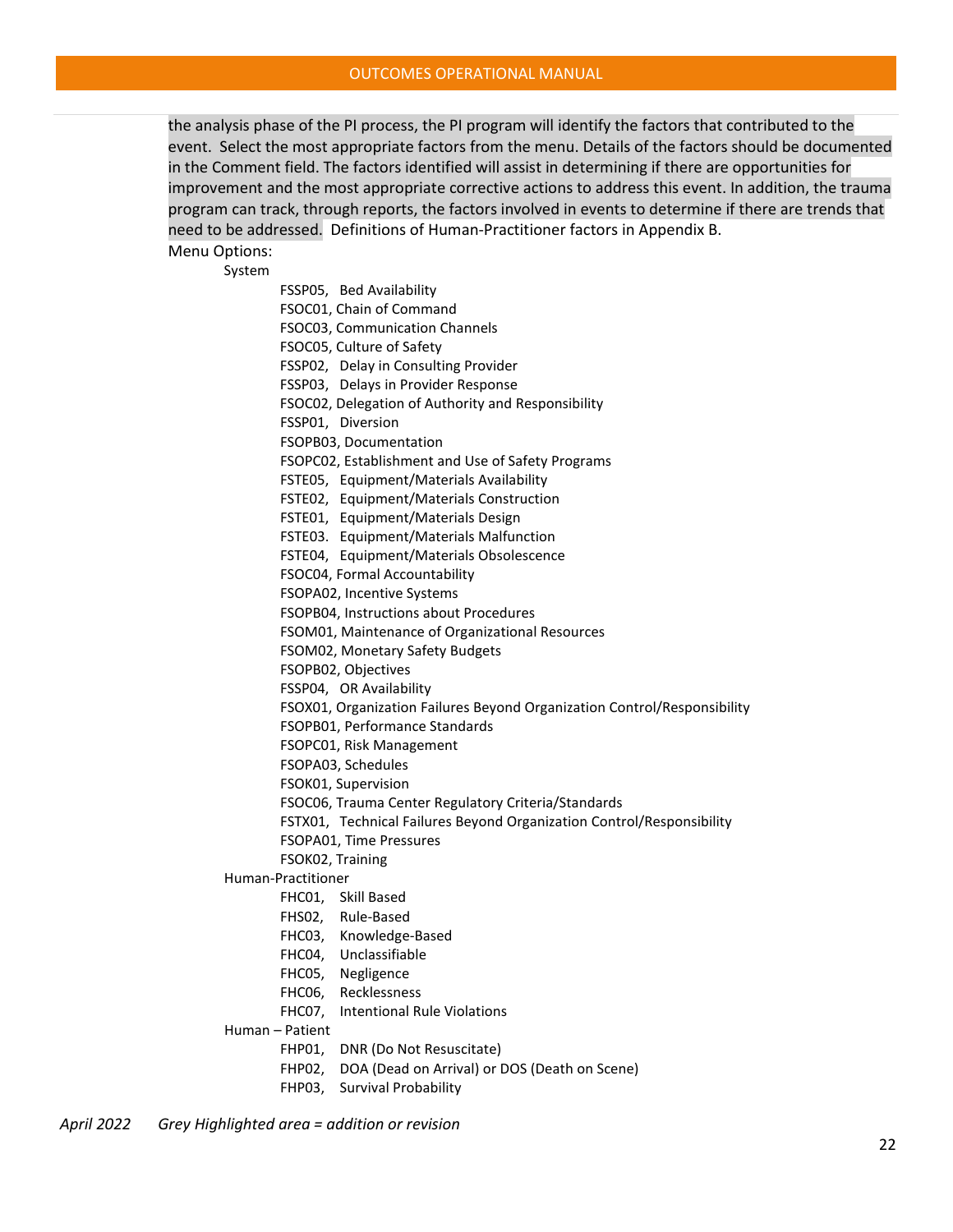FHP04, Withdrawal of Life Support FHP05, Co-Morbidity FHP06, Disease Related FHP07, Other Pre-Existing Condition FHP08, Patient Behavior or Refusal Human – External FHX01, External /, Not Applicable ?, Unknown

- **Comments:** This area may be used to further is where the PI program will document the details that describe this event and drilldown for this event. Each tracked event has its own comments field in the Assessment/Review tab. Click the **[Comments]** button to pop out an enlarged memo field. Comments entered in this field are not transmitted to the Outcomes Central Site when submitting records.
	- o To ensure consistency in documenting the review and analysis steps of the PI process, the trauma program can create review templates that are kept in an electronic document outside of PaV5 Outcomes software that can be copied and pasted into the Comments field to allow ease/consistency of review. The review template for each event type can include relevant questions that are answered during the review.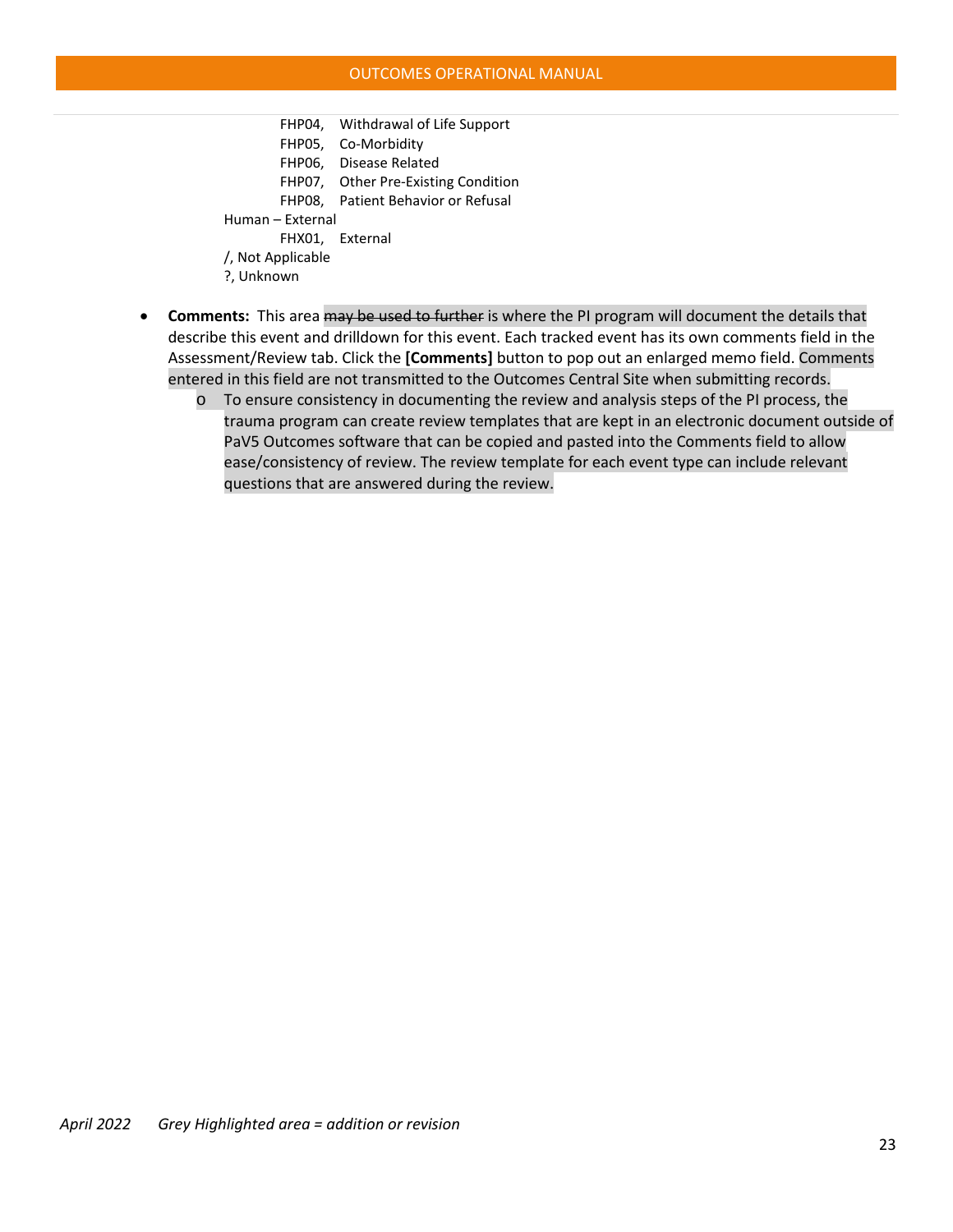#### *Event Information Window – Actions/Loop Closure Tab*

The Actions/Loop Closure tab is dedicated to the recording of the categorization, action, and re-evaluation steps in the PI process. The Event title, Occurrence date, Identified Date, Source of Information and Hospital Incidence ID from the previous tab is displayed on the top of this tab. Record the meetings and each level of review as well as the categorizations assigned for this specific event. Following categorizing the event develop an action plan, record the action plan and the progress of the action plan in the Action section. Finally, reevaluate the effects of the corrective actions and determine if the loop has closed for this specific event. The action details field can be utilized to document details of the actions, metrics to demonstrate resolution and reevaluation to determine if the actions resolved the issue/event to prevent this specific event from happening again to future patients.

The **[Add Reminder to Calendar]** button will open a new calendar appointment referring to this specific tracked event that can be added to your calendar. The reminders should be utilized to remind you when to follow-up on reviews by other people, follow-up on action plan completion, and/or re-evaluate to determine if the loop has been closed.

- **Meetings/Reviewed by**: The forum (meeting) where the event was discussed and/or the assembly of people (reviewed by) who discussed the event. Select the appropriate meetings that this case was discussed. This field can accommodate 10 different meetings. When this field is selected, it will auto-fill the "Related Issues" in the Meeting Section Menu Options:
	- 1, Trauma PI/QA Coordinator 2, Trauma Program Manager/Coordinator 3, Trauma Registrar 4, Case Manager 5, Physician Extender/PA/NP/CNS 6, Emergency Department 7, Trauma Medical Director/Designee 8, MD Specialty Liaison 9, Department Head 10, Risk Management 11, Pre-Hospital Review 12, Transferred from Facility 13, Transferred to Facility 14, Trauma Morbidity and Mortality 15, Trauma Multidisciplinary Peer Review 16, Trauma Conference 17, Trauma Systems Committee 18, Hospital Quality PIPS Committee 19, Medical Staff Peer Review 20, Other Department M&M 21, Grand Rounds 22. External Review 23, Other // Not Applicable
		- ?, Unknown
- 
- 
- 
- 
- 
- 
- 
- 
- 
- 
- 
- 
- **Levels:** The review level of the meeting where the event was discussed. The definition of each level of review is defined by your institution/trauma program in the PI Plan. Menu Options:

1, Primary 2, Secondary 3, Tertiary 4, Quaternary

- **Date:** The date of the meeting where the event was discussed, in format MM/DD/YYYY.
- **Systems:** Identify if the cause and agents that led to the event were related specifically to System factors. The selection should correlate with the factors selected on the previous tab. If the factors are system factors, then the response will be Y=yes. Clicking in the box will display the response:

One Click  $Y = yes$ Two Clicks  $N = no$ Three Clicks  $n/a = Not$  Applicable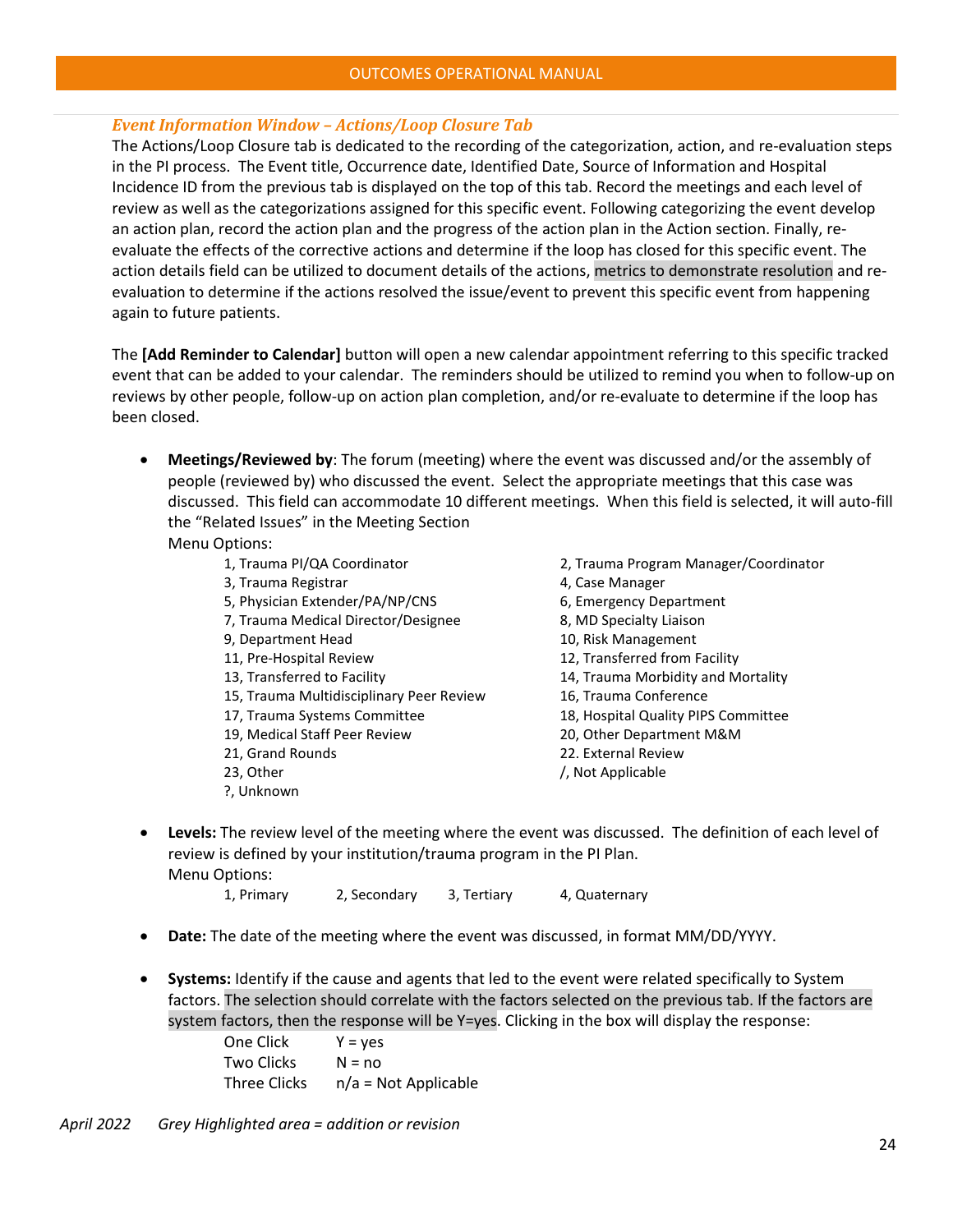Four Clicks ? = Unknown Five Clicks takes you back to Y

• **Providers/Practitioner:** Identify of the cause and agents that led to the event were related specifically to Provider/Practitioner factors. The selection should correlate with the factors selected on the previous tab. If the factors are provider/practitioner factors, then the response will be Y=yes. The values entered in the 'Provider/Team Related In House and Out House' fields on the Issue Evaluation screen in Outcomes v5 are considered in a mapping and displayed. Clicking the box will display the response:

One Click  $Y = yes$ Two Clicks  $N = no$ Three Clicks  $n/a = Not$  Applicable Four Clicks ? = Unknown Five Clicks takes you back to Y

• **Patients:** Identify if the cause and agents that led to the event were related specifically to the Patient factors. Record if this specific event was patient related. The selection should correlate with the factors selected on the previous tab. If the factors are patient factors, then the response will be Y=yes. Clicking the box will display

| One Click                       | $Y = yes$              |  |
|---------------------------------|------------------------|--|
| <b>Two Clicks</b>               | $N = no$               |  |
| <b>Three Clicks</b>             | $n/a = Not Applicable$ |  |
| <b>Four Clicks</b>              | $? = Unknown$          |  |
| Five Clicks takes you back to Y |                        |  |

• **Determination:** The status of this specific event and the measurement that best describes the potential for improvement as agreed upon by those involved in review of this specific event. The Determination measures the potential that may have existed in improving the outcome of this specific event for future patients.

<span id="page-25-0"></span>Menu Options & Definitions:

1, Unanticipated Event with Opportunity for Improvement

*Mortality –(mortality was unanticipated and your center has identified opportunities for improvement. Requires action plan to address those OFI and loop closure.)*

- Anatomic injury or combination of injuries considered survivable
- Standard protocols not followed with unfavorable consequence
- Inappropriate provider care with unfavorable consequences
- P(s) > 0.5 by TRISS methodology

*Other Events – (complication was unanticipated, and your center has identified opportunities for improvement. Requires an action plan and loop closure.)*

- Complication related to deviation from standard protocol
- Complication result of provider error
- Complication related to error in judgment
- Complication related to equipment malfunction
- 2, Event with Opportunity for Improvement

*Mortality – (anticipated mortality, but your center has identified opportunities for improvement. Requires an action plan to address those OFI and loop closure.)*

- Anatomic injury or combination of injuries considered severe but survivable under optimal conditions

*April 2022 Grey Highlighted area = addition or revision*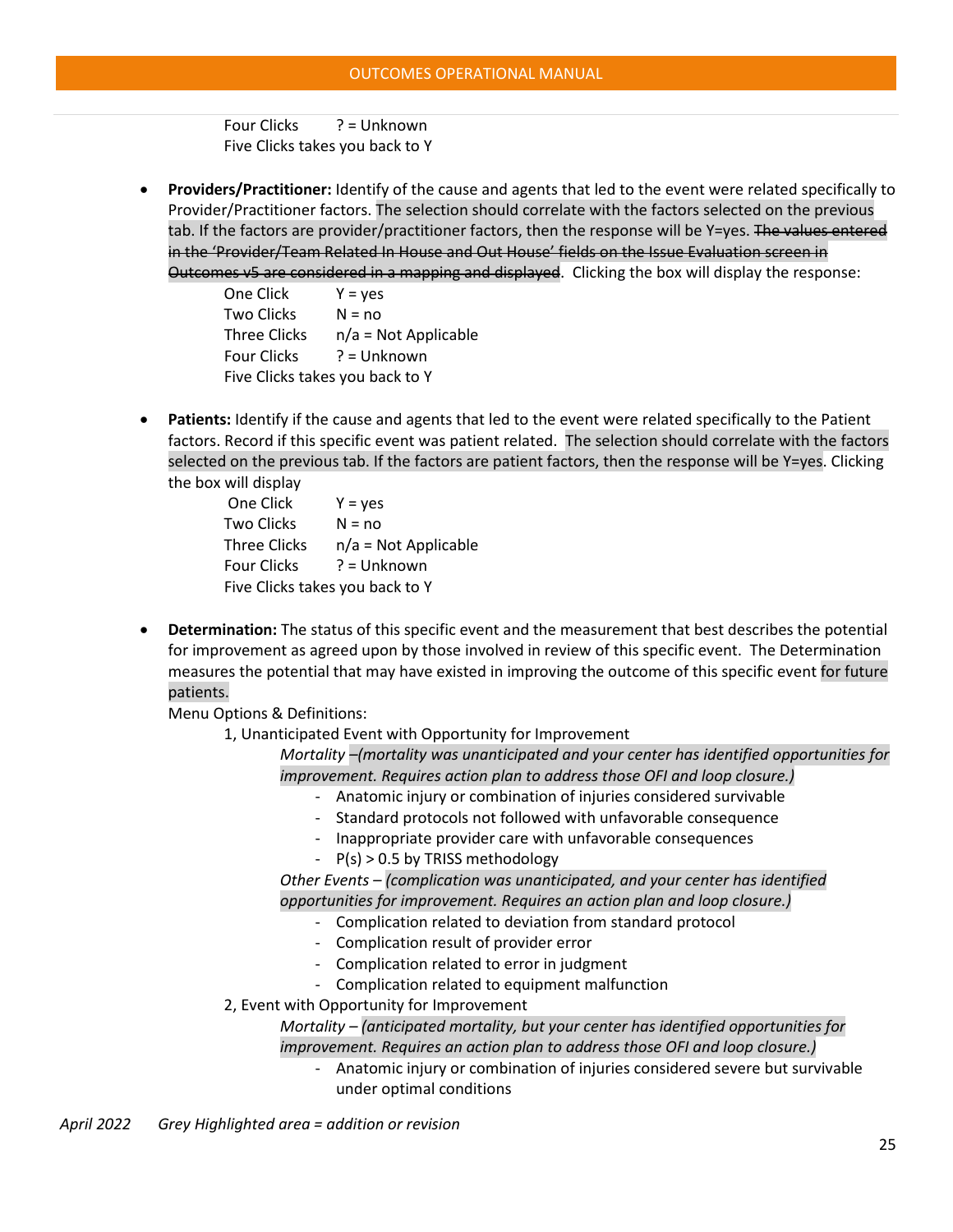- Standard protocols not followed, possibly resulting in unfavorable consequence
- Provider related care considered sub-optimal, possibly resulting in unfavorable consequence
- P(s) 0.25 0.5 by TRISS methodology

*Other Events – (anticipated event, but your center has identified opportunities for improvement. Requires an action plan to address those OFI and loop closure)*

- Complication indirectly related to deviation from standard protocol, operator error or error in judgment
- Provider related care considered suboptimal indirectly resulting in unfavorable outcome

3, Event without Opportunity for Improvement (for both mortality events and other events, if you have identified there are no identified opportunities for improvement, that indicates there are no actions that your center would do to change the exact same event from re-occurring. If you would change anything about the process, system, event, or outcome, then it should be recategorized into one of the above categories with an OFI identified)

*Mortality -* 

- Anatomic injury or combination of injuries considered non-survivable with optimal care
- Standard protocols followed or if not followed, did not result in unfavorable consequence
- Provider related care appropriate or if sub-optimal, did not result in unfavorable consequence
- P(s) < 0.25 by TRISS methodology

*Other Events -* 

- Complication occurred despite adherence to a reasonable standard protocol
- Complication occurred despite appropriate care and good judgment
- 4, Undetermined Opportunity for Improvement
- /, Not Applicable
- ?, Unknown Event Outcome
- **Acceptability:** The measurement of the care provided, and if it was acceptable for this specific event as agreed upon by those involved in review of this specific event. Menu Options & Definitions:

1, Acceptable

Care provided as per the trauma center patient management guideline or standard of care.

2, Acceptable with Reservations

A variance from trauma center patient management guideline or standard of care that does not negatively impact patient care or outcome.

3, Unacceptable

A variance from trauma center patient management guideline or standard of care that negatively impacts patient care or outcome.

/, Not Applicable ?, Unknown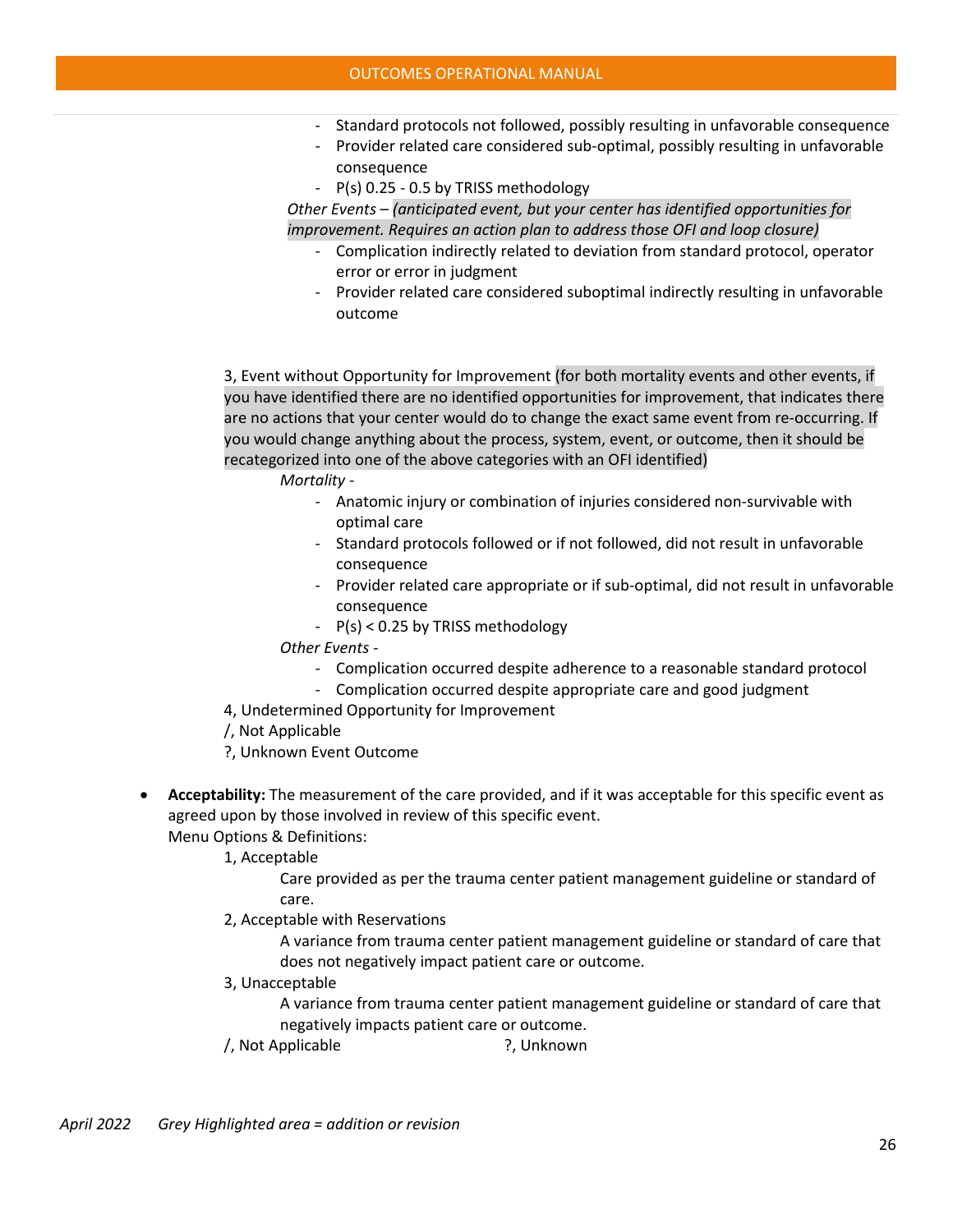- **Actions:** The Actions section of the Event Information window captures information related to the activities or steps taken to minimize and/or eliminate the event in future patient care. Also captures information related to the closure of the reported event. If the PI program assigned a Determination with opportunities for improvement, then an action plan must be established. Users can select up to 10 actions for a single event.
	- o **Corrective Action** The activities and steps that were taken by clinical staff to mitigate the outcome of an event, or to minimize and/or eliminate the occurrence of the event or its outcomes in the future. Select the most appropriate corrective action from the menu options. Details of the corrective actions will be documented in the Actions Details field. Menu Options:
		- 0, No Action Items Taken 1, Education Offering
		-
		-
		- 8, Referral to Department Head 9, External Review
		-
		-
		-
		-
		- 19, Referral to Trauma Systems Committee 20, Track and Trend for Further Reporting
		-

- 2, Policy or Practice Guideline: Develop 3, Policy or Practice Guideline: Revise
- 4, Provider or Team Counseling The State Council and State Council State Council State Council State Council S
- 6, Improve Facilities 7, Improve Communication
	-
- 10, Disciplinary Action 11, Change in Provider Credentialing
- 12, Administrative Action 13, Suspension or Termination of Provider
- 14, Discussion with Individual 16, Referral to Peer Review committee
- 17, Referral to Prehospital 18, Referral to Physician/Provider
	-
- 99, Other ?, Unknown
- o **Prevention/Mitigation -** The type of measures taken or proposed to reduce incident and effect of adverse occurrences. This field is available for a response when the Taxonomy checkbox is checked. Each corrective action will need a response in this field if applicable. Menu Options & Examples:
	- 1, Prevention
		- For example, improving the effectiveness of communication among caregivers, or improving the safety of using infusion pumps.
		- 2, Mitigation
			- For example, reducing the risk of healthcare-acquired infections, or eliminating wrong-side surgery.
		- /, Not Applicable
		- ?, Unknown
- o **Scope -** The range (scope) of the plan being implemented related to the corrective actions to prevent future occurrence of the event. This field is available for a response when the Taxonomy checkbox is checked. Each corrective action will need a response in this field if applicable. Menu Options & Examples:
	- 1, Universal: Action Designed for All Patients
		- For example, improving the accuracy of patient identification, or improving the effectiveness of clinical alarm systems are both universal scopes of action because they apply to all patients.
	- 2, Selective: Action Designed for Patients with Specific Risk of Adverse Event For example, eliminate wrong-site or wrong-procedure surgery are both selective scopes of action because they apply to the large subset of patients that are having surgery.
	- 3, Indicated: Action Designed for High-Risk Patients with Minimal Risk of Adverse Events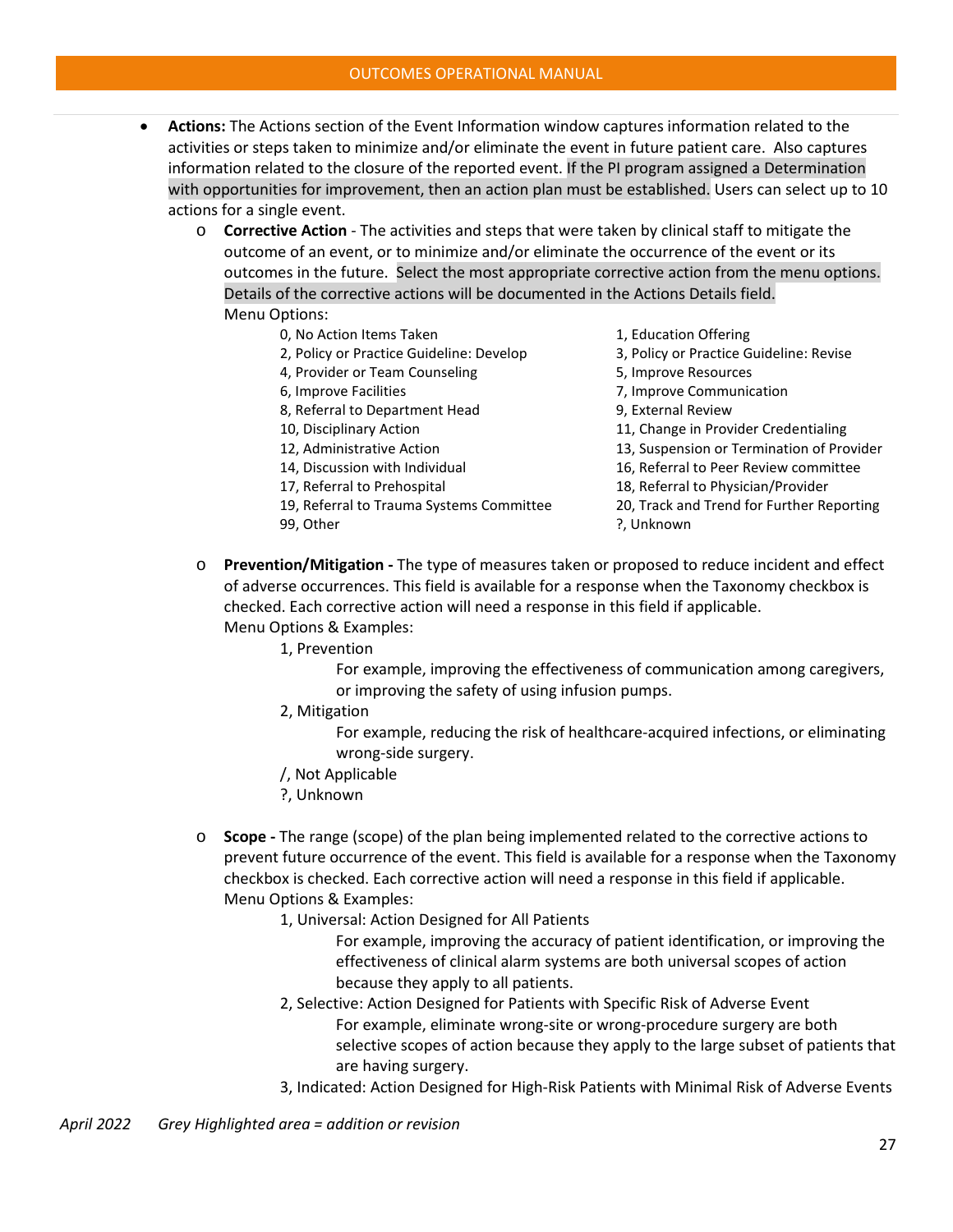For example, improving the safety of using high-alert medications is an indicated scope of action because it applies to a very small subset of patients that are receiving high-alert medications.

- / Not Applicable
- ? Unknown
- o **Status -** The current state (status) of the corrective action being taken. Each corrective action will need a response in this field. Assigning a status allows the PI program to track, through a report or identify in the Search, the actions that require follow-up and update in status. Menu Options & Definitions:
	- 1, Active
		- Specific action is currently being implemented.
	- 2, Pending
		- Specific action is planned but has not been implemented yet.
	- 3, Closed Tagged for Follow-Up
		- Specific action was initially implemented by another individual and fellow-up to determine completion of action is required.
	- 4, Closed
		- Specific action implementation is completed.
	- / Not Applicable
	- ? Unknown
- o **Completed -** The date the corrective action was completed in MM/DD/YYYY format. Each corrective action will need a response in this field
- **Action Details:** Record additional comments or pertinent notes about the actions Document details of the action plans and re-evaluation following the action in this field. Clicking the **[Action Details]** button pops out a window of an enlarged memo field. Comments entered in this field are not transmitted to the Outcomes Central Site when submitting records.
	- o Details of the action plan should include the established metric (goal) that will be used to demonstrate resolution and should be documented in this field. The metric should be measurable.
	- o Data supporting the loop closure status should be documented in this field.
- **Loop Closure Status:** The current state that best describes the status of this specific event's resolution. The loop closure status should be frequently updated, reflecting the progress made toward eventual loop closure.

Menu Options & Definitions:

1, Open – Pending Action

The PIPS process for this event is not complete. An action plan was developed, and the next step is to implement the action plan.

2, Open – Pending Autopsy

The PIPS process for this event is not complete. An autopsy report is required prior to completing analysis/review of this event.

3, Open – Pending Referral

The PIPS process for this event is not complete. A referral was made for review of this patient record/event, and the next step is to obtain follow-up from the referral.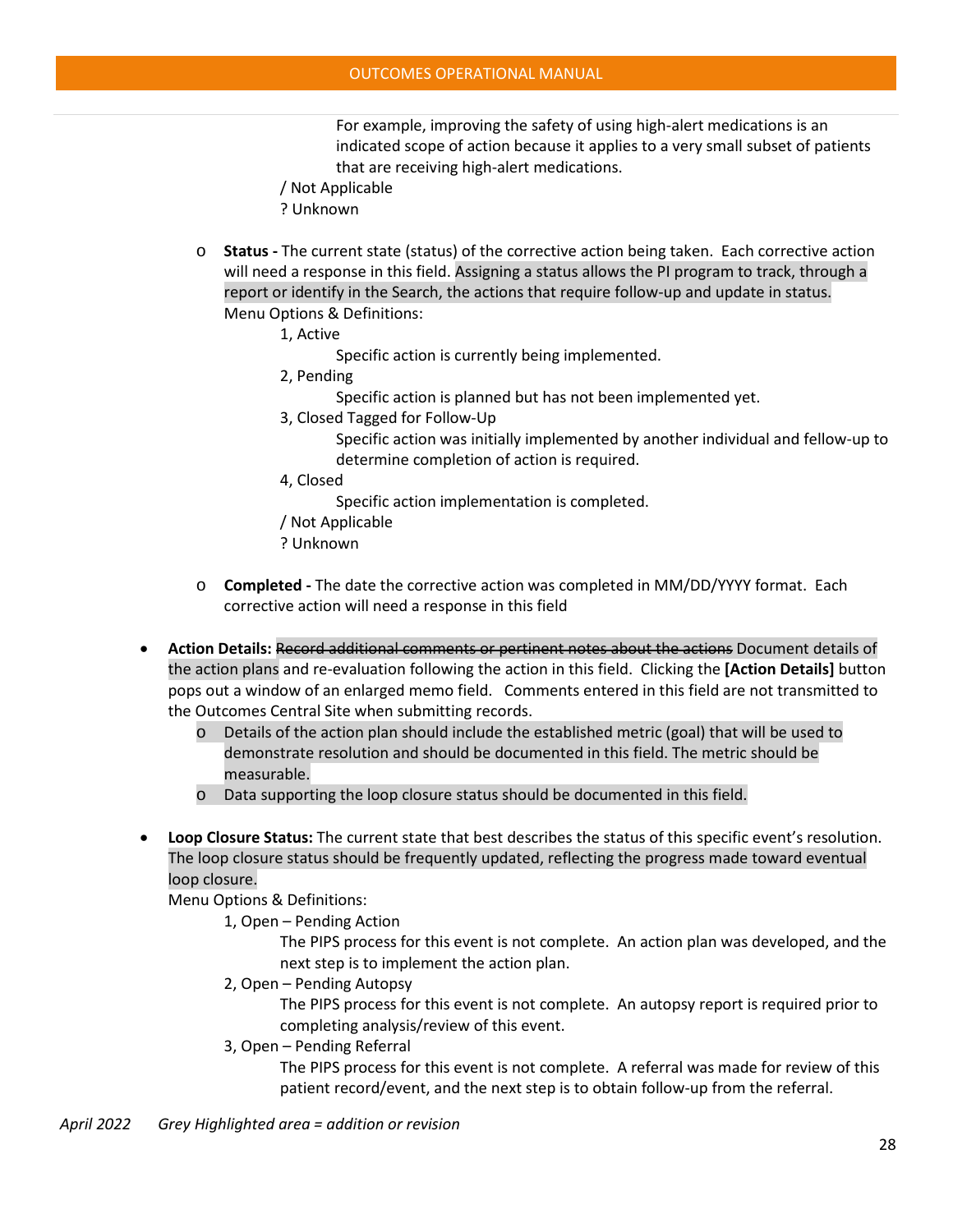#### OUTCOMES OPERATIONAL MANUAL

### 4, Open – Pending Other

The PIPS process for this event is not complete. The next step in the PIPS process is dependent on a reason other than pending an action, autopsy, or referral.

5, Inactive – No Action Follow-Up

The PIPS process for this event is not complete and is stalled. The action's responsible party has not provided a follow-up.

6, Inactive – No Referral Feedback

The PIPS process for this event is not complete and is stalled. The individual completing the referral has not provided feedback.

7, Inactive – Other/Not Resolved

The PIPS process for this event is not complete and is stalled. The reason is other than not receiving follow-up on an action or referral feedback. The event is not resolved and unable to foresee the event being resolved.

8, Closed – Tagged for Follow-Up

The PIPS process for this event is not complete. The action plan has been implemented and follow-up is needed to re-evaluate event type for resolution.

9, Closed – Resolved

The PIPS process for this event is complete. The action plan was implemented, the event type was re-evaluated, and the re-evaluation demonstrated measurable improvement in the event type. The Trauma Program can confidently say that this type of event is very unlikely to occur again based on the data. Assigning the loop closure status as Closed-Resolved requires documentation of the data that supports loop closure within the Actions Details field.

/, Not Applicable

No opportunities for improvement identified, no action plan required, therefore achieving loop closure is not applicable.

- ?, Unknown
- **Loop Closure Date**: The expected completion for the event or the completion date for the event in MM/DD/YYYY format. This field can also be used to remind the user when to re-examine the event and set up follow-up reminders for the event.

#### <span id="page-29-0"></span>**Outcome Summary Sub-tab**

This section is where the overall summary about the case is documented. It is a summary of all reviews and events and highlighting the overall PI process for this case. Overall outcome results, determinations and resolutions are recorded once per patient case. All deaths require this section to be completed before closing and submitting to central site.

- **Resolution Date:** Enter the date for the resolution of the entire patient case in MM/DD/YYYY format. When you enter a t in the field for the date, the field will automatically fill with the current date.
- **Primary Cause of Issue:** Select the main cause of issues/events in this patient case. If the patient died, select the cause of death, otherwise, select the cause of complications/issues/events**.** Menu Options:
	- 1, Acute MI
	- 2, Cardiac Tamponade
	- 3, CNS
	- 4, Exsanguination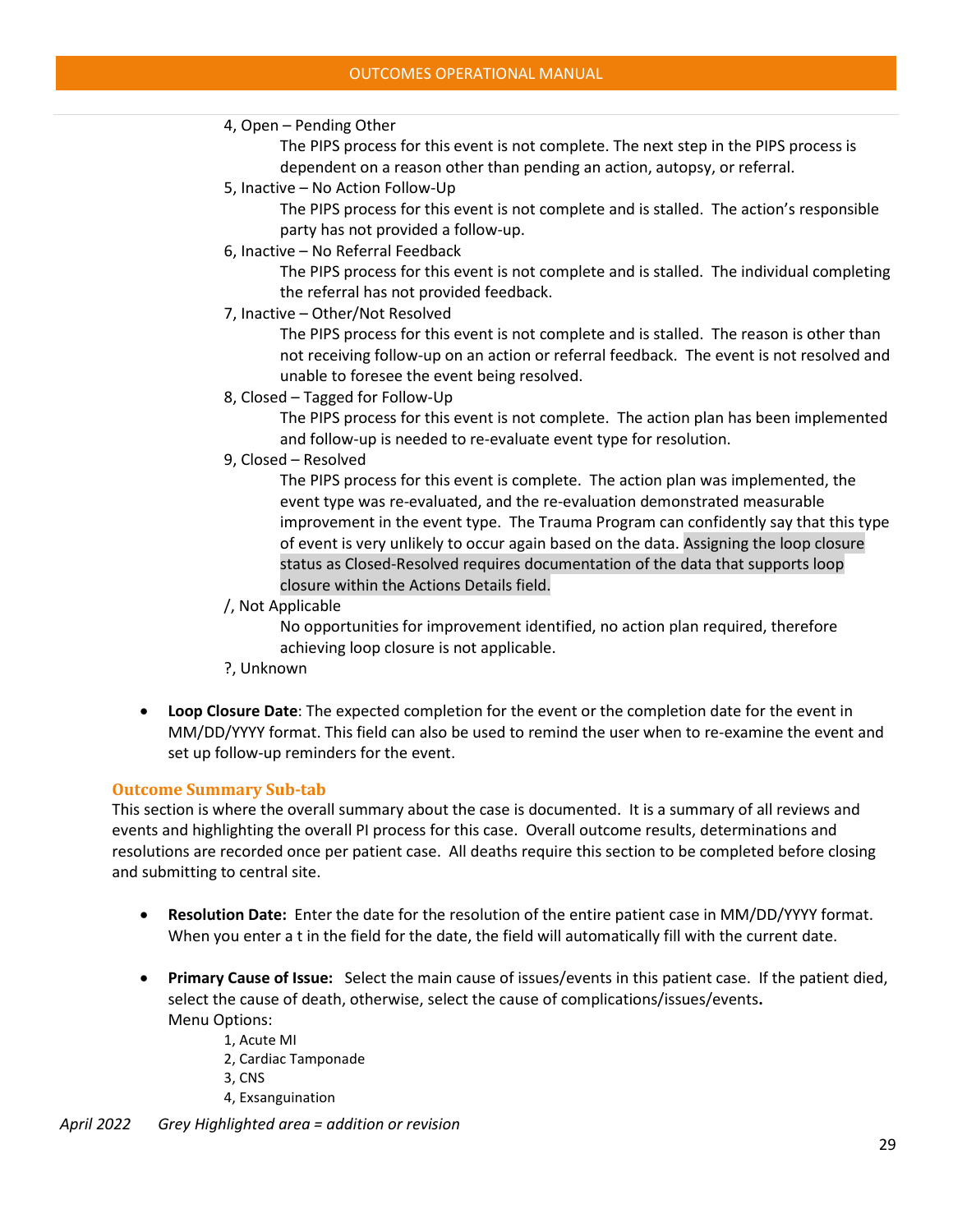- 5, Hypoxia 6, Organ Failure 7, PE 8, Sepsis/infection 9, Other 11, Preexisting Condition 12, Sequelae of injury 13, Infection due to Treatment /, Not Applicable ?, Unknown
- **Outcomes Case Resolution Notes:** Enter the final summary of the PI outcomes of the case, summarizing the review, highlighting the PI activities and resolution to events/issues identified. Clicking the **[Outcomes Case Resolution Notes]** button pops out a window of an enlarged memo field.
- **Approval/Sign off:** Once the entire patient case has completed the PI process it can be signed off for approval in this field. This is an optional field and is not required for closing and submitting the record to the Outcomes Central Site.

Menu Options:

| 1, Yes | 2, No | /, Not Applicable | ?, Unknown |
|--------|-------|-------------------|------------|
|        |       |                   |            |

• **Overall Action:** Record up to 3 actions that have been taken in this patient's case. Menu Options:

| 0, No Action Items Taken                 | 1, Education Offering                     |
|------------------------------------------|-------------------------------------------|
| 2, Policy or Practice Guideline: Develop | 3, Policy or Practice Guideline: Revise   |
| 4, Provider or Team Counseling           | 5, Improve Resources                      |
| 6, Improve Facilities                    | 7, Improve Communication                  |
| 8, Referral to Department Head           | 9, External Review                        |
| 10, Disciplinary Action                  | 11, Change in Provider Credentialing      |
| 12, Administrative Action                | 13, Suspension or Termination of Provider |
| 14, Discussion with Individual           | 16, Referral to Peer Review committee     |
| 17, Referral to Prehospital              | 18, Referral to Physician/Provider        |
| 19, Referral to Trauma Systems Committee | 20, Track and Trend for Further Reporting |
| 99, Other                                | ?, Unknown                                |
|                                          |                                           |

• **Action Status:** Record the status of each of the actions. Prior to signing off the patient's case the action status should be closed for each of the actions documented in this section. Menu Options:

| 1, Active | 2, Pending        | 3, Closed Tagged for Follow-Up |
|-----------|-------------------|--------------------------------|
| 4, Closed | /, Not Applicable | ?, Unknown                     |

- **Overall Determinations Made:** Record the overall determination of the case. Can record the determination from the  $1<sup>st</sup>$  review and the determination from the  $2<sup>nd</sup>$  review. Menu Options:
	- 1, Unanticipated Event with Opportunity for Improvement
	- 2, Event with Opportunity for Improvement
	- 3, Event Without Opportunity for Improvement
	- 4, Undetermined Opportunity for Improvement
	- /, Not Applicable
	- ?, Unknown Event Outcomes
- *April 2022 Grey Highlighted area = addition or revision*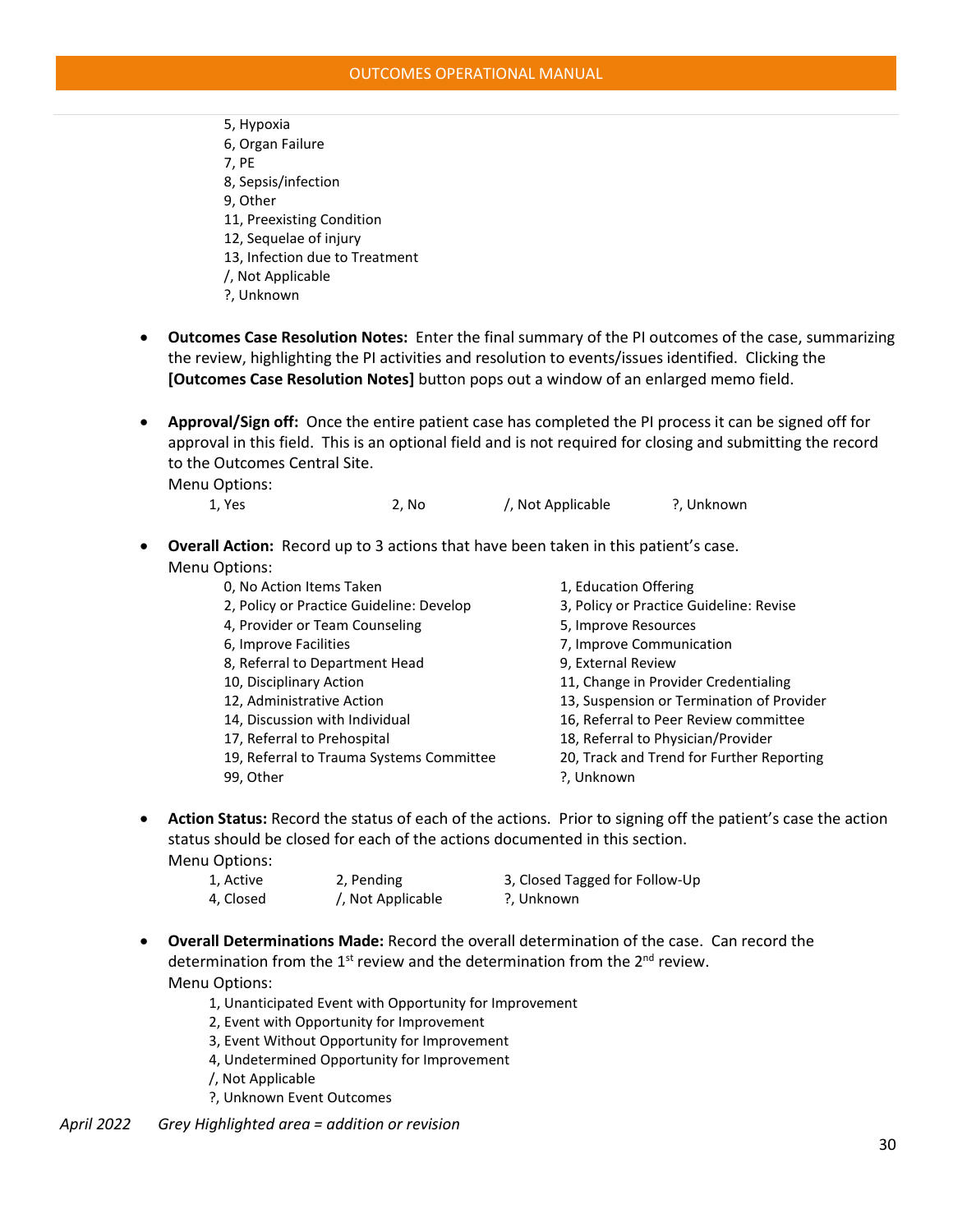- **Overall Care:** Record the overall acceptability of the care in this case. Menu Options:
	- 1, Acceptable 2, Acceptable with Reservations 3, Unacceptable /, Not Applicable ?, Unknown

• **Template Letter:** Notes entered into the Outcomes Summary section can be exported into a template. To create a letter, select the template to be used by clicking on the folder icon and choosing the template from the file manager. Click the **[Generate]** button, which will open the template letter in an external program. See Pa v5 Outcomes User's Guide on how to use templates and add Merge Fields.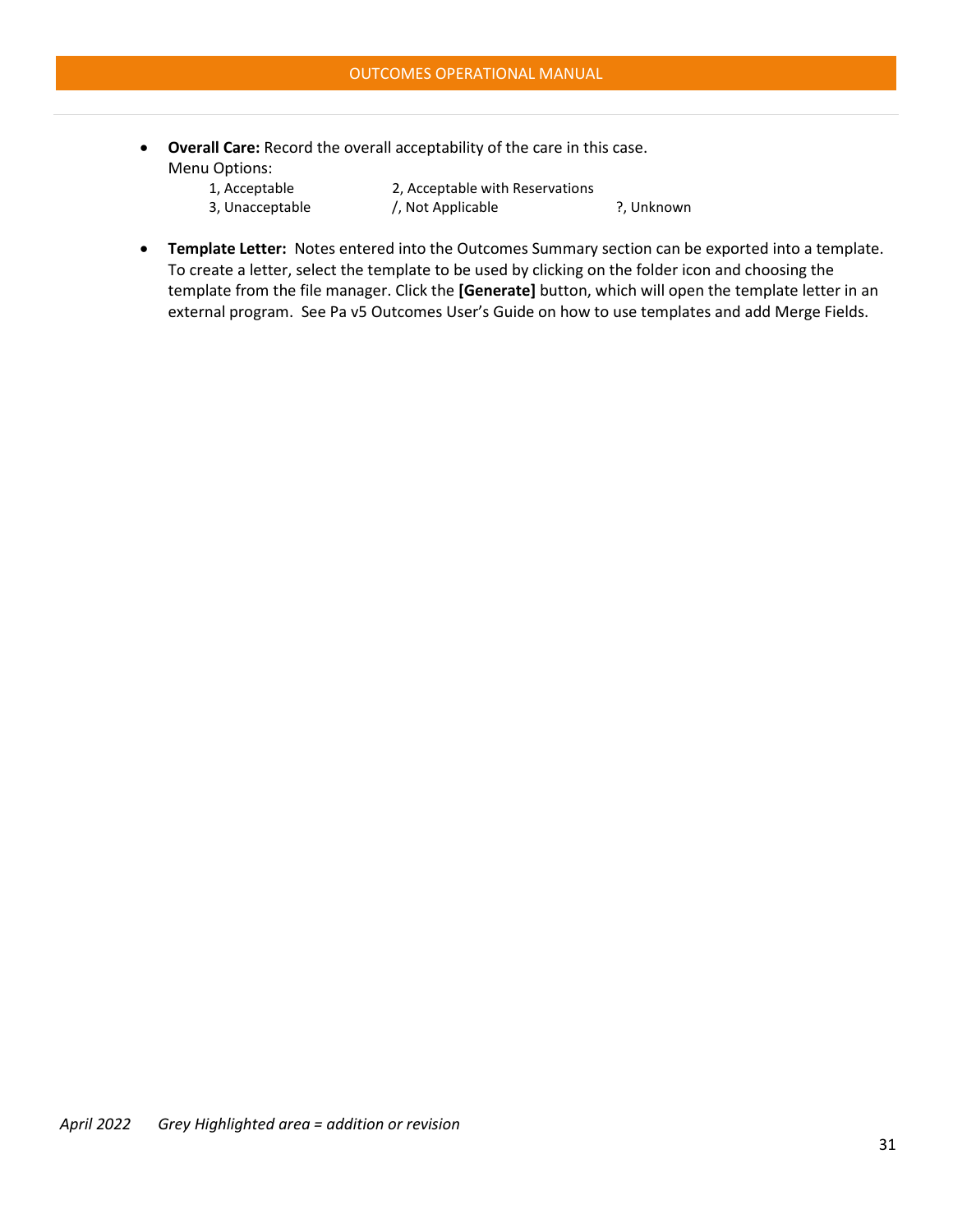#### <span id="page-32-0"></span>**Referrals Sub-tab**

Referral documents are recorded in this section. Referral correspondences (letter, email, etc.) can be sent to other providers for review, EMS, sending hospital for transfers, autopsy requests, and requests for follow-up from transfers. Up to 10 referrals can be recorded for each case. Each row on this screen will address one referral letter/message. On this screen, to enter a new referral click the **[Add]** button and the referral pop out window will be displayed. To edit a previously entered referral either highlight the row and click the **[Edit]**  button to display the pop out window for the specific event, or double click on the row. To delete a previously entered referral highlight the row and click the **[Delete]** button and answer the question in the pop-up box to confirm deletion.

The bottom of the referral pop-up window displays a few action buttons:

- **Check** Clicking on this button will run a check/validation process on all referrals entered to ensure all required elements are completed and data entered is validated. See the Pa v5 Outcomes Registry User Guide for details.
- **OK** Clicking on this button will save and close the referral window.
- **Cancel**  Clicking on this button will close the referral window without saving. A warning pop up will require the user to confirm cancellation if information in the window was edited.
- $\frac{d}{dx}$  Clicking on this button will add a new referral. This allows the user to add a new referral without closing the referral window.
- $\Box$  Clicking on this button will delete the displayed referral. A warning pop up will require the user to confirm deletion of the current referral.
- $\Box$  Clicking on this button will take the user to the first referral. A warning pop up will require the user to confirm if edits to the displayed referral should be changed prior to changing referrals.
- $\Box$  Clicking on this button will take the user to the previous referral. A warning pop up will require the user to confirm if edits to the displayed referral should be changed prior to changing referrals.
- $\Box$  Clicking on this button will take the user to the next referral. A warning pop up will require the user to confirm if edits to the displayed referral should be changed prior to changing referrals.
- $\blacktriangleright$  Clicking on this button will take the user to the last referral. A warning pop up will require the user to confirm if edits to the displayed referral should be changed prior to changing referrals.

The referral section uses the Referral Contact list that each institution populates specific to their center. The referral contacts menu is initially blank and needs to be customized. Edit the referral contacts menu is Pa v5 Outcomes via Setup on the menu bar. Highlight Referral Contacts from the dropdown and select Manager. The Referral Contacts Record Manager will be displayed where the user can **[Add]**, **[Edit]**, or **[Delete]** referral contacts. Detailed instructions for creating the referral contact list are available in the Pa v5 Outcomes Registry Users Guide on the PTSF Central Site Portal Support section.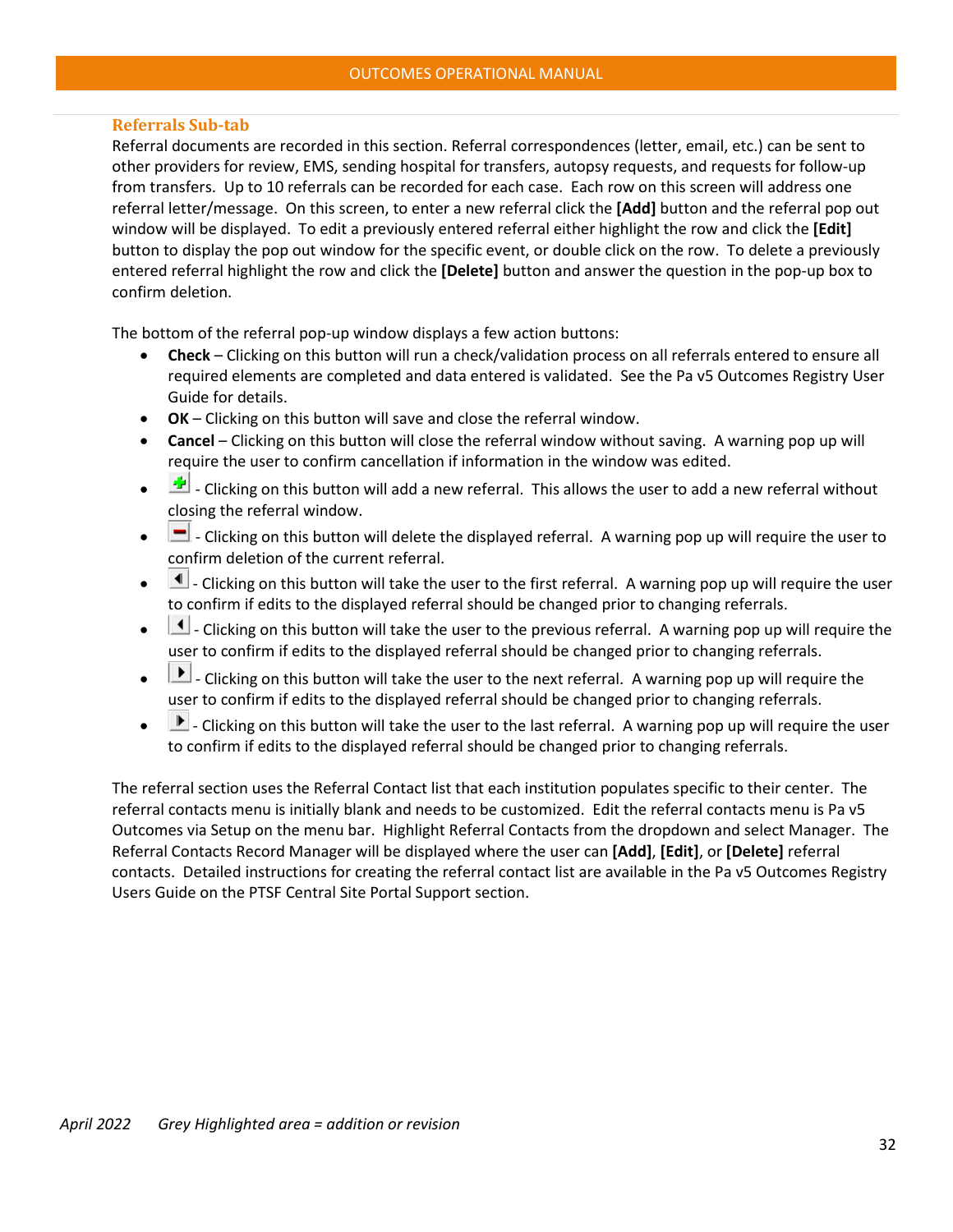#### *Referral Window*

- **Referral Date:** Enter the date the referral was made.
- **Referred to:** Record to whom the referral was made (physician, division, etc.). Clicking the arrow will display the Select Contact pop out window with the list on referral contacts previously entered. You may select from the Select Contact window or type in your own information. Highlight a contact and click the **[Select]** button or double click the contact to add this contact to the referral. If there are a large number of contacts, click the **[Search]** button to search within this window.
- **Salutation:** Enter the salutation for this referral letter, i.e. Dear Dr. Smith. If a contact is selected from the referral contact list the salutation will be populated with the pre-entered information. This salutation will be placed in the referral letter when generated.
- **Telephone:** Enter the phone number of the person to whom the referral correspondence is being sent. This will be automatically filled in if you have selected a referral from the referral contact list.
- **E-mail:** Enter the e-mail of the person to whom the e-mail is being sent. This will be automatically filled if you have selected a referral from your referral contact list.
- **Address:** Enter the address for the person to whom the referral correspondence is being sent. This will be automatically filled in if you have selected a referral from your referral contact list.
- **Related Issues:** Select the issue from the menu related to this referral, i.e., pneumonia, death, etc. Users can select up to 3 issues per referral.
- **Referral Comments:** Record the information regarding the referral that should be included in the body of the letter. This information will be included as part of the scripted letter. Clicking the **[Referral Comments]** button will enlarge the memo field in a pop out window with increased text size.
- **Replied:** Enter in the appropriate response to indicate whether a reply was received. Menu Options: 1, Yes 2, No /, Not Applicable ?, Unknown
- **Reply Date:** Enter the date that a reply was received in MM/DD/YYYY format.
- **Reply Notes:** Enter notes or comments provided back to your institution from this specific referral. Clicking the **[Reply Notes]** button will enlarge the memo field in a pop out window with increased text size.
- **Template Letter:** To create the referral letter/correspondence, click on the folder icon and select the template from the file manager. SampleReferralTemplate.doc can be utilize for referral correspondences. Click the **[Generate]** button to open the document outside Pa v5 Outcomes. When the referral reports are generated, the referral will use the merge template to generate a referral document. Detailed instructions on how to utilize template letters is available in the Pa v5 Outcomes User Guide on the PTSF Central Site Portal Support section.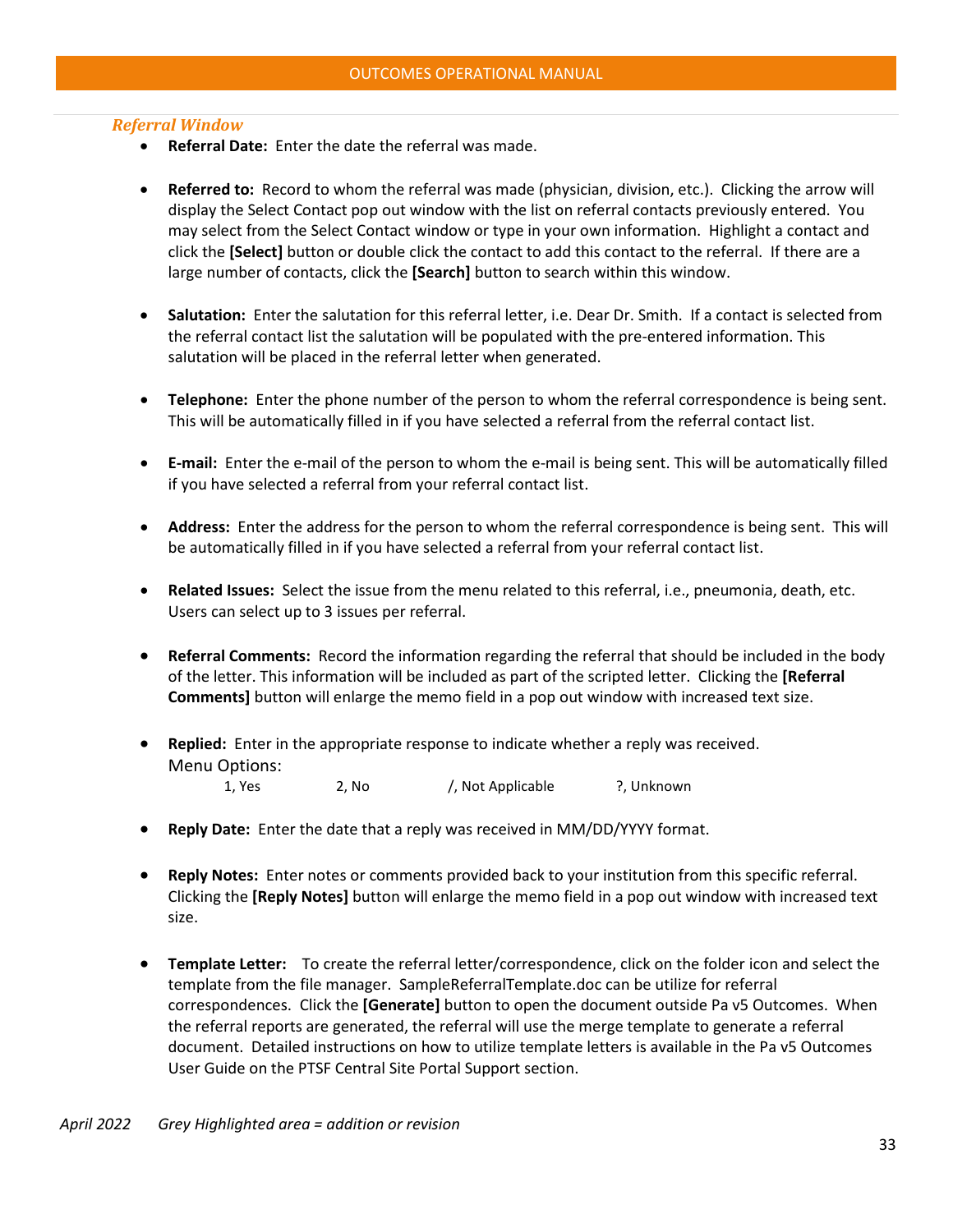• **External Letter:** This field allows the user to link an externally saved document or scanned document to the specific referral. The best use is to link an electronic reply to the referral. It can support any external files, i.e., jpeg, .doc, .pdf, etc. Click on the folder icon and select the file that you want linked to this referral. Once a file is attached, clicking the **[Open]** button to open the attached file.

#### <span id="page-34-0"></span>**Re-Evaluation Sub-tab**

Re-evaluation of the case and reviews, other than your own, can be recorded in this section.

- **Re-evaluation Date:** Enter the date of the re-evaluation in MM/DD/YYYY format.
- **Re-evaluation Memo:** Record the information regarding the re-evaluation of the case, which may indicate significant conclusions, or no significant changes. Clicking the **[Re-Evaluation Notes]** button will enlarge the memo field in a pop out window with increased text size.
- **Other Reviews/Re-Evaluation**: Document reviews completed by other people and committees. Each row in this section will address one review by others. To enter a new review by others, click the **[Add]** button and the Other Review pop out window will be displayed. Users can add up to 3 other reviews/meetings. Users can also **[Edit]** or **[Delete]** previously entered reviews by others.
	- o **Committee** Enter the appropriate committee name/title in which the review took place. This information needs to be typed manually as there is no drop-down menu. Examples include division and departmental M&M meetings: Med-surg, ortho, plastics, etc.
	- o **Date –** Enter the date of the review in MM/DD/YYYY format.
	- o **Feedback** Record if feedback has been received from this committee/review. Menu Options:

| 1, Yes | 2, No | /, Not Applicable | ?, Unknown |
|--------|-------|-------------------|------------|
|--------|-------|-------------------|------------|

- o **Feedback Date-** Enter the date the feedback was obtained in MM/DD/YYYY format.
- o **Notes** Document the notes received in the feedback from the committee/review. Clicking the **[Notes]** button will enlarge the memo field in a pop out window with increased text size.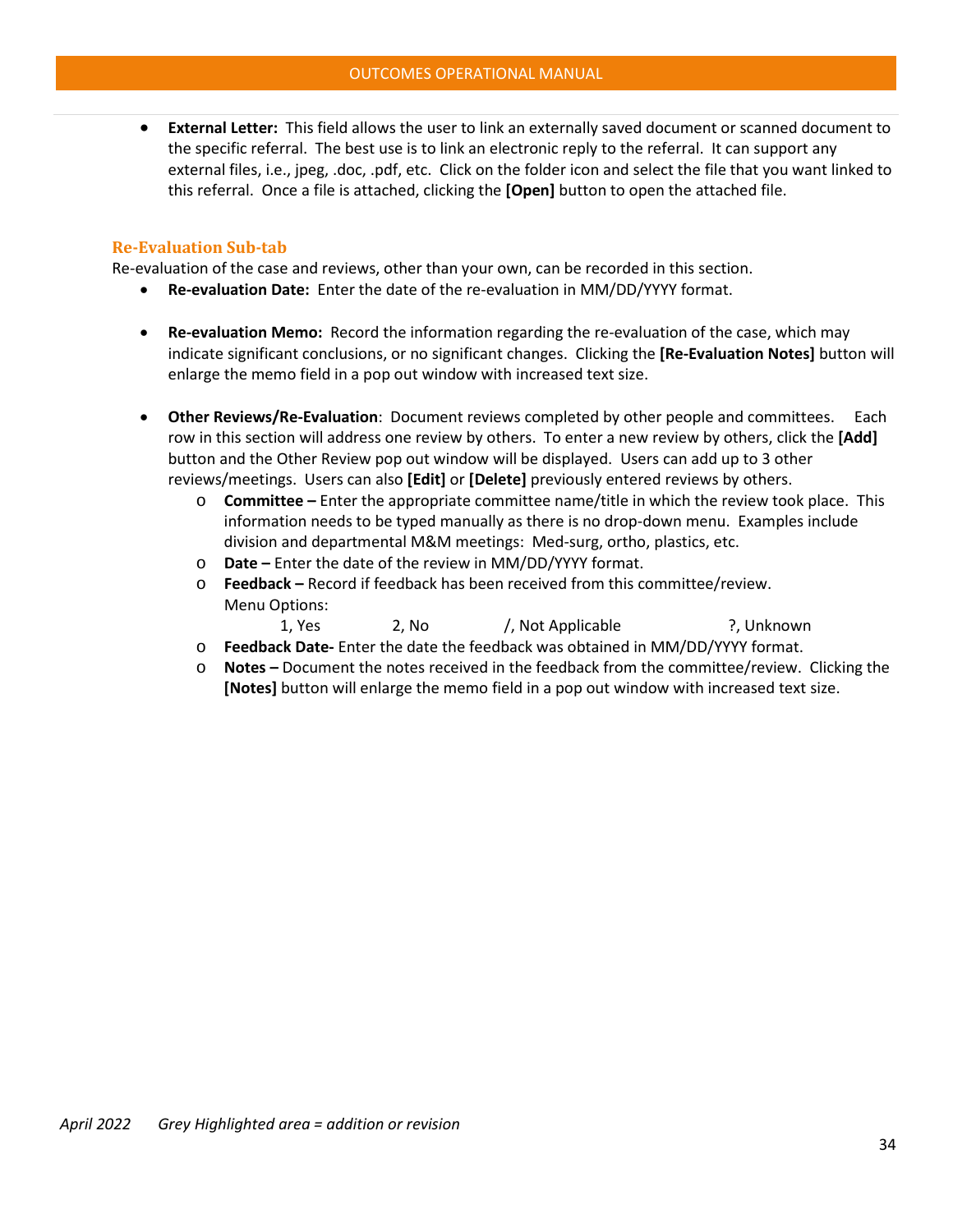# <span id="page-35-0"></span>**Appendix A: Tracked Events Menu & Definitions**

### <span id="page-35-1"></span>**Opportunities for Improvement Menu**

- 9001, Airway: Delay in securing
- 9002, Airway: Reintubation
- 9003, Airway: Self Extubation
- 9004, AMA/Elopement
- 9007, Blood Bank: Availability/Massive Transfusion
- 9006, Blood Bank: Transfusion issue
- 9005, Blood Bank: Other Issues
- 9008, Burn Care Issues
- 9010, Case Management: Insurance Issue
- 9009, Case Management: Other
- 9011, Communication: Interdisciplinary
- 9012, Communication: Lack of appropriate patient/family communication
- 9013, Communication: Lack of documentation
- 9014, Communication: Lack of Social Worker Involvement
- 9015, Consultant: Delay in Evaluation
- 9016, Consultant: Delay in Treatment
- 9017, Delay: Completion of work
- 9018, Delay: Diagnosis
- 9019, Delay: Diagnostic studies
- 9025, Delay: Discharge
- 9021, Delay: Physical Therapy/Rehabilitation
- 9022, Delay: Trauma team arrival
- 9023, Delay: Trauma team notification
- 9024, Delay: Treatment
- 9026, DVT/PE Prophylaxis: Inappropriate
- 9027, Equipment: Failure
- 9028, Equipment: Unavailable
- 9029, Fall
- 9030, Hemorrhage Control
- 9032, Hypothermia: Inappropriate warming measures
- 9033, Immobilization: Inappropriate or inadequate
- 9034, Inappropriate transfer to Floor/ICU
- 9035, Inappropriate use of CT
- 9036, Infection: Central Line
- 9037, Infection: Nosocomial (Other)
- 9038, Missed Diagnosis
- 9039, Monitoring: Inappropriate
- 9040, Nursing: Delay in notification of patient event
- 9041, Nursing: Documentation issue
- 9042, Nursing: Medication issue
- 9044, Nutrition issues
- 9046, OR Delay: Anesthesia Related
- 9047, OR Delay: Availability
- 9045, OR Delay: Other
- 9050, Organ Procurement Issues
- 9051, Pain management issues
- 9053, Pharmacy: Delay in providing necessary medication
- 9054, Pharmacy: Medication issue
- 9052, Pharmacy: Other Issues
- 9055, Physician: Documentation Issue
- 9058, Post discharge: Infection
- 9056, Post discharge: Other
- 9085, Post ED destination inappropriate
- 9059, Professional Behavior: Inappropriate
- 9060, Progression of Original Neurological Insult
- 9061, Radiology Delay: Interventional Radiology
- 9062, Radiology Interpretation: Delay
- 9063, Radiology Interpretation: Issue
- 9064, Radiology Imaging Delay: CT
- 9065, Radiology Imaging Delay: Plain Film
- 9066, Readmission: Unplanned
- 9067, Resuscitation: Lack of Vascular Access
- 9068, Resuscitation: Over
- 9069, Resuscitation: Under
- 9070, Spine Clearance: Delay
- 9071, Spine Clearance: Protocol Not Followed
- 9072, Subspecialist: Judgment Issue
- 9073, Subspecialist: Technical Issue
- 9074, Subspecialist: Deviation from guidelines/protocols
- 9077, Transfer Delay: Time Unjustified
- 9086, Transfer to Higher Level of Care
- 9080, Trauma Surgeon: Deviation from guidelines/protocols
- 9078, Trauma Surgeon: Judgment Issue
- 9081, Trauma Surgeon: Lack of Resident/Advanced Practice Staff Supervision
- 9079, Trauma Surgeon: Technical Issue
- 9083, Triage: Over
- 9084, Triage: Under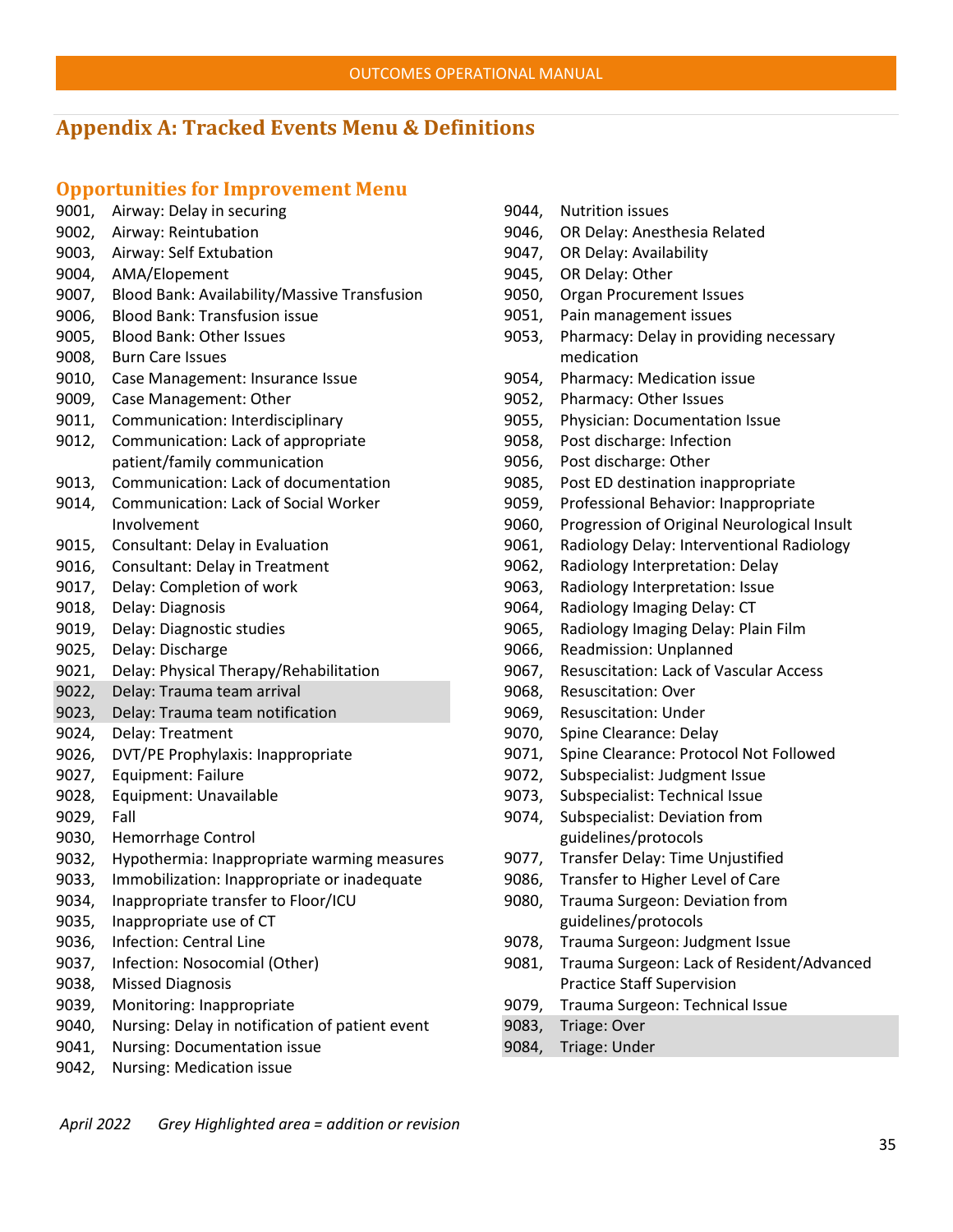## **Opportunities for Improvement Definitions:**

Opportunities for Improvement (OFI's) are a list of common Performance Improvement/Patient Safety (PIPS) terms used to categorize events that impact patient care. The intent is to differentiate issues not already captured in nationally recognized Hospital Events or Audit Filters. The accompanied list of definitions is not to be used as absolutes for qualification, but rather a clarification of terminology. They can be applied at the discretion of the trauma centers regarding issues that have an effect on patient care.

Standardizing these terms will allow for an organized method to collect data across the state trauma system. This will allow data mining for the purposes of identifying factors impacting care within the Commonwealth. The goal is to enhance the care provided to the trauma patient.

**Airway: Delay in securing** - Failure to recognize the need for airway protection and/or ventilation in a timely manner.

- **Airway: Reintubation** Securing an airway after prior elective and/or self extubation; any intentional change of an endotracheal tube due to tube malfunction/issue.
- **Airway: Self Extubation** Patient initiated removal of endotracheal tube regardless if the patient required or did not requiring reintubation.
- **AMA/Elopement** Patient initiated departure from the hospital prior to ordered discharge, known or unknown by the trauma clinical staff.
- **Blood Bank: Availability/Massive Transfusion** Delay in processing blood products;
	- Availability of universal donor blood products
	- Availability of type specific blood products
- **Blood Bank: Transfusion issue** Issue occurred during transfusion. This could be a blood reaction of any type; Type and cross/compatibility issue; adverse effects including, notification of a provider and ordered treatment; Initiation of a transfusion reaction report.
- **Blood Bank: Other Issues** Issues with Blood Bank that are not availability or transfusion related. This could be an absence of blood sample for Type & Cross; Error in labeling blood; patient identification issue (mismatch between blood label and patient identification bracelet (trauma pseudo identifier verses real identifier)).
- **Burn Care Issues** Failure to identify /estimate the burn wound size; Failure to initiate appropriate fluid resuscitation; Delay in identification of burn wound requiring transfer to Burn Trauma Center.
- **Case Management: Insurance Issue** Absence of documentation reflecting timely notification to treatment team of insurance coverage issues related to length of stay, required post-discharge durable medical equipment, appropriate post discharge level of care, or other services.
- **Case Management: Other** Absence of documentation demonstrating coordination of care; appropriate discharge planning and follow-up care.
- **Communication: Interdisciplinary** Absence of written or verbal communication demonstrating collaboration across all disciplines involved in patient's care.
- **Communication: Lack of appropriate patient/family communication** Absence of written or verbal communication demonstrating timely notification of patient/family regarding care management and/or involvement in discharge planning.
- **Communication: Lack of documentation** Absence of documentation for events/changes in clinical status that changed the course of treatment.
- **Communication: Lack of Social Worker Involvement** Absence of social worker documentation.
- **Consultant: Delay in Evaluation** Consultant completion of consult beyond the time expectation defined by your institution/trauma program.

 *January 2021 Grey Highlighted area = addition or revision* **Consultant: Delay in Treatment** - Treatment by consultants initiated beyond the standard of care/best practice.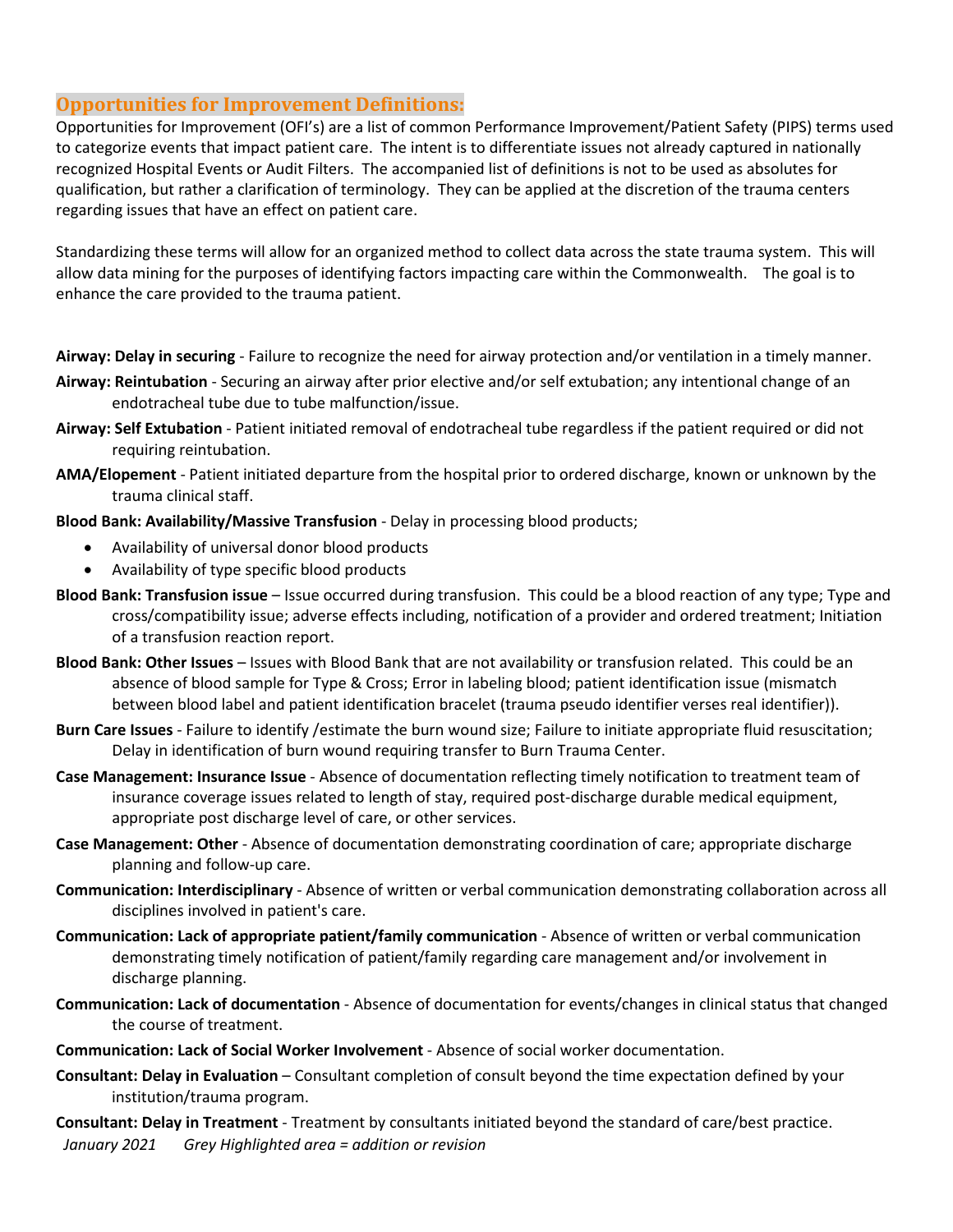- **Delay: Completion of work** Initial evaluation that is not completed in the Trauma Bay; excludes patients who go to the OR due to being in extremis.
- **Delay: Diagnosis** Diagnosis of injury that occurs after the initial resuscitation phase of care but prior to discharge.
- **Delay: Diagnostic studies** Delay in ordering or completing diagnostic studies that have been ordered as defined by the institution/trauma program.
- **Delay: Discharge** Delay in discharge related to: Unclear disposition, psychiatric issues, delay in assessment by rehabilitation, delay in referrals to rehabilitation, physician delay, diagnostic test delay, transportation issue, or insurance reasons.
- **Delay: Physical Therapy/Rehabilitation** Delay in Physical therapy assessment and/or evaluation.
- **Delay: Trauma team arrival** Trauma Team arrival beyond the time expectation defined in your Trauma Team Response policy. Refers to provider arrival times. Does not apply to whether the level of activation was appropriate, as a delay in arrival can happen with a correct, or incorrect, activation level. OFI can also apply to delays in trauma team arrival for trauma consults.
- **Delay: Trauma team notification** Delay in initiating trauma team activation after patient arrival. For patients who initially did not meet the institution's Trauma Activation criteria but who were found upon further examination, laboratory, or diagnostic studies or who had clinically deteriorated after their arrival to meet the institution's Trauma Activation criteria as defined by your Trauma Team Response policy. All cases meeting this definition should be reviewed as part of your performance improvement plan. OFI can also apply to delays in trauma team notification for trauma consults.
- **Delay: Treatment** Delays in ordered treatment plan (non-life threatening) that do not occur within 24 hours; delays in ordered treatment plan (life threatening) that do not occur within designated time (timeframe outlined in institution/trauma program practice management guidelines or predetermined timeframe).
- **DVT/PE Prophylaxis: Inappropriate** Chemical or mechanical DVT/PE prophylaxis ordered is not per the institutional/trauma program practice management guidelines; Chemical or mechanical DVT/PE prophylaxis ordered/administered, despite contraindication due to injury.
- **Equipment: Failure** Test, procedure, or monitoring not done/delayed due to broken or malfunctioning equipment.
- **Equipment: Unavailable** Test, procedure, or monitoring not done/delayed due to unavailable equipment.
- **Fall** A patient fall within the hospital that is an unplanned descent to the floor (or extension of the floor, e,g, trash can or other equipment) with or without injury to the patient.
- **Hemorrhage Control** Control of hemorrhage not achieved, requiring intervention or return to OR for continued bleeding. May include patients who need sutures, staples, or angiography.
- **Hypothermia: Inappropriate warming measures** Hypothermia documented, warming measures not initiated or measures initiated are not as per institution/trauma program guideline/policy.
- **Immobilization: Inappropriate or inadequate** Required fracture or spinal immobilization is not initiated or if initiated, not correctly or not the correct equipment: Lacking collar and/or back board; lacking appropriately sized cervical collar; utilization of non-approved spinal immobilization devices; incorrect placement of pelvic binder.

#### **Inappropriate transfer to Floor/ICU** –

- *Inappropriate transfer to floor*: patient required ICU level of care and was transferred to floor with or without an order for transfer, and/or transferred to a non-trauma credentialled floor.
- *Inappropriate transfer to ICU*: patient did not require high level monitoring/ICU level of care but was transferred to the ICU, or a trauma patient that required higher level of care was transferred to a non-trauma credentialled ICU.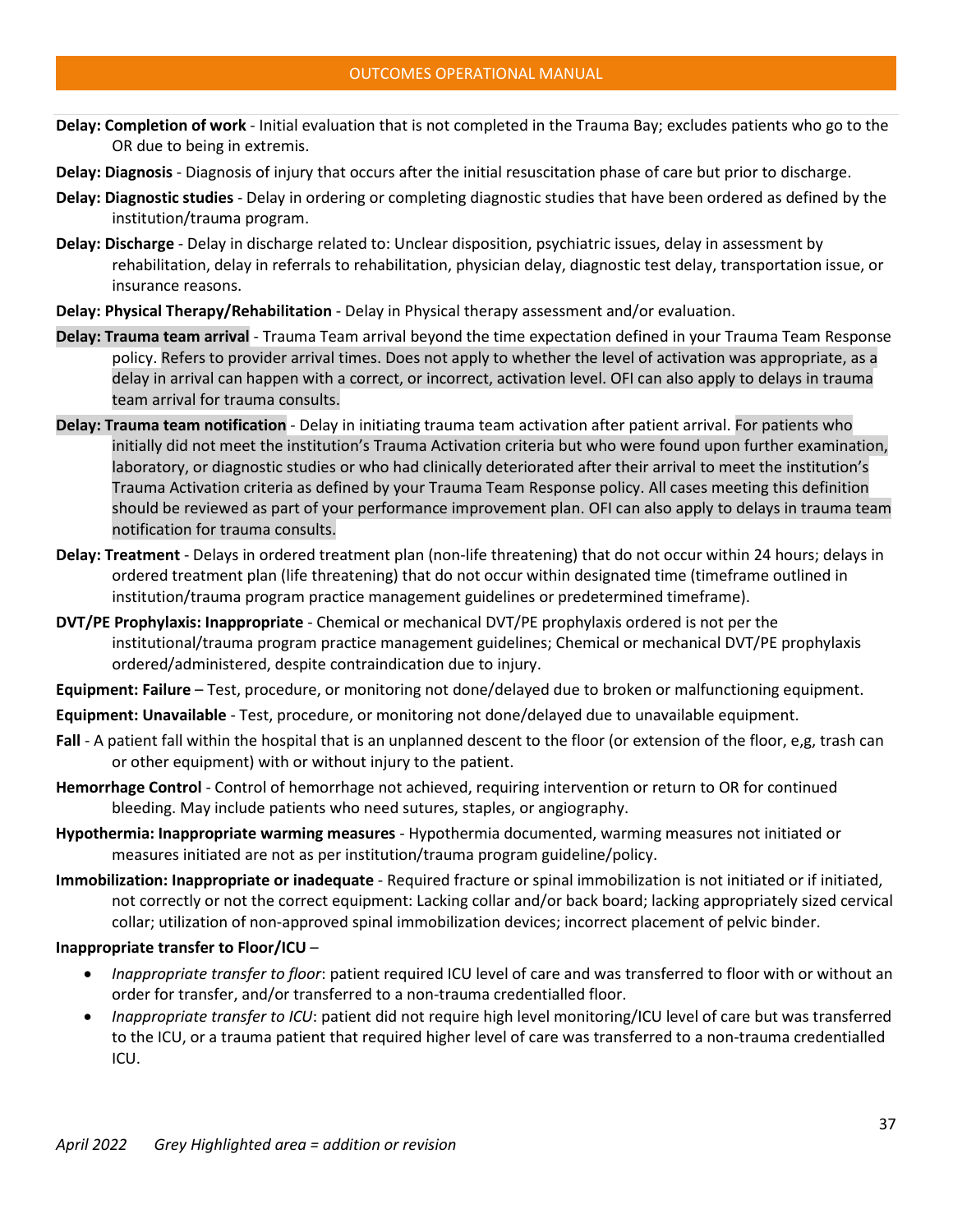**Inappropriate use of CT** – CT imaging was not indicated per institution/trauma program practice management guideline/policy or standard of care/best practice, but was ordered and/or completed. For example: Pan scanning pediatric patient; Pan scanning patient based on mechanism of injury alone vs, scanning based on physical examination and mechanism of injury.

- **Infection: Central Line** Central Line-Associated Bloodstream Infection (CLABSI) event is defined by the CDC as a laboratory-confirmed bloodstream infection (i,e, significant fungaemia or bacteremia)where an eligible blood stream infection organism is identified with no other apparent source of infection where an eligible central line is present within 48 hours of the event.
- **Infection: Nosocomial (Other)** Infection acquired during the course of receiving medical care. This would include hospital acquired infections not captured under Hospital Events.
- **Missed Diagnosis** Inaccurate assessment of patient's injuries and/or inaccurate radiologic reading that lead to the diagnosis after discharge.
- **Monitoring: Inappropriate** Unstable patient: lacking monitoring when transported to any area.
- **Nursing: Delay in notification of patient event** Delay to inform and/or respond to a change in patient, status, event, or result.
- **Nursing: Documentation issue** Documentation that is incomplete, incorrect, missing, or misinformed which results in a documentation error.

**Nursing: Medication issue** - Deviation from 1 of the 5 core principles in medication administration; documented:

- Correct medication
- Correct patient
- Correct dosage
- Correct route
- Correct time
- **Nutrition issues** Delay and/or inappropriate enteral feeding post resuscitation or acute operative course (ED to OR) per institutional guidelines: Parental nutrition used in combination with enteral nutrition started at < 8 days; Parental nutrition alone started at < 8 days; Delay in following nutritional recommendations; Delay in initiating ordered nutrition
- **OR Delay: Anesthesia Related** Anesthesia events resulting in a delay to operative patient care.

**OR Delay: Availability** - OR room or OR team not available when needed for patient care.

- **OR Delay: Other** Events resulting in a delay to operative patient care. Including delay in the following: Staffing (exclude anesthesiology); Facility; Scheduling; Therapy; Diagnostic; Equipment; Social (family); Transportation.
- **Organ Procurement Issues**  The hospital failed to call Organ Procurement Organization (OPO); Communication with the family about OPO occurred before the OPO team was present; OPO process or personnel was not efficient.
- **Pain management issues** Failure to identify pain management needs; Failure to order the appropriate doses; Delay in starting a pain management regime; Adverse event due to lack of pain medication, ex: respiratory compromise
- **Pharmacy: Delay in providing necessary medication** Delay in access to medications from Pharmacy.
- **Pharmacy: Medication issue** Pharmacy sent the wrong medication or sent the wrong dose.
- **Pharmacy: Other Issues**  Any delay or incorrect medication that resulted in a "never event" or an actual adverse event.
- **Physician: Documentation Issue** Documentation that is incomplete, incorrect, missing, or misinformed which results in a documentation error.
- **Post discharge: Infection** Infection identified < 30 days after a previous hospital admission.

**Post discharge: Other** - Any care related issue identified < 30 days after a previous hospital admission.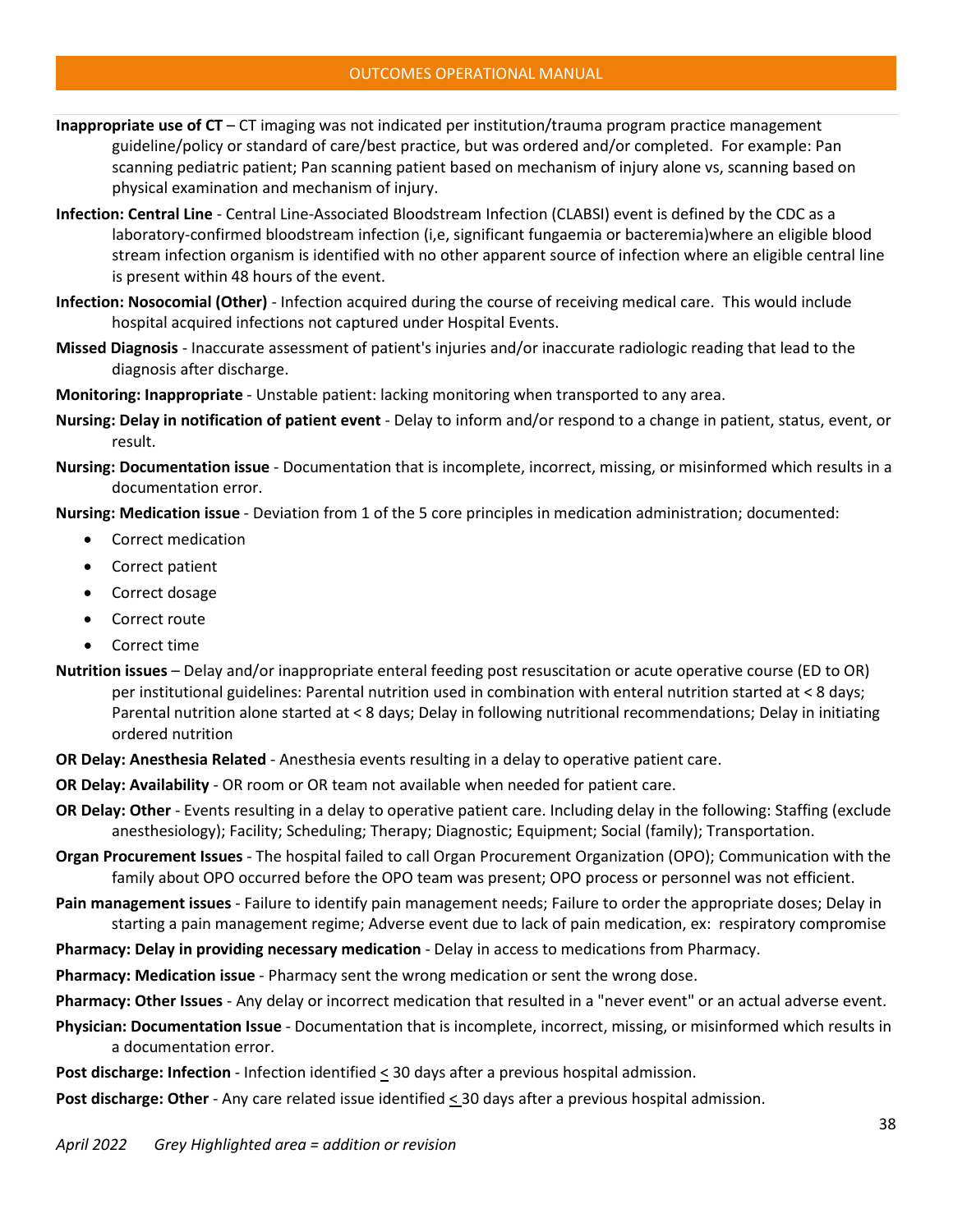- **Post ED destination inappropriate** Admission to level of care that is inappropriate for acuity of patient, inappropriate based on clinical guidelines or trauma, or non-trauma credentialled floor. Decision to transfer/ not transfer to another facility deviates from institution's guidelines.
- **Professional Behavior: Inappropriate** Hospital staff or provider behavior deemed offensive and/or inappropriate as defined by hospital policy. This would include intimidating and disruptive behavior.
- **Progression of Original Neurological Insult** Documentation by a physician of deterioration or additional loss of function from that noted during hospital stay, i,e, paralysis, paresis or other neurologic sequelae.
- **Radiology Delay: Interventional Radiology** Interventional Radiology arrival beyond the time expectation defined by your institution/trauma program; Absence of documentation demonstrating timely response or intervention to the ordered consultation.
- **Radiology Interpretation: Delay** -Delay in radiology reading & reporting beyond the time expectation defined by your institution/trauma program.
- **Radiology Interpretation: Issue** Discrepancy in radiology reading & reporting, either by another radiologist or on subsequent radiographs.
- **Radiology Imaging Delay: CT** Delay in obtaining a CT scan from time of order beyond the time expectation defined by your institution/trauma program.
- **Radiology Imaging Delay: Plain Film** Delay in obtaining an x-ray from time of order beyond the time expectation defined by your institution/trauma program.
- **Readmission: Unplanned** Patients with unplanned readmissions to the hospital (<30 days) after a previously related hospital admission and discharge from acute care setting.
- **Resuscitation: Lack of Vascular Access** Lack of appropriate vascular access in the acute resuscitative phase.
- **Resuscitation: Over** Inordinate volume of intravenous fluid in the absence of clinical findings suggesting hypo perfusion.
- **Resuscitation: Under** Inadequate fluid replacement in a timely manner to maintain perfusion of organs.
- **Spine Clearance: Delay** Cervical-spine not cleared within established time frame defined by the institution/trauma program patient management guidelines without documented explanation.
- **Spine Clearance: Protocol Not Followed** Cervical-collar immobilization removed before patient meets criteria for clearance as per the institution/trauma program patient management guidelines.
- **Subspecialist: Judgment Issue** Plan of care not evident; omission or delay in implementing plan of care; error in plan of care within the institutions or treatment team's protocol.
- **Subspecialist: Technical Issue** Error in surgical/ interventional management; error in procedure/iatrogenic injury during procedure resulting in harm or increased length of stay.
- **Subspecialist: Deviation from guidelines/protocols** Non-justified variance from institution/trauma center guidelines/protocols.
- **Transfer Delay: Time Unjustified** Unjustified > 3 hrs. at outside hospital; prolonged work up; delay in transport team; excessive work up/studies.
- **Transfer to Higher Level of Care:** Unplanned and in-house patient transfers.
- **Trauma Surgeon: Judgment Issue** Plan of care not evident; omission or delay in implementing plan of care; error in plan of care within the institutions or treatment team's protocol.
- **Trauma Surgeon: Deviation from guidelines/protocols** Non-justified variance from institution/trauma program guidelines/protocols.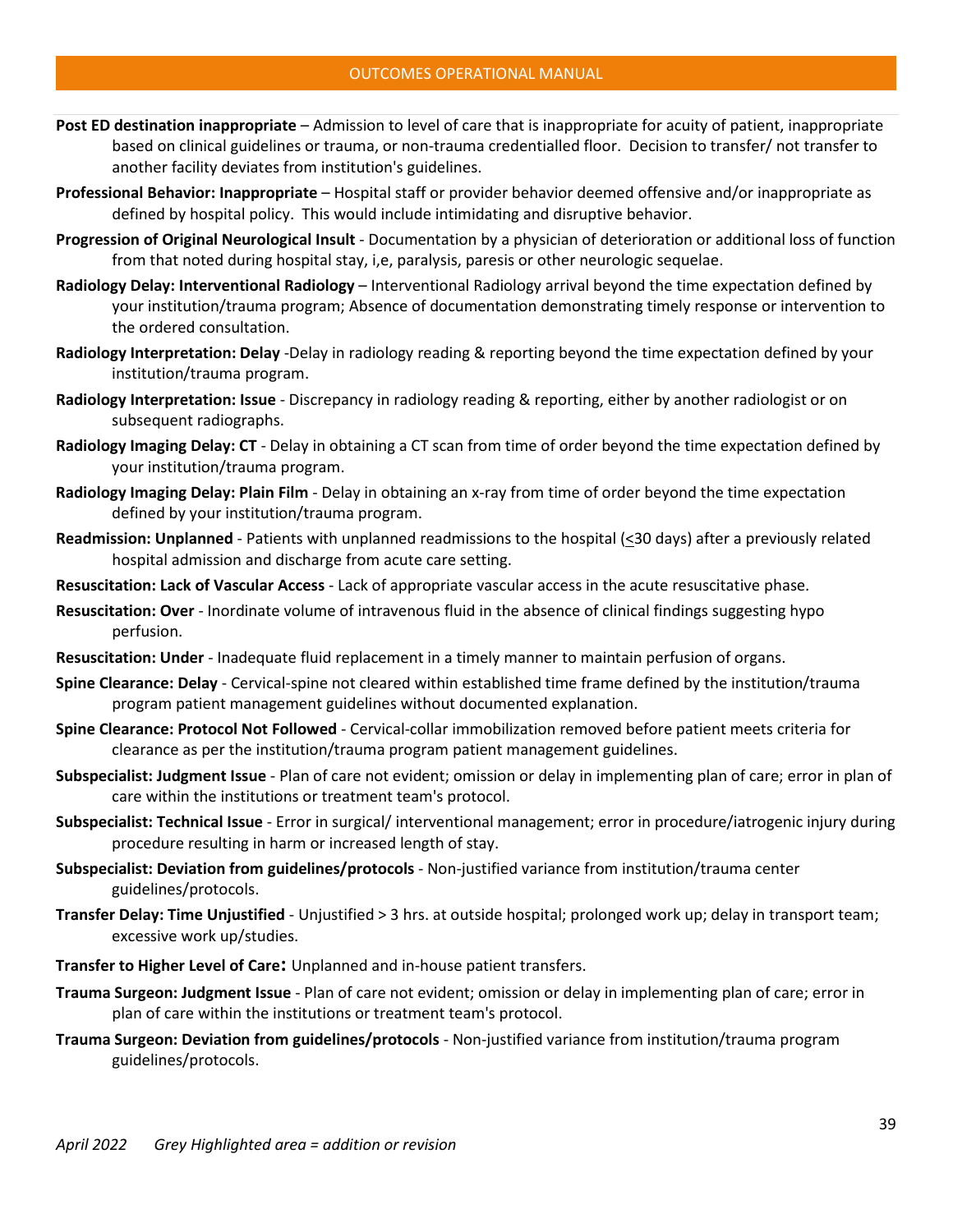- **Trauma Surgeon: Lack of Resident/Advanced Practice Staff Supervision** Lack of evidence of attending oversight for critical decision making/management.
- **Trauma Surgeon: Technical Issue** Error in surgical/ interventional management; error in procedure, iatrogenic injury during procedure resulting in harms or increased length of stay.
- **Triage: Over** Overestimating the level of injury; Trauma activation initiated that did not meet institution's Trauma Activation guidelines-or was evaluated to be over triage based upon Cribari matrix review method or other evidence-based review method.
- **Triage: Under** Failing to initiate or upgrade to appropriate level of trauma activation based on institution's Trauma Activation guidelines. A patient that:
	- o Was not activated (or upgraded) but should have been based upon activation criteria or
	- o Was identified as Undertriage based upon Cribari matrix review method or
	- o Was identified as undertriage based upon PI review with other evidence-based method (e.g., Need for Trauma Intervention (NFTI)).

## **Hospital Events Menu**

### Airway

- 1080, Esophageal Intubation (Inhouse Only)
- 1069, Unrecognized Mainstem Bronchus Intubation

### **Burn**

- 1010, Burn Graft Loss (of any percentage) Requiring Repeat Procedure
- 1013, Burn Wound Cellulitis
- 1011, Burn Wound Infection Post Excision
- 1012, Burn Wound Sepsis (occurring in a burn patient; which is related to the burn):
- 1014, Delay In Donor Site Healing

### Cardiovascular

- 1033, Deep Vein Thrombosis (DVT)
- 1032, Extremity Compartment Syndrome (not present on admission)
- 1035, Myocardial Infarction (MI)

### Decubitus

- 1065, Dehiscence/Evisceration
- 1094, Pressure Ulcer

## Gastrointestinal

- 1083, GI Bleeding
- 1086, Small Bowel Obstruction (SBO): (excluding ileus)

## Hematologic/Coagulopathy

1041, Coagulopathy (excluding anticoagulation therapy, coumadin therapy, or underlying hematologic disorders, e,g, hemophilia)

# Hypothermia

1046, Hypothermia

## Infection/Sepsis

- 1078, Acute Sinusitis
- 1070, Empyema
- 1076, Sepsis
- 1101, Urinary Tract Infection (UTI) (does not including CAUTI) (not present on admission)
- 1213, Deep Surgical Site Infection
- 1214 Organ/Space Surgical Site Infection
- 1215 Superficial Surgical Site Infection
- 1216 Osteomyelitis

### Neurologic

1064, CNS Infection

### NTDS

- 1210, Alcohol Withdrawal Syndrome
- 1206, Cardiac Arrest with CPR
- 1208, Catheter Associated Urinary Tract Infection
- 1209, Central Line-Associated Bloodstream Infection (CLABSI)
- 1211, Delirium
- 1205, Stroke/CVA
- 1204, Unplanned Admission to the ICU
- 1202, Unplanned Intubation
- 1203, Unplanned Visit to the Operating Room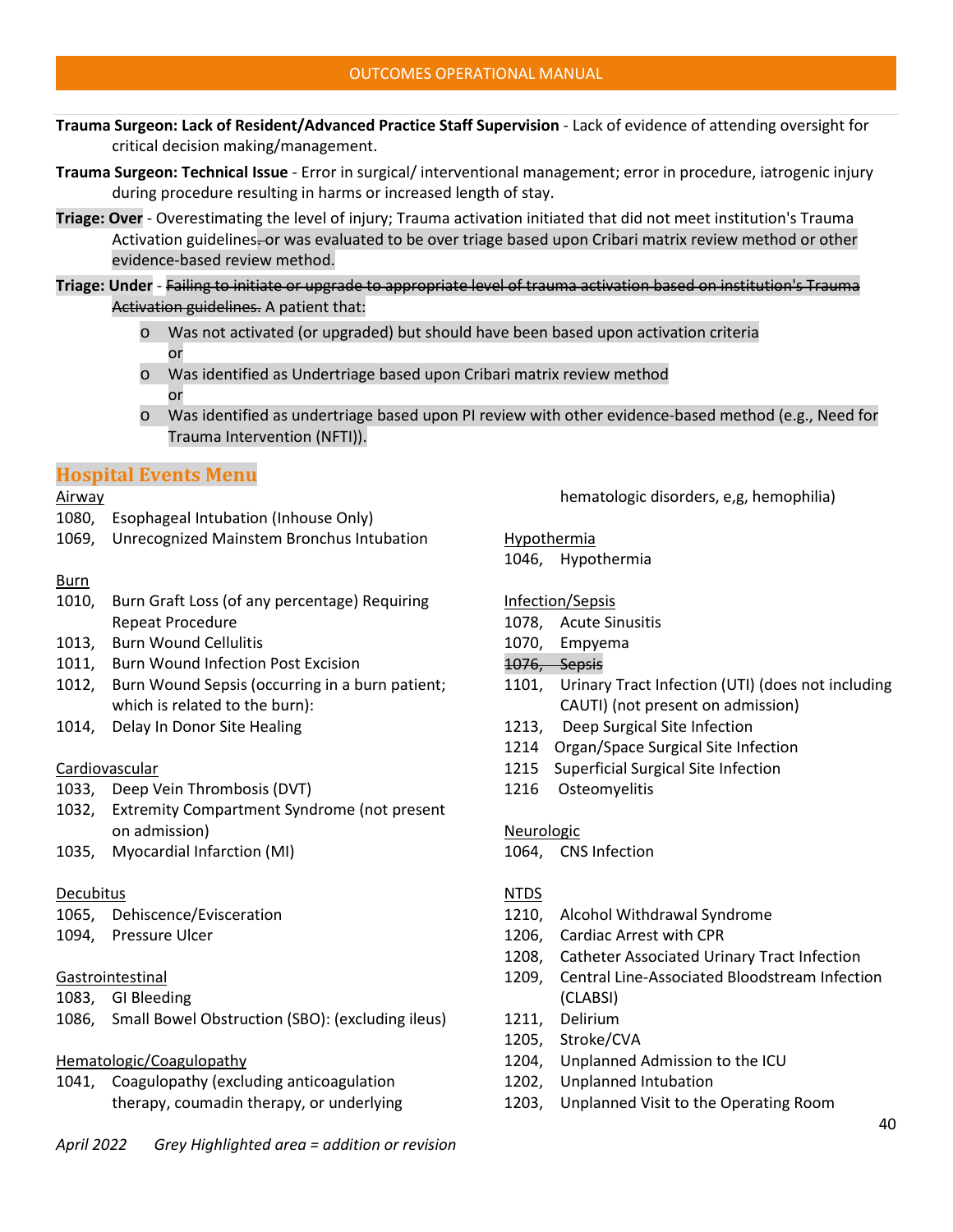#### OUTCOMES OPERATIONAL MANUAL

### 1207, Ventilator-Associated Pneumonia 1217, Severe Sepsis

### **Pharmacology**

1049, Adverse Drug Reaction

### Post-Operative Hemorrhage

1047, Post-Operative Hemorrhage

### Procedure Related

1091, Iatrogenic Organ, Nerve, Vessel

### Pulmonary

- 1020, Acute Respiratory Distress Syndrome (ARDS):
- 1022, Aspiration/Aspiration Pneumonia
- 1024, Fat Embolus Syndrome
- 1027, Iatrogenic Pneumothorax
- 1100, Pneumonia (Does not include VAP)
- 1028, Pulmonary Embolus (PE)

Renal

1050, Acute Kidney Injury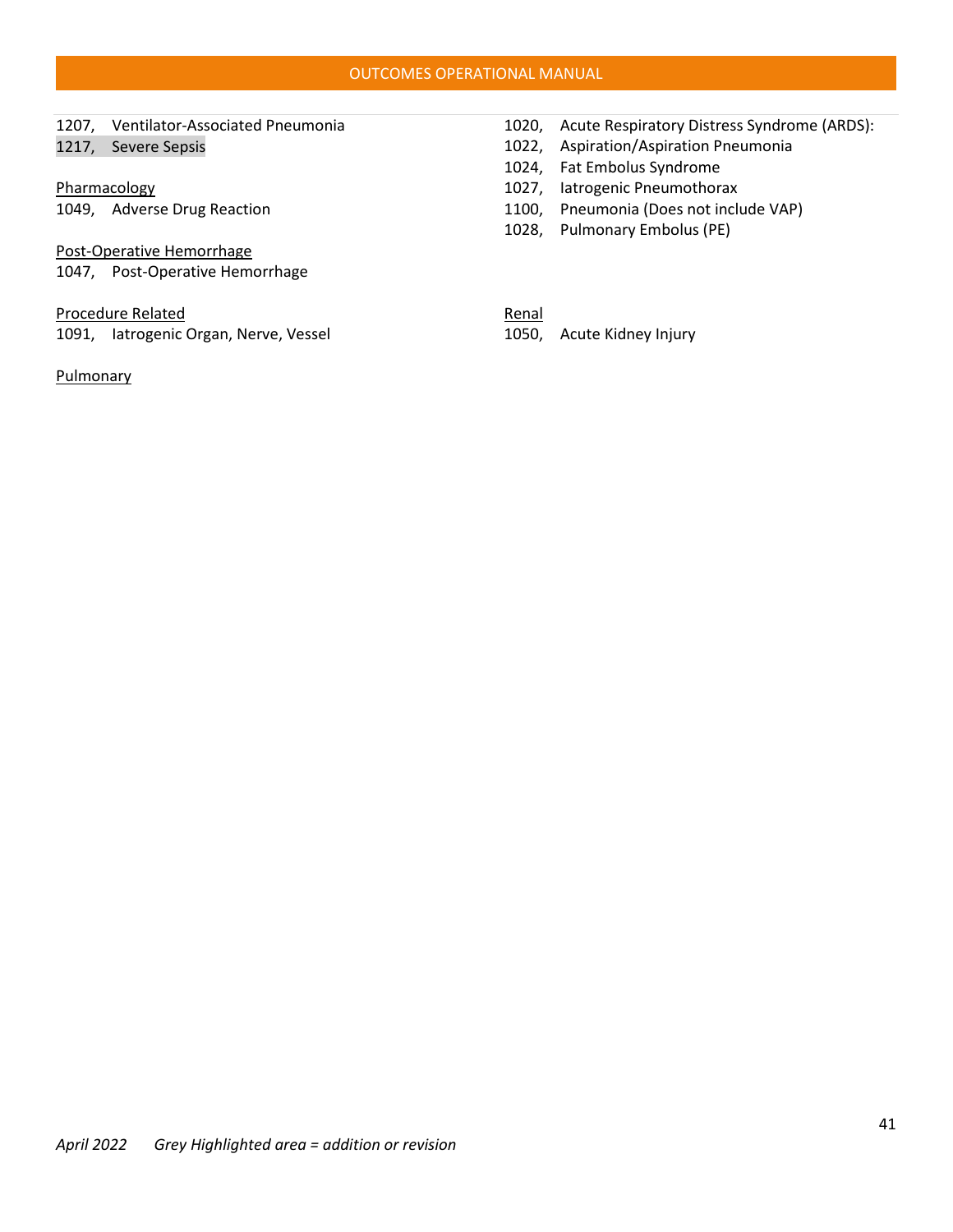# **Hospital Events Definitions**:

**Definition:** An occurrence is defined as an unexpected event directly affecting patient care **Intent:** Directly affect care and outcome; used to determine what factors contributed to morbidity and mortality; used in filter calculation

*Note: Menu numbers in the Collector registry and Outcomes v5 do not match. The numbers below in the definitions are taken from the registry menu.*

### **NONE**

01 = **None:** patient's hospital course has no identifiable clinical problems. When "01" is recorded the Date and Location elements will be automatically skipped.

#### **PULMONARY**

20 = **Acute Respiratory Distress Syndrome (ARDS): utilize the NTDB Hospital Event definition for Acute Respiratory Distress Syndrome (ARDS) which states: (Consistent with the 2012 New Berlin Definition) Timing**: Within 1 week of known clinical insult or new or worsening respiratory symptoms.

 **Chest imaging**: Bilateral opacities – not fully explained by effusions, lobar/lung collage, or nodules

 **Origin of edema**: Respiratory failure not fully explained by cardiac failure of fluid overload. Need objective assessment (e.g., echocardiography) to exclude hydrostatic edema if no risk factor present

#### **Oxygenation**:

Mild: 200 mm Hg < Pa02/Fi02 ≤ 300 mm Hg With PEEP or CPAP ≥ 5 cm H20c Moderate: 100 mm Hg < PaO2/FIO2 < 200 mm Hg With PEEP >5 cm H2O Severe: PaO2/FIO2 < 100 mm Hg With PEEP or CPAP >5 cm H2O

Must have occurred during the patient's initial stay at your hospital.

## Onset of symptoms began after arrival to your ED/hospital.

A diagnosis of ARDS must be documented in the patient's medical record.

- 22 = **Aspiration/Aspiration Pneumonia:** documented inhalation of gastric contents or other materials followed by clinical and new radiological findings of pneumonitis which requires treatment within 48 hours. Aspiration must have occurred after arrival to your facility.
- 24 = **Fat Embolus Syndrome:** documented diagnosis by an attending physician in a patient with pelvic or extremity fractures and a decreased PO<sub>2</sub>.

**One** of the following must also be present:

- 1. change in mental status
- 2. petechial signs
- 3. tachypnea
- 4. fat in urine
- 5. decreased platelets
- 27 = **Iatrogenic Pneumothorax:** presence of intrapleural air not present on admission radiograph, resulting from treatment or intervention.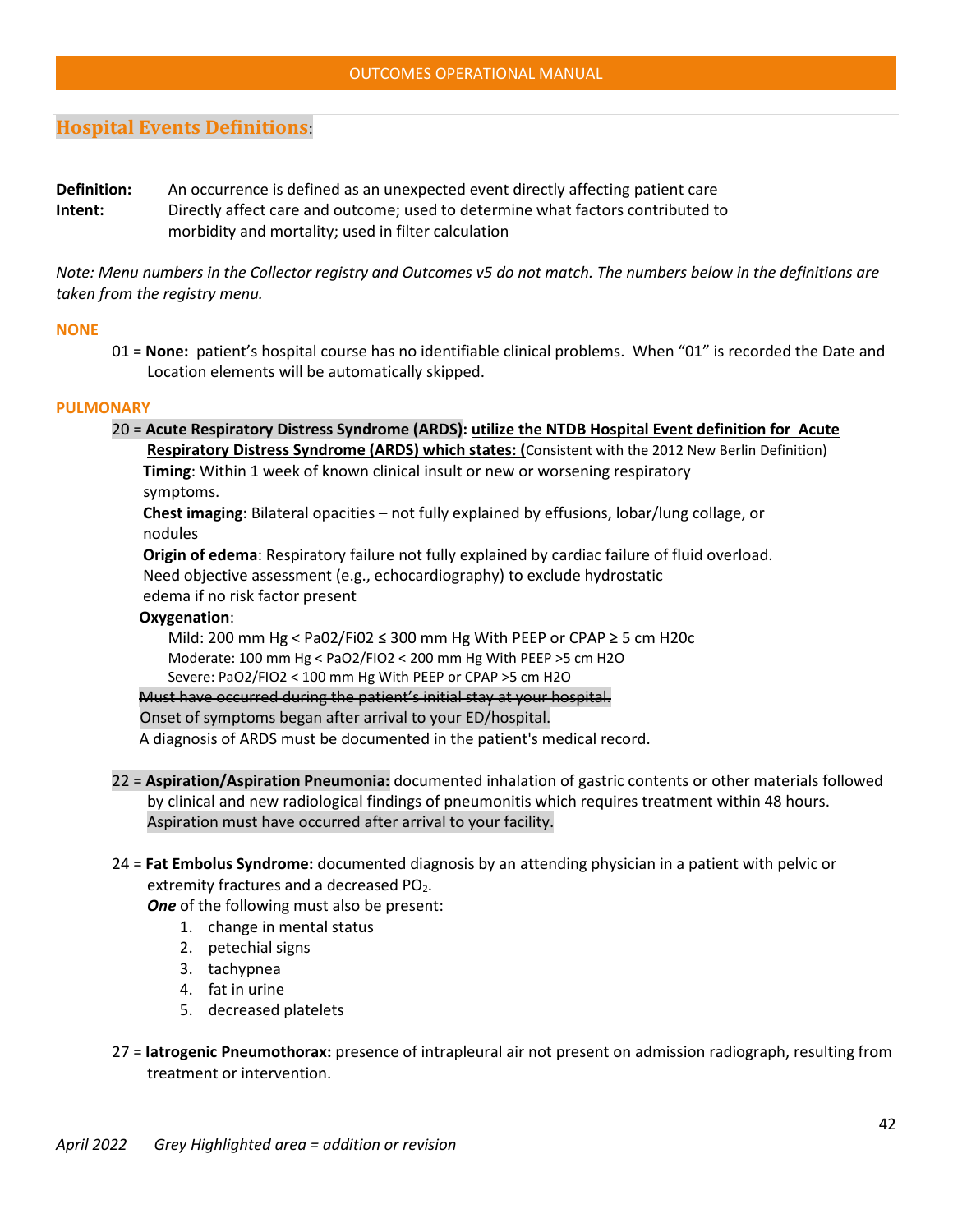28 = **Pulmonary Embolus (PE): utilize the NTDB Hospital Event definition for Pulmonary Embolism (PE) which states:** A lodging of a blood clot in a pulmonary artery with subsequent obstruction of blood supply to the lung parenchyma. The blood clots usually originate from the deep leg veins or the pelvic venous system. Consider the condition present if the patient has a V-Q scan interpreted as high probability of pulmonary embolism or a positive pulmonary arteriogram or positive CT angiogram and/or a diagnosis of PE is documented in the patient's medical record. Exclude subsegmental PEs. Must have occurred during the patient's initial stay at your hospital. Onset of symptoms began after arrival to your ED/hospital.

100 = **Pneumonia (does not include VAP (ventilator-associated pneumonia))**, which is defined as a patient with evidence of pneumonia that develops during the hospitalization without clinical evidence of inhalation injury.

Patients with pneumonia must meet at least one of the following two criteria:

 Criterion 1. Rales or dullness to percussion on physical examination of chest AND any of the following:

- a. New onset of purulent sputum or change in character of sputum
- b. Organism isolated from blood culture
- c. Isolation of pathogen from specimen obtained by transtracheal aspirate, bronchial brushing, or biopsy

 Criterion 2. Chest radiographic examination shows new or progressive infiltrate, consolidation, Cavitation, or pleural effusion AND any of the following:

- a. New onset of purulent sputum or change in character or sputum
- b. Organism isolated from the blood
- c. Isolation of pathogen from specimen obtained by transtracheal aspirate, bronchial brushing, or biopsy
- d. Isolation of virus or detection of viral antigen in respiratory secretions
- e. Diagnostic single antibody titer (IgM) or fourfold increase in paired serum samples (IgG) for pathogen
- f. Histopathologic evidence of pneumonia

#### **CARDIOVASCULAR**

### 32 = **Extremity Compartment Syndrome: utilize the NTDB Hospital Event definition for Extremity**

**Compartment Syndrome,** defined as a condition *not present at admission* in which there is documentation of tense muscular compartments of an extremity through clinical assessment or direct measurement of intracompartmental pressure requiring fasciotomy. Compartment syndromes usually involve the leg but can also occur in the forearm, arm, thigh, and shoulder. Record as a hospital event if it is originally missed, leading to late recognition, a need for late intervention, and has threatened limb viability. Must have occurred during the patient's initial stay at your hospital. A diagnosis of extremity compartment syndrome must be documented in the patient's medical record.

33 = **Deep Vein Thrombosis (DVT): utilize the NTDB Hospital Event definition for Deep Vein Thrombosis, which** 

**states:** The formation, development, or existence of a blood clot or thrombus within the venous system, which may be coupled with inflammation. A diagnosis of DVT must be documented in the patient's medical record, which may be confirmed by a venogram, ultrasound, or CT. The patient must be treated with anticoagulation therapy and/or placement of a vena cava filter or clipping of the vena cava. Must have occurred during the patient's initial stay at your hospital. Onset of symptoms began after arrival to your ED/hospital.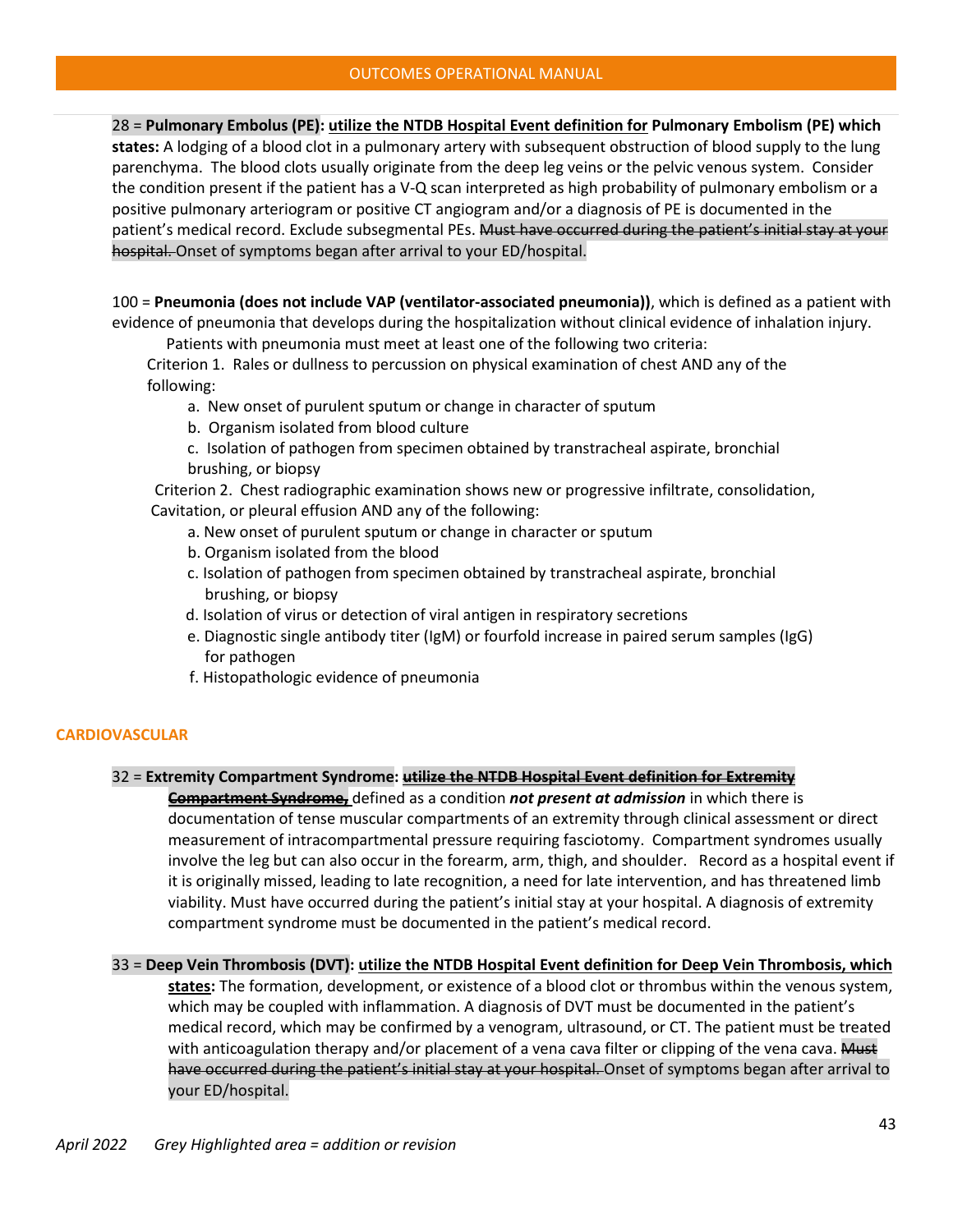#### 35 =**Myocardial Infarction: utilize the NTDB Hospital Event definition for Myocardial Infarction (MI), which**

**states:** An acute myocardial infarction must be noted with documentation of ECG changes indicative of an acute MI

**AND**

New elevation in troponin greater than three times upper level of the reference range in the setting of suspected myocardial ischemia

#### **AND**

Physician diagnosis of an acute myocardial infarction that occurred subsequent to arrival at your center

Must have occurred during the patient's initial stay at your facility. Onset of symptoms began after arrival to your ED/hospital.

### **HEMATOLOGIC/COAGULOPATHY**

41 = **Coagulopathy (excluding anticoagulation therapy, coumadin therapy, or underlying hematologic disorders (e.g. hemophilia)):** *Uncontrolled diffuse bleeding* in the presence of coagulation abnormalities (e.g., increased prothrombin time, increased partial thromboplastin time, decreased platelet count, elevated R and/or K times in the TEG, or elevated Clotting Time in the ROTEM). or disseminated intravascular coagulation (DIC) requiring treatment (i.e. transfusion of components such as platelets, clotting factors, or FFP)

#### **RENAL**

50 = **Acute Kidney Injury: utilize the NTDB Hospital Event definition for Acute Kidney Injury** *(Consistent with the March 2012 Kidney Disease Improving Global Outcome (KDIGO) Guideline)* **which states:** Acute Kidney Injury, AKI (stage 3), is an abrupt decrease in kidney function.

*KDIGO (Stage 3) Table:*

**Serum Creatinine (SCr):** 3 times baseline **OR** Increase in SCr to  $\geq$  4.0 mg/dl ( $\geq$  353.6  $\mu$  mol/l) **OR** Initiation of renal replacement therapy OR, In patients < 18 years, decrease in eGFR to <35 ml/min per 1.73 m<sup>2</sup> **OR**

**Urine Output:** Urine output <0.3 ml/kg/h for ≥ 24 hours **OR** Anuria for ≥12 hours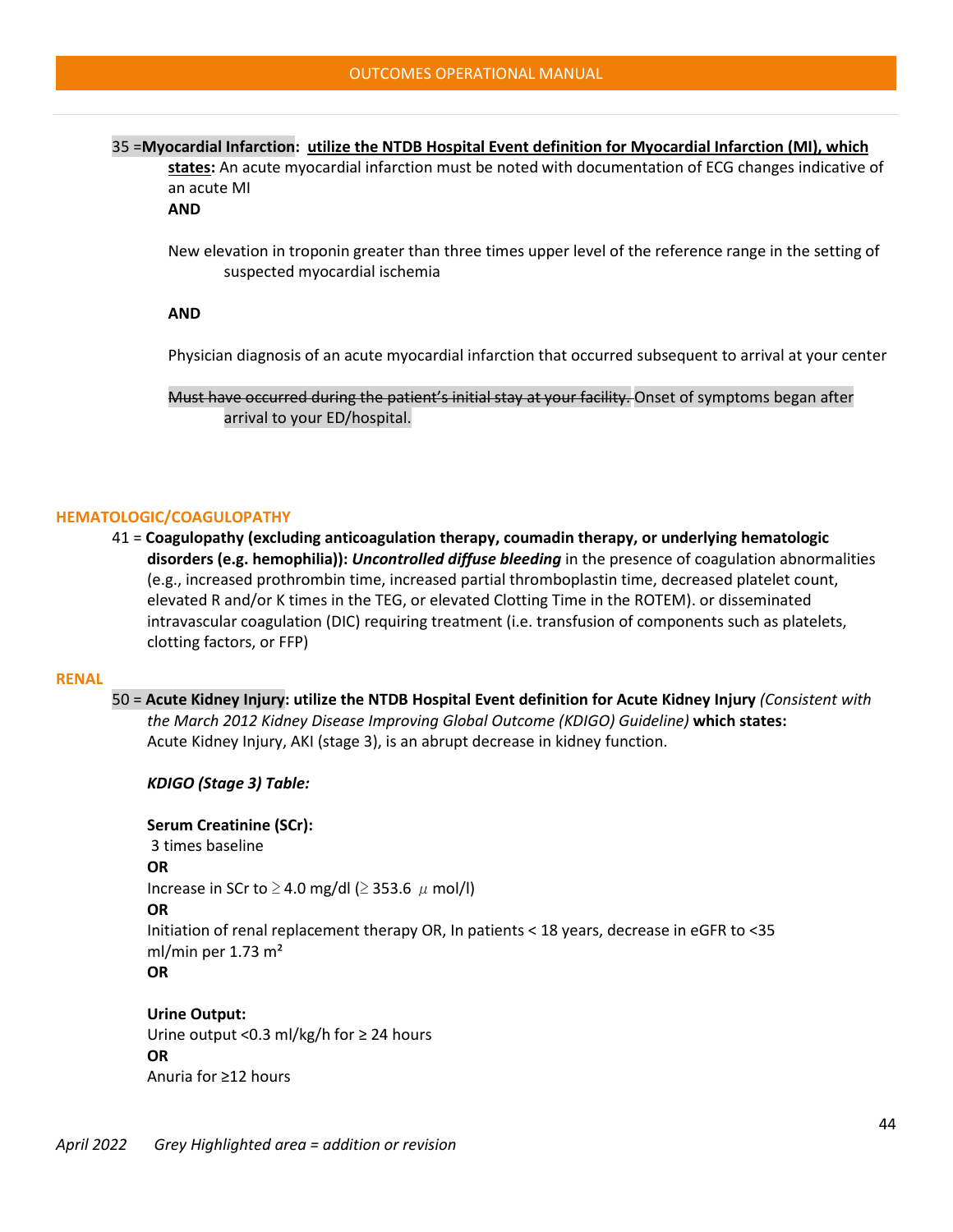NOTE: If the patient or family refuses treatment (e.g., dialysis) the condition is still considered to be present if a combination of oliguria and creatinine are present. EXCLUDE patients with renal failure that were requiring chronic renal replacement therapy such as periodic peritoneal dialysis, hemodialysis, hemofiltration, or hemodiafiltration prior to injury. Must have occurred during the patient's initial stay at your hospital. Onset of symptoms began after arrival to your ED/hospital. A diagnosis of AKI must be documented in the patient's medical record.

#### **INFECTION/SEPSIS**

- 70 = **Empyema:** infection documented by purulent material or positive culture from the pleural space requiring therapeutic intervention
- 76 = **Sepsis:** documented by a physician with at least two or more of the following conditions (which occur at the same time): **RETIRED 2022**
	- 1. core temperature of  $>$  38<sup> $\theta$ </sup> C or < 36 $\theta$ <sup>0</sup> C
	- 2. white blood cell count  $> 12,000$  or  $< 4,000$  or  $> 10\%$  immature bands
	- 3. positive blood cultures (excluding contaminants)
	- 4. clinically obvious source of infection
	- 5. heart rate > 90 beats/min or respiratory rate > 20 breaths/min
- 78 = **Acute sinusitis:** opacification on x-ray or CT with fever and/or positive purulent drainage requiring treatment.
- 101 = **Urinary Tract Infection (UTI) (not present on admission, NOT including CAUTI (catheter-associated**

**urinary tract infection):** clean voided or other catheter urine specimen with > 100,000 organisms/ml on C/S. Physician institutes appropriate therapy for a urinary tract infection

An infection is considered Present on Admission (POA) if the date of event of the NHSN site-specific infection criterion occurs during the POA time period, which is defined as the day of admission to an inpatient location (calendar day 1), the 2 days before admission, and the calendar day after admission. CDC guidelines used as reference. Do not capture if specimen documented as "mixed flora".

#### **AIRWAY MANAGEMENT**

- 80 = **Esophageal Intubation (Inhouse Only):** endotracheal tube in esophagus and not immediately repositioned. Esophageal location determined by physical exam, x-ray, capnography or endoscopy.
- 69 = **Unrecognized Mainstem Bronchus Intubation:** any endotracheal intubation procedure resulting in definitive placement of the tube in either the right or left mainstem bronchus.
	- a. recognized and treated immediately not reportable
	- b. unrecognized on 2 successive chest x-rays reportable

#### **GASTROINTESTINAL**

- 83 = **GI Bleeding:** blood loss from anywhere in the GI tract, grossly positive nasogastric (NG) aspirate, or grossly positive stool which requires treatment.
- 86 = **Small Bowel Obstruction (SBO): (excluding ileus)** radiographic evidence of dilated loop of bowel with multiple air-fluid levels and confirmed by a surgeon requiring treatment (surgery or NG tube).

#### **NEUROLOGIC**

64 = **CNS Infection:** CSF aspirate with positive culture and increased white blood cell count

#### **PROCEDURE RELATED**

91 = **Iatrogenic Organ, Nerve, Vessel:** perforation or injury resulting from treatment or intervention.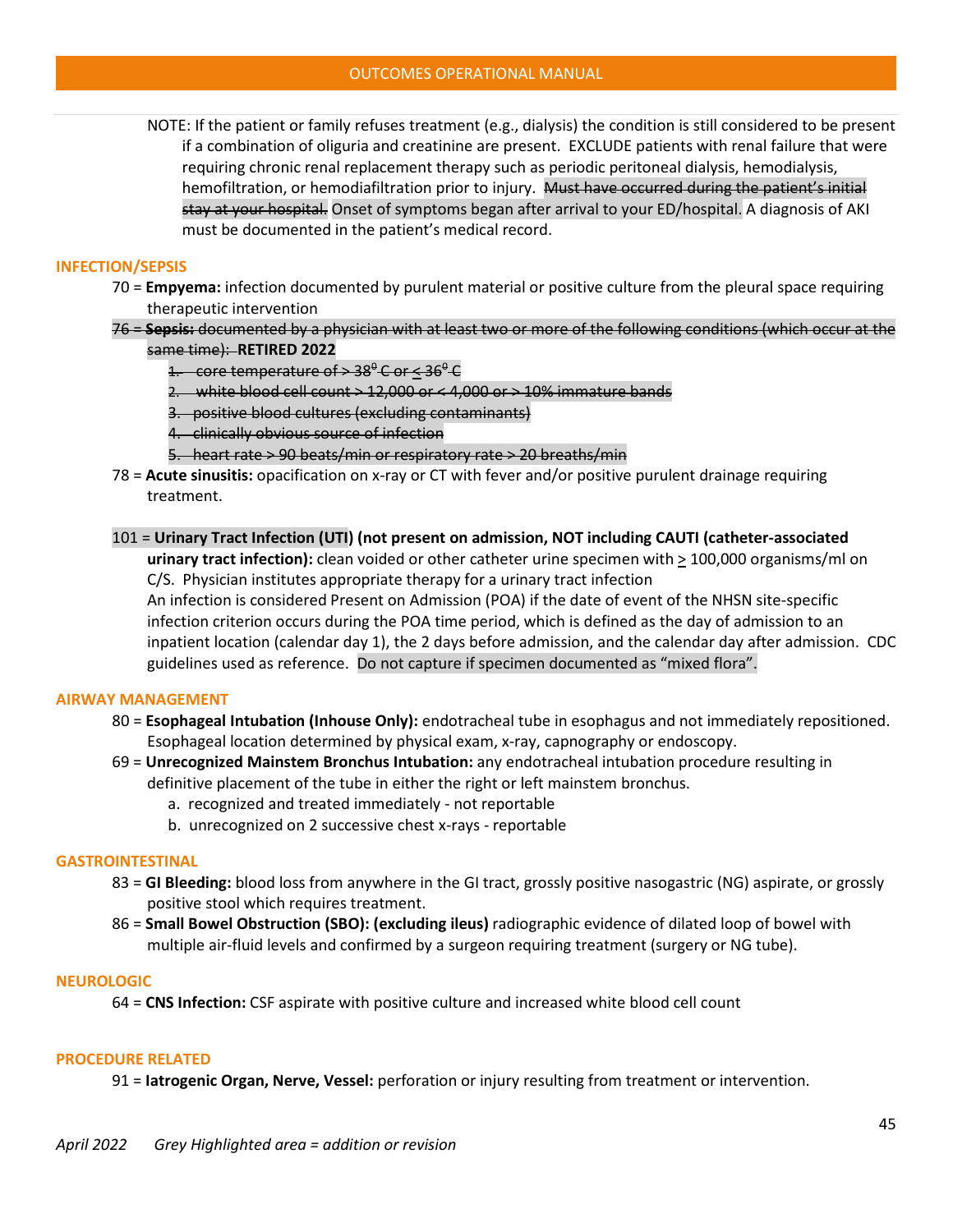#### **DECUBITUS**

- 65 = **Dehiscence/Evisceration:** breakdown of fascial closure confirmed by discharge of peritoneal fluid, evisceration or palpable fascial defect. This hospital event pertains to the abdominal area only.
- 94 = **Pressure Ulcer:** Utilize NTDB Hospital Event definition for Pressure Ulcer (*Consistent with the National Pressure Ulcer Advisory Panel (NPUAP) 2014.*) defined as A localized injury to the skin and/or underlying tissue usually over a bony prominence, as a result of pressure,or pressure in combination with shear. A number of contributing or confounding factors are also associated with pressure ulcers; the significance of these factors is yet to be elucidated. Equivalent to NPUAP Stages II-IV, Unstageable/Unclassified, and Suspected Deep Tissue Injury. Pressure Ulcer documentation must be in the patient's medical record. Must have occurred during the patient's initial stay at your hospital Onset of symptoms began after arrival to your ED/hospital.

#### **HYPOTHERMIA**

46 = **Hypothermia:** (nontherapeutic) rectal or core temperature <  $34^{\circ}$  C or 93.2 °F.

If the patient presents to the hospital with hypothermia, the hypothermia is considered a diagnosis. If the hypothermia presents during the hospital stay and is unexpected, the hypothermia is considered a hospital event.

#### **POST-OPERATIVE HEMORRHAGE**

47 = **Post-Operative Hemorrhage:** requiring operative intervention.

Procedures done in angio to control the hemorrhage should be considered operative interventions and the hemorrhage should be included as a hospital event.

#### **PHARMACOLOGY**

49 = **Adverse Drug Reaction:** As documented by a physician, plus one of the following:

- 1. Adversely affects patient care
- 2. Increases length of stay
- 3. Increases morbidity and mortality

#### **BURNS**

*(Only required for burn patients at burn centers)*

- 10 = **Burn Graft Loss Requiring Repeat Procedure:** documented by a physician (includes split thickness graft and free flap loss).
- 11 = **Burn Wound Infection Post Excision:** documented diagnosis by a physician (*after* excision).
- 12 = **Burn Wound Sepsis (occurring in a burn patient; which is related to the burn):** documented by a physician of drainage of purulent material from the wound, active treatment of the wound, or administration of antibiotics for the wound.
- 13 = **Burn Wound Cellulitis:** any documented diagnosis by a physician which includes fungal infection.
- 14 = **Delay In Burn Donor Site Healing:** documented by a physician of any healing which begins *greater than* 14 days post surgical procedure.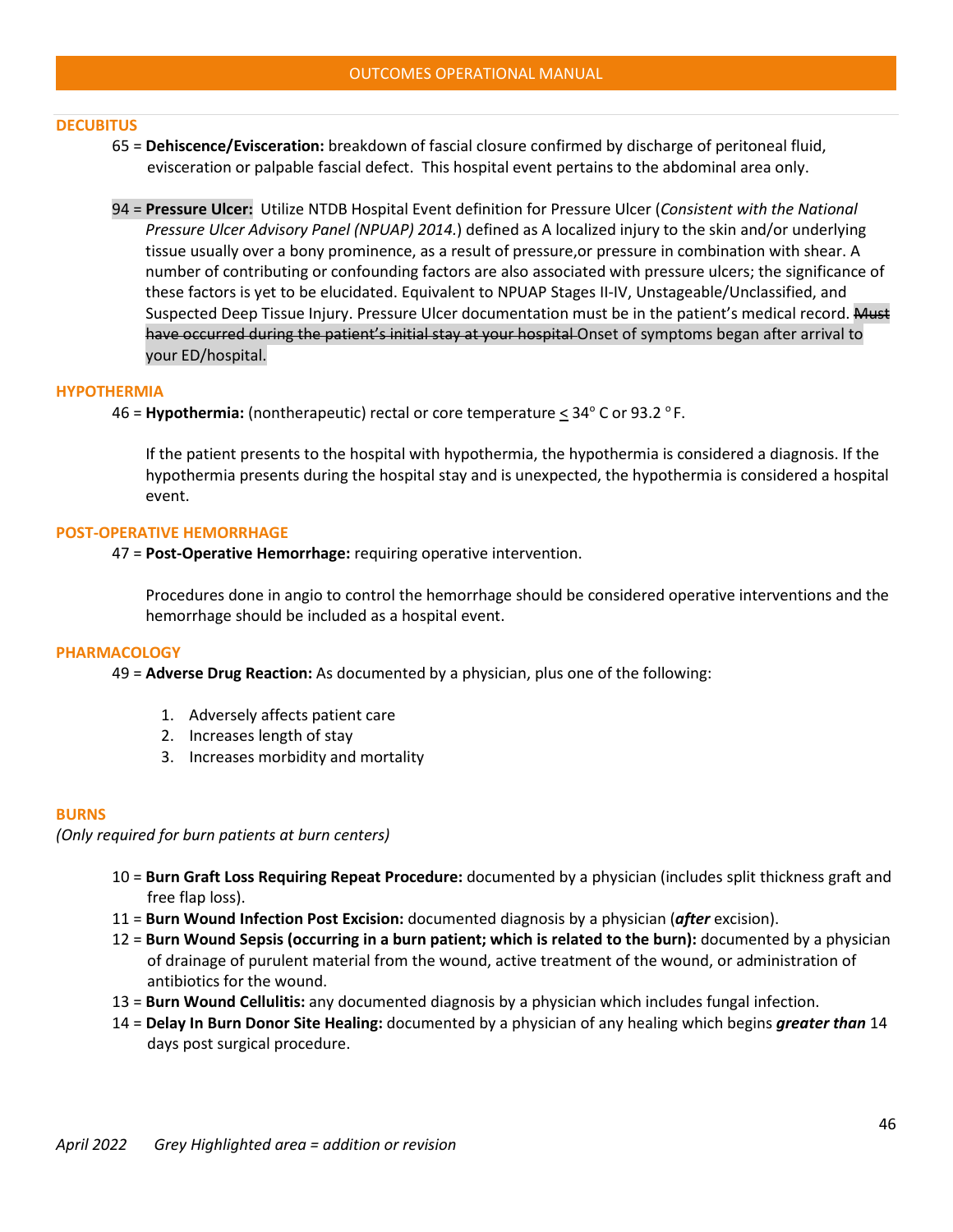### **NTDS HOSPITAL EVENTS**

202 **= Unplanned intubation: utilize the NTDB Hospital Event definition which states:** Patient requires placement of an endotracheal tube and mechanical or assisted ventilation manifested by severe respiratory distress, hypoxia, hypercarbia, or respiratory acidosis. For patients who were intubated in the field or Emergency Department, or those intubated for surgery, an unplanned intubation occurs if they require reintubation > 24 hours after they were extubated. Must have occurred during the patient's initial stay at your hospital.

204 = **Unplanned admission to ICU: utilize the NTDB Hospital Event definition which states:** Patients admitted to the ICU after initial transfer to the floor, and/or patients with an unplanned return to the ICU after initial ICU discharge.

Must have occurred during the patient's initial stay at your hospital.

EXCLUDE: Patients with a planned post-operative ICU stay.

EXCLUDE: Patients in which ICU care was required for postoperative care of a planned surgical procedure. INCLUDE: Patients who required ICU care due to an event that occurred during surgery or in the PACU.

### **Clarifications and examples from TQIP staff and TQIP Collaborative: Virtual Upgrades:**

- Do not include a change in orders for the patient to go to the ICU during the resuscitative phase. The patient is still being evaluated during this time.
- Do **not** include patients admitted in the ICU with an order to leave the ICU, but ultimately stays in the ICU

### **Perioperative:**

- For an anticipated or planned operation, if it was pre-operatively planned that the patient would go to the ICU, the patient should not be counted.
	- o Patient in OR, ICU stay was determined necessary prior to surgery
	- o Patient going to OR, planned to go to ICU postoperatively due to comorbid condition
- For patients in which ICU care was required for postoperative care of an unplanned surgical procedure, record Unplanned Admission to ICU.
	- $\circ$  If the patient has a change in condition that requires an emergent or urgent operation and patient goes to the ICU postoperatively, the patient should be counted
- If decision for ICU admission was made intraoperatively or in PACU, it should be counted as an ICU unplanned admission. (i.e. intraoperative blood loss, decision to leave patient intubated intraoperatively)
	- o Patient in OR, ICU stay determined during or after surgery

### **Post-procedural care:**

- If you need to intubate someone electively for an MRI, for example, and you only take intubated patient to the ICU, the patient should not be counted.
- If you intubate someone for respiratory distress during an MRI, for example, this patient should be counted.

### **Medical Upgrades in Care:**

• Any admission to the ICU for a medical upgrade in care that was not planned on admission should be counted. This includes but is not limited to: New Arrhythmia, Post admission MI, Seizure during hospitalization, in-house Neurologic decline, respiratory failure post admission, alcohol withdrawal post admission.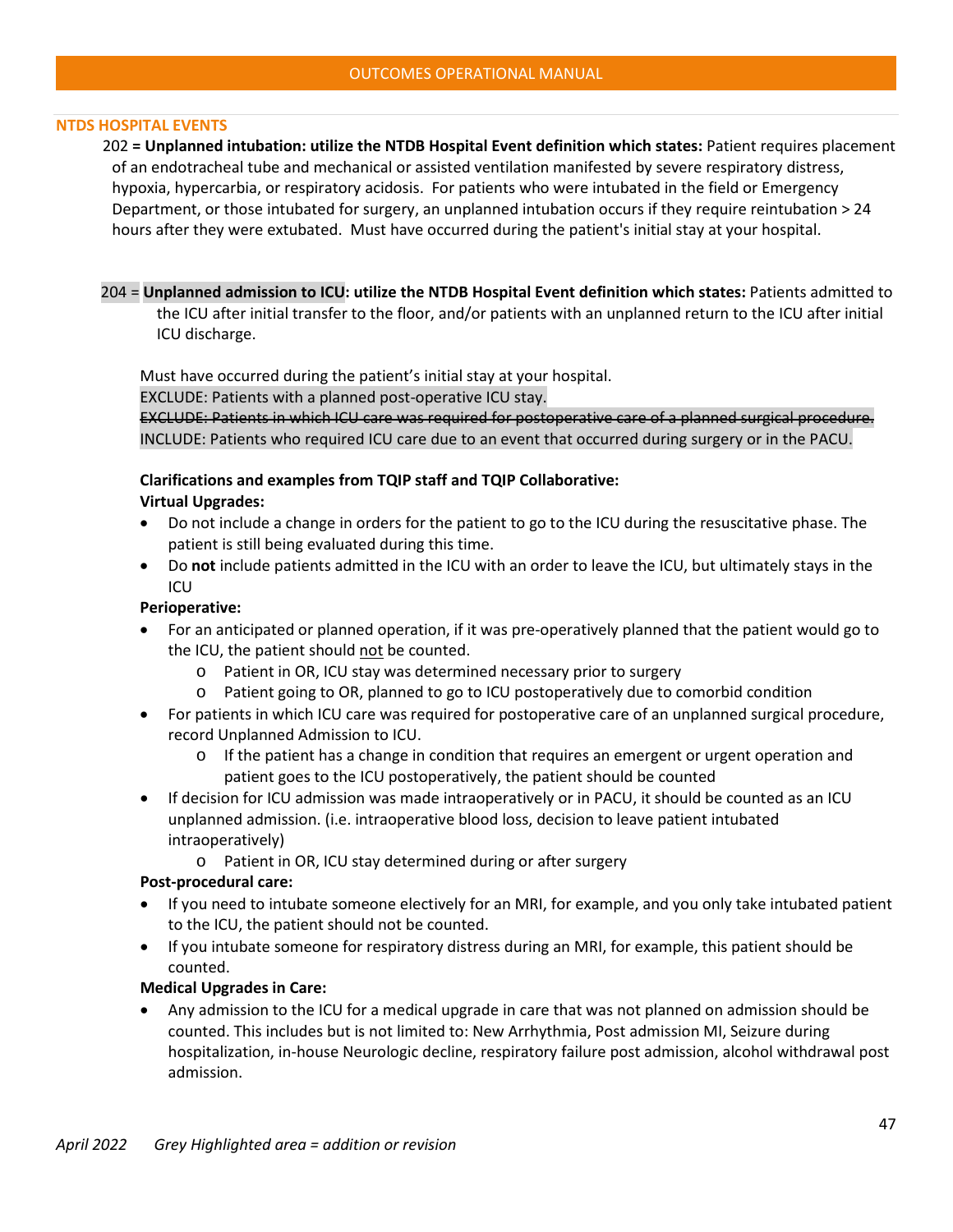## 205 = **Stroke/CVA: utilize the NTDB Hospital Event definition which states:** A focal or global neurological deficit

of rapid onset and NOT present on admission.

The patient must have at least one of the following symptoms:

- Change in level of consciousness
- Hemiplegia
- Hemiparesis
- Numbness or sensory loss affecting one side of the body
- Dysphasia or aphasia
- Hemianopia
- Amaurosis fugax
- Or other neurological signs or symptoms consistent with stroke

 **AND**

• Duration of neurological deficit ≥ 24 h

**OR** 

• Duration of deficit <24 h, if neuroimaging (MR, CT, or cerebral angiography) documents a new hemorrhage or infarct consistent with stroke, or therapeutic intervention(s) were performed for stroke, or the neurological deficit results in death

 **AND**

• No other readily identifiable non-stroke cause, e.g., progression of existing traumatic brain injury, seizure, tumor, metabolic or pharmacologic etiologies, is identified

**AND**

• Diagnosis is confirmed by neurology or neurosurgical specialist or neuroimaging procedure (MR, CT, angiography) or lumbar puncture (CSF demonstrating intracranial hemorrhage that was not present on admission).

 A diagnosis of Stoke/CVA must be documented in the patient's medical record. Although the neurologic deficit must not present on admission, risk factors predisposing to stroke (e.g., blunt cerebrovascular injury, dysrhythmia) may be present on admission. Must have occurred during the patient's initial stay at your hospital. Onset of symptoms began after arrival to your ED/hospital.

 206 = **Cardiac Arrest with CPR**: **utilize the NTDB Hospital Event definition which states:** Cardiac arrest is the sudden cessation of cardiac activity after hospital arrival. The patient becomes unresponsive with no normal breathing and no signs of circulation. If corrective measures are not taken rapidly, this condition progresses to sudden death.

Must have occurred during the patient's initial stay at your hospital. Onset of symptoms began after arrival to your ED/hospital. Cardiac arrest must be documented in the patient's medical record.

**EXCLUDE** patients whose ONLY episode of cardiac arrest with CPR was on arrival to your hospital.

**INCLUDE** patients who, after arrival at your hospital, have had an episode of cardiac arrest evaluated by hospital personnel, and received compressions or defibrillation or cardioversion or cardiac pacing to restore circulation.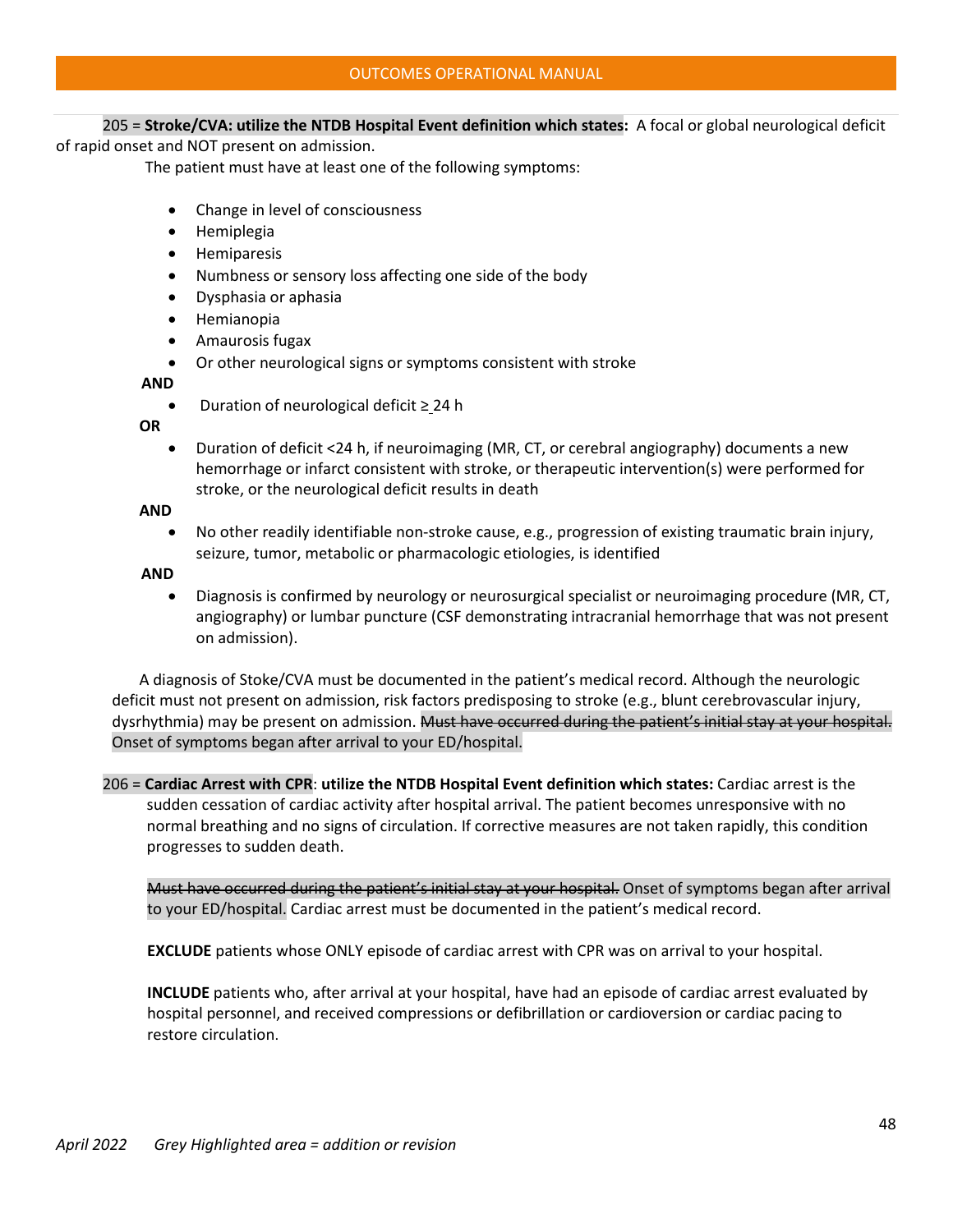207 = **Ventilator-Associated Pneumonia (VAP)** = **utilize the NTDB Hospital Event definition** *(Consistent with the January 2019 CDC defined VAP***)**, **which states**: A pneumonia where the patient is on mechanical ventilation for >2 calendar days on the date of event, with day of ventilator placement being Day 1,

#### **AND**

The ventilator was in place on the date of event or the day before.

Must have occurred during the patient's initial stay at your hospital. Onset of symptoms began after arrival to your ED/hospital. A diagnosis of pneumonia must be documented in the patient's medical record.

**DO NOT also code 100 = Pneumonia**

**See NTDB Data Dictionary for VAP algorithm**

208 **= Catheter Associated Urinary Tract Infection (CAUTI)** = **utilize the NTDB Hospital Event definition (***Consistent with the January 2019 CDC defined CAUTI***) which states**: A urinary tract infection (UTI) where an indwelling urinary catheter was in place for >2 calendar days on the date of event, with day of device placement being Day 1,

#### **AND**

An indwelling urinary catheter was in place on the date of event or the day before. If an indwelling urinary catheter was in place for >2 calendar days in an inpatient location and then removed, the date of event for the UTI must be the day of device discontinuation or the next day for the UTI to be catheterassociated.

#### *January 2019 CDC CAUTI Criterion SUTI 1a:*

Patient must meet 1, 2, **and** 3 below:

1. Patient had an indwelling urinary catheter that had been in place for more than 2 consecutive days in an inpatient location on the date of event AND was either:

- Present for any portion of the calendar day on the date of event, OR
- Removed the day before the date of event

2. Patient has at least **one** of the following signs or symptoms:

- Fever (>38<sup>o</sup>C): Reminder: To use fever in a patient >65 years of age, the IUC needs to be in place for more than 2 consecutive days in an inpatient location on date of event and is either still in place OR was removed the day before the DOE.
- Suprapubic tenderness
- Costovertebral angle pain or tenderness
- Urinary urgency
- Urinary frequency
- dysuria

3. Patient has a urine culture with no more than two species of organisms identified, at least one of which is a bacteria bacterium  $>10^5$  CFU/ml.

#### *January 2019 CDC CAUTI Criterion SUTI 2:*

Patient must meet 1, 2 **and** 3 below: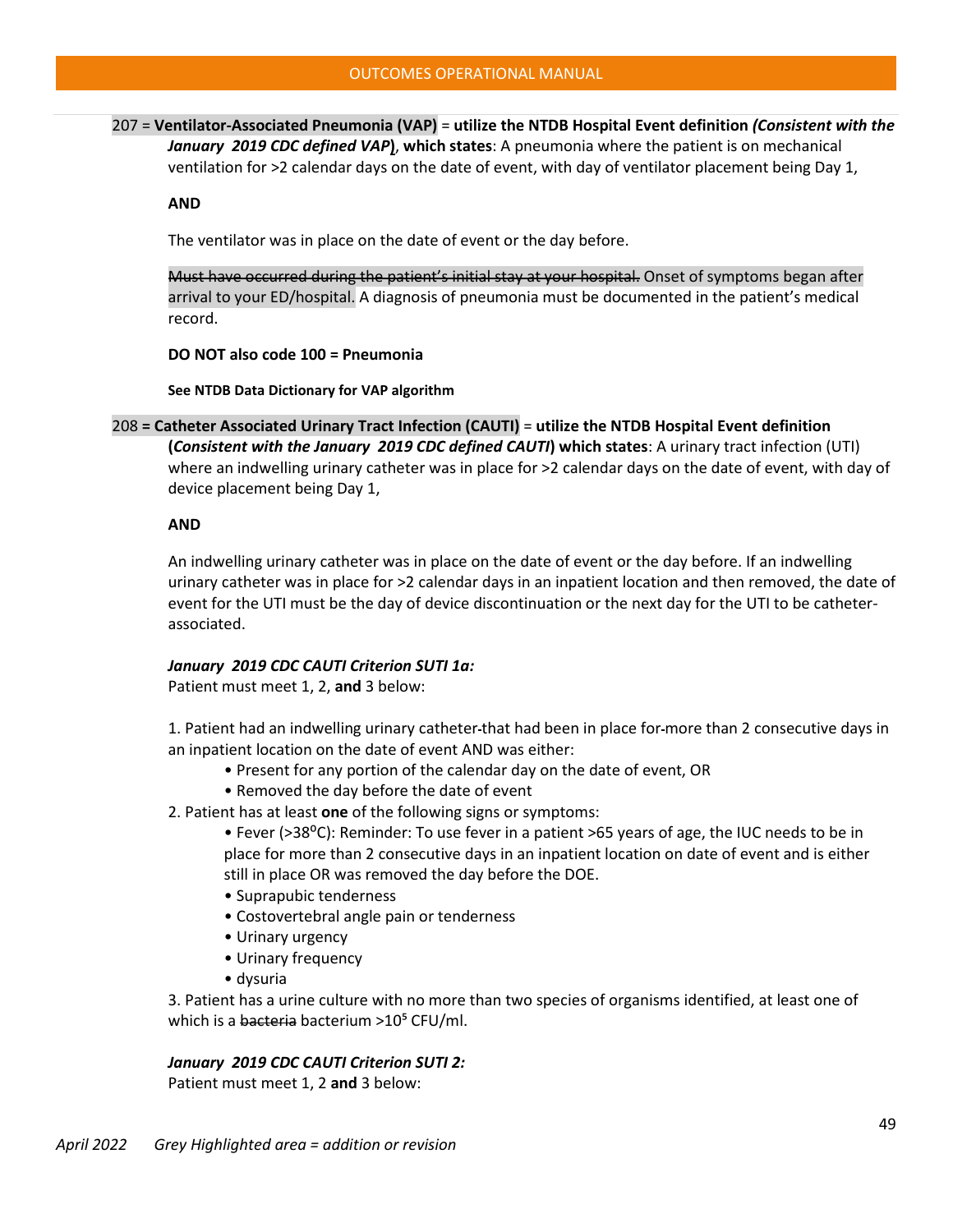- 1. Patient is ≤1 year of age
- 2. Patient has at least **one** of the following signs or symptoms:
	- fever  $(>38.0^{\circ}C)$
	- hypothermia (<36.0°C)
	- apnea
	- bradycardia
	- lethargy
	- vomiting
	- suprapubic

3. Patient has a urine culture with no more than two species of organisms, at least one of which is a bacterium of  $\geq 10^5$  CFU/ml.

Must have occurred during the patient's initial stay at your hospital. Onset of symptoms began after arrival to your ED/hospital. A diagnosis of UTI must be documented in the patient's medical record.

209 = **Central line-associated bloodstream infection (CLABSI) = utilize the NTDB Hospital Event definition** (*Consistent with the January 2016 CDC Defined CLABSI***) which states:** A laboratory-confirmed bloodstream infection (LCBI) where central line (CL) or umbilical catheter (UC) was in place for >2 calendar days on the date of event, with day of device placement being Day 1,

### **AND**

The line was also in place on the date of event or the day before. If a CL or UC was in place for > 2 calendar days and then removed, the date of event of the LCBI must be the day of discontinuation or the next day to be a CLABSI. If the patient is admitted or transferred into a facility with an implanted central line (port) in place, and that is the patient's only central line, day of first access in an inpatient location is considered Day 1. "Access" is defined as line placement, infusion or withdrawal through the line. Such lines continue to be eligible for CLABSI once they are accessed until they are either discontinued or the day after patient discharge (as per the Transfer Rule.) Note that the "de-access" of a port does not result in the patient's removal from CLABSI surveillance.

Must have occurred during the patient's initial stay at your hospital. Onset of symptoms began after arrival to your ED/hospital. A diagnosis of CLABSI must be documented in the patient's medical record.

 **See NTDB Data Dictionary for CDC Criterion**

### 210 **= Alcohol Withdrawal Syndrome: utilize the NTDB Hospital Event definition (***Consistent with the 2019 World Health Organization (WHO) definition Of Alcohol Withdrawal Syndrome.***) which states:**

Characterized by tremor, sweating, anxiety, agitation, depression, nausea, and malaise. It occurs 6-48 hours after cessation of alcohol consumption, and when uncomplicated, abates after 2-5 days. It may be complicated by grand mal seizures and may progress to delirium (known as delirium tremens). Must have occurred during the patient's initial stay at your hospital. Onset of symptoms began after arrival to your ED/hospital. Documentation of alcohol withdrawal must be in the patient's medical record.

#### 211 = **Delirium: utilize the NTDB Hospital Event definition for Delirium which states -**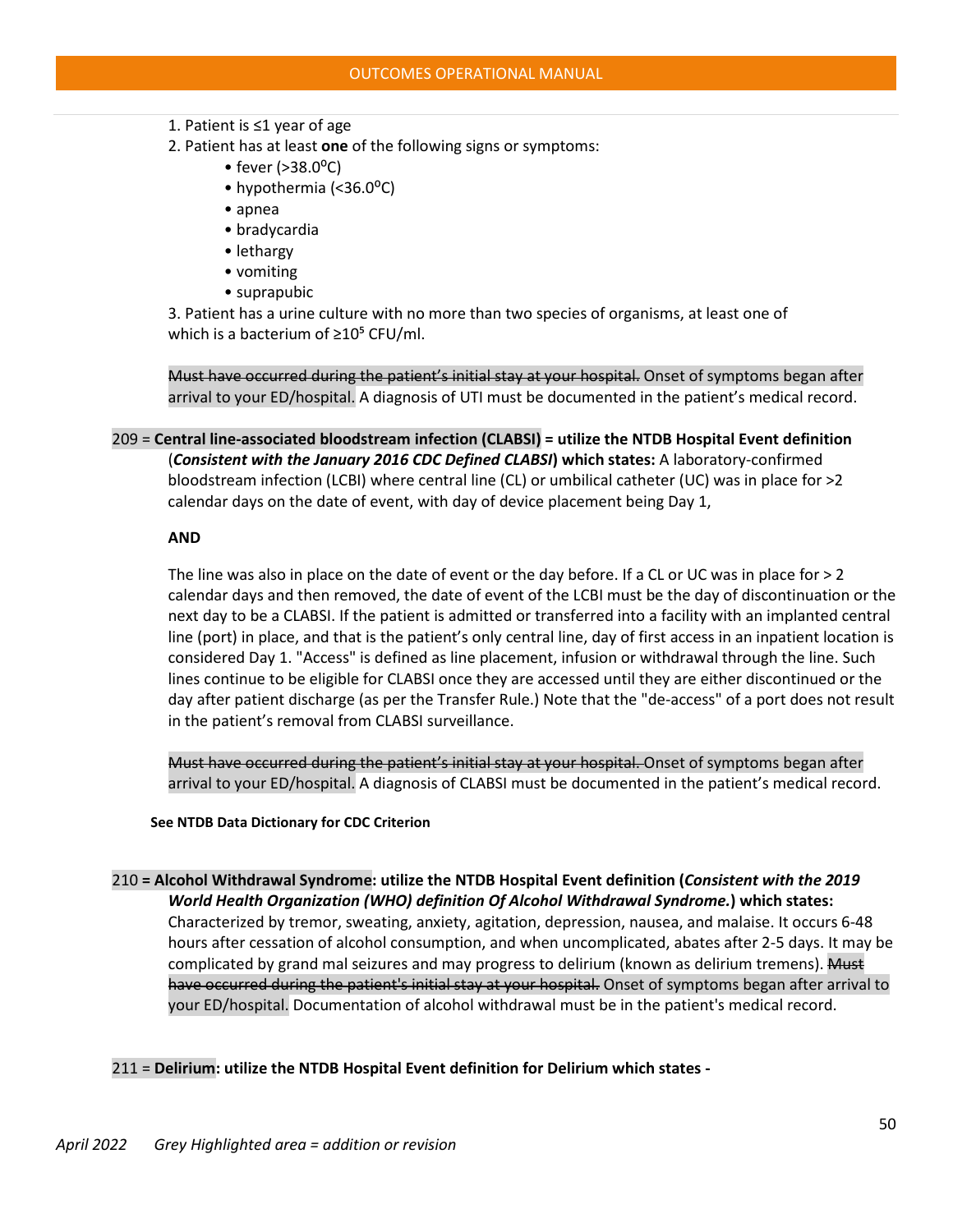#### OUTCOMES OPERATIONAL MANUAL

Acute onset of behaviors characterized by restlessness, illusions, and incoherence of thought and speech. Delirium can often be traced to one or more contributing factors, such as a severe or chronic medical illness, changes in your metabolic balance (such as low sodium), medication, infection, surgery, or alcohol or drug withdrawal.

#### **OR**

Patient tests positive after using an objective screening tool like the Confusion Assessment Method (CAM or the Intensive Care Delirium Screening Checklist (ICDSC).

**OR**

A diagnosis of delirium documented in the patient's medical record.

Must have occurred during the patient's initial stay at your hospital. Onset of symptoms began after arrival to your ED/hospital.

Delirium should be reported based on documentation by a psychologist. EXCLUDE: Patient's whose delirium is due to alcohol withdrawal.

#### **212 – Unplanned Visit to the Operating Room – utilize the NTDB Hospital Event definition** which states

Patients with an unplanned operative procedure OR patients returned to the operating room after initial operation management of a related previous procedure. Must have occurred during the patient's initial stay at your hospital.

EXCLUDE: Non-urgent tracheostomy and percutaneous endoscopic gastrostomy.

EXCLUDE: Pre-planned, staged and/or procedures for incidental findings.

EXCLUDE: Operative management related to a procedure that was initially performed prior to arrival at your center.

### **213 – Deep Surgical Site Infection – utilize the NTDB Hospital Event definition** *(Consistent with the January 2019 CDC defined SSI)* which states

Must meet the following criteria:

Infection occurs within 30 or 90 days after the NHSN operative procedure (where day 1 = the procedure date) According to list in Table 2

AND

involves deep soft tissues of the incision (e.g., fascial and muscle layers)

AND

Patient has at least one of the following:

a. purulent drainage from the deep incision.

b. a deep incision that spontaneously dehisces, or is deliberately opened or aspirated by a surgeon, attending physician\*\* or other designee d

AND

Organism(s) identified from the deep soft tissues of the incision by culture or non-culture based microbiologic testing method which is performed for purposes of clinical diagnosis or treatment (for example, not Active Surveillance Culture/Testing (ASC/AST) or culture or non-culture based microbiologic testing method is not performed. A culture or non-culture based test from the deep soft tissues of the incision that has a negative finding does not meet this criterion. AND

Patient has at least one of the following signs or symptoms: fever (>38°C); localized pain or tenderness.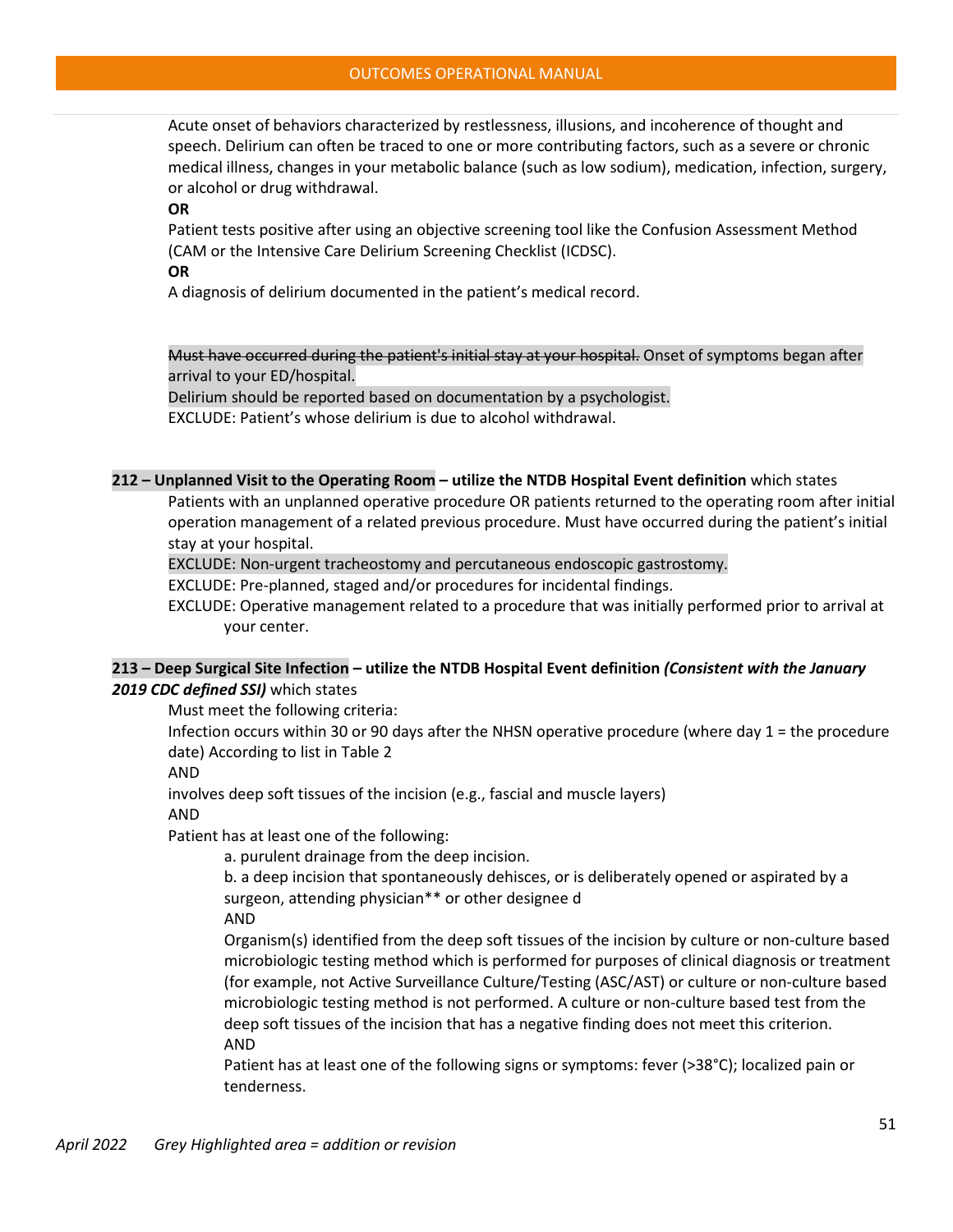c. an abscess or other evidence of infection involving the deep incision that is detected on gross anatomical or histopathologic exam, or imaging test

\* The term attending physician for the purposes of application of the NHSN SSI criteria may be interpreted to mean the surgeon(s), infectious disease, other physician on the case, emergency physician, or physician's designee (nurse practitioner or physician's assistant).

COMMENTS: There are two specific types of deep incisional SSIs:

1. Deep Incisional Primary (DIP) – a deep incisional SSI that is identified in a primary incision in a patient that has had an operation with one or more incisions

(e.g., C-section incision or chest incision for CBGB)

2. Deep Incisional Secondary (DIS) – a deep incisional SSI that is identified in the secondary incision in a patient that has had an operation with more than one incision (e.g., donor site incision for CBGB)

| 30 - day Surveillance |                                                                       |             |                               |  |  |
|-----------------------|-----------------------------------------------------------------------|-------------|-------------------------------|--|--|
| Category              | <b>Operative Procedure</b>                                            | Category    | <b>Operative Procedure</b>    |  |  |
| AAA                   | Abdominal aortic                                                      | LAM         | Laminectomy                   |  |  |
|                       | aneurysm repair                                                       |             |                               |  |  |
| AMP                   | Limb amputation                                                       | <b>LTP</b>  | Liver transplant              |  |  |
| <b>APPY</b>           | Appendix surgery                                                      | <b>NECK</b> | Neck surgery                  |  |  |
| <b>AVSD</b>           | Shunt for dialysis                                                    | <b>NEPH</b> | Kidney surgery                |  |  |
| BILI                  | Bile duct, liver or                                                   | <b>OVRY</b> | Ovarian surgery               |  |  |
|                       | pancreatic surgery                                                    |             |                               |  |  |
| <b>CEA</b>            | Carotid                                                               | <b>PRST</b> | Prostate surgery              |  |  |
|                       | endarterectomy                                                        |             |                               |  |  |
| <b>CHOL</b>           | Gallbladder surgery                                                   | <b>REC</b>  | Rectal surgery                |  |  |
| COLO                  | Colon surgery                                                         | <b>SB</b>   | Small bowel surgery           |  |  |
| <b>CSEC</b>           | Cesarean section                                                      | <b>SPLE</b> | Spleen surgery                |  |  |
| GAST                  | Gastric surgery                                                       | <b>THOR</b> | Thoracic surgery              |  |  |
| <b>HTP</b>            | Heart transplant                                                      | <b>THYR</b> | Thyroid and/or                |  |  |
|                       |                                                                       |             | parathyroid surgery           |  |  |
| <b>HYST</b>           | Abdominal                                                             | <b>VHYS</b> | Vaginal hysterectomy          |  |  |
|                       | hysterectomy                                                          |             |                               |  |  |
| <b>KTP</b>            | Kidney transplant                                                     | <b>XLAP</b> | <b>Exploratory laparotomy</b> |  |  |
| 90-day Surveillance   |                                                                       |             |                               |  |  |
| Category              | <b>Operative Procedure</b>                                            |             |                               |  |  |
| <b>BRST</b>           | <b>Breast surgery</b>                                                 |             |                               |  |  |
| <b>CARD</b>           | <b>Cardiac Surgery</b>                                                |             |                               |  |  |
| <b>CBGB</b>           | Coronary artery bypass graft with both chest and donor site incisions |             |                               |  |  |
| <b>CBGC</b>           | Coronary artery bypass graft with chest incision only                 |             |                               |  |  |
| <b>CRAN</b>           | Craniotomy                                                            |             |                               |  |  |

## **Table 2. Surveillance Period for Deep Incisional or Organ/Space SSI Following Selected NHSN Operative Procedure Categories. Day 1 = the date of the procedure**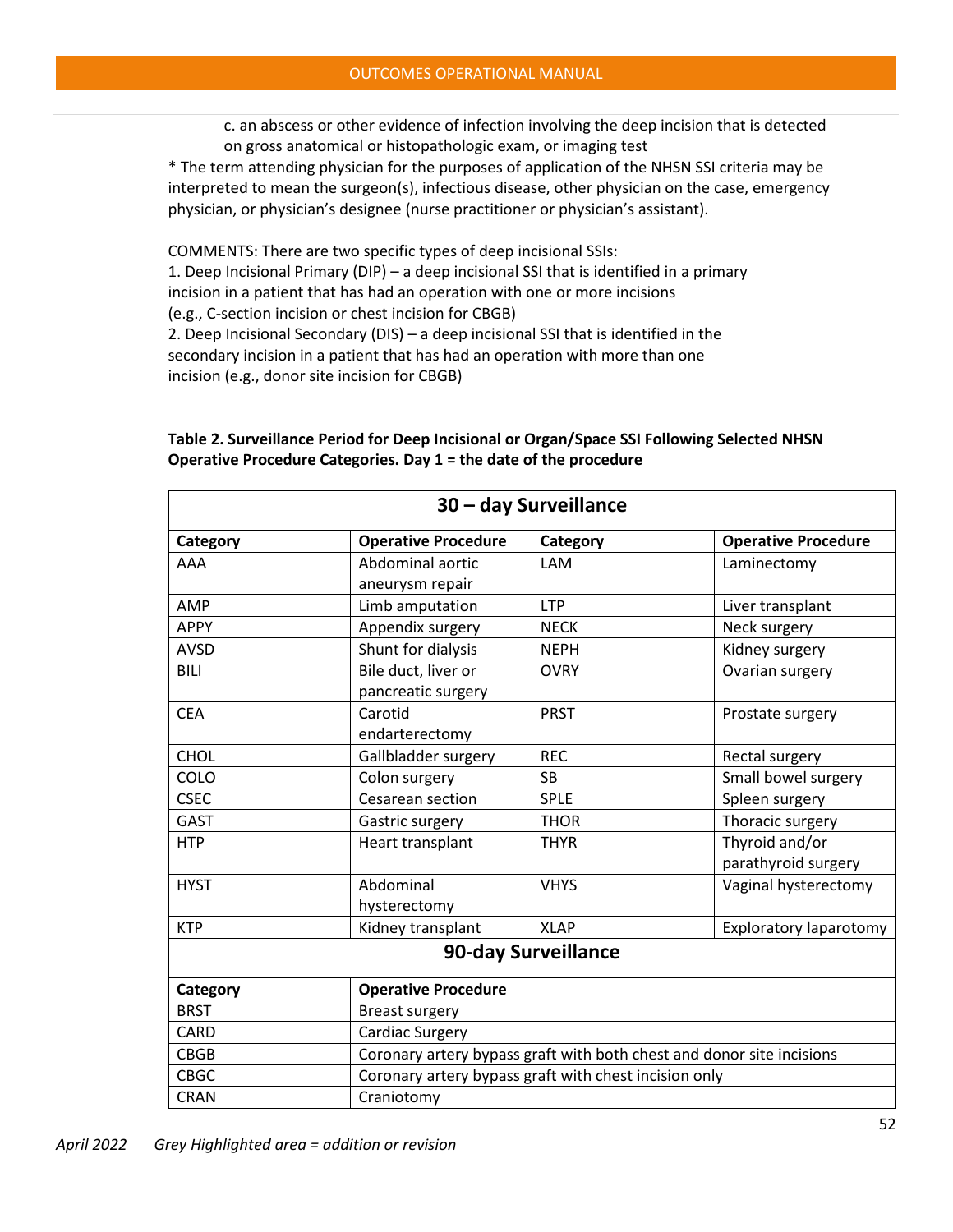### OUTCOMES OPERATIONAL MANUAL

| <b>FUSN</b> | Spinal fusion                      |
|-------------|------------------------------------|
| <b>FX</b>   | Open reduction of fracture         |
| <b>HER</b>  | Herniorrhaphy                      |
| <b>HPRO</b> | Hip prosthesis                     |
| <b>KPRO</b> | Knee prosthesis                    |
| <b>PACE</b> | Pacemaker surgery                  |
| <b>PVBY</b> | Peripheral vascular bypass surgery |
| <b>VSHN</b> | Ventricular shunt                  |

### **Additional Information**

- Must have occurred during the patient's initial stay at your hospital. Onset of symptoms began after arrival to your ED/hospital.
- A diagnosis of SSI must be documented in the patient's medical record.
- Secondary incisional SSIs are only followed for a 30-day period regardless of the surveillance period for the primary site.
- Refer to the 2021 NTDS Data Dictionary for Table 3 Specific Sites of an Organ/Space SSI

## **214 – Organ/Space Surgical Site Infection – utilize the NTDB Hospital Event definition** *(Consistent with the January 2019 CDC defined SSI*) which states

Must meet the following criteria:

Infection occurs within 30 or 90 days after the NHSN operative procedure (where day 1 = the procedure date) according to the list in Table 2

### **AND**

infection involves any part of the body deeper than the fascial/muscle layers, that is opened or manipulated during the operative procedure

### **AND**

patient has at least *one* of the following:

**a.** purulent drainage from a drain that is placed into the organ/space (e.g., closed suction drainage system, open drain, T-tube drain, CT guided drainage)

**b.** organisms are identified from fluid or tissue in the organ/space by a culture or non-culture based microbiologic testing method which is performed for purposes of clinical diagnosis or treatment (e.g., not Active Surveillance Culture/Testing (ASC/AST).

**c.** an abscess or other evidence of infection involving the organ/space that is detected on gross anatomical or histopathologic exam, or imaging test evidence suggestive of infection.

### **AND**

meets at least one criterion for a specific organ/space infection site listed in Table 3. These criteria are found in the Surveillance Definitions for Specific Types of Infections chapter.

## **Table 2. Surveillance Period for Deep Incisional or Organ/Space SSI Following Selected NHSN Operative Procedure Categories. Day 1 = the date of the procedure**

## **30 – day Surveillance**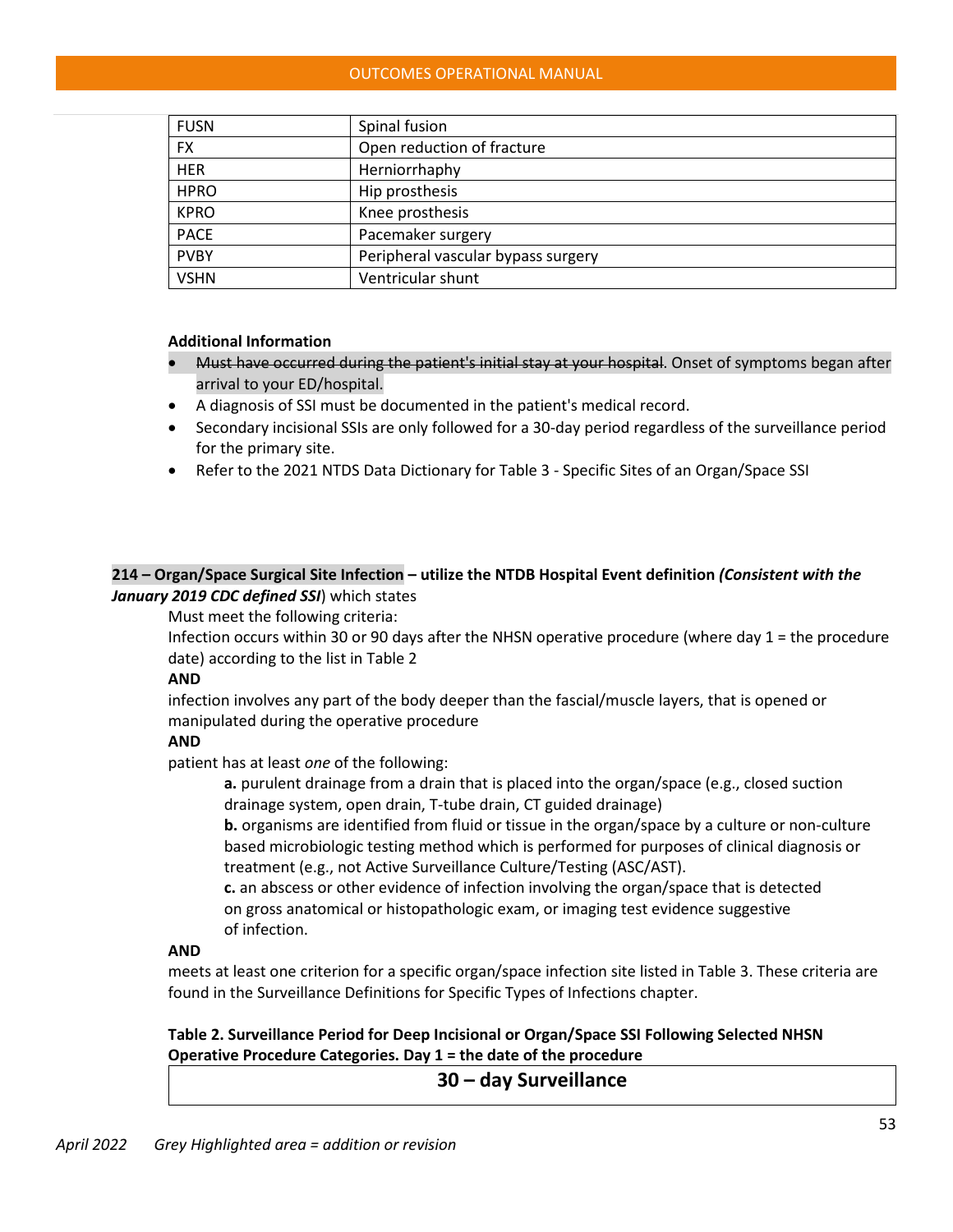| Category            | <b>Operative Procedure</b>                                            | Category    | <b>Operative Procedure</b>    |  |
|---------------------|-----------------------------------------------------------------------|-------------|-------------------------------|--|
| AAA                 | Abdominal aortic                                                      | LAM         | Laminectomy                   |  |
|                     | aneurysm repair                                                       |             |                               |  |
| AMP                 | Limb amputation                                                       | <b>LTP</b>  | Liver transplant              |  |
| <b>APPY</b>         | Appendix surgery                                                      | <b>NECK</b> | Neck surgery                  |  |
| <b>AVSD</b>         | Shunt for dialysis                                                    | <b>NEPH</b> | Kidney surgery                |  |
| <b>BILI</b>         | Bile duct, liver or                                                   | <b>OVRY</b> | Ovarian surgery               |  |
|                     | pancreatic surgery                                                    |             |                               |  |
| <b>CEA</b>          | Carotid                                                               | <b>PRST</b> | Prostate surgery              |  |
|                     | endarterectomy                                                        |             |                               |  |
| <b>CHOL</b>         | Gallbladder surgery                                                   | <b>REC</b>  | Rectal surgery                |  |
| COLO                | Colon surgery                                                         | <b>SB</b>   | Small bowel surgery           |  |
| <b>CSEC</b>         | Cesarean section                                                      | <b>SPLE</b> | Spleen surgery                |  |
| GAST                | Gastric surgery                                                       | <b>THOR</b> | Thoracic surgery              |  |
| <b>HTP</b>          | Heart transplant                                                      | <b>THYR</b> | Thyroid and/or                |  |
|                     |                                                                       |             | parathyroid surgery           |  |
| <b>HYST</b>         | Abdominal                                                             | <b>VHYS</b> | Vaginal hysterectomy          |  |
|                     | hysterectomy                                                          |             |                               |  |
| <b>KTP</b>          | Kidney transplant                                                     | <b>XLAP</b> | <b>Exploratory laparotomy</b> |  |
| 90-day Surveillance |                                                                       |             |                               |  |
| Category            | <b>Operative Procedure</b>                                            |             |                               |  |
| <b>BRST</b>         | <b>Breast surgery</b>                                                 |             |                               |  |
| <b>CARD</b>         | <b>Cardiac Surgery</b>                                                |             |                               |  |
| <b>CBGB</b>         | Coronary artery bypass graft with both chest and donor site incisions |             |                               |  |
| <b>CBGC</b>         | Coronary artery bypass graft with chest incision only                 |             |                               |  |
| <b>CRAN</b>         | Craniotomy                                                            |             |                               |  |
| <b>FUSN</b>         | Spinal fusion                                                         |             |                               |  |
| <b>FX</b>           | Open reduction of fracture                                            |             |                               |  |
| <b>HER</b>          | Herniorrhaphy                                                         |             |                               |  |
| <b>HPRO</b>         | Hip prosthesis                                                        |             |                               |  |
| <b>KPRO</b>         | Knee prosthesis                                                       |             |                               |  |
| <b>PACE</b>         | Pacemaker surgery                                                     |             |                               |  |
| <b>PVBY</b>         | Peripheral vascular bypass surgery                                    |             |                               |  |
| <b>VSHN</b>         | Ventricular shunt                                                     |             |                               |  |

#### **Additional Information**

- Must have occurred during the patient's initial stay at your hospital Onset of symptoms began after arrival to your ED/hospital.
- A diagnosis of SSI must be documented in the patient's medical record
- Secondary incisional SSIs are only followed for a 30-day period regardless of the surveillance period for the primary site
- Refer to the 2021 NTDS Data Dictionary for Table 3 Specific Sites of an Organ/Space SSI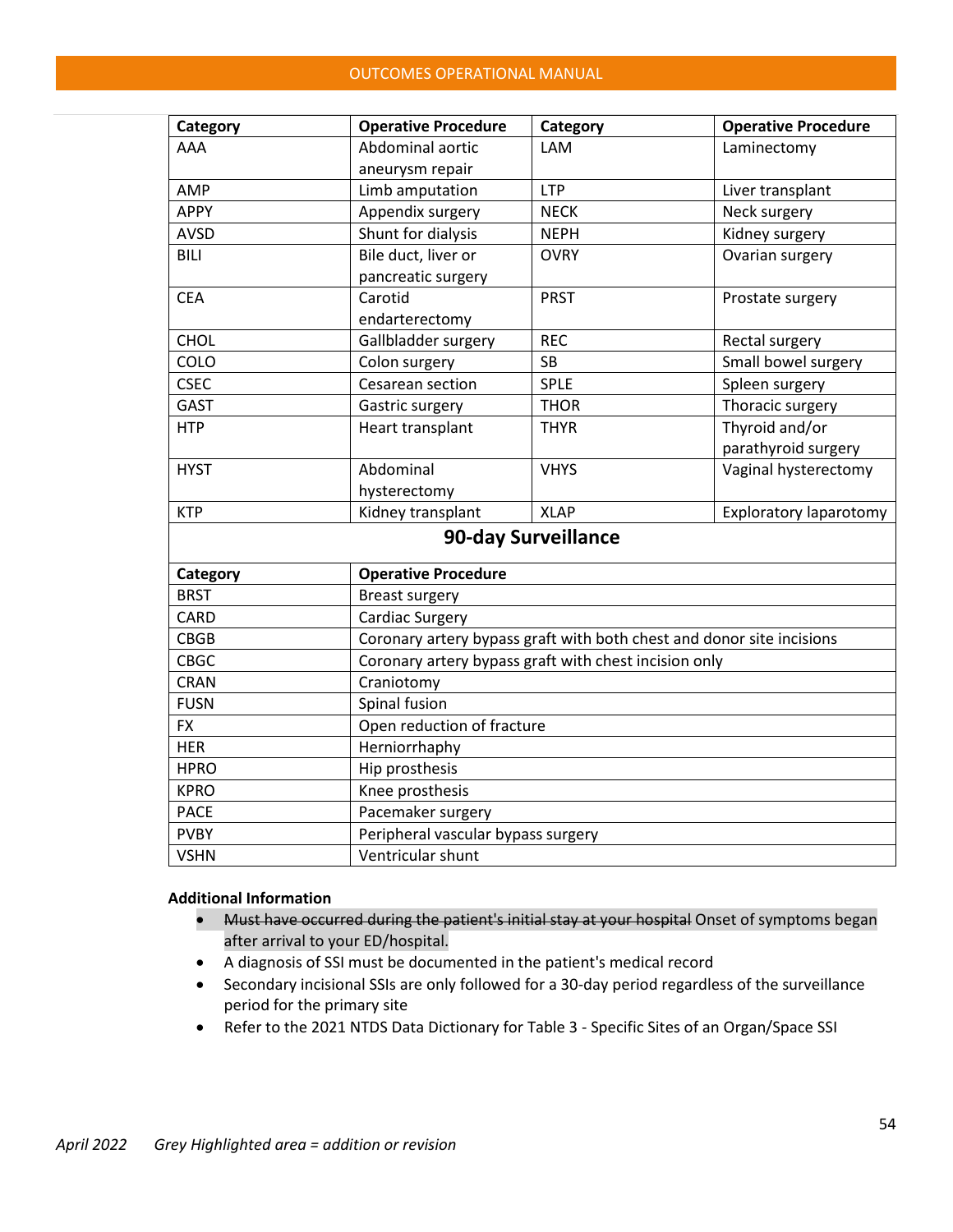### **215 – Superficial Surgical Site Infection – utilize the NTDB Hospital Event definition** *(Consistent with the January 2019 CDC defined SSI*) which states

Must meet the following criteria:

Infection occurs within 30 days after any NHSN operative procedure (where day 1 = the procedure date) **AND**

involves only skin and subcutaneous tissue of the incision

### **AND**

patient has at least *one* of the following:

**a**. purulent drainage from the superficial incision.

**b**. organisms identified from an aseptically-obtained specimen from the superficial incision or sub cutaneous tissue by a culture or non-culture based microbiologic testing method which is performed for purposes of clinical diagnosis or treatment (e.g., not Active Surveillance Culture/Testing (ASC/AST)),

**c.** superficial incision that is deliberately opened by a surgeon, attending physician\*\* or other designee and culture or non-culture based testing is not performed.

**AND**

patient has at least one of the following signs or symptoms: pain or tenderness; localized swelling; erythema; or heat.

**d.** diagnosis of a superficial incisional SSI by a physician\*\* or physician designee.

\*The term attending physician for the purposes of application of the NHSN SSI criteria may be interpreted to mean a surgeon, infectious disease physician, emergency physician, other physician on the case, or physician's designee (nurse practitioner or physician's assistant).

COMMENTS: There are two specific types of superficial incisional SSIs:

1. Superficial Incisional Primary (SIP) – a superficial incisional SSI that is identified in

the primary incision in a patient that has had an operation with one or more

incisions (e.g., C- section incision or chest incision for CBGB)

2. Superficial Incisional Secondary (SIS) – a superficial incisional SSI that is identified in

the secondary incision in a patient that has had an operation with more than one incision (e.g., donor site incision for CBGB)

### **Additional Information:**

 The following do not qualify as criteria for meeting the NHSN definition of superficial incisional SSI:

- Diagnosis/treatment of cellulitis (redness/warmth/swelling), by itself, does not meet criterion "d" for superficial incisional SSI. Conversely, an incision that is draining or that has organisms identified by culture or non-culture based testing is not considered a cellulitis.
- A stitch abscess alone (minimal inflammation and discharge confined to the points of suture penetration).
- For an NHSN operative procedure, a laparoscopic trocar site is considered a surgical incision and not a stab wound.
- A localized stab wound or pin site infection is not considered an SSI; depending on the depth, these infections might be considered either a skin (SKIN) or soft tissue (ST) infection
- Must have occurred during the patient's initial stay at your hospital. Onset of symptoms began after arrival to your ED/hospital.
- A diagnosis of SSI must be documented in the patient's medical record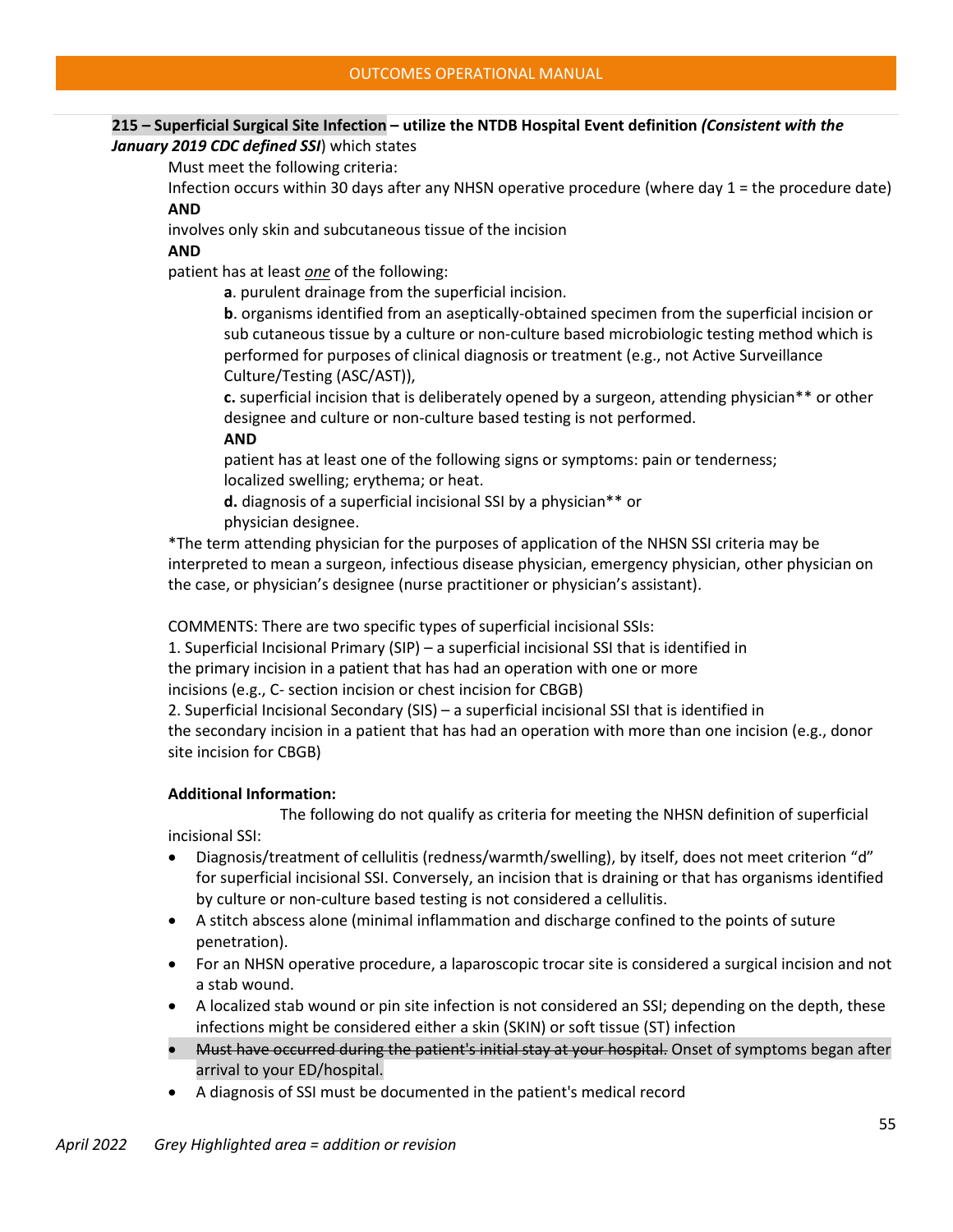- Superficial incisional SSIs are only followed for a 30-day period for all procedure types.
- Secondary incisional SSIs are only followed for a 30-day period regardless of the surveillance period for the primary site.
- Refer to the 2021 NTDS Data Dictionary for Table 3 Specific Sites of an Organ/Space SSI

## **216 – Osteomyelitis – utilize the NTDB Hospital Event definition** *(Consistent with the January 2016 2020 CDC definition of Bone and Joint Infection)* which states

## **Osteomyelitis must meet at least one of the following criteria:**

- 1. Patient has organism(s) identified from bone by culture or non-culture based microbiologic testing method, which is performed for purposes of clinical diagnosis and treatment, for example, not Active Surveillance Culture/Testing (ASC/AST).
- 2. Patient has evidence of osteomyelitis on gross anatomic or histopathologic exam.
- 3. Patient has at least *two* of the following localized signs or symptoms:

Fever (>38.0°C) Swelling\* Pain or tenderness\* Heat\* Drainage\*

**And at least one of the following:**

**a. organisms identified from blood by culture or non-culture based microbiologic testing method, which is performed for purposes of clinical diagnosis and treatment, for example, not Active Surveillance Culture/Testing (ASC/AST) in a patient with AND imaging test evidence suggestive of infection (for example, x-ray, CT scan, MRI, radiolabel scan [gallium, technetium, etc.]), which if equivocal is supported by clinical correlation (specifically, physician documentation of antimicrobial treatment for osteomyelitis).**

**b. imaging test evidence suggestive of infection (for example, x-ray, CT scan, MRI, radiolabel scan [gallium, technetium, etc.]), which if equivocal is supported by clinical correlation (specifically, physician documentation of antimicrobial treatment for osteomyelitis).**

### **\* With no other recognized cause**

### **Additional Information**

- Report mediastinitis following cardiac surgery that is accompanied by osteomyelitis as SSIMED rather than SSI-BONE.
- If a patient meets both organ space JNT and BONE report the SSI as BONE.
- After an HPRO or a KPRO if a patient meets both organ space PJI and BONE report the SSI as BONE
- Must have occurred during the patient's initial stay at your hospital.
- Onset of symptoms began after arrival to your ED/hospital.
- A diagnosis of osteomyelitis must be documented in the patient's medical record.

**217 – Severe Sepsis – utilize the NTDB Hospital Event definition** *(*Consistent with the American College of Chest Physicians and the Society of Critical Care Medicine October 2010.*)* which states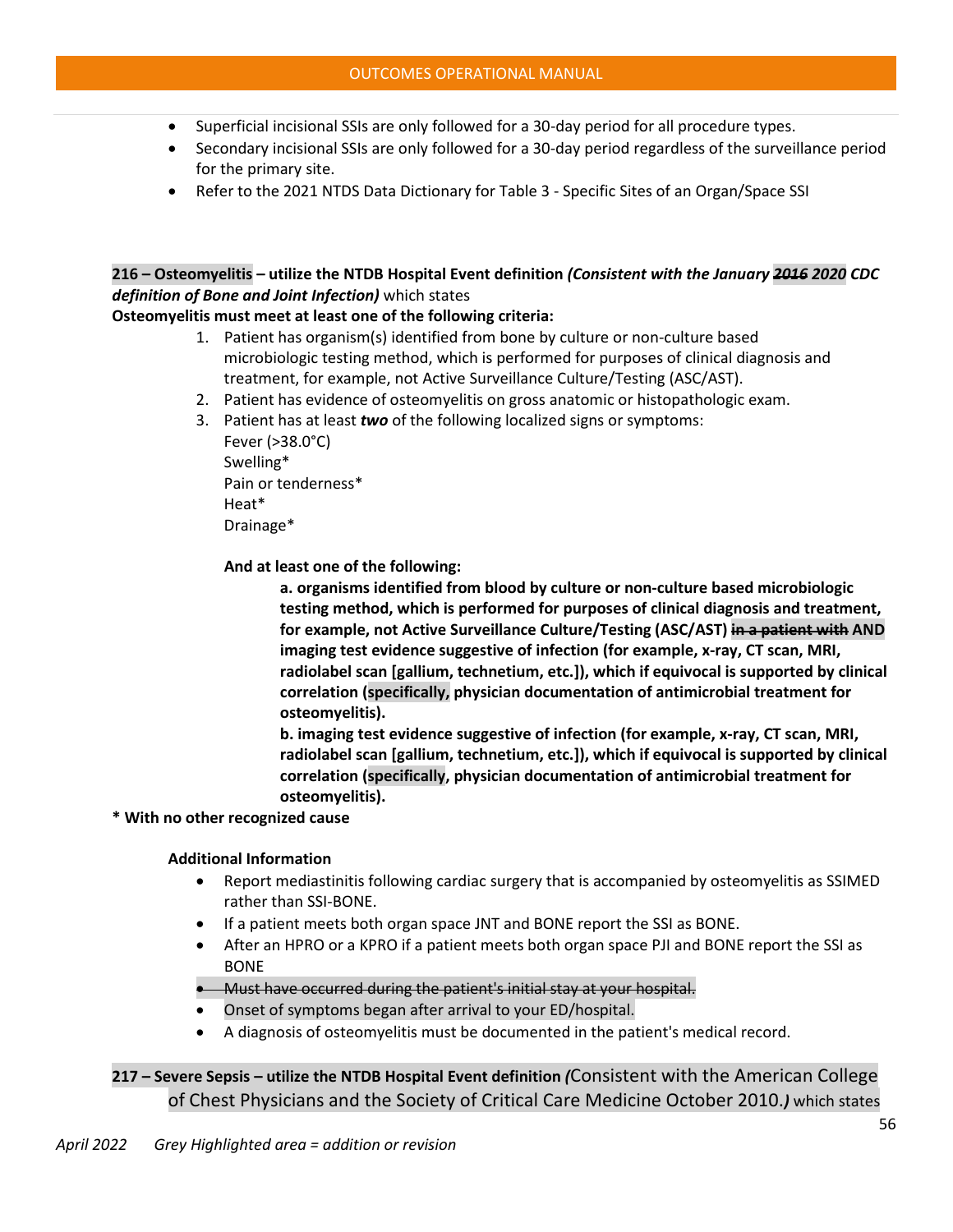**Severe sepsis:** sepsis plus organ dysfunction, hypotension (low blood pressure), or hypoperfusion (insufficient blood flow) to 1 or more organs.

**Septic shock:** sepsis with persisting arterial hypotension or hypoperfusion despite adequate fluid resuscitation. Onset of symptoms began after arrival to you ED/hospital. A diagnosis of sepsis must be documented in the patient's medical record.

# **Pre-Existing Conditions Menu**

- 22102, Coronary Artery Disease
- 22103, Congestive Heart Failure
- 22105, Myocardial Infarction
- 22106, Hypertension
- 22203, Diabetes Mellitus
- 22301, Peptic Ulcer Disease
- 22302, Gastric or Esophageal Varices
- 22305, Bariatric Surgery
- 22408, Bleeding Disorder
- 22409, Chronic Aspirin Use
- 22410, Anticoagulant Therapy
- 22400, Mental/Personality Disorder
- 22501, Attention Deficit Disorder
- 22502, Intellectual Disability
- 22601, HIV/AIDS
- 22602, Routine Steroid Therapy
- 22603, Transplants
- 22604, Active Chemotherapy
- 22702, Documented History of Cirrhosis
- 22801, Undergoing Current Therapy
- 22802, Concurrent or Existence of Metastasis
- 22901, Arthritis
- 22902, Systematic Lupus Erythematosus
- 22903, Osteogenesis Imperfecta (OI)

23001, Spinal Cord Injury 23009, CVA 23010, Autism Spectrum 23011, Cerebral Palsy 23012, Dementia 23100, Obesity 23205, Chronic Obstructive Pulmonary Disease (COPD) 23301, Serum Creatinine > 2 mg % (On admission) 23302, Dialysis 23401, Substance Use Disorder 23402, Chronic Ongoing Alcohol Abuse 23403, Vaping and E-Cigarette Use 23600, Pregnancy 23701, Previous History of Head Trauma 23801, Thyroid Disease 23902, Current Smoker 23903, Advanced Directive Limited Care 23904, Functionally Dependent Health Status 23906, Peripheral Arterial Disease (PAD) 23907, Prematurity 23908, Pre-hospital Cardiac Arrest 23909, Angina Pectoris 24000, Congenital Disorder

## **Pre-Existing Condition Definitions:**

**Definition:** Pre-existing co-morbid factors present before patient arrival at the ED/hospital

**Intent** : To capture specific conditions, prior to injury that the patient presents with at time of admission; these conditions were not caused by their injury, but will often have a direct effect on their treatment, length of stay and ability to recover

These must be documented in the medical record (e.g., H&P, laboratory, radiology, operative report, consultation, autopsy report, etc.,), Certain conditions are further described in the definitions.

**A.02 – Coronary Artery Disease** – A condition caused by plaque buildup inside the coronary arteries which reduces the blood flow through the arteries to the heart muscle and typically results in chest pain or heart damage. It also causes formation of blood clots. CAD must be documented by a physician. Condition includes a revascularization, but not angioplasty, stent, CABG or a cardiac catheterization by itself.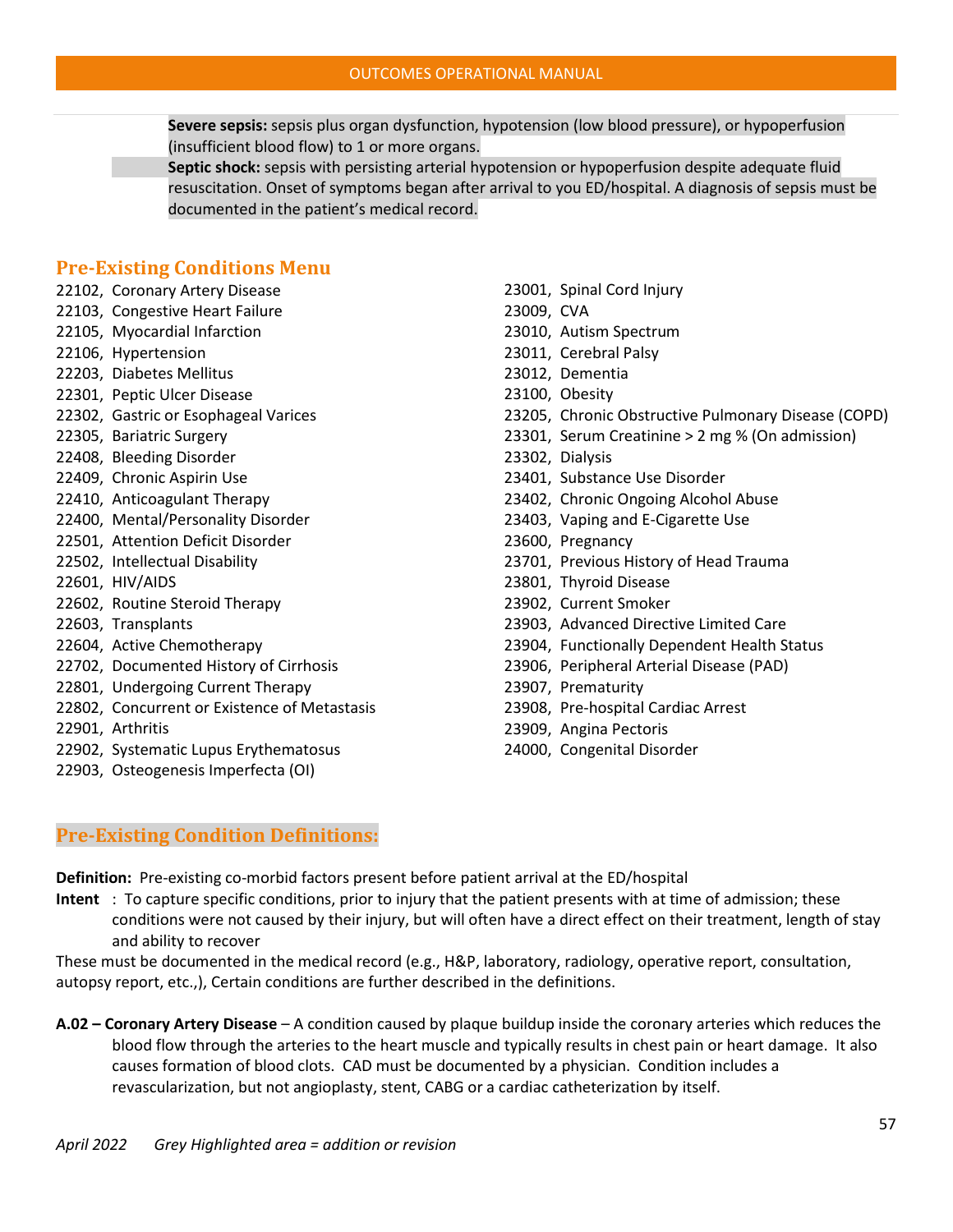- **A.03 Congestive Heart Failure utilize the NTDB definition for Congestive Heart Failure** which is defined as the inability of the heart to pump a sufficient quantity of blood to meet the metabolic needs of the body or can do so only at an increased ventricular filling pressure. To be included, this condition must be noted in the medical record as CHF, congestive heart failure, or pulmonary edema with onset or increasing symptoms within 30 days prior to injury. Common manifestations are:
	- Abnormal limitation in exercise tolerance due to dyspnea or fatigue
	- Orthopnea (dyspnea on lying supine)
	- Paroxysmal nocturnal dyspnea (awakening from sleep with dyspnea)
	- Increased jugular venous pressure
	- Pulmonary rales on physical examination
	- Cardiomegaly
	- Pulmonary vascular engorgement

Present prior to injury. A diagnosis of CHF must be documented in the patient's medical record.

- **A.05 Myocardial Infarction** – **utilize the NTDB condition definition for Myocardial Infarction** which is defined as History of a MI in the six months prior to injury. A diagnosis of MI must be documented in the patient's medical record. Present prior to injury.
- **A.06 Hypertension utilize the NTDB definition for Hypertension** which is defined as History of persistent elevated blood pressure requiring antihypertensive medication medical therapy. Present prior to injury. A diagnosis of Hypertension must be documented in the patient's medical record. Report "Yes" for patients who were noncompliant with their hypertension medication.
- **B.03 Diabetes Mellitus utilize the NTDB definition for Diabetes Mellitus** which is defined as diabetes mellitus that requires exogenous parenteral insulin or an oral hypoglycemic agent. A diagnosis of Diabetes Mellitus must be documented in the patient's medical record. Present prior to injury.
- **C.01 Peptic Ulcer Disease** Is a raw area (erosion) of the lining of the intestinal tract. Peptic ulcers are typically found in the lower half of the stomach or the first part of the duodenum.
- **C.02 Gastric or Esophageal Varices** which is defined as engorged collateral veins in the esophagus which bypass a scarred liver to carry portal blood to the superior vena cava. A sustained increase in portal pressure results in esophageal varices which are most frequently demonstrated by direct visualization at esophagoscopy.
- **C.05 Bariatric Surgery** Bariatric surgery, or weight loss surgery, includes a variety of procedures performed on people who are obese. Weight loss is achieved by reducing the size of the stomach with an implanted medical device (gastric banding) or through removal of a portion of the stomach (sleeve gastrectomy or biliopancreatic diversion with duodenal switch) or by resecting and re-routing the small intestines to a small stomach pouch (gastric bypass surgery.) Also includes: Jejunoileal bypass, endoluminal sleeve, vertical banding gastroplasty, adjustable gastric band, sleeve gastrectomy, intragastric balloon (Gastric balloon), Gastric Plication, Gastric bypass surgery, sleeve gastrectomy with duodenal switch, implantable gastric stimulation.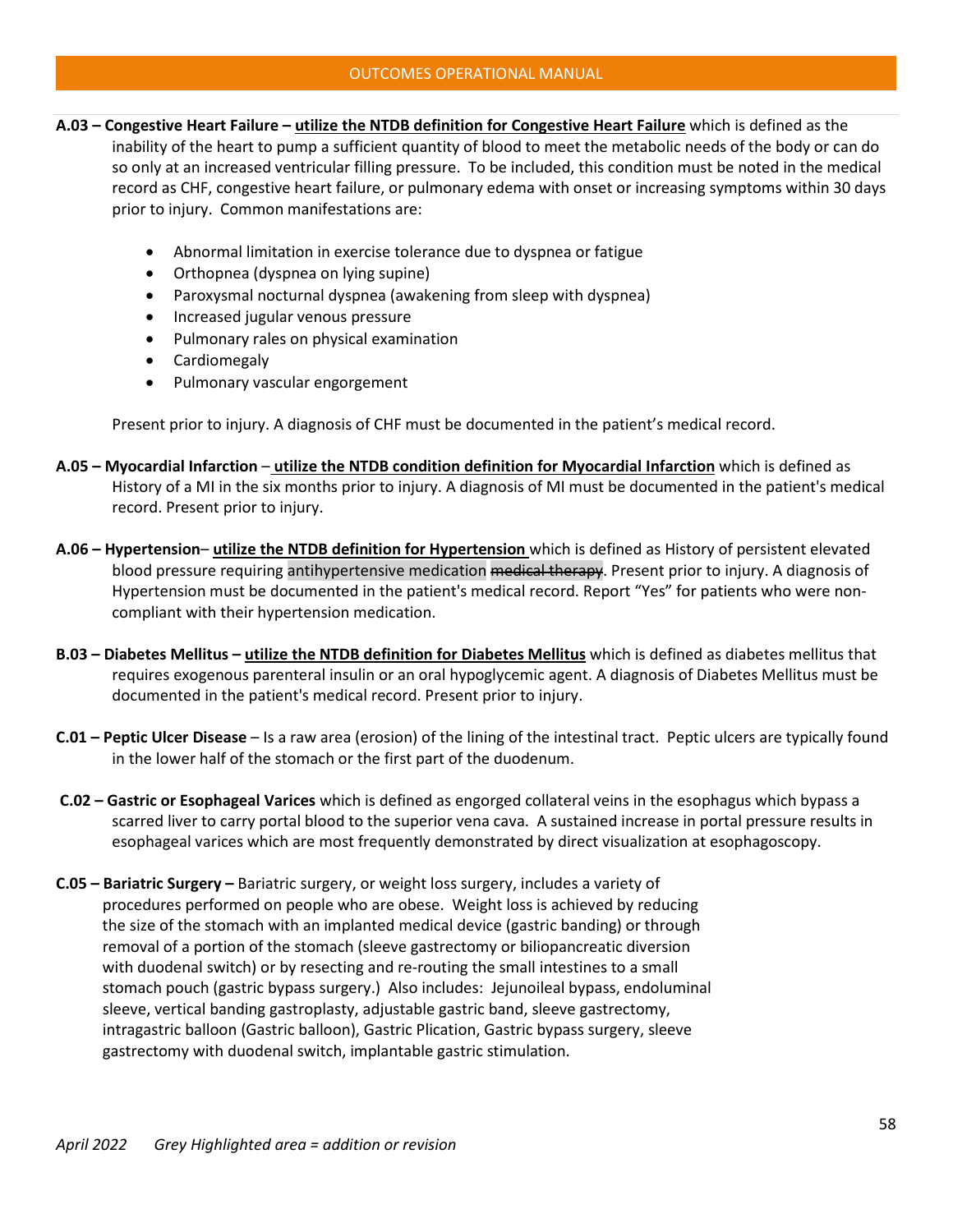- **D.08 Bleeding Disorder utilize the NTDB definition for Bleeding Disorder (***Consistent with the American Society of Hematology, 2015) which* **states** A group of conditions that result when the blood cannot clot properly, present prior to injury. A Bleeding Disorder diagnosis must be documented in the patient's medical record (e.g. Hemophilia, von Willenbrand Disease, Factor V Leiden.)
- **D.09 Chronic Aspirin Use** Aspirin taken at least once daily.
- **D.10 Anticoagulant Therapy utilize the NTDB definition for Anticoagulant Therapy which states** Documentation in the medical record of the administration of medication (anticoagulants, antiplatelet agents, thrombin inhibitors, thrombolytic agents) that interferes with blood clotting. Present prior to injury. Anticoagulant must be part of the patient's active medication. Exclude patients whose only anticoagulant therapy is chronic Aspirin.

| <b>ANTICOAGULANTS</b> | ANTIPLATELET  | <b>THROMBIN INHIBITORS</b> | <b>THROMBOLYTIC AGENTS</b> |
|-----------------------|---------------|----------------------------|----------------------------|
|                       | <b>AGENTS</b> |                            |                            |
| Fondaparinux          | Tirofiban     | Bevalirudin                | Alteplase                  |
| Warfarin              | Dipyridamole  | Argatroban                 | Reteplase                  |
| Dalteparin            | Anagrelide    | Lepirudin, Hirudin         | Tenacteplase               |
| Lovenox               | Eptifibatide  | Drotrecogin alpha          | kabikinase                 |
| Pentasaccaride        | Dipyridamole  | Dabigatran                 | tPA                        |
| <b>APC</b>            | Clopidogrel   |                            |                            |
| Ximelagatran          | Cilostazol    |                            |                            |
| Pentoxifylline        | Abciximab     |                            |                            |
| Rivaroxaban           | Ticlopidine   |                            |                            |
| Apixaban              | Prasugrel     |                            |                            |
| Heparin               | Ticagrelor    |                            |                            |

**E.00 – Mental/Personality Disorder** – **utilize the NTDB definition for Mental/Personality Disorder** which is defined as - (*Consistent with American Psychiatric Association (APA) DSM 5, 2013* which is defined as History of a diagnosis and/or treatment for the following disorder(s) documented in the patient's medical record:

- Schizophrenia
- Bipolar Disorder
- Major Depressive Disorder
- Social Anxiety Disorder
- Posttraumatic Stress Disorder
- Antisocial Personality Disorder

Present prior to injury.

#### **E.01 – Attention Deficit Disorder (ADD), Attention Deficit Hyperactivity Disorder (ADHD)**

 **ADD** is a developmental disorder. It is primarily characterized by "the co-existence of attentional problems and hyperactivity, with each behavior occurring infrequently alone" and symptoms starting before seven years of age. **ADHD** is the most commonly studied and diagnosed psychiatric disorder in children, affecting about 3 to 5 percent of children globally and diagnosed in about 2 to 16 percent of school aged children. It is a chronic disorder with 30 to 50 percent of those individuals diagnosed in childhood continuing to have symptoms into adulthood.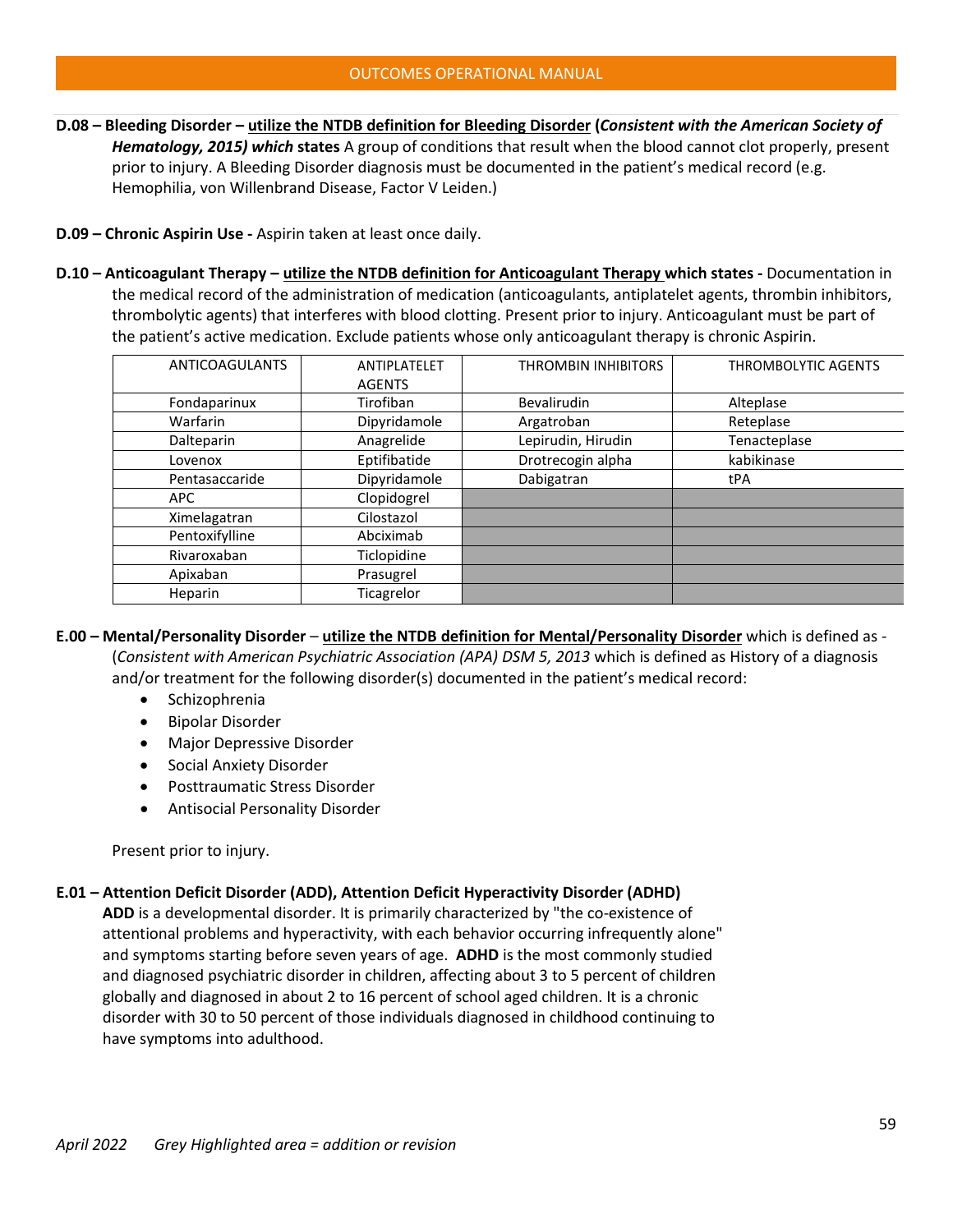- **E.02 Intellectual Disability** is a generalized disorder appearing before adulthood, characterized by significantly impaired cognitive functioning and deficits in two or more adaptive behaviors. It has historically been defined as a[n Intelligence Quotient](http://en.wikipedia.org/wiki/Intelligence_Quotient) score under 70. Once focused almost entirely on cognition, the definition now includes both a component relating to mental functioning and one relating to individuals' functional skills in their environment. As a result, a person with a below-average intelligence quotient (BAIQ) may not be considered intellectually disabled.
- **F.01 HIV/AIDS** All HIV-infected individuals with CD4 counts of <200/cells/µL (or CD4 <14%) as well as those with certain HIV related conditions and symptoms. The CDC categorization of HIV/AIDS is based on the lowest documented CD4 cell and on previously diagnosed HIV-related conditions. Patients in categories A3, B3, and C1-C3 are considered to have HIV/AIDS.
- **F.02 Routine Steroid Therapy utilize the NTDB definition of Steroid Use** which is defined as patients that require the regular administration of oral or parenteral corticosteroid medications within 30 days prior to injury for a chronic medical condition. Present prior to injury. Examples of oral or parenteral corticosteroid medications are prednisone and dexamethasone. Examples of chronic medical conditions are Chronic Obstructive Pulmonary Disease (COPD), asthma, rheumatologic disease, rheumatoid arthritis, and inflammatory bowel disease. Exclude topical corticosteroids applied to the skin, and corticosteroids administered by inhalation or rectally.
- **F.03 Transplants (Major organ transplants ONLY)** The surgical replacement of an organ that is no longer functioning with a viable functioning organ. Transplanted organs to include: heart, lung, liver, pancreas, kidney, and small bowel.

### **F.04 – Active Chemotherapy** – **utilize the NTDB definition of Currently receiving**

 **chemotherapy for cancer,** which is defined as a patient who is currently receiving any chemotherapy treatment for cancer prior to injury. Chemotherapy may include, but is not restricted to, oral and parenteral treatment with chemotherapeutic agents for malignancies such as colon, breast, lung, head and neck, and gastrointestinal solid tumors as well as lymphatic and hematopoietic malignancies such as lymphoma, leukemia, and multiple myeloma. Present prior to injury.

- **G.02 Documented History of Cirrhosis utilize the NTDB definition for Cirrhosis** which is defined as documentation in the medical record of cirrhosis, which might also be referred to as end-stage liver disease. If there is documentation of prior or present esophageal or gastric varices, portal hypertension, previous hepatic encephalopathy, or ascites with notation of liver disease, then cirrhosis should be considered present. A diagnosis of Cirrhosis, or documentation of Cirrhosis by diagnostic imaging studies or a laparotomy/laparoscopy, must be in the patient's medical record. Present prior to injury.
- **H.01 Undergoing Current Therapy** Patients with a past medical history of cancer that is currently being treated (within the past 30 days) with either chemotherapy, radiation, hormone therapy or immunotherapy.

### **H.02 – Concurrent or Existence of Metastasis** – **utilize the NTDB definition for Disseminated Cancer** which is defined as patients who have cancer that has spread to one or more sites in addition to the primary site AND in whom the presence of multiple metastases indicates the cancer is widespread, fulminant, or near terminal. Other terms describing disseminated cancer include: "diffuse", "widely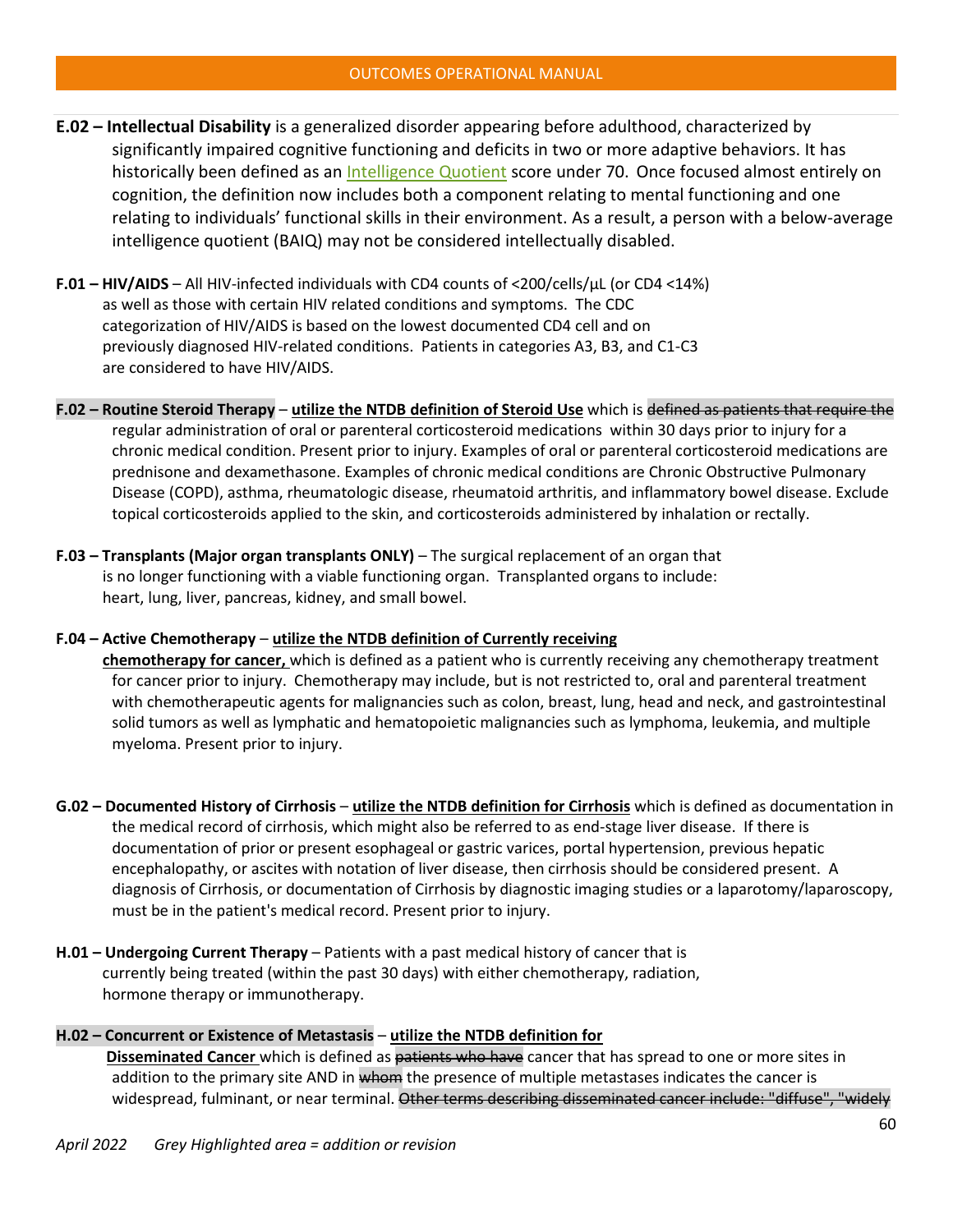metastatic", "widespread", or "carcinomatosis". Common sites of metastases include major organs, (e.g., brain, lung, liver, meninges, abdomen, peritoneum, pleura, bone). Another term describing disseminated cancer is "metastatic cancer". A diagnosis of cancer that has spread to one or more sites must be documented in the patient's medical record. Present prior to injury.

- **I.01 – Arthritis** A form of joint disorder that involves inflammation of one or more joints. There are over 100 different forms of arthritis. The most common form, osteoarthritis (degenerative joint disease) is a result of trauma to the joint, infection of the joint, or age. Other arthritis forms are rheumatoid arthritis, psoriatic arthritis, and related autoimmune diseases.
- **I.02 Systematic Lupus Erythematosus** A chronic inflammatory condition caused by an autoimmune disease. An autoimmune disease occurs when the body's tissues are attacked by its own immune system. Patients with lupus have unusual antibodies in their blood that are targeted against their own body tissues.
- **I.03 Osteogenesis Imperfecta (OI)** Osteogenesis Imperfecta is a genetic disorder characterized by bones that break easily, often from little or no apparent cause. Type I through Type VIII.
- **J.01 Spinal Cord Injury** Any insult that causes temporary or permanent change in normal motor and/or sensory functions in the spinal cord of the cervical, thoracic, lumbar, or sacral segments.
- **J.09 CVA (any documented h/o CVA with residual motor or cognitive deficits) utilize the NTDB definition for Cerebral Vascular Accident (CVA)**, which is defined as a history prior to injury of a cerebrovascular accident (embolic, thrombotic, or hemorrhagic) with persistent residual motor sensory or cognitive dysfunction (e.g., hemiplegia, hemiparesis, aphasia, sensory deficit, impaired memory). Present prior to injury. A diagnosis of CVA must be documented in the patient's medical record.
- **J.10 Autism Spectrum** Autism spectrum disorders (ASDs) are a group of related developmental disabilities, caused by a problem with the brain, that affect a child's behavior, social, and communication skills. Autism, Asperger Syndrome, and Pervasive Developmental Disorder–Not Otherwise Specified (PDD-NOS) are the three recognized autism spectrum disorders.
- **J.11 Cerebral Palsy (CP)** Cerebral palsy is a heterogeneous group of neuromotor conditions involving disordered movement or posture and weakness resulting from a non-progressive brain lesion, injury, or malformation occurring prenatally or in the first two (2) years of life.
- **J.12 Dementia utilize the NTDB definition for Dementia**, which is defined as documentation in the patient's medical record of dementia including senile or vascular dementia (e.g., Alzheimer's).Present prior to injury. A diagnosis of dementia must be documented in the patient's medical record.
- **K.00 Obesity** –Documented by a physician OR a BMI of 30 or greater.
- **L.05 Chronic Obstructive Pulmonary Disease (COPD) utilize the NTDB definition for Chronic Obstructive Pulmonary Disease (COPD)** *(Consistent with World Health Organization (WHO) 2019)* which states – COPD is a lung disease characterized by chronic obstruction of lung airflow that interferes with normal breathing and is not fully reversible. The more familiar terms 'chronic bronchitis' and emhysema' are no longer used but are now included within the COPD diagnosis.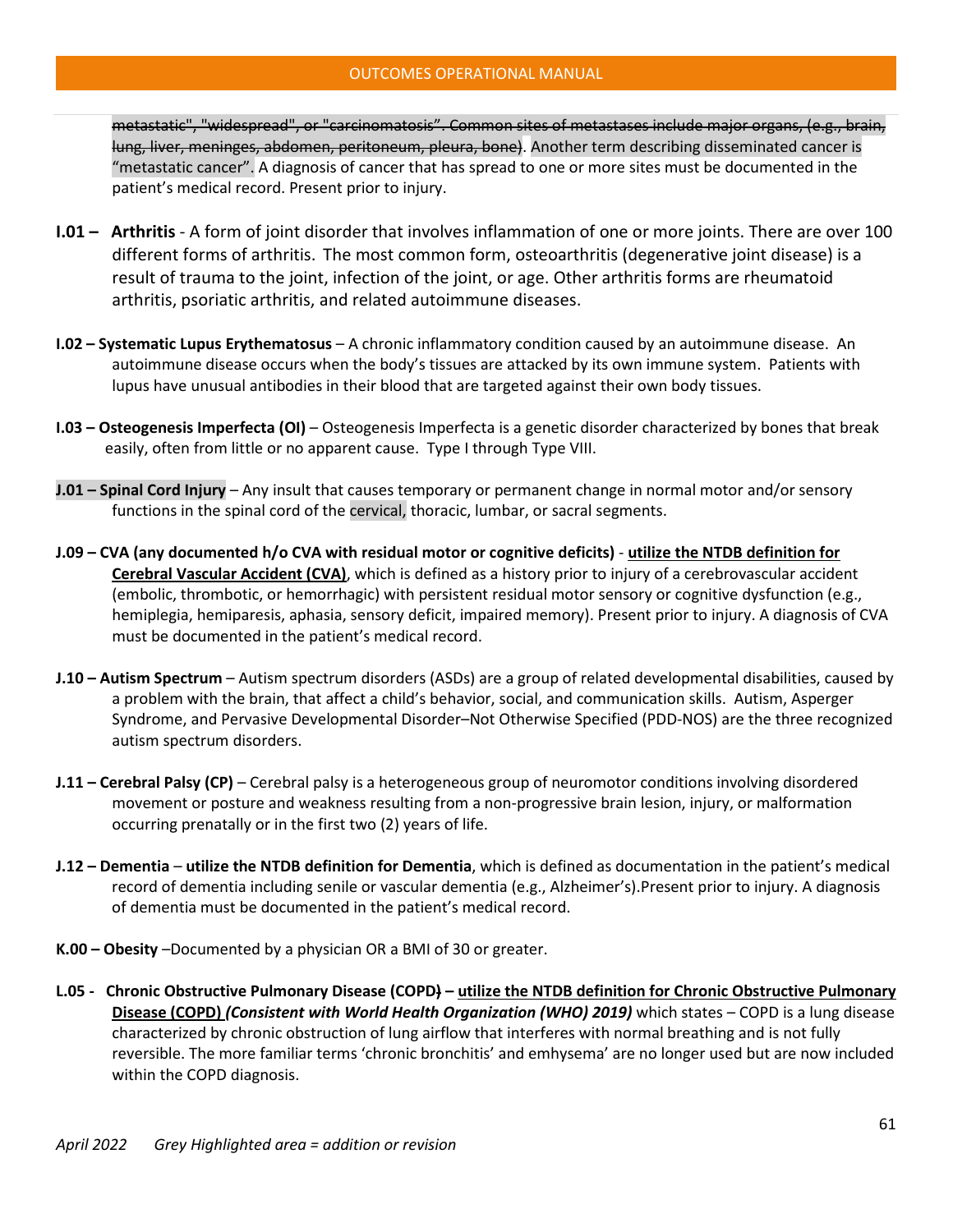Present prior to injury. A diagnosis of COPD must be documented in the patient's medical record. Exclude patients whose only pulmonary disease is asthma. Exclude patients with diffuse interstitial fibrosis or sarcoidosis.

- **M.01 Serum Creatinine > 2 mg % (On admission)** Patient presents with a history of renal disease and the serum creatinine level is > 2 mg% on initial admission blood work, or the serum creatinine level is > 2 mg% on initial admission blood work, but no documented history of renal disease.
- **M.02 Dialysis utilize the NTDB definition for Chronic renal failure**, which is defined as chronic renal failure prior to injury that was requiring periodic peritoneal dialysis, hemodialysis, hemofiltration, or hemodiafiltration. A diagnosis of Chronic Renal Failure must be documented in the patient's medical record. Present prior to injury.

### **N.01 –Substance Use Disorder – utilize the NTDB definition for Substance Abuse Disorder** (*Consistent with American Psychiatric Association (APA) DSM 5, 2013.*

which is defined as Descriptors documented in the patient's medical record consistent with the diagnostic criteria of substance use disorders specifically cannabis, hallucinogens, inhalants, opioids, sedative/hypnotics, and stimulants (e.g. patient has a history of drug use; patient has a history of opioid use) OR diagnosis of any of the following documented in the patient's medical record:

• Cannabis Use Disorder; Other Cannabis-Induced Disorder; Unspecified Cannabis-Related Disorder

• Phencyclidine Use Disorder; Other Hallucinogen Use Disorder; Hallucinogen Persisting Perception Disorder; Other Phencyclidine-Induced Disorder; Other Hallucinogen-Induced Disorder; Unspecified Phencyclidine-Related Disorder; Unspecified Hallucinogen-Related Disorder

- Inhalant Use Disorder; Other Inhalant-Induced Disorder; Unspecified Inhalant-Related Disorder
- Opioid Use Disorder; Other Opioid-Induced Disorder; Unspecified Opioid-Related Disorder
- Sedative, Hypnotic, or Anxiolytic Use Disorder; Other Sedative, Hypnotic, or Anxiolytic-Induced Disorder; Unspecified Sedative, Hypnotic, or Anxiolytic-Related Disorder
- Stimulant Use Disorder; Other Stimulant-Induced Disorder; Unspecified Stimulant-Related Disorder

Present prior to arrival at your center.

### **N.02 – Alcohol Use Disorder Chronic Ongoing Alcohol Abuse** - **utilize the NTDB definition for Alcohol Use Disorder,**

*(Consistent with American Psychiatric Association (APA) DSM 5, 2013.)* which is defined as Descriptors documented in the medical record consistent with the diagnostic criteria of alcohol use disorder OR a Diagnosis of alcohol use disorder documented in the patient's medical record. Present prior to injury. Note: Social work, drug and alcohol counselor consults may be used to document this pre-existing condition.

- **N.03 Vaping and E-Cigarette Use** Patient who reports vaping or using e-cigarettes every day or some days within the last 12 months.
- **P.00 Pregnancy utilize the NTDB definition of Pregnancy** which is defined as Pregnancy confirmed by lab, ultrasound, or other diagnostic tool OR diagnosis of pregnancy documented in the patient's medical record. Present prior to arrival at your center.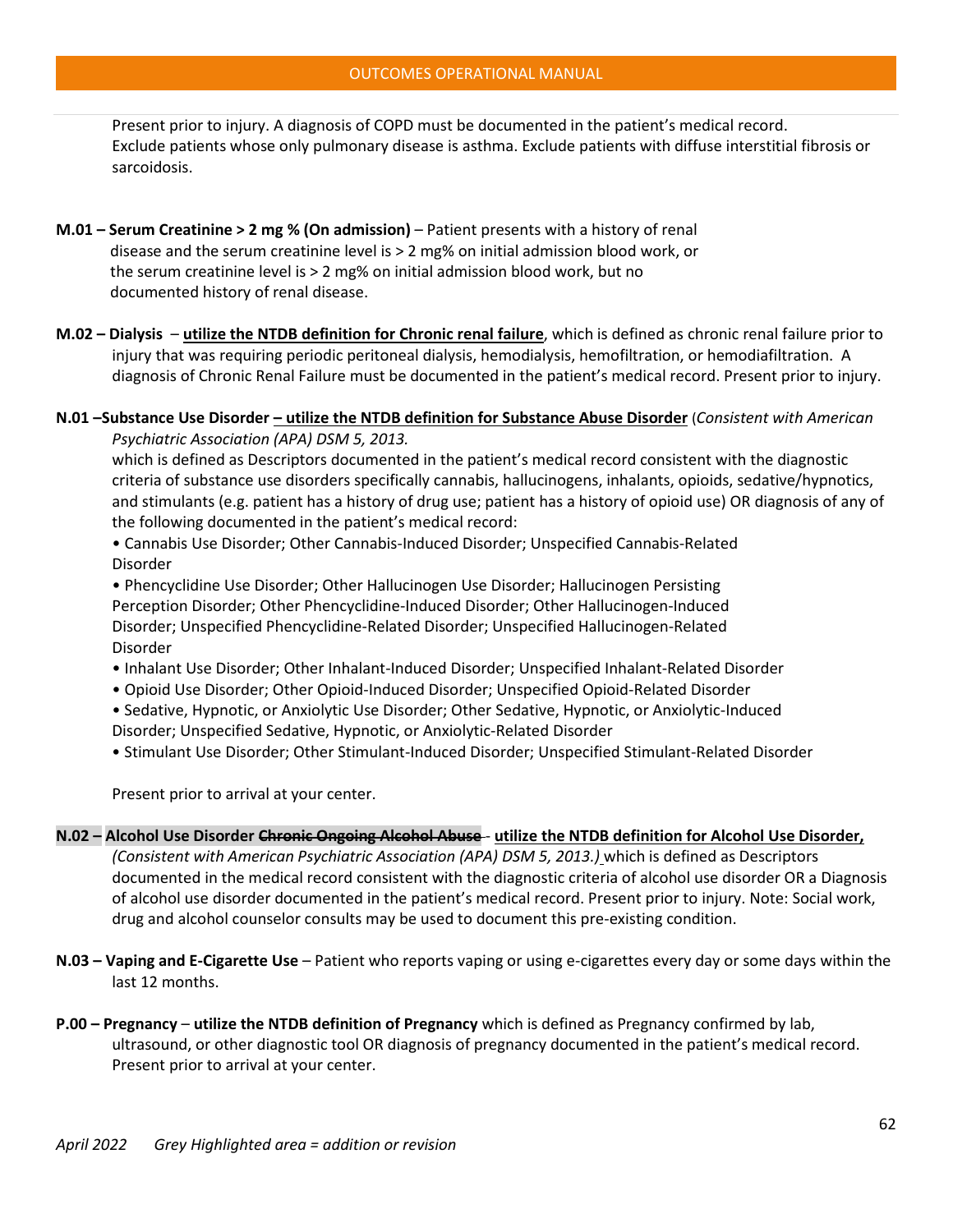- **Q.01 Previous history of head trauma** Any previous injury to the brain, skull or scalp (whether open or closed), that caused anything from drowsiness to an intracranial bleed. A TBI must be clearly documented.
- **R.01 Thyroid Disease** Thyroid disease is a medical condition impairing the function of the thyroid. Hypothyroidism (underactivity) includes Hashimoto's thyroiditis, thyroiditis, Ord's thyroiditis, postoperative hypothyroidism, postpartum thyroiditis, silent thyroiditis, acute thyroiditis, iatrogenic hypothyroidism, thyroid hormone resistance, Euthyroid sick syndrome. Hyperthyroidism (overactivity) includes Thyroid storm, Grave's disease, Toxic thyroid nodule, Toxic nodular struma (Plummer's disease), Hashitoxicosis, Iatrogenic hyperthyroidism, De Quervain's thyroiditis (inflammation starting as hyperthyroidism, can end hypothyroidism). If the patient is on Synthroid medication, this can be used to document thyroid disease as a pre-existing condition.
- **S.02 Current Smoker** patient who reports smoking cigarettes every day or some days within the last 12 months. Excludes patients who smoke cigars or pipes or use smokeless tobacco (chewing tobacco or snuff). This matches and maps to NTDB Current Smoker.
- **S.03 Advanced Directive Limited Care** –**utilize the NTDB definition for Advance Directive Limiting Care** which states the patient had a written request limiting life-sustaining therapy, or similar advanced directive, present prior to arrival at your center. The patient had a written request to limit life-sustaining treatment that restricted the scope of care for the patient during this patient care event. The written request signed/dated by the patient and/or his/her designess prior to arrival at your center. Do not report for patients with Advance Directives that did not limit life-sustaining treatments during this patient care event. Life-sustaining treatments include but are not limited to intubation, ventilator support, CPR, transfusion of blood products, dialysis or other forms of renal support, institution of medications to support blood pressure or cardiac function, or a specific surgical, interventional or radiological procedure (e.g. decompressive craniectomy, operation for hemorrhage control, angiography).
- **S.04 Functionally Dependent Health Status utilize the NTDB definition** which states pre-injury functional status may be represented by the ability of the patient to complete age-appropriate activities of daily living (ADL) including: bathing, feeding, dressing, toileting, and walking. Include patients whom prior to injury, and as a result of cognitive or physical limitations relating to a pre-existing medical condition, was partially dependent or completely dependent upon equipment, devices or another person to complete some or all activities of daily living. Present prior to injury.
- **S.06 Peripheral Arterial Disease (PAD)** utilize the NTDB definition (*Consistent with Centers for Disease Control, 2014 Fact Sheet.*) The narrowing or blockage of the vessels that carry blood from the heart to the legs. It is primarily caused by the buildup of fatty plaque in the arteries, which is called atherosclerosis. PAD can occur in any blood vessel, but it is more common in the legs than the arms. A diagnosis of PAD must be documented in the patient's medical record. Present prior to injury.
- **S.07 Prematurity utilize the NTDB definition**, defined as Babies born before 37 weeks of pregnancy are completed. Present prior to injury. Only report on patients ≤18 years-of-age. A diagnosis of prematurity, or delivery before 37 weeks of pregnancy are completed, must be documented in the patient's medical record.
- **S.08 Pre-hospital cardiac arrest with CPR** A patient who experienced a sudden cessation of cardiac activity. The patient was unresponsive with no normal breathing and no signs of circulation. The event must have occurred outside of the index hospital. Pre-hospital cardiac arrest could occur at a transferring institution. Any component of basic and/or advanced cardiac life support must have been initiated.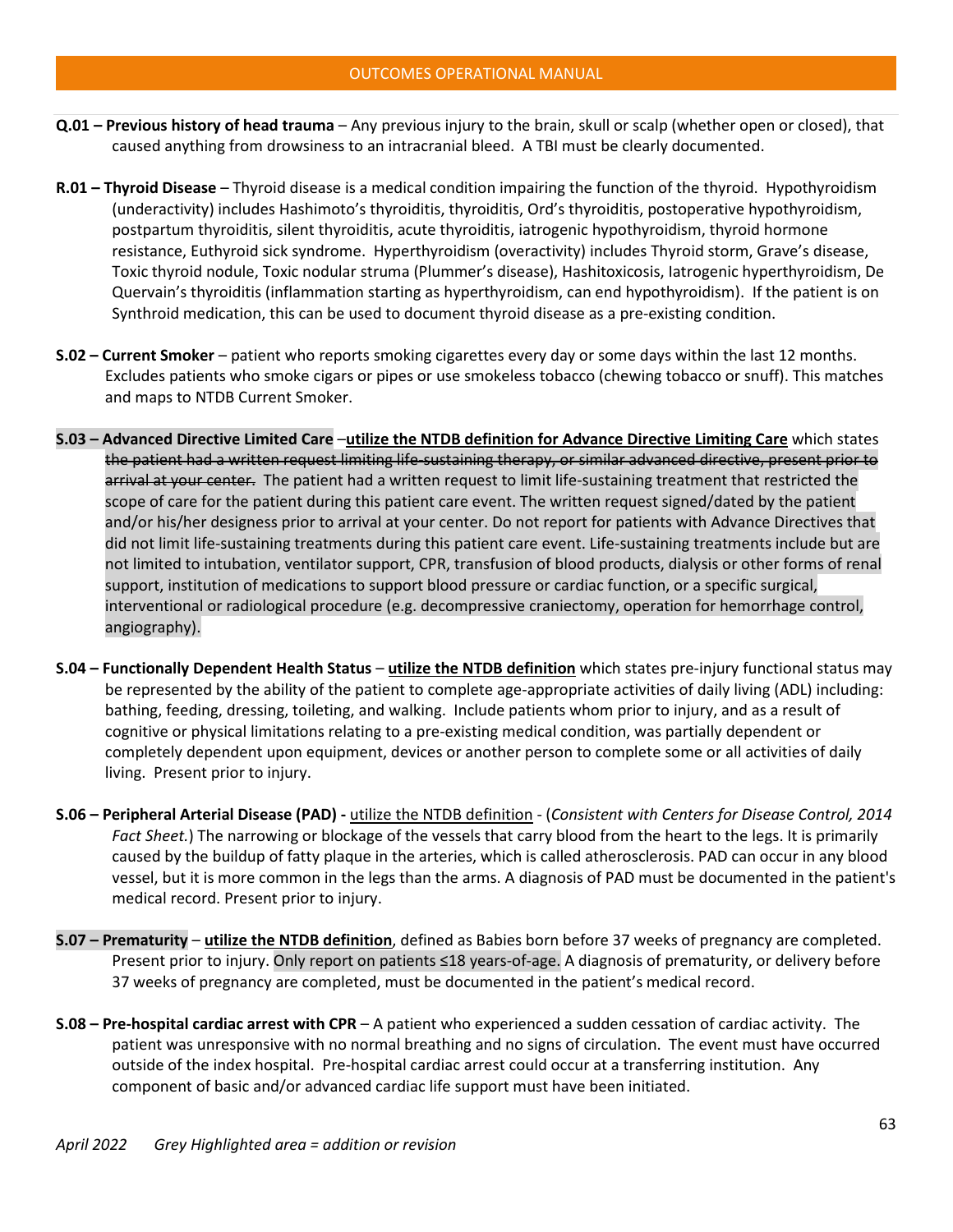\*\*If this pre-existing condition is selected, it will map to a 'yes' response to the NTDB element 'Pre-hospital Cardiac Arrest.' If this pre-existing condition is not selected, it will map to a response of 'no' to the NTDB element 'Pre-hospital Cardiac Arrest.'

- **S.09 Angina Pectoris** –**utilize the NTDB Definition for Angina Pectoris** (*Consistent with the American Heart Association (AHA), May July 2015.*) Chest pain or discomfort due to coronary heart disease. Usually causes uncomfortable pressure, fullness, squeezing or pain in the center of the chest. Patient may also feel the discomfort in the neck, jaw, shoulder, back or arm. Symptoms may be different in women than men. A diagnosis of angina or Chest Pain including microvascular angina, Prinzmetal's angina, stable angina, unstable angina, and variant angina must be documented in the patient's medical record. Present prior to injury.
- **T.00 Congenital Disorder utilize the NTDB definition for Congenital Anomalies** which is defined as documentation of a cardiac, pulmonary, body wall, CNS/spinal, GI, renal, orthopaedic, or metabolic anomaly. Present prior to injury. A diagnosis of a Congenital Anomaly must be documented in the patient's medical record.

**"U" or "?" or "\*" = Unknown – It is best to choose unknown for pre-existing conditions from the pre-existing conditions drop down menu, To manually enter unknown, the asterisk must be used, The asterisk is entered by using the shift and the 8 key on your keyboard, When printing a report the asterisk will be replaced by "unk" automatically,**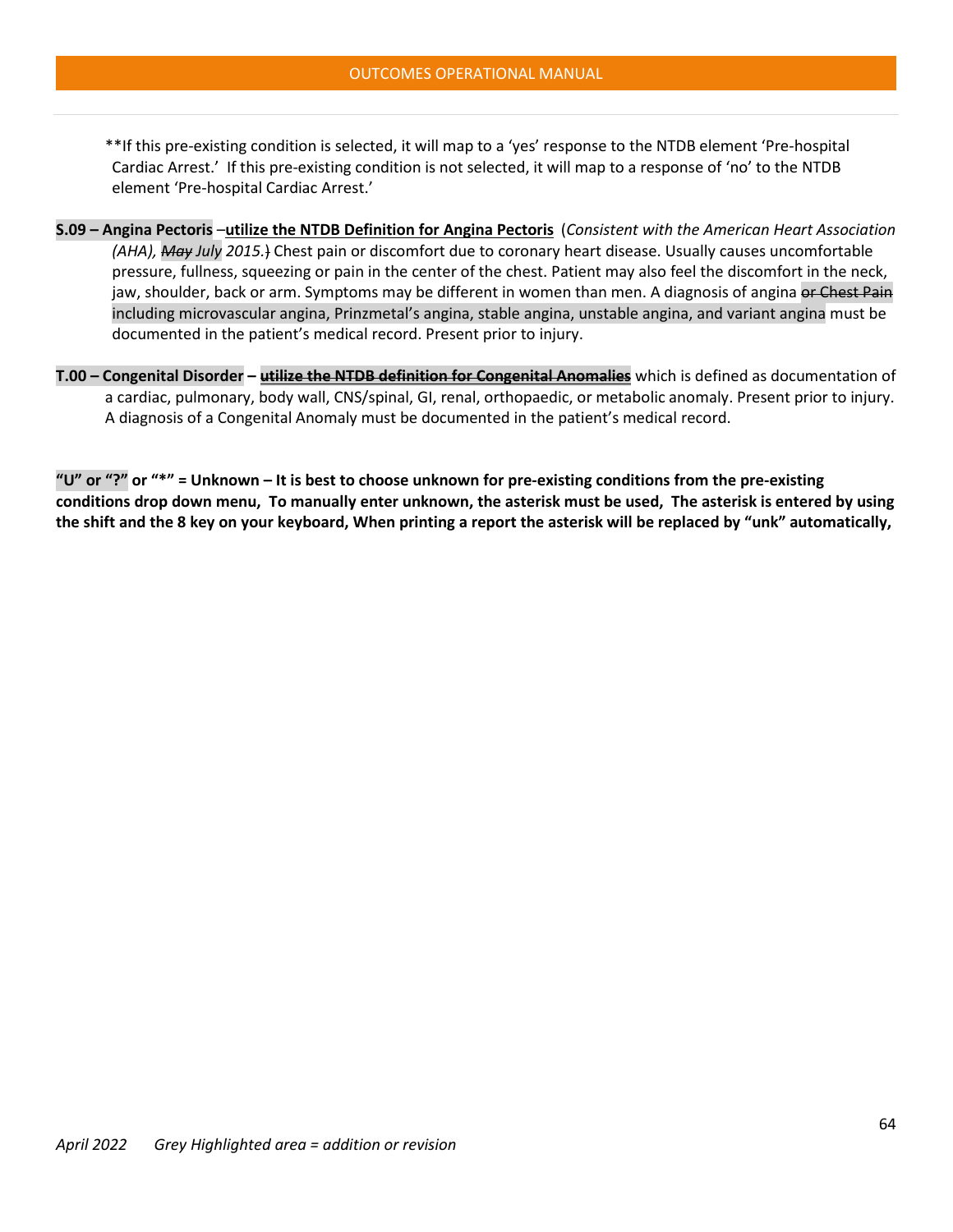#### OUTCOMES OPERATIONAL MANUAL

## **Process/System Issues Menu**

- 20010, Ambulance scene time > 20 minutes
- 20020, Missing EMS report or prehospital data for pt transp by EMS from scene
- 20031, Pt w/ GCS < 13 who does not receive a CT of the head within 2 hrs of arrival
- 20041, Absence of neuro doc on ED of trauma pt w/ diag of skull fx or intracranial injury
- 20042, Absence of neuro doc on ED of trauma pt w/ diag of spinal cord injury
- 20050, Absence of at least hrly doc of BP, pulse, and resp for any pt in resus area
- 20060, GCS <= 8 and no endotracheal tube or surgical airway performed in resus area
- 20080, Non-operative treatment of gunshot wound to abdomen
- 20090, Delay in performing laparotomy/laparoscopy (from > 2 hrs after admission)
- 20100, Pt w/ edh or sdh recv init craniotomy > 4 hrs after arrival, excl ICP
- 20111, Pt transferred IN after 3 hrs at initial hospital
- 20112, Pt transferred OUT after 3 hrs from ED arrival
- 20130, Abdominal, thoracic, vascular, or cranial surgery after 24 hours
- 20151, Pt admitted to hospital under care of physician who is not a surgeon
- 20152, Burn pt with inhalation injury not admitted to burn or pulmonary service
- 20160, Nonfixation of femoral diaphyseal (shaft) fracture in adult trauma patient
- 20180, Pt req unplanned reintubation w/in 48 hrs of extubation
- 20200, Pt w/ c-spine fx, subluxation, or neuro deficit not addressed on admission
- 20230, Burn pt w/ inhalation injury and not intubated
- 21001, Pt w/ open fx of long bones blunt inj recv surgery > 24 hrs after ED arrival
- 21002, Left ED with tourniquet and destination not OR, inter angiography, IR, morgue
- 21003, Need for Trauma Intervention (NFTI)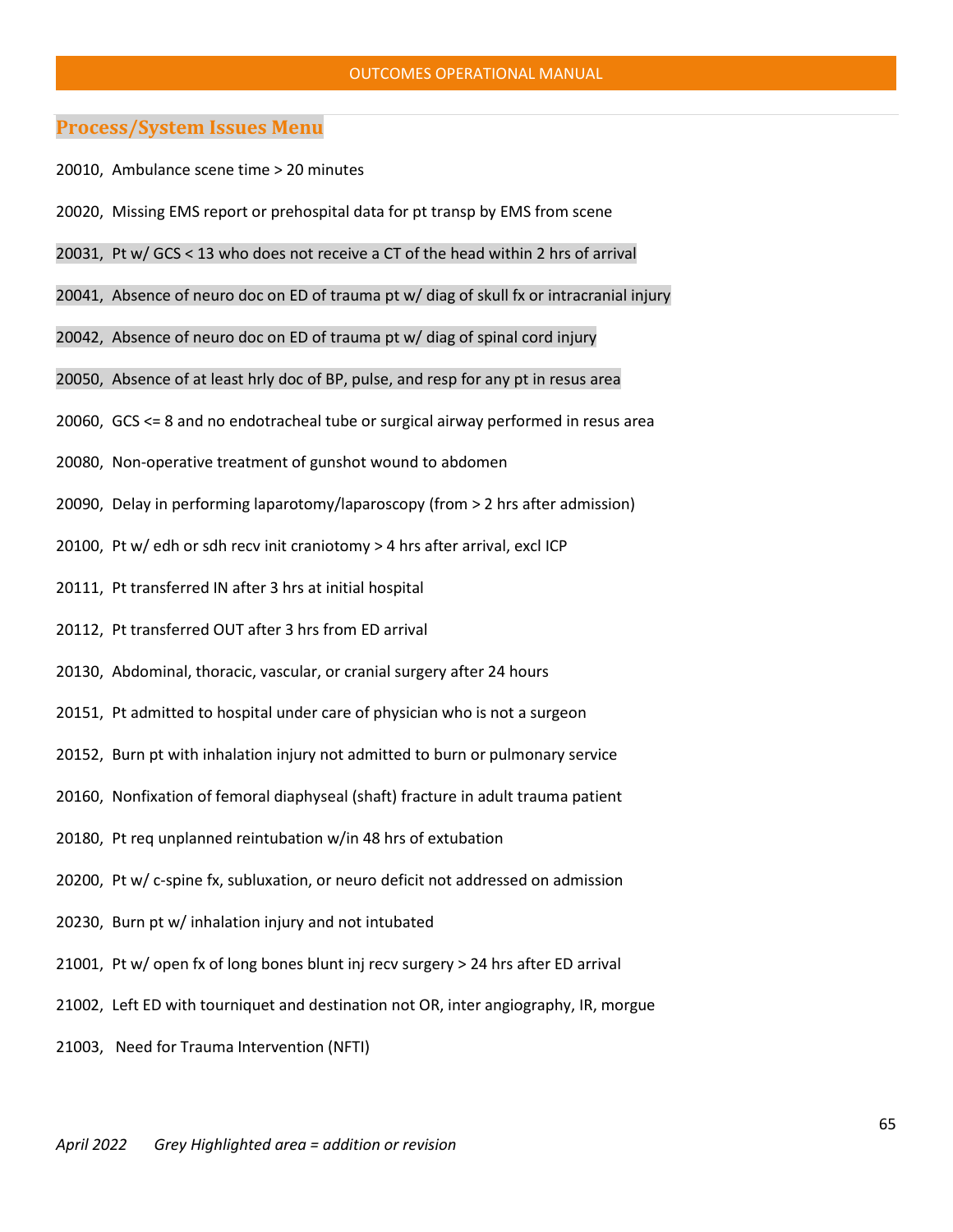## **Process/System Issues Definitions**

Definitions of the audit filters provided in your **COLLECTOR** version are given on the following pages, Please note: The Audit Filters defined below no longer match ACS and JCAHO filters. The World Health Organization's (WHO) suggested potential audit filters listed in the "Guidelines for Trauma Quality Improvement Programmes" (2009) were used as a reference.

• Field scene time > 20 minutes (**Audit Filter #1**)\*

Trauma Patient; AND

Transport from Scene (SCENE\_TRANSP) = 1 (Ambulance), 2 (Helicopter), 3 (Ambulance/Helicopter) or 5 (Fire Rescue); AND

Arrive at Scene Time (SCENE\_ARRIVE\_TIME) to Leave Scene Time (SCENE\_LEAVE\_TIME) > 20 minutes.

*If the response to "Were scene provider and transport provider the same?" is a 1 (yes) then just the Scene Section Arrive and Leave dates and times are used to calculate the time.*

*If the response to "Were scene provider and transport provider the same?" is a 2 (no) then the earliest Arrive date and time in either the Scene or Transport section and the Leave date and time in the Transport section are used to calculate the time.*

*Interhospital times are not utilized.*

• Missing emergency medical services (EMS) report or absence of prehospital essential data items on EMS report (**Audit Filter #2**)

Transport from Scene (SCENE\_TRANSP) = 1 (Ambulance), 2 (Helicopter), (Ambulance/Helicopter) or 5 (Fire Rescue); AND

Patient Care Record in Patient Medical Record from Scene (SCENE\_RUN\_FORM) = 2 (No).

*If the response to "Were scene provider and transport provider the same?" is a 1 (yes) then just the Scene Section "Patient Care Record in Medical Record" is used to determine the absence.*

*If the response to "Were scene provider and transport provider the same?" is a 2 (no) then just the Transport Section "Patient Care Record in Medical Record" is used to determine the absence.*

*The Interhospital Section is not utilized.*

## • Patient with admission Glasgow Coma Scale score <13 and no head computerized tomography (CT) scan within 2 hours of arrival at hospital excluding DOAs (**Audit Filter #3a**)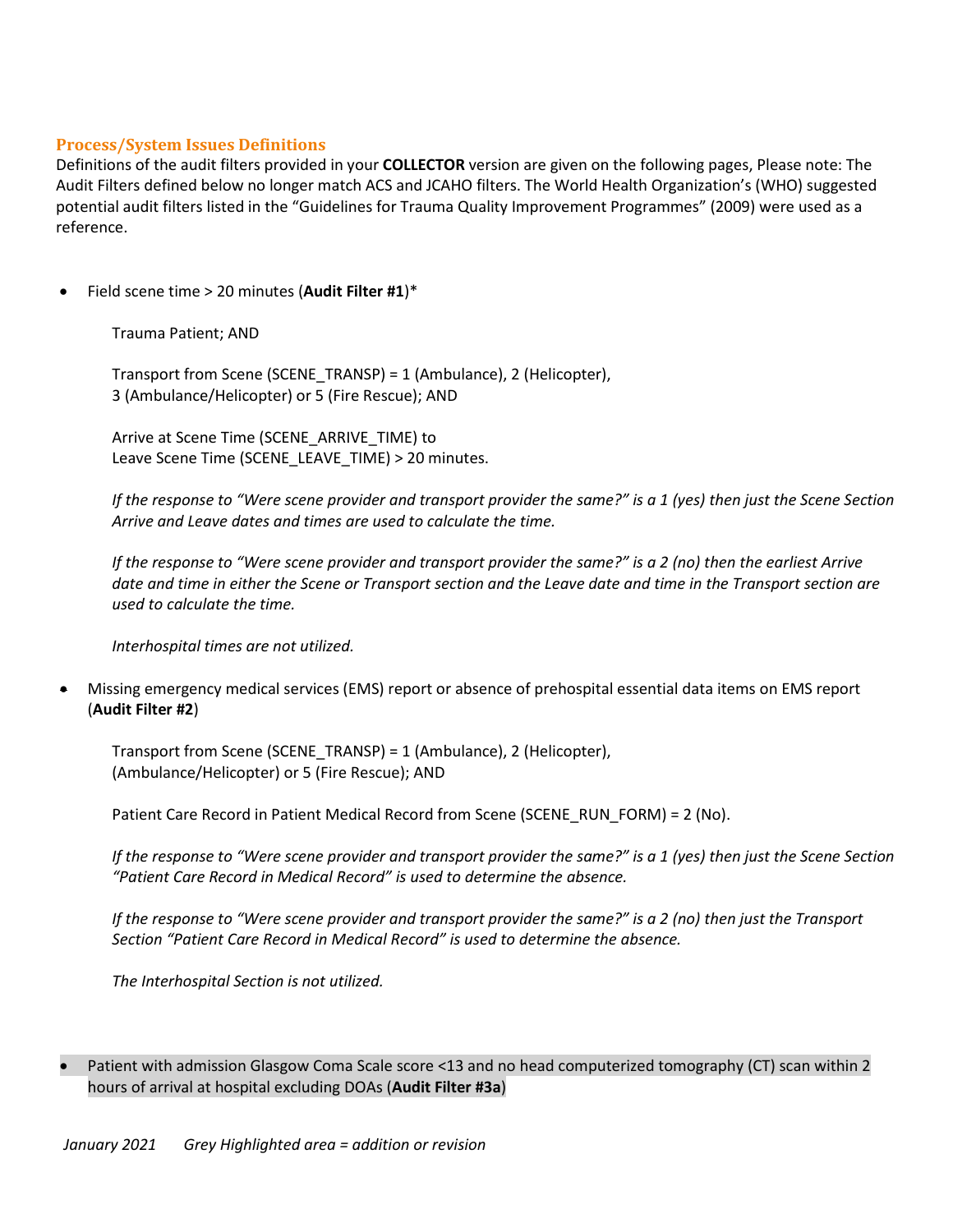#### OUTCOMES OPERATIONAL MANUAL

Trauma Patient; AND

Signs of Life (SIGN\_LIFE) = 2 (Arrived with Signs of Life)

GCS on Admission (GCS\_A) < 13; AND

No referring facility ICD 10 diagnostic intervention code that starts with BW2[89]

No hospital ICD 10 procedure code that starts with BW2[89] with an associated start time ≤ 2 hours of arrival time

Exclude records when Signs of Life is equal to 2, Arrived with Signs of Life AND the Outcome-Discharge Status is equal to 2, Dead and the difference between the Outcome-Death/Discharge/Transfer Date/Time and the Demographic-Entered ED/Hospital Date/Time is < = 2 hours.

*Note: This filter will only trigger to OUTCOMES for patients with EDA Date >= 2018. That date cutoff will be built into the POPIMS interface.*

• Absence of sequential neurological documentation on emergency department record of trauma patient with a diagnosis of skull fracture or intracranial injury (**Audit Filter #4a**)\*

Trauma Patient; AND

 Any ICD-10-CM diagnosis code (ICD10\_01, ICD10\_02, ... ICD10\_27) that starts with S02.0, S02.1, S04, S06, S07.1; AND

"Is there sequential neurological documentation on ED record of trauma patient with admission diagnosis of skull fx, intracranial injury, or spinal cord injury?"  $(NURS_N_DDC) = 2 (No).$ This element no longer transfers to the state

• Absence of sequential neurological documentation on emergency department record of trauma patient with a diagnosis of spinal cord injury (**Audit Filter #4b**)\*

Trauma Patient; AND

Any ICD-10-CM diagnosis code (ICD10\_01, ICD10\_02, ... ICD10\_27) that starts with

S14.0, S14.1, S24.0, S24.1, S34.0, S34.1, S34.3; AND

"Is there sequential neurological documentation on ED record of trauma patient with admission diagnosis of skull fx, intracranial injury, or spinal cord injury?" (NURS\_N\_DOC) = 2 (No).

This element no longer transfers to the state.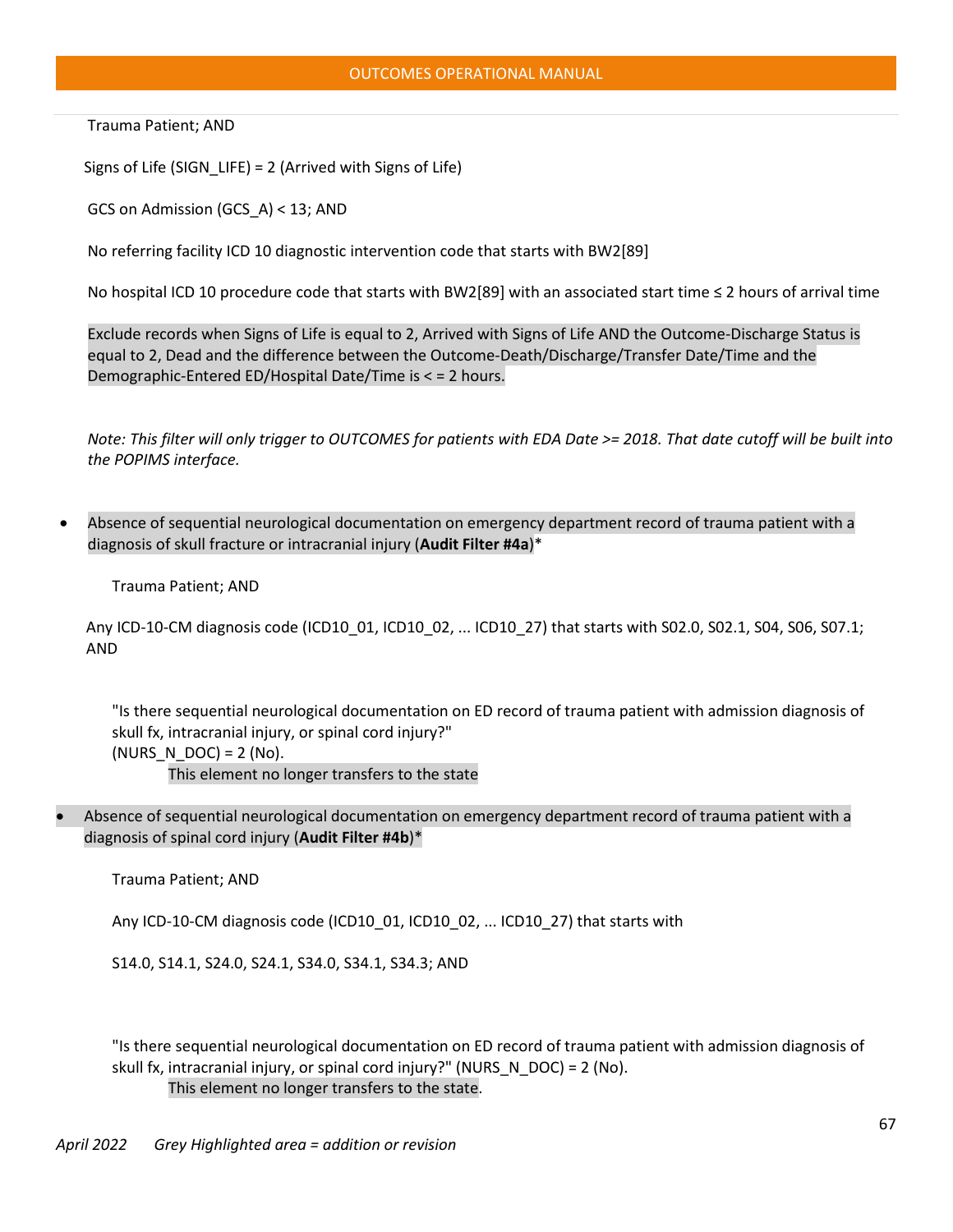• Absence of at least hourly determination and recording of blood pressure, pulse, and respirations measurements for a trauma patient, beginning with arrival in the resuscitation area and including time spent in radiology up to admission death, or transfer to another hospital (**Audit Filter #5**)\*

"Is there hourly documentation beginning with ED arrival?" (NURS\_DOC\_S) = 2 (No). This element no longer transfers to the state.

• Glasgow Coma Scale score of ≤8 and no endotracheal tube or surgical airway performed before leaving the resuscitation area (**Audit Filter #6**)

Trauma Patient; AND

Post ED Destination (POST\_ED\_D)  $16$  (Morgue); AND

"Did patient leave ED with a discharge GCS £ 8?" (ED\_GCS\_8) = 1 (Yes); AND

"If yes, did patient leave ED with definitive airway?" (ED\_AIRWAY) = 2 (No).

• Non-operative treatment of gunshot wound to the abdomen." (**Audit Filter #8**)

Trauma Patient; AND

"Did patient sustain a gunshot wound to the abdomen and receive non-operative management?"  $(NONOP_GSWA) = 1 (Yes).$ 

• Delay in performing laparotomy/laparoscopy (from greater than 2 hours after admission) (**Audit Filter #9**)

Trauma Patient; AND

"Did patient require a laparotomy/laparoscopy that was not performed within 2 hours of ED arrival?"  $(LAPAROT) = 1$  (Yes).

• Patient with epidural or subdural brain hematoma receiving initial craniotomy > 4 hours after arrival at ED, excluding those performed for ICP monitoring (**Audit Filter #10**)

Trauma Patient; AND

Any ICD-10-CM diagnosis code (ICD10\_01, ICD10\_02, ... ICD10\_27) that starts with S06.4 OR S06.5; AND

"Did the patient have a craniotomy for trauma?" (CRANIOTOMY) = 1 (Yes); **AND**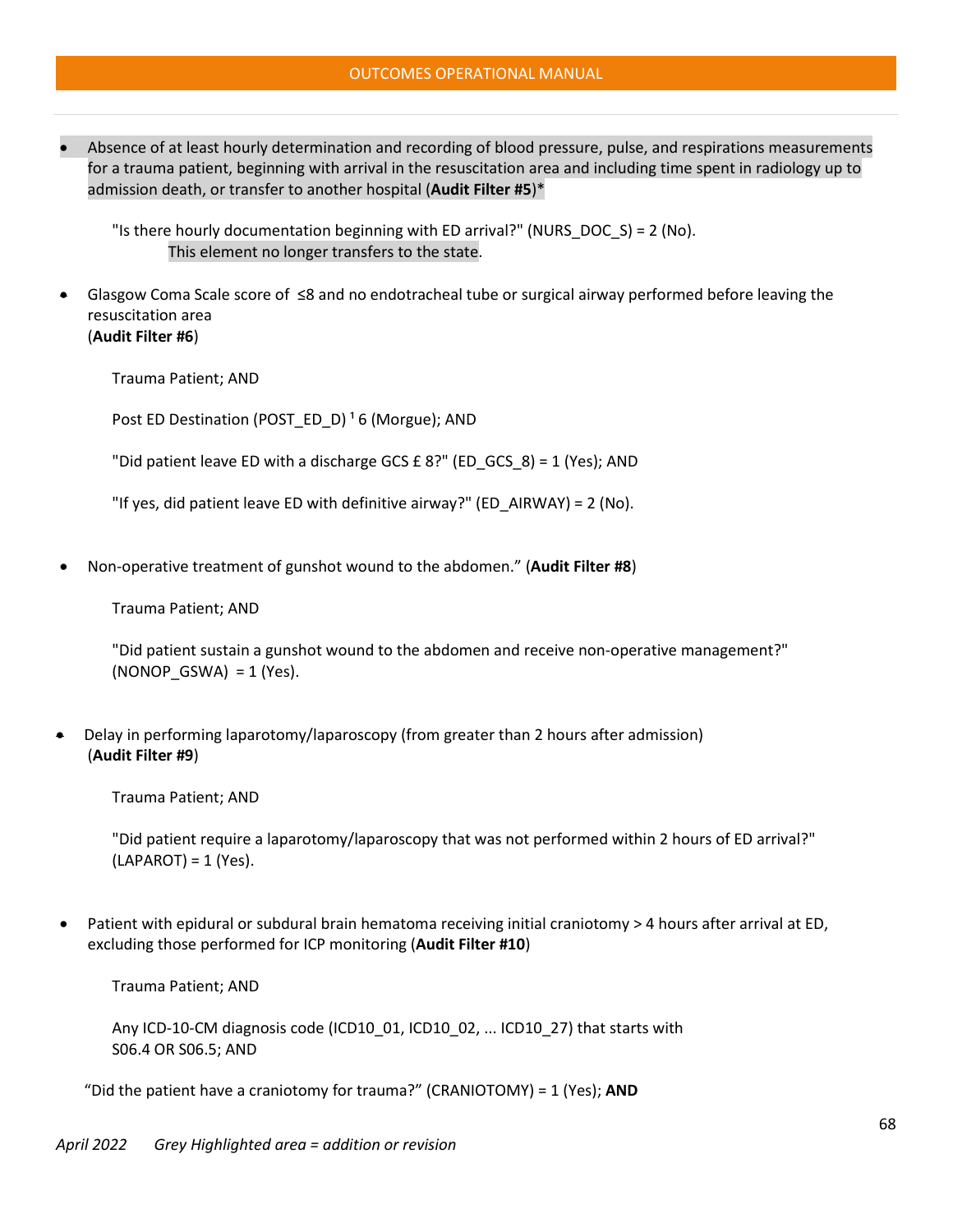Any Operative procedure (PR\_01\_I10...PR\_84\_I10) = that starts with 0N [8,9,B,R,T,U] [0,1,2,3,4,5,6,7,8,C,D,F,G,]0 **OR** 00[8,9,B,C,Q] [0,1,2,3,4,5,6,7,8,9,A,B,C,D]0; **AND**

the associated time for the earliest (initial qualifying Operative procedure (e.g., O\_1\_P1\_DATE, O\_1\_P1\_TIME) is greater than 4 hours after ED arrival (EDA\_DATE, EDA\_TIME).

• Patient transferred in after 3 hours at initial hospital (**Audit Filter #11a**)

"Is this a transfer patient?" (TRANSF\_PT) = 1 (Yes); AND

Time from Arrival at Referring Hospital (DATE\_REF\_AR, TIME\_REF\_AR) to Departure from Referring Hospital > 3 hours (DATE\_REF\_DP, TIME\_REF\_DP).

AND

Patient injury date/time (INJ\_EVENT) < 24 hours prior to Time of arrival at Referring Hospital (DATE\_REF\_AR, TIME\_REF\_AR)

AND

Injury Date to Referring Facility Arrival Date is ≤ to 2 days

Note: Patients with an injury date/time > 24 hours prior to arrival at the Referring Facility will be excluded

• Patient transferred out after 3 hours from ED arrival (**Audit Filter #11b**)

Discharge Status (DIS\_STATUS) = 6 (Survivor); AND

Discharge Destination (DISCG\_TO) = 2 (Other Hospital), 3 (Trauma Center), 6 (Burn Center), 14 (Pennsylvania Trauma Center) or 15 (Out of State Trauma Center) AND

Time from ED Arrival (EDA\_DATE, EDA\_TIME) to Discharge (D\_C\_DATE, D\_C\_TIME) > 3 hours.

• Abdominal, thoracic, vascular or cranial surgery after 24 hours (**Audit Filter #13**)

Trauma Patient; AND

"Abdominal Surgery > 24 Hours" (ABD GT 24) = 1 (Yes); OR

"Intrathoracic Surgery > 24 Hours" (THOR\_GT\_24) = 1 (Yes); OR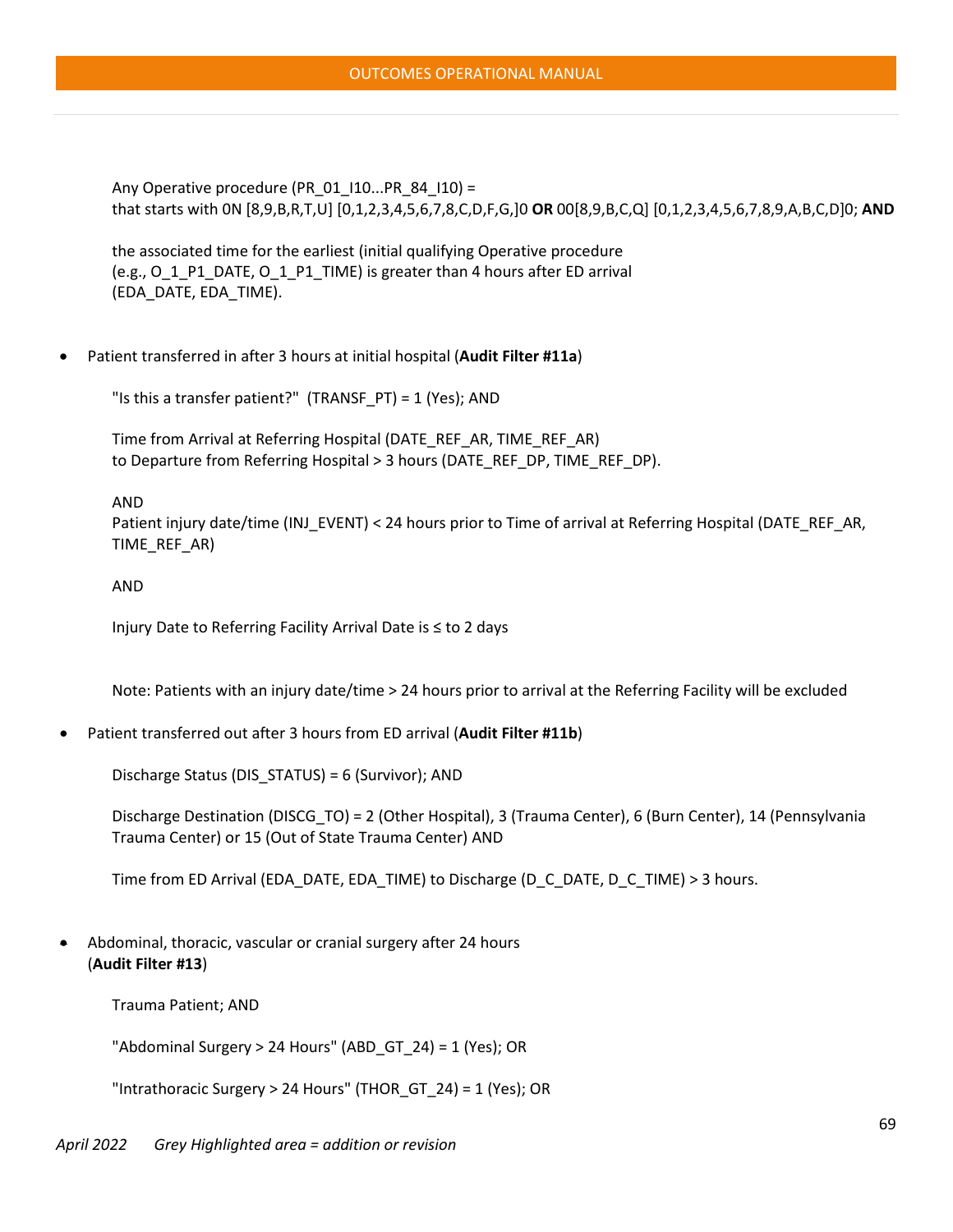"Vascular Surgery > 24 Hours" (VASC\_GT\_24) = 1 (Yes); OR

"Cranial Surgery > 24 Hours" (CRAN\_GT\_24) = 1 (Yes).

• Trauma patient admitted to hospital under care of admitting or attending physician who is not a surgeon (**Audit Filter #15a**)

Trauma Patient; **AND**

Admitting Service (ADM\_SERV) = 6 (Other Non-Surgical)

• Burn patient with inhalation injury not admitted to burn or pulmonary service (**Audit Filter #15b**)

```
Burn Patient; AND
```
Any Predot codes = 419200.2, 419201.2, 419202.3, 419204.4, 419206.5, 419208.6; **AND**

```
Not Admitted to Burn Service (ADM_SERV<sup>1</sup>9) or Pulmonary (ADM_SRV_NS<sup>1</sup>
"Pulmonary")
```
• Nonfixation of femoral diaphyseal (shaft) fracture in adult trauma patient excluding DOAs (**Audit Filter #16**)

#### Trauma Patient; **AND**

Signs of Life (SIGN\_LIFE) = 2 (Arrived with Signs of Life)

Derived Age (AGE) ³ 15; **AND**

Any ICD-10-CM diagnosis code (ICD10\_01, ICD10\_02, ... ICD10\_27) that starts with S72.3;

#### **AND**

 NO Procedure that starts with (PR\_01\_I10...PR\_84\_I10 OQS [6,7,8,9,B,C] [0,3,4]\_[4,5,6,B,C,D]OR starts with OQH [6,7,8,9,B,C]

• Any patient requiring reintubation within 48 hours of extubation (**Audit Filter #18**)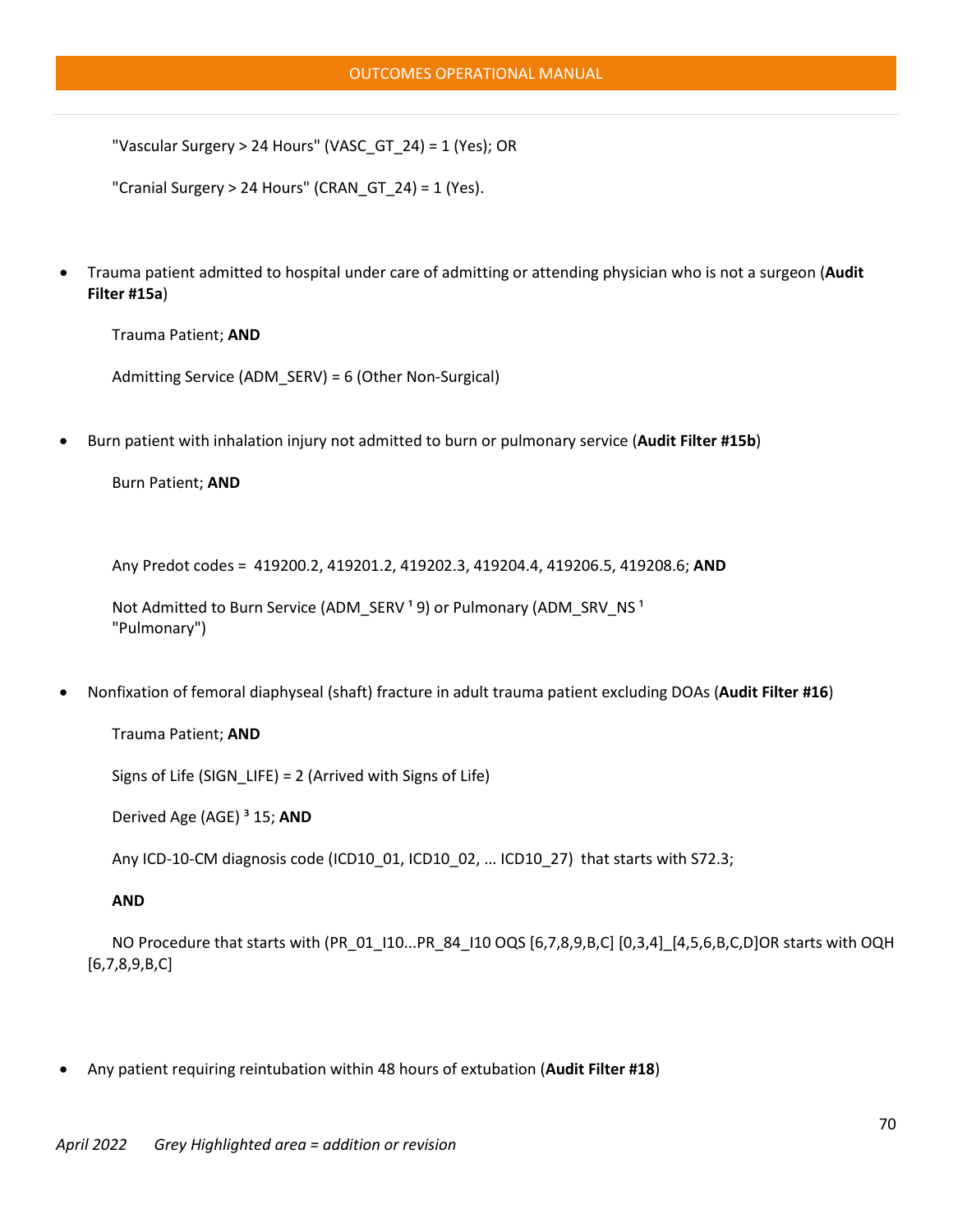"Was reintubation required within 48 hours of extubation?" (REINTUBAT) = 1 (Yes).

• All Hospital Events (**Audit Filter #19**)

Any Hospital events (COMPLIC 1, COMPLIC 2, ... COMPLIC 10) valued and <sup>1</sup> 01 (None).

• Patient with diagnosis at discharge of cervical spine fracture, subluxation, or neuro deficit not addressed on admission excluding DOAs (**Audit Filter #20**)

Trauma Patient; AND

Signs of Life (SIGN\_LIFE) = 2 (Arrived with Signs of Life)

"Did patient have discharge diagnosis of cervical spine fracture, subluxation, or neuro deficit not addressed on admission?" (MISSED\_CS) = 1 (Yes).

• All trauma deaths (particularly can focus on unexpected deaths such as those occurring with low injury severity scores) (**Audit Filter #21**)

Discharge Status (DIS\_STATUS) = 7 (Dead).

• Burn patient with inhalation injury and not intubated (**Audit Filter #23**)

Burn Patient; AND

Any Predot codes = 419200.2, 419201.2, 419202.3, 419204.4, 419206.5, 419208.6; **AND**

Intubated with Artificial Airway (INTUBAT\_A)<sup>1</sup>1 (Yes); **AND** 

**NO** Procedure (PR\_01\_I10...PR\_84\_I10) = 0BH10DZ, 0BH13EZ, 0BH14DZ, 0BH17DZ, OBH17EZ, 0BH18DZ, 0BH18EZ, 0DH57BZ, 0CHY7BZ, 0CHY8BZ **AND** Procedure Location = ED; **OR** Procedure Start Date/Time within ED Stay

• Trauma patient with open fractures of long bones as a result of blunt trauma receiving initial surgical treatment > 24 hours after ED arrival (**Audit Filter A**)\*

Trauma Patient; AND

Type of Injury (INJ\_TYPE) = 1 (Blunt); AND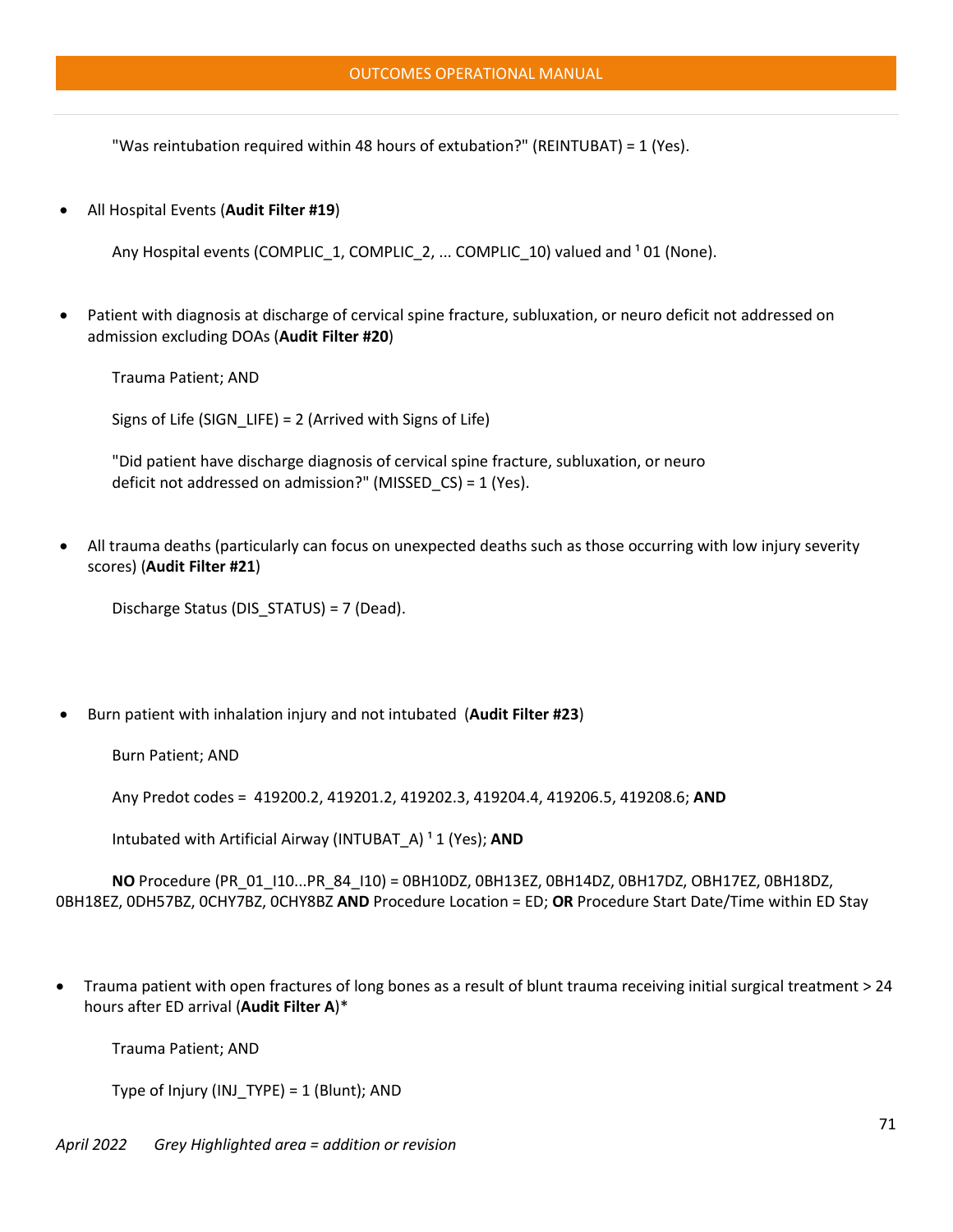Any ICD-10-CM diagnosis code (ICD10\_01, ICD10\_02, ... ICD10\_27) S42.[2,3,4]\_\_B or S52.\_\_\_[B,C] or S72.\_\_\_[B,C] or S82.[1,2,3,4,5,6]\_\_[B,C] or S82.8[3,4,5,6,7]\_[B,C]; **AND**

Any Operative procedure (PR\_01\_I10...PR\_84\_I10) that starts with 0P[H,N,Q,R,S,U][C,D,F,G,H,J,K,L][0,3,4] or 0Q[H,N,Q,R,S,U][6,7,8,9,B,C,G,H,J,K][0,3,4]; **AND**

the associated time for the earliest (initial) qualifying Operative procedure (e.g., PROC\_01\_DATE, PROC\_01\_TIME) is greater than 24 hours after ED arrival (EDA\_DATE, EDA\_TIME).

*Note: This filter will only trigger to OUTCOMES for patients with EDA Date >= 2018. That date cutoff will be built into the OUTCOMES interface.*

• "Patient left the ED with a tourniquet and destination not operating room (OR), Interventional Angiography/Interventional Radiology (IR) or morgue." (**Audit Filter B**)

Trauma Patient; AND

Tourniquet Use = Yes; AND

Post ED Destination is filled in with a value and is not equal 2, (OR) , 11 (Interventional Angiography), or 6 (Morgue); AND

Any Tourniquet with

- o Tourniquet Placed = any of 1 (Prehospital), 2, (Outside Hospital), 3, Interhospital Transport) or with Tourniquet Placed = 4 (In-house) and Tourniquet Placed time <= Transported to Post ED Destination time; AND
- o Tourniquet Removed is not equal any of 1 (Prehospital), 2 (Outside Hospital), 3 (Interhospital Transport), 4 (ED)
- "Need for Trauma Intervention" (NFTI) (**Audit Filter C**)\*

Primary or Secondary Injury Type (INJ\_TYPE) = 1 (Blunt) or 2 (Penetrating); Patient is not a direct admit AND

Any record with no alert called OR that is not a highest-level alert (Initial level of alert OR Level of alert upgrade ≠ 1)

AND any one of the following criteria:

- a. Blood transfusion within 4 hours of arrival *(any value > 0 in whole blood or packed red blood cells)* **OR**
- b. Discharge from ED to OR within 90 minutes of arrival **OR**
- c. Discharge from ED to interventional radiology (IR) **OR**
- d. Discharge from ED to ICU AND ICU length of stay at least 3 days **OR**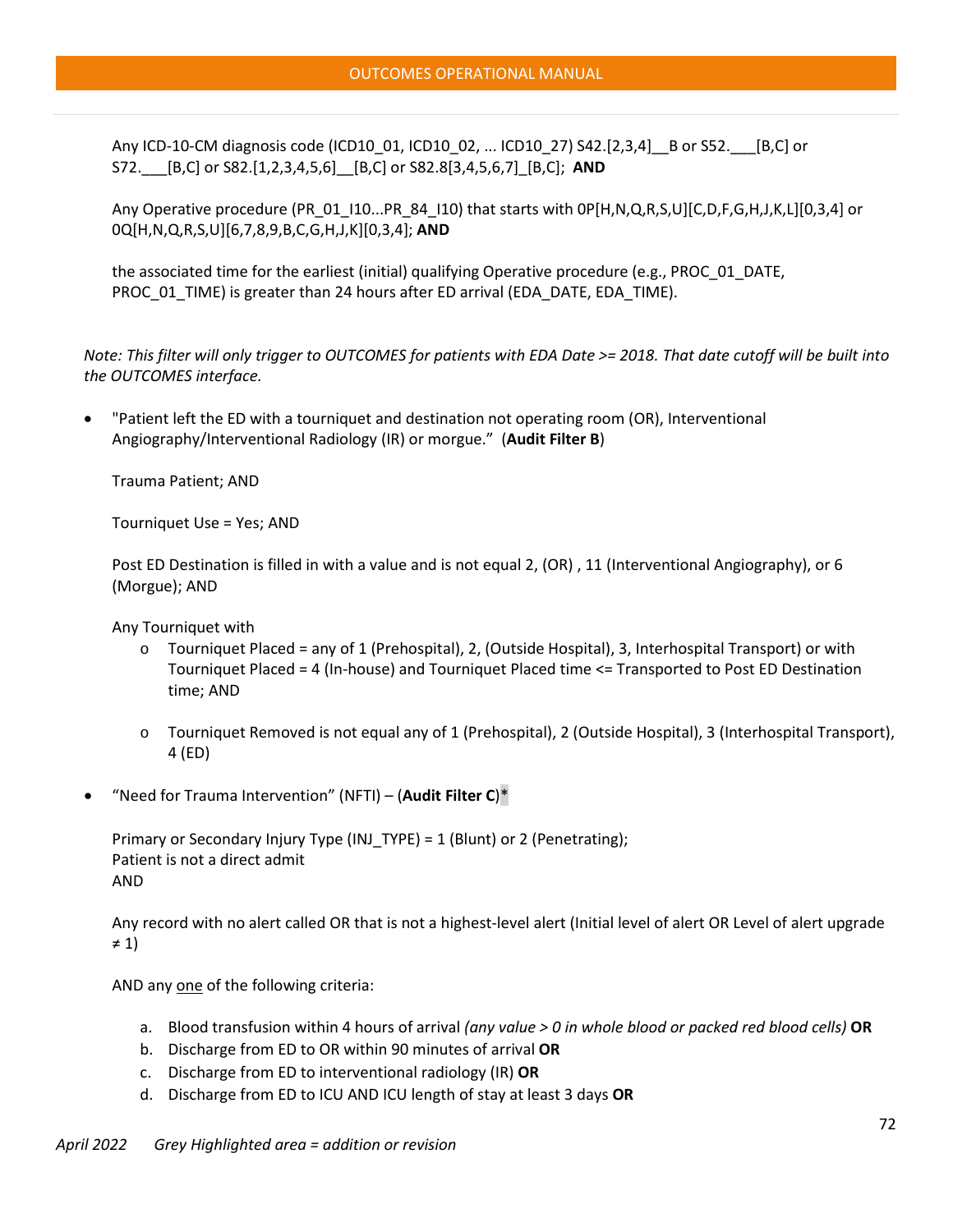- e. Mechanical ventilation during the first 3 days, excluding anesthesia *(procedure code 5A19\_5Z )* **OR**
- f. Death within 60 hours of arrival

*Note: This filter will only trigger for patients with EDA Date >= 2021.*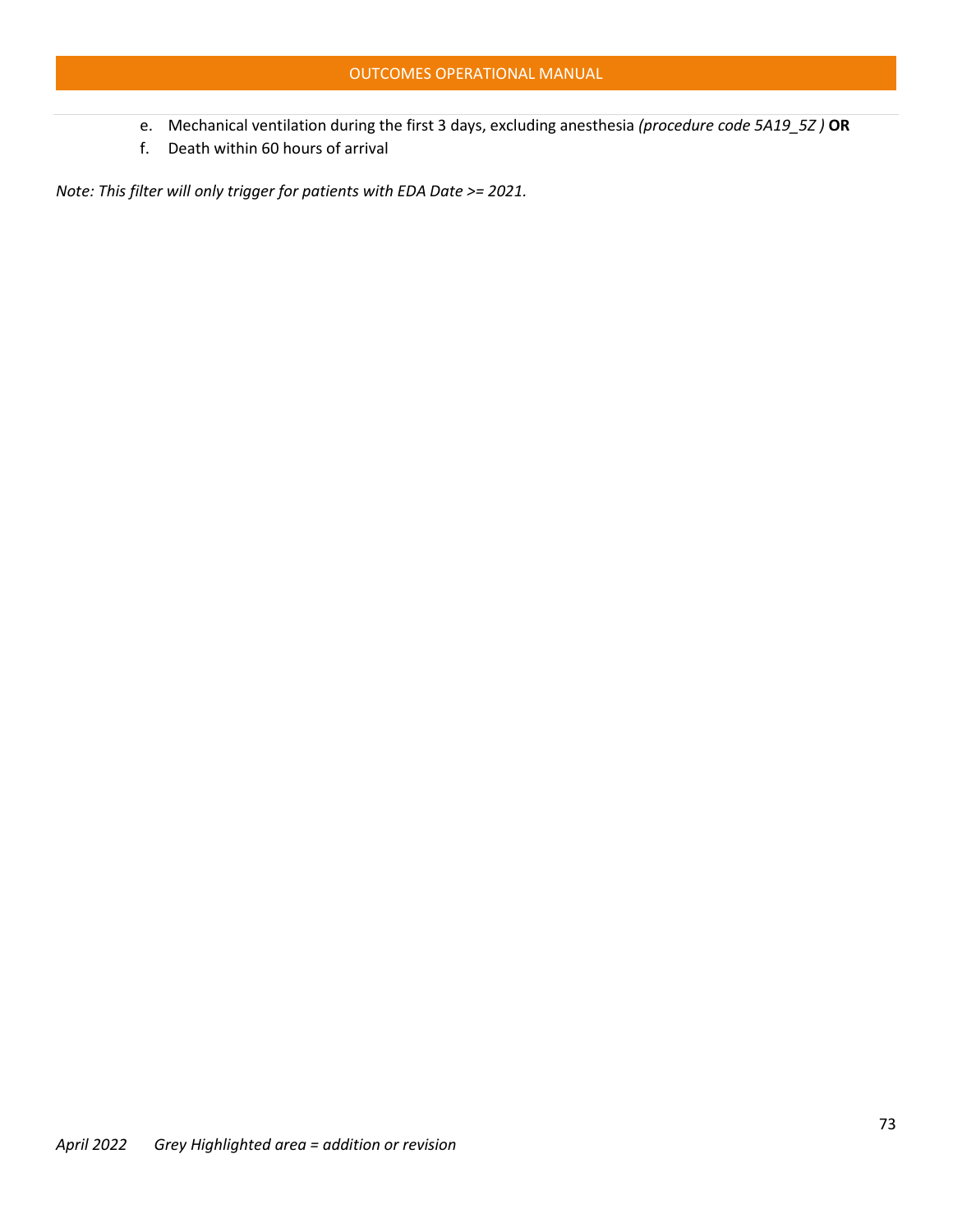# **Appendix B: Definitions of Factors – Human/Practitioners**

FHC01, **Skill-Based** – Skill-based actions are when an individual is in "auto-pilot" mode.

- o The action is routine behavior that requires low commitment and reasoning is unconscious, automatic.
- o The person reacts to the stimulus almost instantaneously performing an action related to a procedure well internalized.
- o Skill-based errors tend to occur during highly routine activities, when attention is diverted from a task, either by thoughts or external influences.
- o The individual has the right knowledge, skills, and experience to do the task properly, and has performed the action correctly many times before, but may have been interrupted.
- o An example of this is unintentional omission of temperature in a trauma activation due to interruption to perform a different task.

FHS02, **Rule-Based** – Rule-based actions are when an individual is on "if-then response" mode.

- o The person identifies the situation and applies an appropriate rule to it. Examples of rules are tasks, procedures, or other responses to a recognized situation.
- o The cognitive engagement is higher and implies a certain reasoning.
- o Rule-based errors are typically due to choosing of the wrong rule due to an erroneous perception of the situation, or omissions in the application of a rule.
- o An example of this is unintentional deviation from a practice management guideline or implementing the incorrect practice management guideline.

FHC03, **Knowledge-Based** – Knowledge-based actions are when an individual is on "figure it out" mode.

- o The situation and behavior are new, unfamiliar, or infrequently encountered by the individual.
- o The person must react creatively and independently, without the use of procedures or instinctive behaviors.
- o Knowledge-based errors are typically due to lack of knowledge or incorrect application of a newly learned procedure.
- FHC04, **Unclassifiable** The event cannot be classified in any of the other categories within the Human-Practitioner factors
- FHC05, **Negligence** An event/issue that occurs due to care that falls below the standards reasonably expected of an average physician qualified to take care of the patient in question.
- FHC06, **Recklessness** An event/issue that is a direct result of a behavioral choice by the individually where they consciously disregarded a rule and took a substantial and unjustifiable risk.
- FHC07, **Intentional Rule Violations** A deliberate deviation from an accepted protocol or standard of care.
	- o The individual chose not to follow a rule.
	- o The violations may have been well-intentioned, targeting desirable outcomes but the intended reaction was not achieved.
	- o Some violations may involve acts of sabotage designed to cause damage.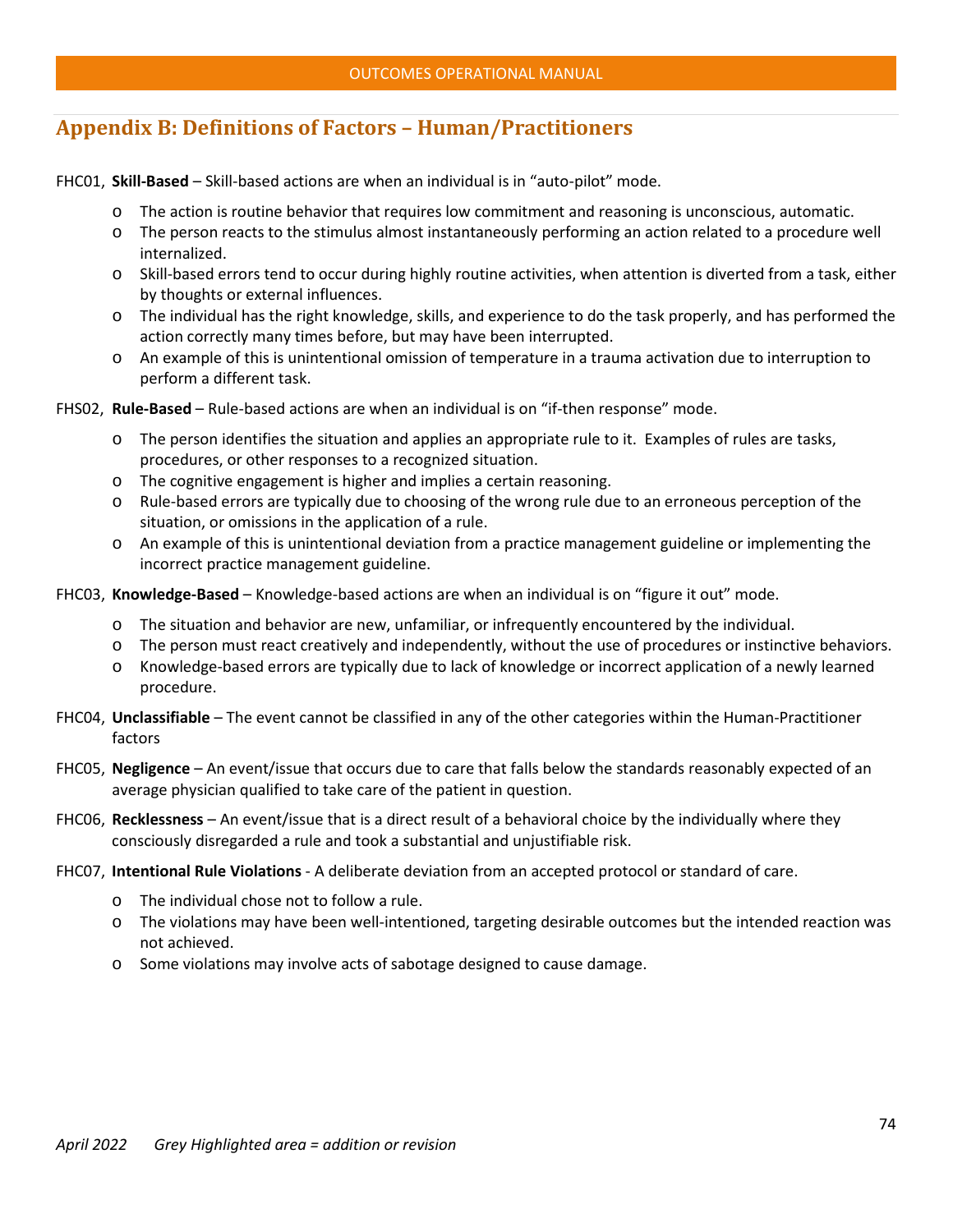## **Appendix C:** Calculation of RTS

To calculate Revised Trauma Score (RTS), three weighted values are used: Glasgow Coma Scale (GCS) = ,9368, Systolic Blood Pressure (SBP) = ,7326 and Respiratory Rate (RR) = ,2908,

| <u>GCS</u> | <b>SBP</b> | $\overline{RR}$ | Coded Value |
|------------|------------|-----------------|-------------|
| $13 - 15$  | > 89       | >29             | 4           |
| $9 - 12$   | 76-89      | $10 - 29$       | 3           |
| $6 - 8$    | 50-75      | $6-9$           |             |
| $4 - 5$    | $1 - 49$   | $1 - 5$         |             |
| 3          |            | O               |             |
|            |            |                 |             |

Coded values are defined and used to calculate RTS,

Using the following example, calculate RTS,

|                                                  | Raw Value | <b>Coded Value</b> |
|--------------------------------------------------|-----------|--------------------|
| GCS                                              |           |                    |
| SBP                                              | 120       | 4                  |
| <b>RR</b>                                        | 30        |                    |
| RTS = $(2)(,9368)$ = $(4)(,7326)$ + $(3)(,2908)$ |           |                    |

RTS = 5,6764

The above methodology is a calculated RTS. This will vary from the field RTS described by EMS, The range for the EMS field RTS will range from 0 to 12, The range for a calculated RTS is 0 to 7,8408,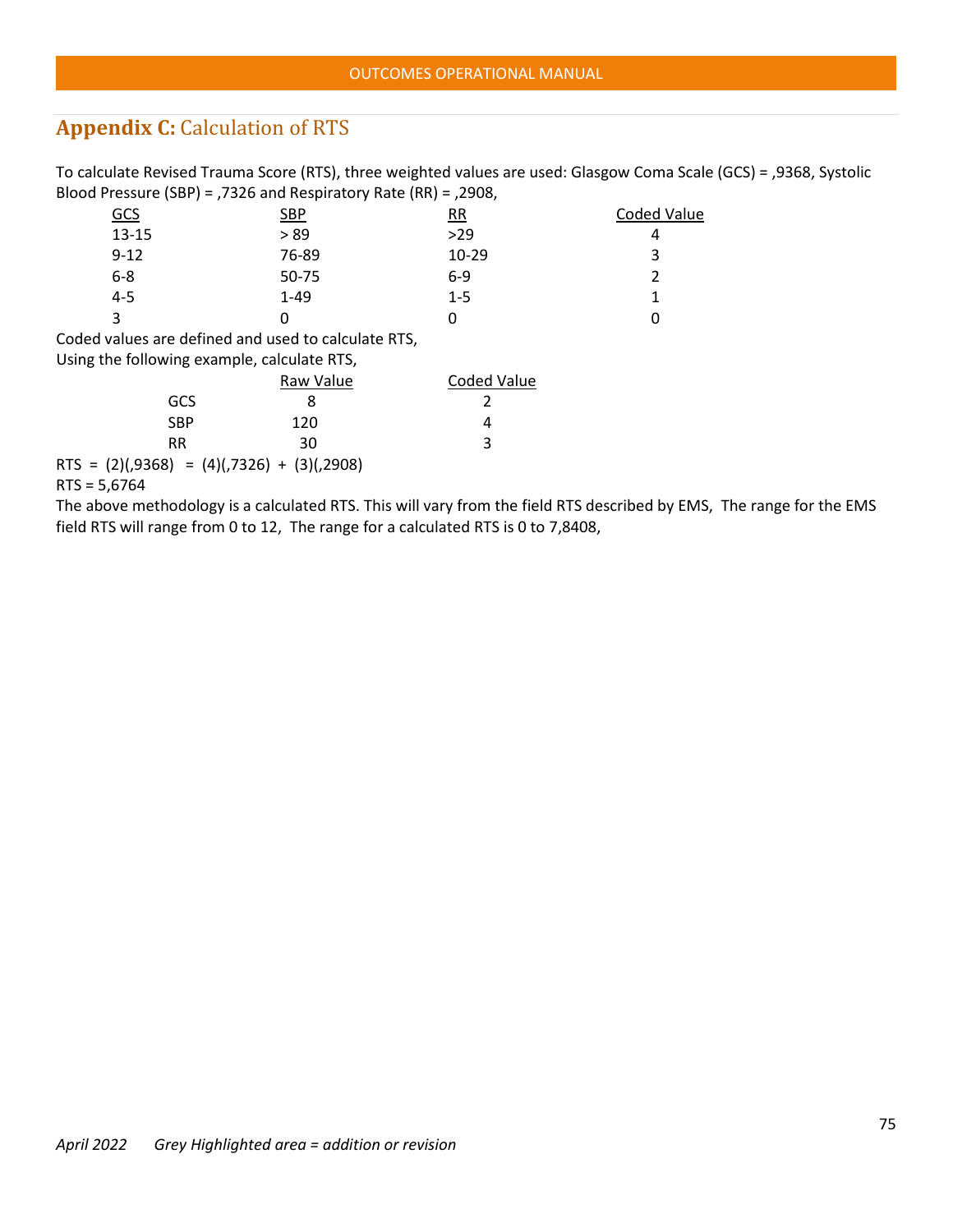### **Appendix D: AIS and ISS**

### **Abbreviated Injury Score (AIS) Classifications**

- $\circ$  1 = minor; skin abrasion
- o 2 = moderate; open fracture nose
- o 3 = serious; fracture femur
- o 4 = severe; intimal tear, abdominal aorta
- o 5 = critical; complete cord syndrome, quad
- o 6 = Maximal (currently untreatable); crush injury chest (if a 6 is assigned, the ISS is an automatic 75)
- $\circ$  9 = unspecified; blunt abdominal trauma

### **AIS-2005 (Update 208) Body Regions**

There are 9 body regions:



#### **Injury Severity Score (ISS) Calculation**

ISS ranges from 1 to 75. To calculate take the 3 highest injured body regions, square the highest score in each of those 3 identified regions, and then add those 3 numbers to get an ISS Score.

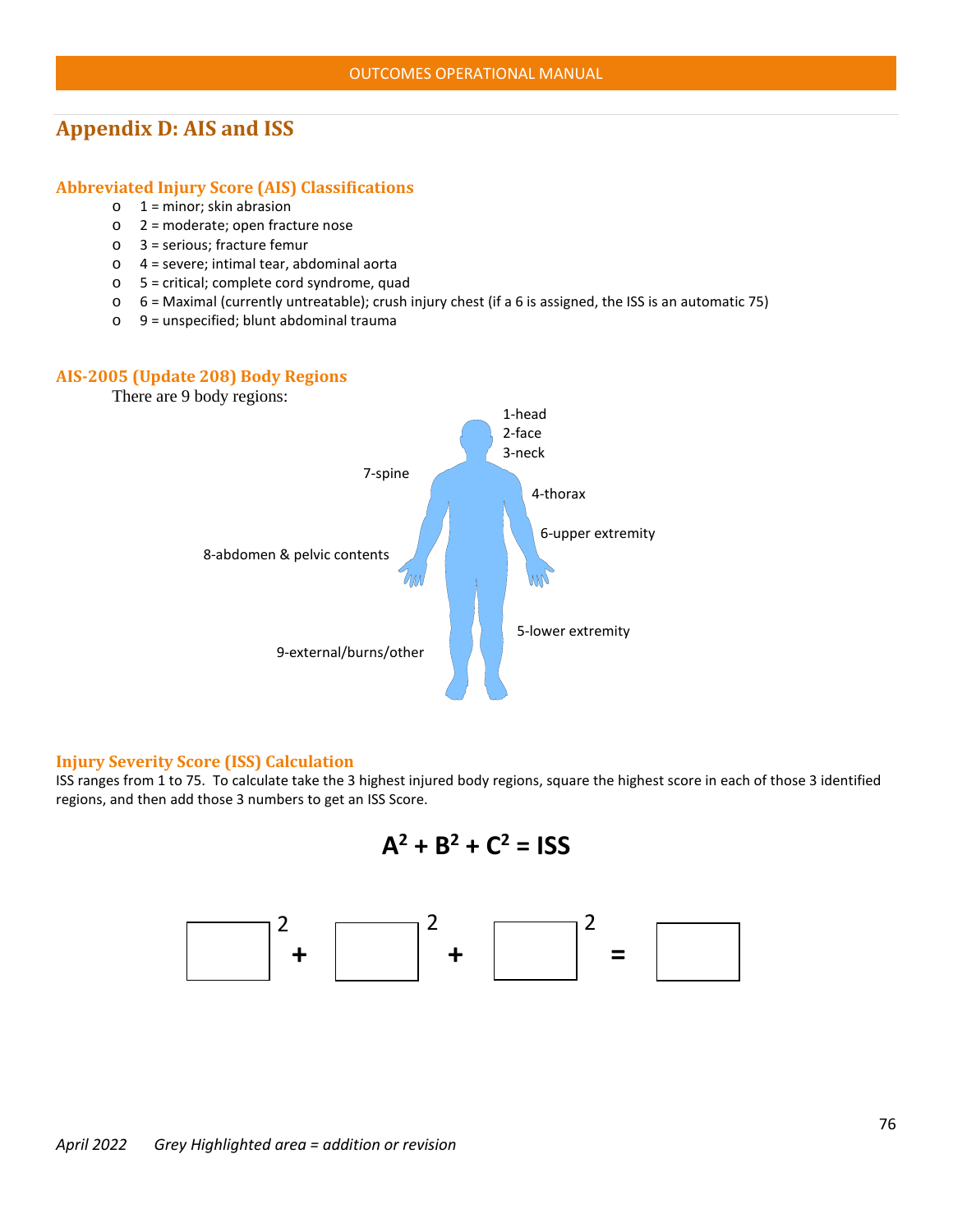### **Appendix E: Caveats to Using Pa v5 Outcomes**

There are cases in which a user can experience problems with using the Pa v5 Outcomes software:

- 1. The user bypasses data checks and closes a case in Pa v5 Outcomes while the case is active in the trauma registry. Make certain that the case is closed out in the trauma registry before the case is run through the data checks and closed out in OUTCOMES. You cannot close a case in OUTCOMES while it is active in Collector. You receive an error message that does not let you proceed.
- 2. The user deletes or renumbers a case in the trauma registry, the link between the case in the trauma registry and the case in Pa v5 Outcomes is broken. Any deletions on the registry side should be deleted in the Pa v5 Outcomes user *prior* to deletion. Any change of record to nonPTOS should be updated through both the registry and Outcomes prior to reporting to the Central Site. *It is strongly recommended to not reuse numbers*. If they are reassigned, there may be duplicate records in Pa v5 Outcomes.
- 3. Copy and paste into either the Collector registry or the OUTCOMES module can cause multiple issues. Formatting or unusual characters/punctuation may result from text copied and pasted into registry fields. This will cause the interface to fail. Records will not interface until those fields are identified and corrected. Special characters copied and pasted into either the Collector registry fields or directly into Pa v5 Outcomes from other sources, such as Word, are not supported and will be converted to underscores or other unusual characters when the record is saved. For example, ¼ will be converted to \_ . (This does not include external files,) Avoid using special characters, such as certain fractions, bullets, arrows, etc, Quotation marks will affect report writing abilities, It is recommended that users of the Pa v5 Outcomes software avoid entering the following list of characters in memo fields in the Pa v5 Outcomes software. These characters can result in reporting issues when used in Pa v5 Outcomes reports:

| Character                            | <b>Name</b>                    | <b>Replace with:</b>            |
|--------------------------------------|--------------------------------|---------------------------------|
| $\,<\,$                              | Less than                      | less than                       |
| $\geq$                               | Greater than                   | greater than                    |
| $<=,$                                | Less than or equal to          | , let than or equal to          |
| $>=$ , $\geq$                        | Greater than or equal to       | greater than or equal to        |
| $\neq$                               | Not equal to                   | not equal to                    |
| $\div$ , $\times$                    | Divide and multiply            | / for divide and * for multiply |
| $\mathbf{u}$                         | Double quote                   | (Single quote/Apostrophe)       |
| $\cdot$                              | Forward leaning quote          | (Single quote/Apostrophe)       |
| $\mathbb{O}, \mathbb{P}, \mathbb{M}$ | Copyright/Registered/Trademark | $(C)$ , $(R)$ , $(TM)$          |
| $\frac{1}{2}$ , $\frac{1}{4}$        | Half, Quarter                  | 1/2, 1/4                        |
| $\Omega$                             | Degree                         | Use F/C without the degree      |
|                                      |                                | symbol                          |
| §¶                                   | Section Mark/Paragraph Mark    | Remove these characters         |

NOTE: This list includes only the most common characters in text, The use of other special characters normally not found in narrative are also discouraged, Examples include: π, €,↓,→,↑,Σ,∫,≈,≡,Δ,∂